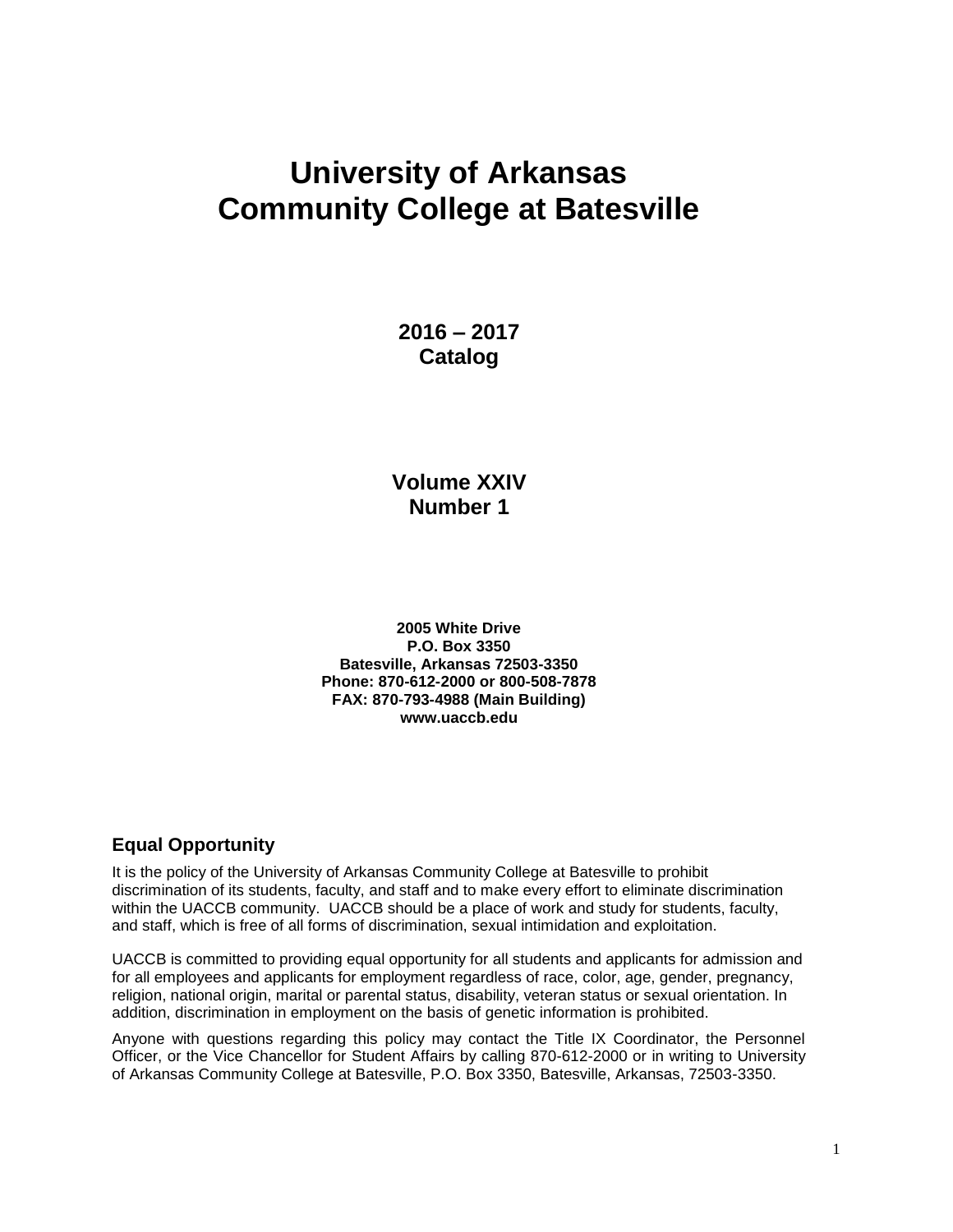# **Numbers to Know**

| <b>Student Services</b>    |  |  |
|----------------------------|--|--|
|                            |  |  |
|                            |  |  |
|                            |  |  |
|                            |  |  |
|                            |  |  |
|                            |  |  |
|                            |  |  |
|                            |  |  |
|                            |  |  |
|                            |  |  |
|                            |  |  |
|                            |  |  |
| <b>Instructional Areas</b> |  |  |
|                            |  |  |
|                            |  |  |
|                            |  |  |
|                            |  |  |
|                            |  |  |
|                            |  |  |
|                            |  |  |
| <b>Other Offices</b>       |  |  |
|                            |  |  |
|                            |  |  |
|                            |  |  |
|                            |  |  |
|                            |  |  |
|                            |  |  |
|                            |  |  |
|                            |  |  |
|                            |  |  |
|                            |  |  |
|                            |  |  |
|                            |  |  |
|                            |  |  |
|                            |  |  |
|                            |  |  |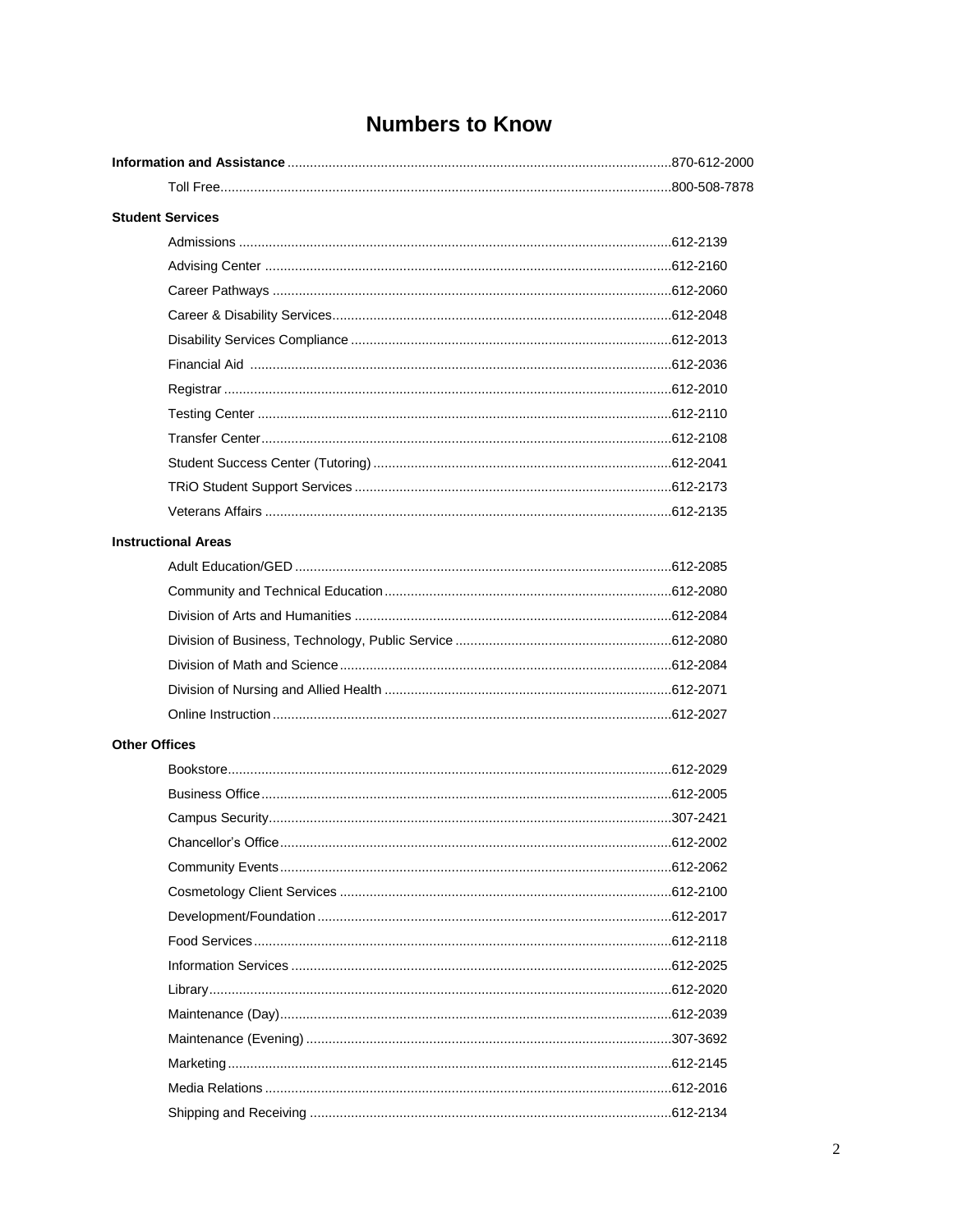# **Table of Contents**

NOTE: This catalog presents policies and procedures current at the time the catalog went to press. Because all policies and procedures are subject to a continuing evaluation process; therefore, the college reserves the right to make revisions at any time. The provisions of this publication do not represent, in any way, a contract between a student, prospective or otherwise, and should not be regarded as such.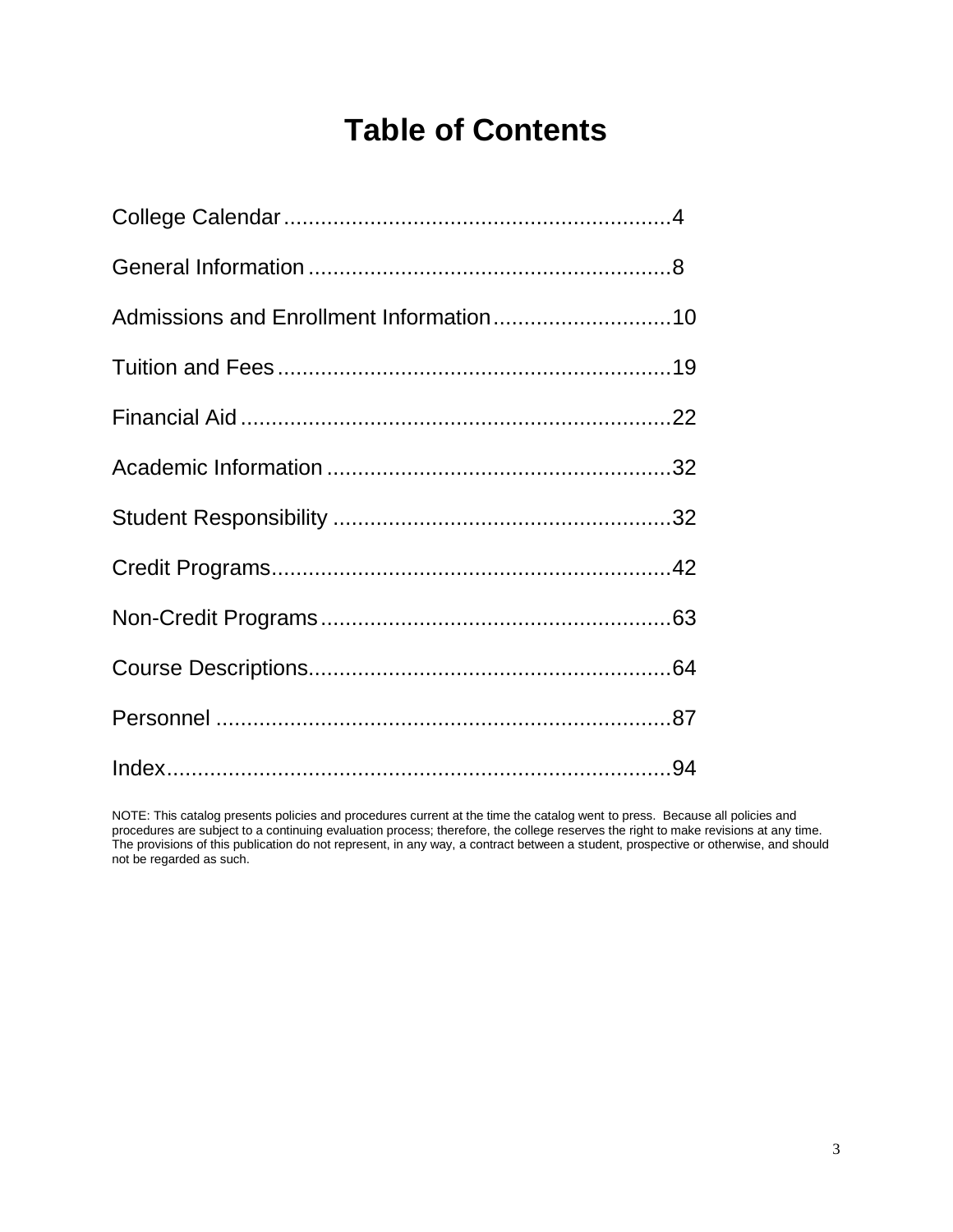# **2016-2017 Academic Calendar**

# **Full Fall Semester 2016**

# **Fall Fast Track I Semester 2016**

| Track I |  |
|---------|--|
|         |  |
|         |  |
|         |  |

# **Fall Fast Track II Semester 2016**

| Track II |  |
|----------|--|
|          |  |
|          |  |
|          |  |
|          |  |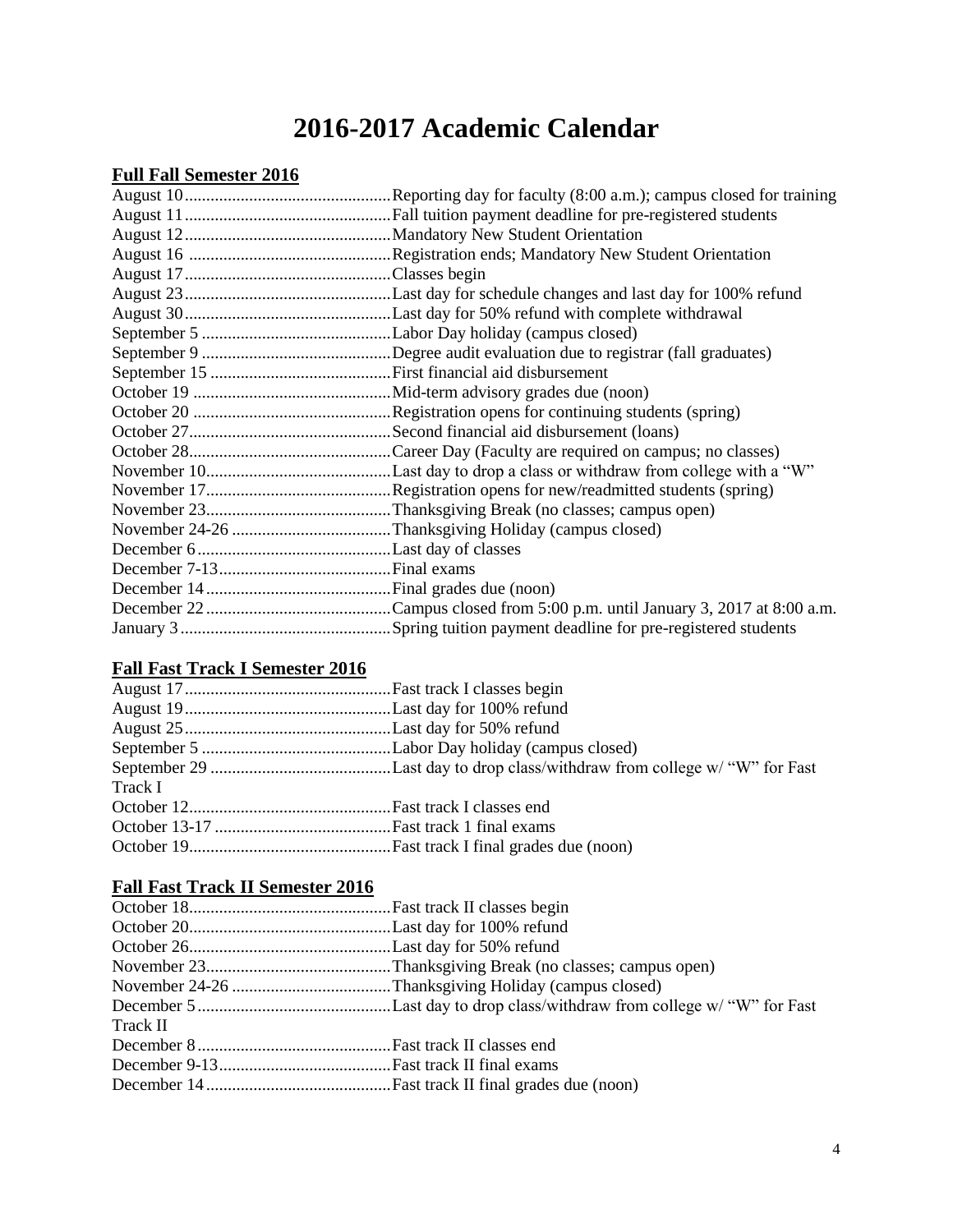# **Full Spring Semester 2017**

| deadline   |  |
|------------|--|
|            |  |
|            |  |
|            |  |
|            |  |
|            |  |
|            |  |
|            |  |
|            |  |
| graduates) |  |
|            |  |
|            |  |
|            |  |
|            |  |
|            |  |
|            |  |
| fall)      |  |
|            |  |
|            |  |
|            |  |
|            |  |
|            |  |
|            |  |

# **Spring Fast Track I Semester 2017**

# **Spring Fast Track II Semester 2017**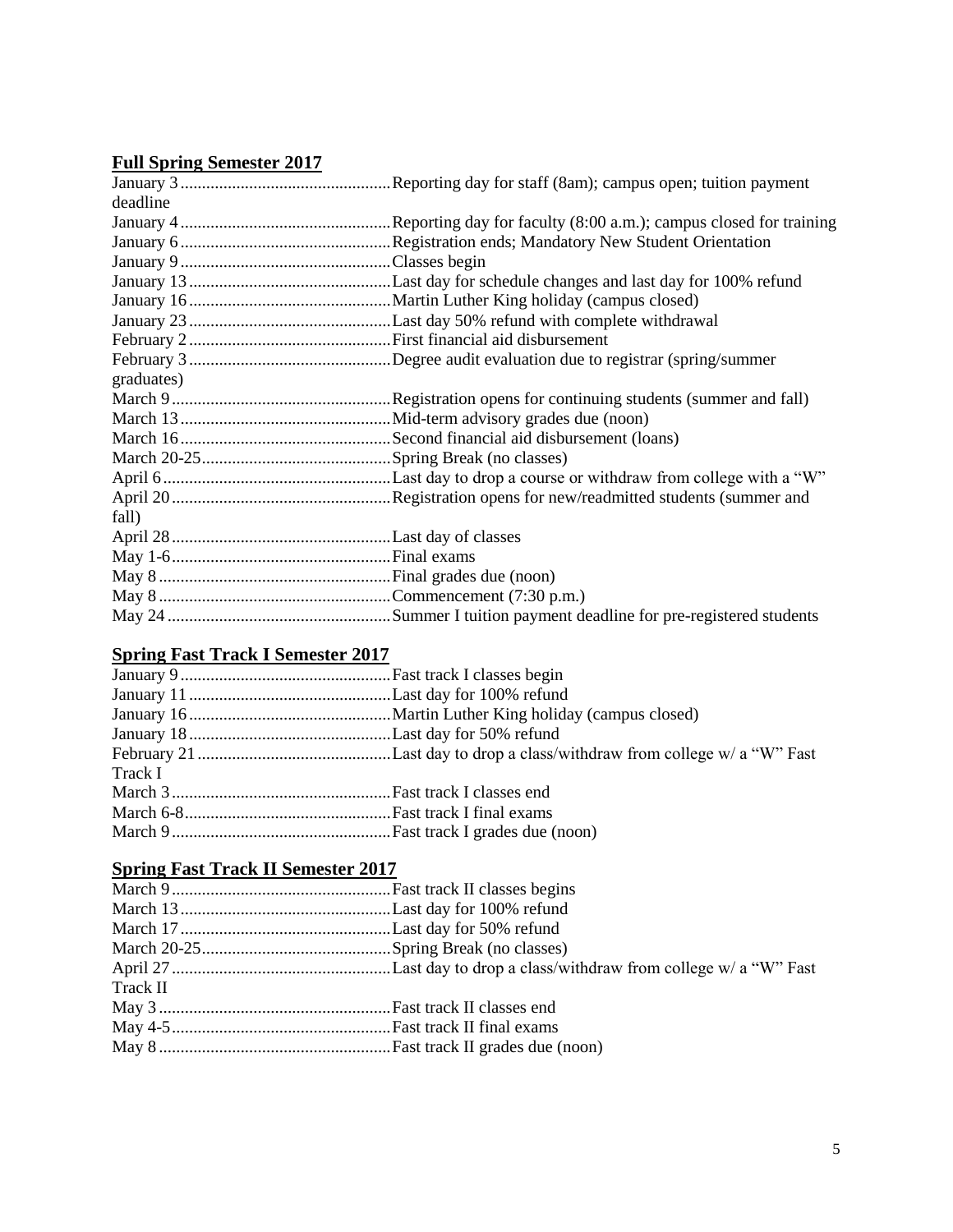# **Summer I (8 week) 2017**

| Summer I |  |
|----------|--|
|          |  |
|          |  |
|          |  |
|          |  |

# **Summer I (4 week) 2017**

| Summer I |  |
|----------|--|
|          |  |
|          |  |
|          |  |

# **Summer II (4 week) 2017**

| Summer II |  |
|-----------|--|
|           |  |
|           |  |
|           |  |
|           |  |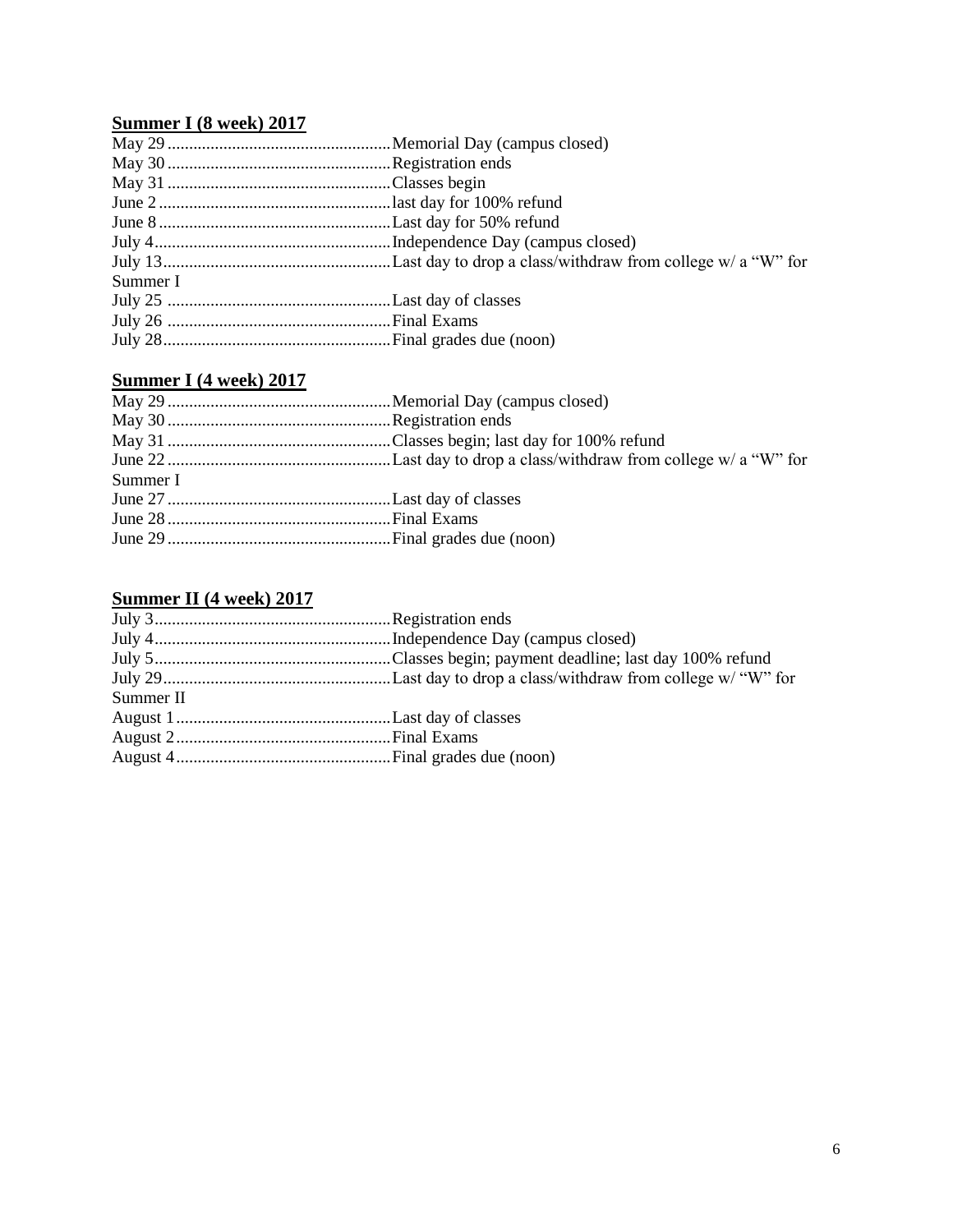# **2016-2017 UA Online Consortium Academic Calendar (For Classes with Section Numbers of 097, 098 and 099)**

# **UA Online Consortium Fall Semester 2016**

# **UA Online Consortium Spring Semester 2017**

| $a$ "W" |  |
|---------|--|
|         |  |
|         |  |
|         |  |

# **UA Online Consortium Summer Semester 2017**

\*Dates for 50% refund with complete withdrawal from the college are the same as those dates as listed in the Non-UA Online Consortium sections of the Academic Calendar.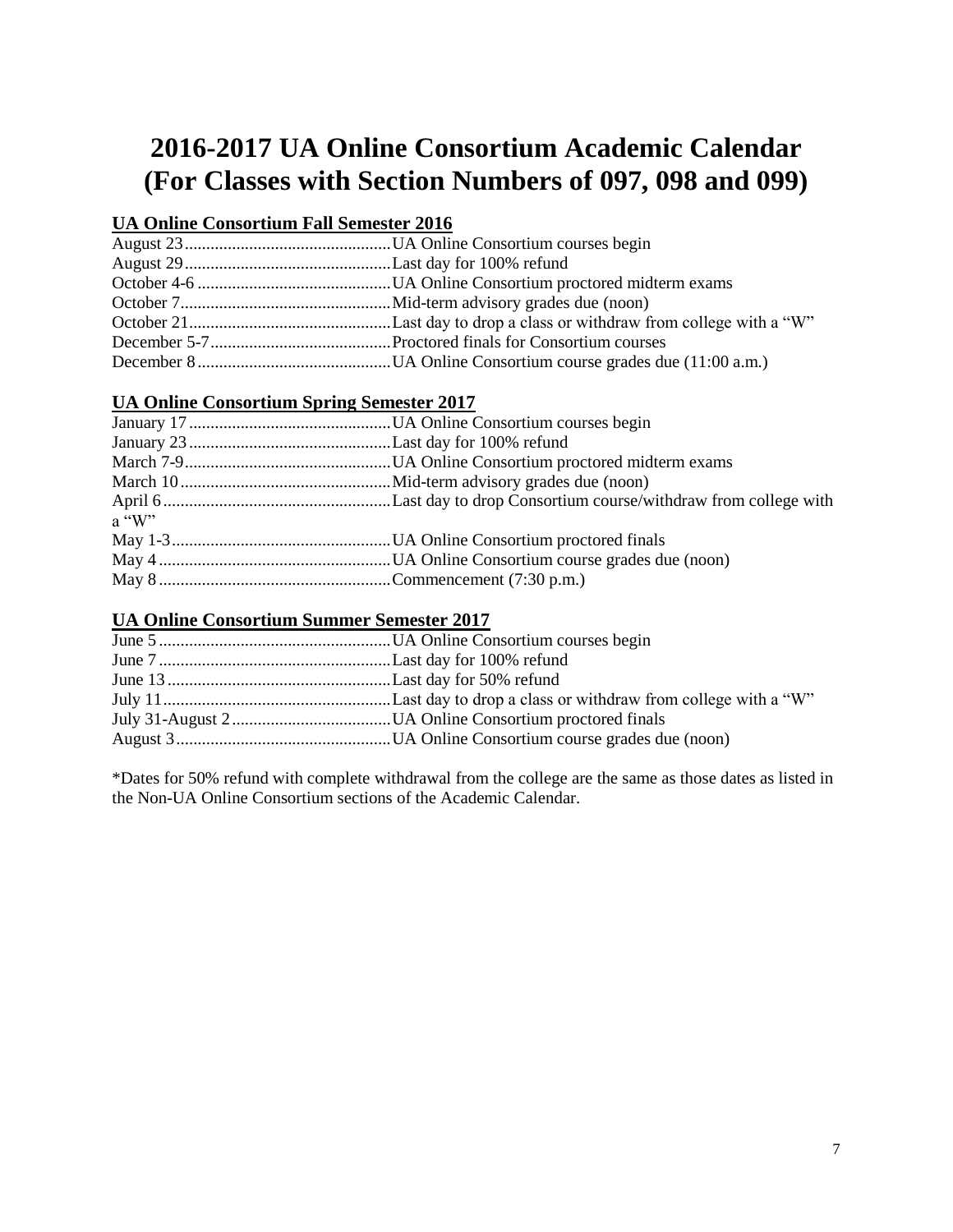# **General Information**

#### **History**

The two-year college is a unique American contribution to higher education, and the University of Arkansas Community College at Batesville has played an important part in this movement by providing access to education for the people of north central Arkansas since 1991, when it was reorganized as Gateway Technical College. Among the 14 vocational-technical schools converted into technical colleges and university branch campuses by an act of the Arkansas legislature, UACCB endeavors to provide quality Technical Certificate and Associate of Applied Science degree programs in occupational technical areas, a college parallel transfer curriculum including Associate of Arts, Associate of Arts in Teaching and Associate of Science degrees, customized training for business and industry, continuing education programs for life-long learning and personal enrichment, and adult education. In October 1997, Gateway Technical College merged with the University of Arkansas System and with the passage of a county sales tax became the University of Arkansas Community College at Batesville in March 1998. UACCB is accredited by the Higher Learning Commission and a member of the North Central Association. UACCB's service area was defined by the Arkansas Department of Higher Education to include Independence and Cleburne counties; UACCB shares Stone and Sharp counties with Ozarka College.

Since UACCB's conversion to an institution of higher education, the faculty, staff, and board of visitors have worked diligently to fulfill its mission of expanded service. New courses and programs of study have been added throughout the Industrial Technologies, Health Occupations, Business, and General Education curricula. Renovation and expansion of the campus has also been an important part of the UACCB mission. In the summer of 1999 the appearance of the campus changed drastically. An 11,000 square foot Arts and Sciences Building, main entrance signs, an arched walkway attached to the Main Classroom Building, landscaping, additional parking lots and campus infrastructure were completed. Independence Hall, a 37,375 square foot Conference/Student Center was completed in spring 2001. In 2002, the College invested in the utilities infrastructure on the newly acquired 25 acres east of the original campus property, connected the properties with a traffic bridge and constructed a new 14,000 square foot consolidated Plant Maintenance Facility. That summer the former Business and Community Outreach building was renovated and now houses the Adult Education Center. The renovation of the building brought it in line with the campus motif and provided an added 1,000 square feet to the structure. In the summer of 2003, the college renovated a 1,000 square foot storage building into an academic classroom and offices, which now houses the Fine Arts and Education programs. In the spring of 2004, the Stuart Patterson Memorial Gazebo was built on the west bank of Pfeiffer Creek and construction began on a 17,400 square foot Library/Academic Building. As part of this building project, a new parking lot, completion of the main entryway on the east side of the campus, and a pedestrian bridge were added. In January 2005, the Library/Academic Building was named the Roy Row, Sr., and Imogene Row Johns Library and Academic Building. Ms. Imogene Row Johns contributed the largest private gift ever to UACCB in honor of her late husband. UACCB has a bright future and will strive to provide even greater educational opportunities for the citizens it serves.

The 40,669 square foot Nursing and Allied Health building, located on the east side of campus, opened during the Fall 2011 semester. It is UACCB's first two-story building and includes eight classrooms, a 200 seat lecture hall, four clinical labs and faculty offices.

In January 2015, the first Cosmetology students began classes in the new Cosmetology Building. The facility includes both classroom and clinical space.

#### **Mission Statement**

The University of Arkansas Community College at Batesville provides quality educational opportunities within a supportive learning environment. We promote success through community partnerships, responsive programs, and an enduring commitment to improvement.

#### **Values Vision**

**Commitment to excellence** social needs. **C**ontribution to community **B**alance in learning and life

At UACCB we value... The value of the value of the value of the value of the value of the value of the value of the value of the value of the value of the value of the value of the value of the value of the value of the va **U**nity through collaboration education, leadership, service, and innovation **Achievement in educational goals** in response to education, economic and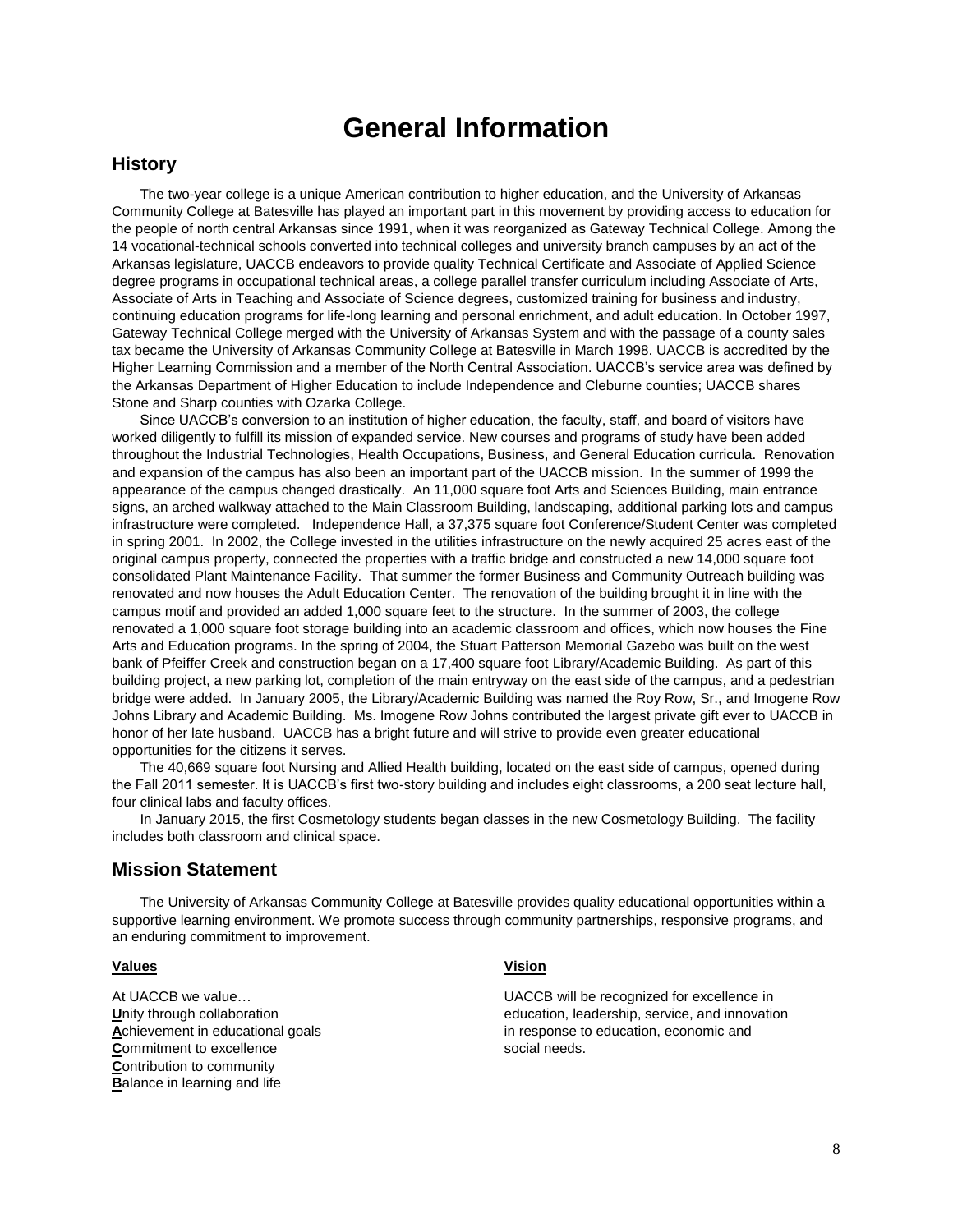# **General Education Philosophy**

The term "general education" at UACCB refers to providing opportunities for students to acquire a body of knowledge and skills held to be relevant to living and working in a diverse society in the twenty-first century. The college has established a required core of general education courses in both its associate degree and technical certificate programs. UACCB also offers general education courses designed to meet the legislative requirements of the State Minimum Core for Associate of Arts and Associate of Science programs.

The general education curriculum is the primary avenue through which students improve their ability to think, reason, compute, communicate, and adapt to change. UACCB faculty and staff are committed to reinforcing, enhancing, and supporting the knowledge and skills acquired through this body of courses and are further committed to introducing general skills and knowledge not necessarily covered in depth in other classes.

The UACCB general education curriculum will provide each student the opportunity to:

- 1. Improve communication skills, which include listening, speaking, writing, and reading.
- 2. Increase proficiency with computation skills including understanding and applying mathematical concepts and reasoning as well as analyzing and using numerical data.
- 3. Increase proficiency in critical thinking and problem-solving skills such as creative thinking, analysis, synthesis, evaluation, and decision making.
- 4. Develop technological and information management skills, including the collection, analysis and organization of material from varied sources.
- 5. Develop professional work habits, ethics, and interpersonal skills.

The General Education Program for Associate of Applied Science students is designed to be completed in the first three semesters of full-time attendance. The requirements in English and mathematics are to be met before 30 hours of technical course work are completed.

### **Accreditation and Program Approvals**

UACCB is accredited by The Higher Learning Commission and a member of the North Central Association (30 North LaSalle St., Suite 2400, Chicago, IL 60602-2504 (800) 621-7440). UACCB is authorized to offer the Associate of Arts, Associate of Science and Associate of Applied Science degrees by the Arkansas Higher Education Coordinating Board and NCA. As a state-supported, two-year institution, UACCB is recognized by the Arkansas Department of Higher Education, the Arkansas Department of Career Education, and the Arkansas State Approving Agency for Veterans' Training for financial aid purposes. The Arkansas State Board of Nursing (University Tower Bldg., 1123 South University, Suite 800, Little Rock, AR 72204-1619) and the Accreditation Commission for Education in Nursing, Inc. (3343 Peachtree Road, NE, Suite 850, Atlanta, GA 30326, (404) 975-5000 or www.acenursing.org) accredits the RN, Associate Degree Program. The Practical Nursing program is approved by the Arkansas State Board of Nursing. The Emergency Medical Technician programs and the Emergency Medical Services Paramedic are approved by the Arkansas Department of Health, Division of Emergency Medical Services. The EMT – Paramedic program is accredited by the Committee on Accreditation of Educational Programs for the EMS Professions. The Certified Nursing Assistant program is approved by the Arkansas Department of Human Services, Office of Long-Term Care. The Adult Education program is approved by the Arkansas Department of Career Education. The Aviation Maintenance program is approved by the Federal Aviation Administration. The Cosmetology programs are licensed by the Arkansas Department of Health, Cosmetology Section.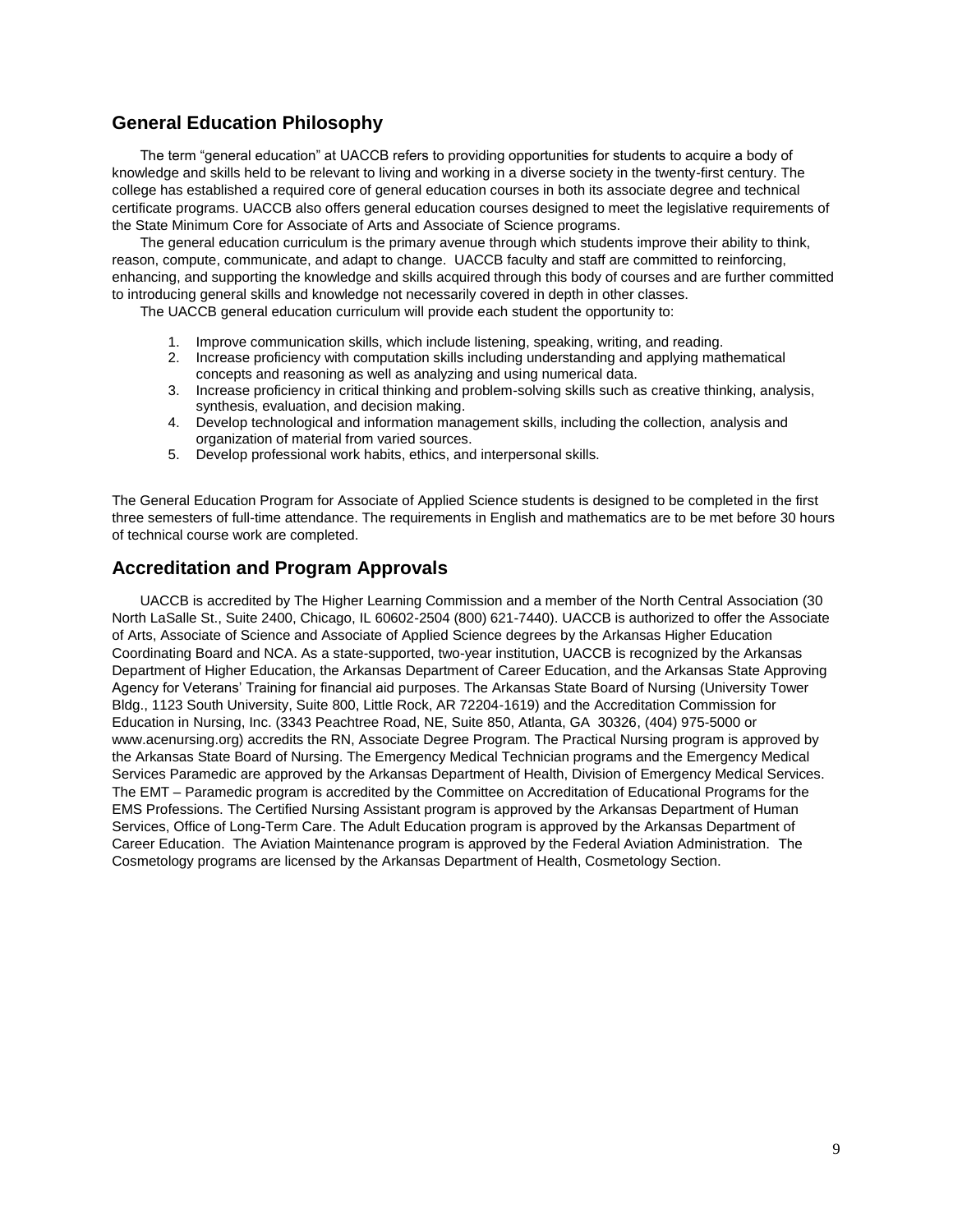# **Admissions and Enrollment**

# **Admission Policy**

 The University of Arkansas Community College at Batesville welcomes all individuals who meet the following criteria:

1. (a) Have a high school diploma from an accredited high school or home school;

*OR* (b) Have a General Educational Development® diploma (GED);

*OR*

(c) High School or home school students who meet the requirement for Concurrent or Dual **Enrollment** 

- 2. In addition, all students must have
	- (a) a composite score of 15 or higher on the ACT; or
	- (b) reading scores of: 63 or higher on the COMPASS; 36 or higher on the ASSET

 To aid students in completing their goals, all degree or certificate seeking applicants or applicants planning to take an English, math or other course requiring a minimum skill level are required to provide ACT, SAT, ASSET or COMPASS examination scores for placement purposes.

# **Admission Requirements and Procedures**

 Students entering college for the first time must submit the following information to the Admissions Office prior to registration:

- A completed Application for Admission.
- An official transcript of high school grades, credits, and date of graduation and/or college work or General Educational Development (GED) transcript
- Proof of two (2) immunizations against measles, mumps, and rubella (MMR). *The first immunization dated at least one year after date of birth. Individuals born before January 1, 1957 are exempt from the MMR requirement.*
- Accuplacer, ACT, ASSET, COMPASS, or SAT scores that are less than 5 years old (calculated from the first day of class of the semester applied for).

*Home school students must submit an accredited home school transcript or GED transcript, along with other documents listed above.*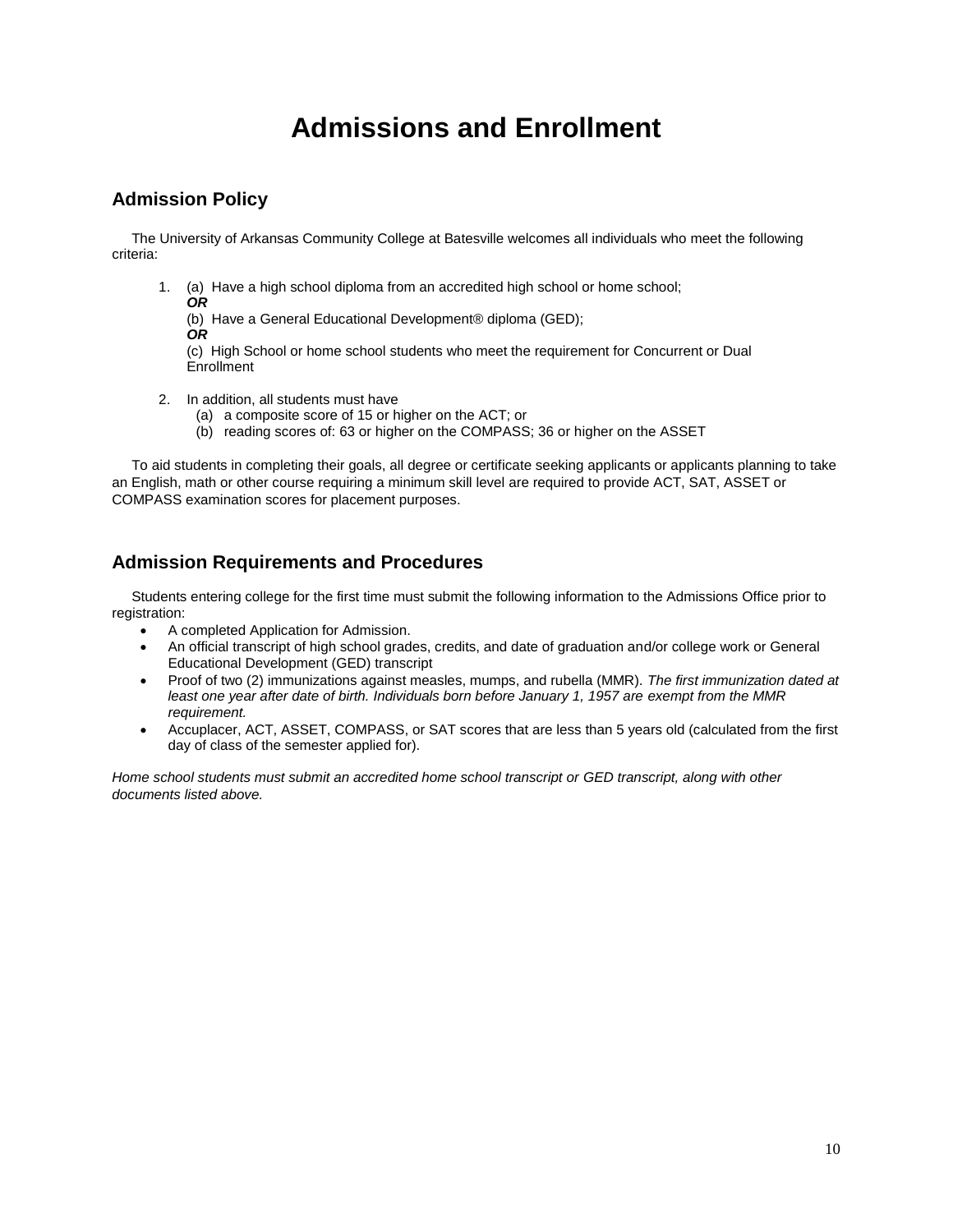# **Admission Status Types**

#### **First Time Freshman**

 A student who is still completing a high school or secondary school education (may or may not have taken concurrent college courses), or has completed high school or secondary school and not taken a college or university course (excluding concurrent high school/college courses) is considered a freshman for purposes of admission and must meet regular admission requirements.

#### **Readmission Student**

 Students who wish to return to UACCB after an absence of one regular semester (excluding summer terms) must meet the following guidelines:

- Re-apply by completing a new Application for Admission.
- Have a complete admissions file including official transcripts reflecting any additional credit earned from schools attended during the absence from UACCB.
- Fulfill updated immunization requirements.
- Meet terms and conditions of the catalog under which they re-enroll.

#### **High School/UACCB Concurrent Enrollment**

 Qualified students are encouraged to enroll in UACCB's Concurrent Enrollment program, which allows high school students to enroll in college classes offered at their respective high school campuses. When a high school student successfully completes a course, UACCB awards and records college credit on an official transcript. Such credit will count towards graduation from UACCB if the course(s) taken is (are) a requirement of the degree program the student seeks. The student also receives high school credit awarded by his or her high school and applied toward requirements for high school graduation. Students and their parents are responsible for paying for these courses.

**Qualifications**: A qualified high school student is one who:

- Has successfully completed the eighth grade
- Completes an Application for Admission
- Must be non-degree seeking
- Submits test scores from the ACT, SAT, ASSET, COMPASS, Accuplacer, PLAN, or EXPLORE tests
- Possesses a high school grade point average no lower than a cumulative 3.0 on 4.0 scale. If the student does not have at least a 3.0 GPA, he or she must have written permission from the high school counselor or principal.
- Meets all placement test score and prerequisite requirements for the course as outlined in the UACCB catalog
- Submits an official high school transcript
- Submits a letter of recommendation from the student's high school principal, superintendent, or counselor (must submit updated letter each semester of enrollment)
- Submits proof of two (2) immunizations against measles, mumps, rubella (MMR)

**Academic Standards:** Concurrently enrolled students are expected to meet the same standards of achievement as the traditional student body of the institution.

 The Coordinator of Concurrent Enrollment is responsible for verification that a high school student is eligible for concurrent enrollment. The Vice Chancellor for Student Affairs and the Chancellor are the only institutional officials authorized to make exceptions to the above requirements.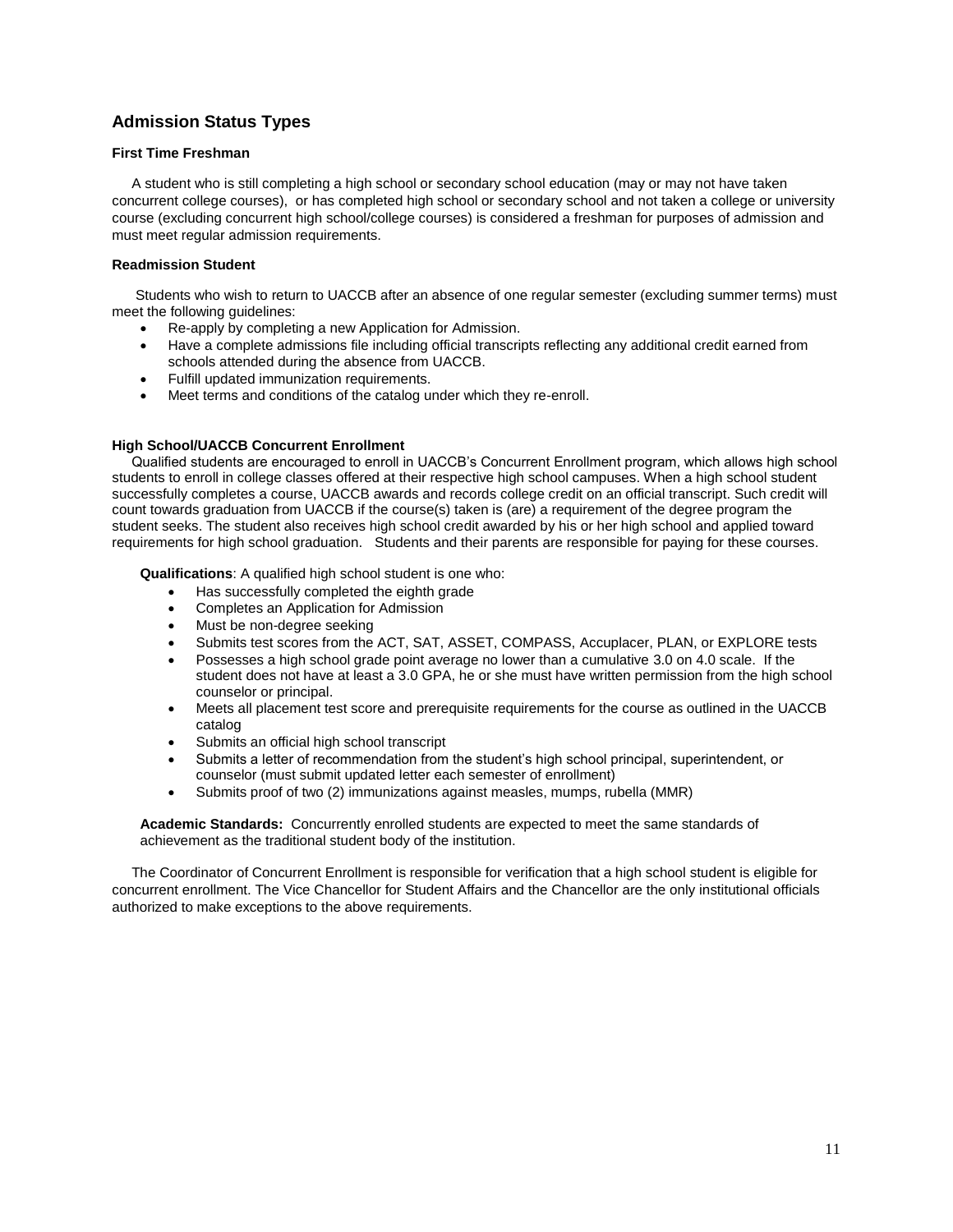#### **High School/UACCB Dual Enrollment**

 Dually enrolled students are high school students who are enrolled in UACCB classes offered on the UACCB campus. Dual Enrollment students must meet the same qualifications as the Concurrent Enrollment students. Awarding of high school credit for classes successfully completed as a Dual Enrollment student is at the discretion of the student's high school administration. Students and their parents are responsible for paying for these courses.

Academic Standards: Dually enrolled students are expected to meet the same standards of achievement as the traditional student body of the institution.

#### **Lyon College/UACCB Collaborative Agreement (COP)**

 UACCB and Lyon College have entered into a cooperative agreement formally known as the College Opportunity Program (COP). This program allows students to begin their higher education at UACCB with the intent to transfer to Lyon College to complete their Bachelor's degree. Students will ordinarily be assured of receiving a transfer scholarship if they complete an Associate Degree at UACCB with at least a cumulative 3.0 GPA.

 In addition, the program offers an opportunity for course exchange. UACCB students can petition to take a class at Lyon College while a student at UACCB. Students approved to take a class will pay tuition at UACCB. Lyon College tuition will be waived under this exchange program. It is anticipated that approvals will be made for students who plan on transferring to Lyon to complete their studies or who need to take a specific class at UACCB, and who have at least a 3.0 cumulative GPA. Students must be enrolled full time at their home campus in order to participate in the COP agreement. For more details regarding opportunities, please contact the Admissions Office at UACCB or the Office of Admissions at Lyon College.

#### **Transfer Student**

A student that has attended another institution of higher learning and plans to enroll at UACCB is considered a transfer student. The transfer student is required to submit the following for admission at UACCB:

- UACCB Application for Admission
- Official High School transcript or GED transcript *(Students who transfer twelve (12) or more credit hours earned are waived from this requirement)*
- Proof of two (2) measles, mumps, and rubella (MMR) immunizations. The first shot must be dated at least one year after the first birthday. **Students who do not submit adequate immunization records within the first 30 days of the semester are subject to administrative withdrawal for noncompliance with state statute.**
- Official ACT, COMPASS, Accuplacer, ASSET or SAT scores that are less than five (5) years old. (Students who transfer English and math credit are waived from this requirement.)
- Official copy of college transcripts from all colleges attended

 Transfer students with a cumulative GPA of less than 2.0 may be admitted on academic probation. Transfer students must be eligible to return to the institution from which they are transferring, or the student must have been separated from all academic institutions for at least one semester (excluding summer terms).

#### **Visiting Student**

 A visiting student is a student seeking a degree at another college or university and is also taking classes at UACCB. The student with this status may take classes at UACCB during a regular semester or summer term. The intent of taking courses at UACCB is to transfer the UACCB academic work back to their home institution. It is the responsibility of the students to verify with their home institution for approval of such course work to be applied toward graduation requirements. Visiting students do not qualify for federal financial aid, and must meet all placement score and prerequisite requirements for courses as outlined in the UACCB catalog.

#### **Qualifications**:

- Submit a UACCB Application for Admission
- Submit an immunization record showing two immunizations for measles, mumps, and rubella (MMR)
- Submit a letter of good standing from the institution in which they are enrolled full time *or* a current official transcript.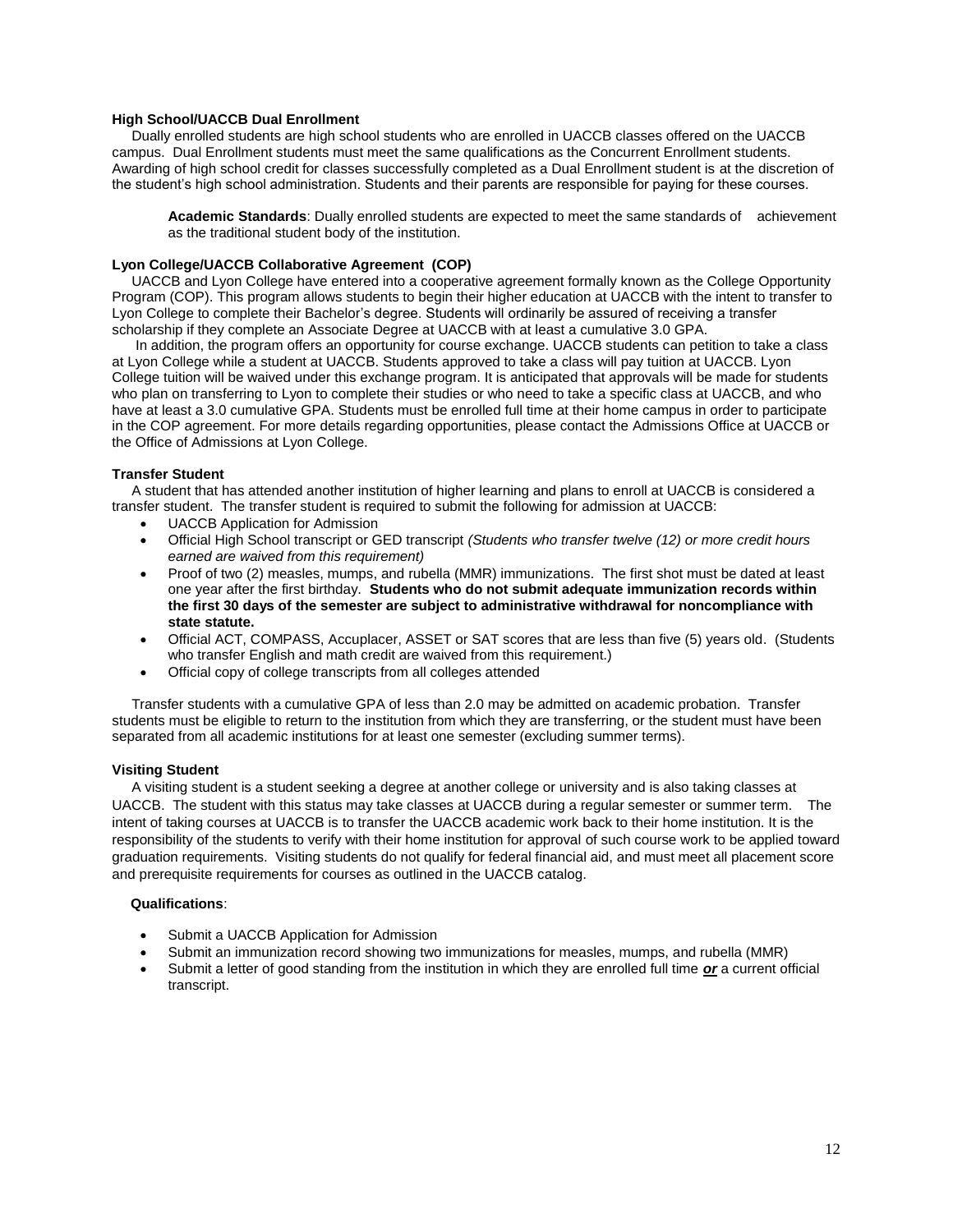#### **Personal Enrichment**

 A part-time student who does not plan to enroll in a degree or certificate program or who has no plans to transfer credit to another institution may be permitted to enroll as a personal enrichment student. He/she may be admitted upon submission of an application for admission and immunization records without a transcript(s) of previous work and shall be classified as a personal enrichment student.

 Students attending under this designation may not register as full-time students. If a student should later desire to have credit validated toward a degree or certificate program, he/she must meet unconditional admission requirements or petition the Director of Admissions for validation of credit and official admission and petition the Office of Student Information/Registrar for validation and application of credit toward such degree.

#### **Career Development**

 This category is for students who are taking credit classes but are not seeking a degree or certificate. Under normal circumstances, a student will not remain in this category if he or she has accumulated more than 15 credit hours. No testing is required unless the student is planning to take English, math, or a course requiring certain identified skill levels.

- Submit a UACCB Application for Admission.
- Submit an immunization record showing two (2) immunizations for measles, mumps, and rubella (MMR).

#### **International Student**

All International students must meet the same admissions criteria as required of U.S. citizens, complete all paperwork required by the U.S. Citizenship and Immigration Services, and provide evidence of adequate financial support prior to being allowed to enroll in classes at the College. Foreign born students must also submit a negative tuberculosis test result from a testing performed within the last six months or appropriate treatment for positive skin test result. Students from non-English speaking countries are required to submit TOEFL scores (a minimum score of 500 for paper based exam and a minimum score of 173 for computer based exam), before being unconditionally admitted to the College.

 Students who have entered the United States on either a Student Visa (F-1) or a Visitor Visa (B-1 for business or B-2 for pleasure) may not be allowed to enroll in any ESL course receiving public funds. A special provision is made for a student who enters the United States on a visitor visa IF that student is the relative of someone who is a permanent resident of the local program's community. In this case the student may enroll in adult education and literacy classes for the limited time of the person's visitor visa if there is space available in the class.

 International students interested in attending the College should contact the Admissions Office for more information.

#### **Non-credit**

This category includes those students who enroll only in non-credit courses offered by UACCB.

#### **Online Student**

Students enrolling exclusively in online courses are considered online students and must meet all admission requirements.

#### **Submission of Documents**

All documents must be received and be OFFICIAL copies before a student will be admitted. A student may be enrolled as a non-degree seeking student until the required documents are received. (Required documents include the application, official high school transcript, current official transcripts from all accredited colleges attended, immunization record, and placement test scores.) *A transcript is deemed official only when it bears the school seal and/or the signature of a school official and is received in a sealed envelope directly from the institution*.

 Any student who has not submitted all of the above documents by the end of the second week of the semester may be administratively dropped from all courses or will be placed on Admissions Hold and will not be allowed to register for subsequent semesters until all required documents are received. Placement scores are required for all associate degree seeking and certificate seeking students prior to registration. **Financial aid funds will not be transmitted to students' accounts if students are on Admissions Hold.**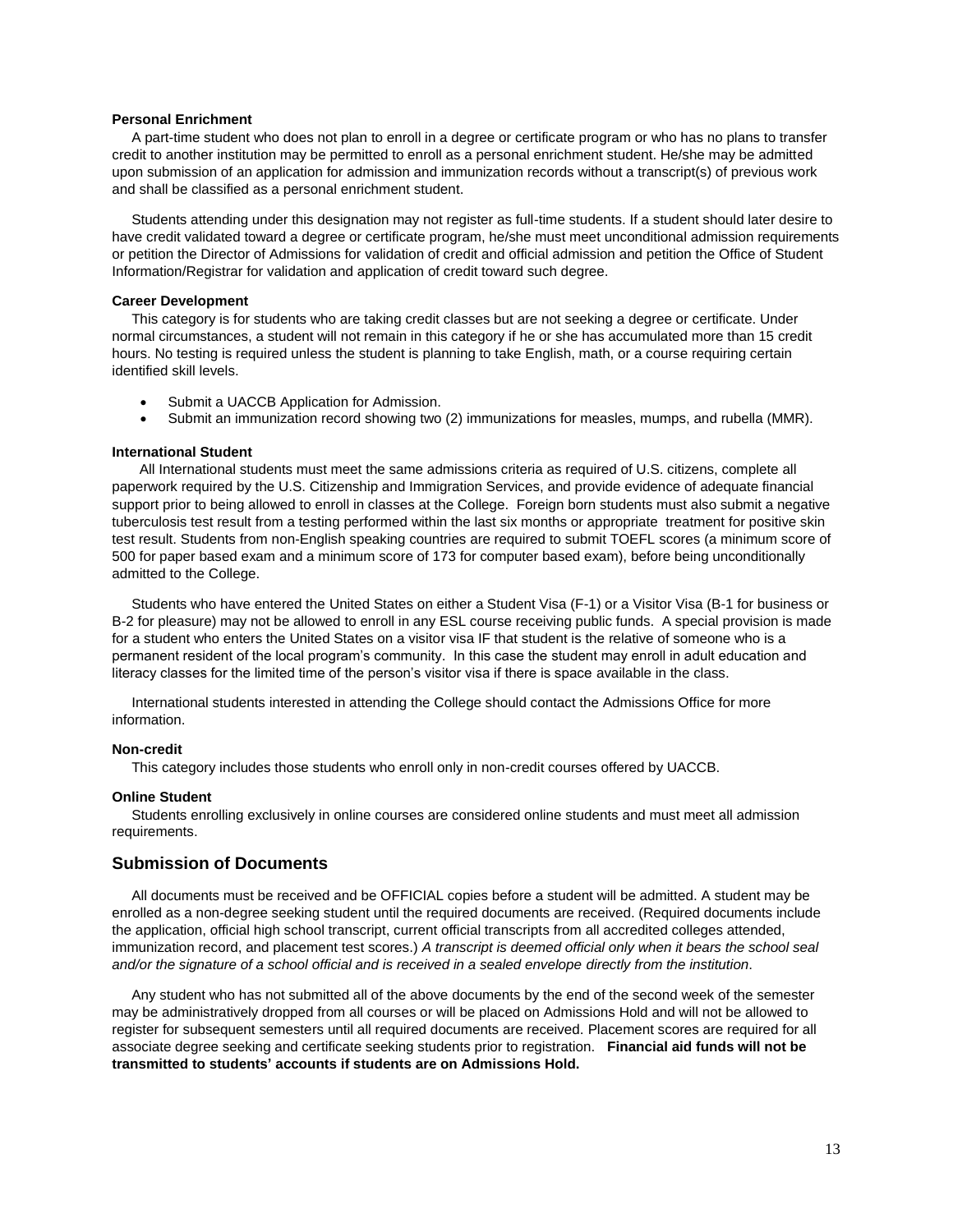### **Facsimile (FAX) Transmissions of Admissions Documents**

 Because the original source of documents received through a facsimile transmission cannot always be accurately determined, the Admissions Office will accept academic transcripts by FAX transmission **ONLY** as working documents, pending the receipt of an official transcript from the sending institutions.

#### **Immunization Record Waiver**

Act 141 of 1987 requires that all entering part-time and full-time students must provide the college proof of two (2) measles, mumps and rubella (MMR) immunizations according to the guidelines specified under the admissions requirements unless approved for a waiver based on the following criteria:

- Religious or philosophical reasons
- Medical conditions

 To obtain an immunization record waiver, the student may call the Arkansas Department of Health Services at 800-462-0599 and ask for the waiver application. Waivers must be renewed yearly. Immunization records are generally available from the student's family physician, the student's public school records, or county health departments. Specific programs may require additional immunizations and must be submitted to the program director. Check the program area listings for more details.

#### **Acceptance of Transfer Credit**

Transfer of credit may be accepted from students who provide official transcripts with a current post date from institutions fully accredited by an approved regional accrediting agency, if these credits fit the program of studies selected at UACCB and the student received a grade of "C" or higher. The college will not accept developmental courses for transfer except when the course serves as a prerequisite or for placement. The College reserves the right to deny credit for certain classes that are more than five years old. Official transcripts should be submitted to the Admissions Office. Final approval of transfer credits rests with the Vice Chancellor of Academics. Transfer credit will be indicated on the student's UACCB transcript; transfer credit is not calculated as a part of the student's cumulative GPA. Documents received from other institutions are the property of UACCB and cannot be re-issued or copied. Transfer students from other institutions must meet the general admissions requirements of UACCB. Transfer students seeking a UACCB degree must adhere to the graduation requirements.

- **Associate of Applied Science Degree -** A student must complete a minimum of 24 credit hours toward the degree at UACCB.
- **Associate of Arts Degree -** A student must complete a minimum of 24 credit hours toward the degree at UACCB.
- **Associate of Science Degree -** A student must complete a minimum of 24 credit hours toward the degree at UACCB.
- **Technical Certificate -** A student must complete a minimum of the last 15 credit hours of certificate requirements at UACCB. These credits must be earned as a regular student rather than by test-out or other means of advanced placement.
- **Certificate of Proficiency -** A student must complete all semester credit hours of the certificate as a regular student at UACCB. These credits must be earned as a regular student rather than by test-out or other means of advanced placement.

 The student may submit course descriptions and/or syllabi of transfer courses if there is any question concerning the acceptance of credits. The college reserves the right to revise any credit awards upon the receipt of additional information.

### **Arkansas Course Transfer System (ACTS)**

The Arkansas Course Transfer System contains information about the transferability of courses within Arkansas public colleges and universities. Students are guaranteed the transfer of applicable credits and the equitable treatment in the application of credits for the admissions and degree requirements. Course transferability is not guaranteed for courses listed in ACTS as "No Comparable Course." Additionally, courses with a "D" frequently do not transfer and institutional policies may vary. ACTS may be accessed by going to the ADHE website Course Transfer page **http://acts.adhe.edu/studenttransfer.aspx**.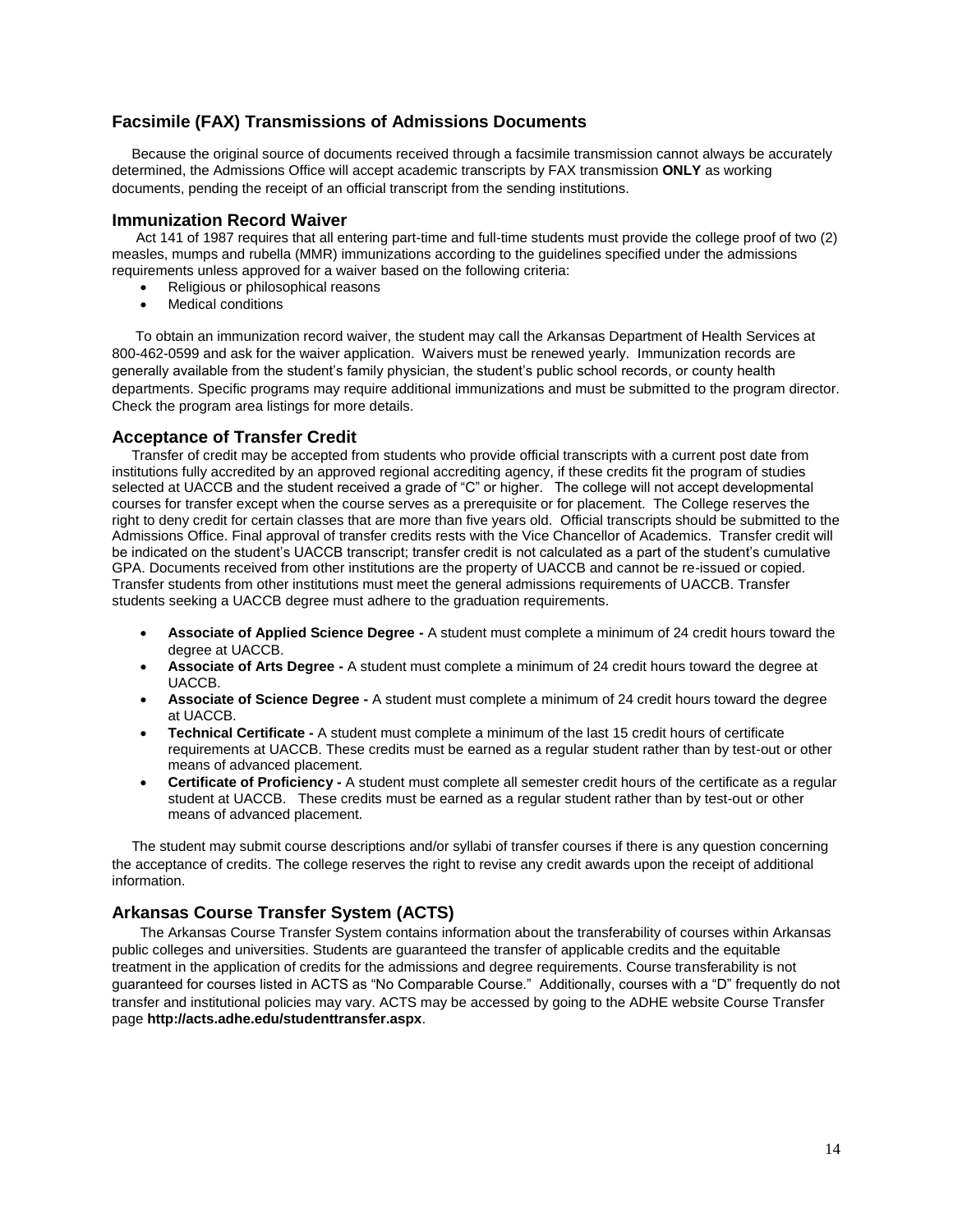#### **Basic Skills Requirements**

Arkansas state law requires that all students enrolling in state supported colleges and universities must demonstrate mastery of basic skills in English, reading, and mathematics. All basic skills courses must be completed with a grade of "C" or better before a student can complete an Associate degree or technical certificate program. Students who are admitted to the college but who score below established levels on the placement tests, as described in the Placement Policy (see below), will be required to successfully complete basic skills courses. Basic skills and/or preparatory courses may not be used to fulfill any degree/technical certificate or elective course requirement in a program of study.

#### **Satisfactory Completion of Basic Skills Courses**

 Satisfactory completion of basic skills courses requires the student to earn a grade of "C" or better. Students who do not successfully complete basic skills courses will be required to re-enroll in those courses. Students must be on track to complete basic skills requirements within the first 30 hours of coursework. If, at the end of that time period, the student has not completed all basic skills course requirements, he/she will not be allowed to enroll in any other course until the requirements have been met.

#### **Placement Policy**

The purpose of this policy is to identify the process by which students are placed in the appropriate level English, reading, and mathematics courses. Arkansas state law requires that all first-time entering degree or technical certificate seeking students demonstrate proficiency in these areas or be placed in courses/programs that will help students prepare for college-level coursework. The minimum test scores used for placement were established by the Arkansas Department of Higher Education. A student may retest on one or more sections of a placement exam after a minimum of 30 days in order to allow time for the person to study before attempting the exam again. The Director of Student Development may make an exception to this where special circumstances exist. Placement score requirements are as follows:

| <b>English Course Placement</b>      |                                                     |                                                  |                                                  |                    |                                      |
|--------------------------------------|-----------------------------------------------------|--------------------------------------------------|--------------------------------------------------|--------------------|--------------------------------------|
| Course                               | <b>ACT English</b>                                  | <b>ASSET Writing</b><br><b>Skills</b>            | <b>COMPASS Writing</b><br><b>Skills</b>          | <b>SAT Writing</b> | Accuplacer<br><b>Sentence Skills</b> |
| College Level<br>(English Comp<br>I) | Minimum of 19<br>and<br>Minimum of 19<br>in Reading | Minimum of 45<br>and Minimum of<br>43 in Reading | Minimum of 80 and<br>Minimum of 83 in<br>Reading | Minimum of 450     | <b>TBD</b>                           |
| <b>Basic Writing</b>                 | $13 - 18$                                           | 36-44                                            | $33 - 79$                                        | 449 or below       | <b>TBD</b>                           |
| <b>Fundamentals</b><br>of Writing    | 12 or less                                          | 35 or less                                       | 32 or less                                       | <b>NA</b>          | <b>TBD</b>                           |
| Writing for the<br>Workplace         | Minimum of 16                                       | Minimum of 41                                    | Minimum of 66                                    | <b>NA</b>          | <b>TBD</b>                           |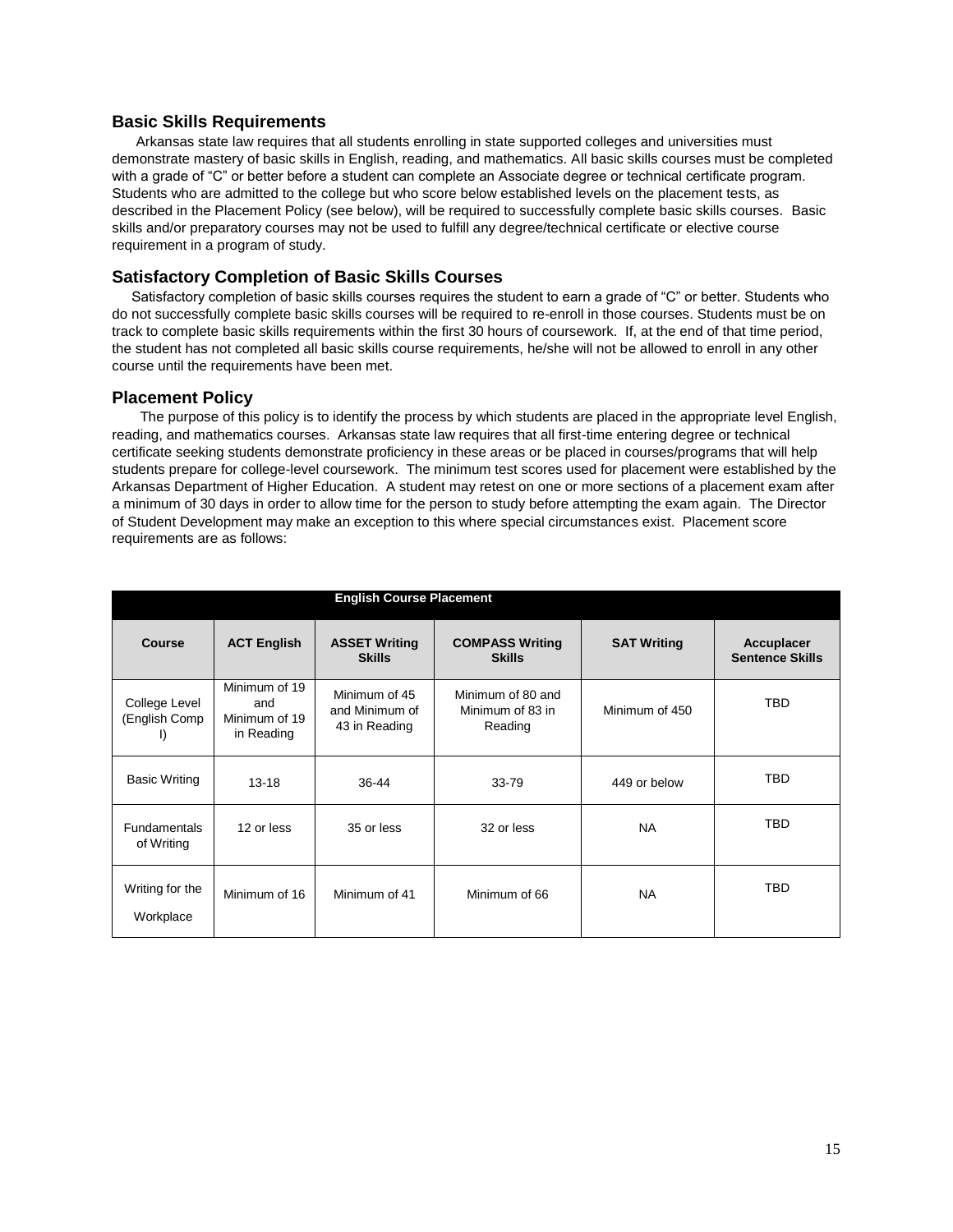| <b>Reading Course Placement</b>              |                    |                                       |                                         |                    |                       |
|----------------------------------------------|--------------------|---------------------------------------|-----------------------------------------|--------------------|-----------------------|
| <b>Course</b>                                | <b>ACT Reading</b> | <b>ASSET Reading</b><br><b>Skills</b> | <b>COMPASS Reading</b><br><b>Skills</b> | <b>SAT Reading</b> | Accuplacer<br>Reading |
| College Level<br>Courses                     | Minimum of 19      | Minimum of 43                         | Minimum of 83                           | Minimum of 470     | <b>TBD</b>            |
| Reading<br>Improvement                       | 13 to 18           | 36 to 42                              | 63 to 82                                | 469 or below       | <b>TBD</b>            |
| Not currently<br>eligible for<br>admission** | 12 or less         | 35 or less                            | 62 or less                              | <b>NA</b>          | TBD                   |

**\*\*Free Adult Education Program available to improve reading skills.**

Students who test into Reading Improvement must enroll in Reading Improvement during their first or second semester in college and each subsequent semester, if necessary, until the course is completed with at least a grade of "C."

Reading Improvement is a prerequisite for English Composition I for students who score below 19 on the ACT Reading, below 43 on the ASSET Reading Skills, below 83 on the COMPASS Reading Skills, or below 470 on the SAT Verbal. Students must successfully complete Reading Improvement with a C or better to enroll in English Composition I when test scores require.

| <b>Math Course Placement</b>                                                                                                                                                                                                                                                                                                                                                                                                                                                                                              |                  |                                                                                               |                                                                               |                 |                                            |
|---------------------------------------------------------------------------------------------------------------------------------------------------------------------------------------------------------------------------------------------------------------------------------------------------------------------------------------------------------------------------------------------------------------------------------------------------------------------------------------------------------------------------|------------------|-----------------------------------------------------------------------------------------------|-------------------------------------------------------------------------------|-----------------|--------------------------------------------|
| Course                                                                                                                                                                                                                                                                                                                                                                                                                                                                                                                    | <b>ACT Math</b>  | <b>ASSET Intermediate</b><br>Algebra                                                          | <b>COMPASS</b><br>Algebra                                                     | <b>SAT Math</b> | <b>Accuplacer</b><br>Elementary<br>Algebra |
| College Level<br><b>Mathematics</b>                                                                                                                                                                                                                                                                                                                                                                                                                                                                                       | Minimum of<br>19 | Minimum of 39 in<br>Intermediate Algebra<br>and<br>37 or higher in<br><b>Numerical Skills</b> | Minimum of 41 in<br>Algebra and<br>31 or higher in<br><b>Numerical Skills</b> | Minimum of 460  | <b>TBD</b>                                 |
| Intermediate<br>Algebra                                                                                                                                                                                                                                                                                                                                                                                                                                                                                                   | $17-18$          | 34-38                                                                                         | 30-40 in Algebra                                                              | 459 or below    | <b>TBD</b>                                 |
| Beginning<br>Algebra                                                                                                                                                                                                                                                                                                                                                                                                                                                                                                      | $15 - 16$        | 33 or below                                                                                   | 29 or below in<br>Algebra                                                     | <b>NA</b>       | TBD                                        |
| Pre-Algebra                                                                                                                                                                                                                                                                                                                                                                                                                                                                                                               | 14 or below      | Numeric Score-36 or<br>below                                                                  | Numeric Score-<br>30 or below                                                 | <b>NA</b>       | <b>TBD</b>                                 |
| Technical<br>Math                                                                                                                                                                                                                                                                                                                                                                                                                                                                                                         | Minimum of<br>16 | Minimum of 31<br>Intermediate Algebra                                                         | Minimum of 25<br>Algebra                                                      | <b>NA</b>       | <b>TBD</b>                                 |
| Students scoring 36 or below on the Numeric section of the ASSET, 1-29 on the COMPASS must take Pre-Algebra or<br>Fundamentals of Math regardless of their score on the Intermediate Algebra section. A zero on the COMPASS numeric<br>score means no Pre-Algebra score was given on the COMPASS because the student scored high enough to test out of Pre-<br>Algebra. No mathematics course less sophisticated than College Algebra may be applied toward a Baccalaureate degree<br>from an Arkansas public university. |                  |                                                                                               |                                                                               |                 |                                            |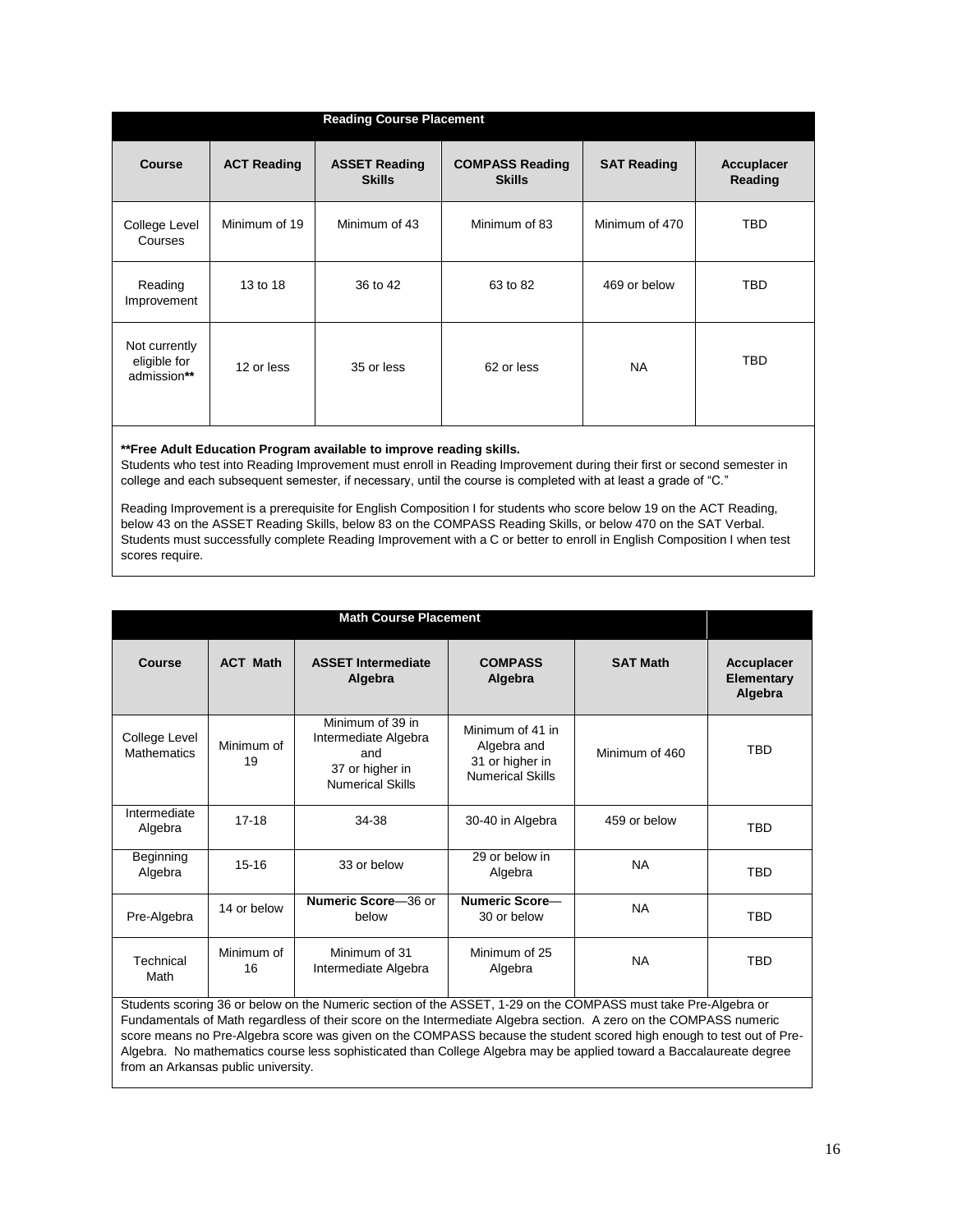# **Enrollment Categories**

UACCB admits students with various levels of academic preparation and diverse goals. In order to make the instructional process as effective as possible, the college has established enrollment categories designed to optimize the educational experience of each student. The enrollment category of each student will be established initially on available information and will be re-evaluated during each registration period based upon the student's goals, test scores, past performances and academic progress.

#### **Unconditional Enrollment**

 Students seeking a degree or certificate will be enrolled unconditionally provided they have submitted the following documentation:

- Official transcripts from previously attended accredited educational institutions, including a high school transcript or its equivalent (GED) and college or university transcripts
- Immunization records showing proof of two (2) measles, mumps, and rubella (MMR) vaccinations
- Placement scores (ACT, SAT, ASSET, Accuplacer or COMPASS) that are less than five years old.
- A score of 19 or higher or scores on the SAT, ASSET, Accuplacer or COMPASS that reflect college-level academic placement.

#### **Conditional Enrollment**

The following students will be admitted to UACCB on a conditional basis:

- Have not furnished documentation of previous academic work
- Have a cumulative college GPA below 2.0
- Are on academic probation
- Seek admission as a transfer from another institution where they are on academic probation
- Graduated after May 1,1999 with ACT subscores below 19 (or equivalent SAT, ASSET/COMPASS, or Accuplacer scores that reflect deficiencies)

 *Students who are conditionally admitted and fail to meet the above standards must enroll in the courses necessary for them to be able to meet the requirements for unconditional admission until the requirements have been met*.

#### **High School Core Curriculum: Conditional and Unconditional Admission**

The purpose of this procedure is to identify the process by which students are admitted on a conditional basis to UACCB. Arkansas Code 6-60-208 requires students graduating after May 1, 2002 to have completed successfully the core curriculum as recommended by the State Board of Education in order to be *unconditionally* admitted to public colleges and universities in Arkansas.

Students who receive a GED or are graduates of home schooling or private high schools after May 1, 2002, must make a score of 19 on the ACT, or have SAT, ASSET, Accuplacer or COMPASS scores that reflect college level academic placement.

Students who fail to meet the requirements for unconditional admission will be *conditionally* admitted. UACCB does not admit degree-seeking students in conditional-prep status.

Conditionally admitted students who are enrolling at UACCB seeking an Associate of Arts or Associate of Science degree must complete 12 hours of core academic courses and any necessary basic skills courses with a 2.0 GPA. These requirements must be met within the first 30 semester hours completed. Students must complete ENG 1103 English Composition I and 9 additional hours.

 Conditionally admitted students enrolling at UACCB seeking an Associate of Applied Science degree or Technical Certificate must complete 6 hours of core academic courses and 6 hours of applicable technical courses required for the Technical Certificate or Associate of Applied Science degree and any necessary basic skills courses with a cumulative 2.0 GPA. These requirements must be met within the first 30 semester hours completed.

 Students who are conditionally admitted and fail to meet the above standards will have their enrollment limited to only the courses necessary to meet the above requirements until they have been met.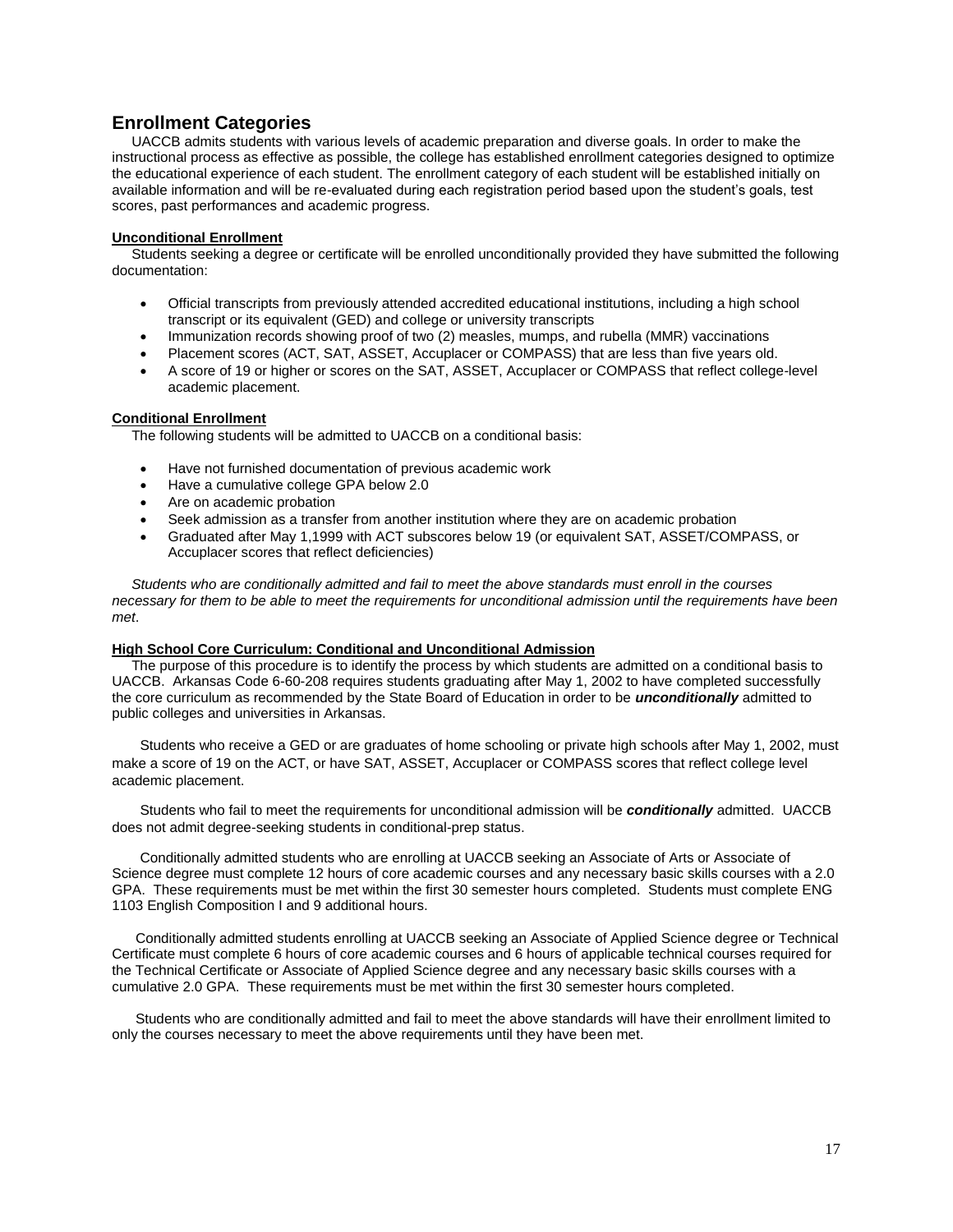# **Selective Service Registration**

The Arkansas 81<sub>st</sub> General Assembly enacted Act 228 of 1997 requiring all persons to register with the Selective Service System in accordance with the provisions of the Military Service Act, as a condition for enrollment in a public institution of higher education and eligibility for federal financial aid. Applicants are required to certify one of the following:

The applicant is registered with the Selective Service System.

The applicant is not required to register with the Selective Service System because of one of the following:

- o Under 18 years of age
- o On active duty in the armed forces of the United States, other than a reserve or National Guard unit
- o Female
- o A legal alien
- o A permanent resident of the Trust Territory of the Pacific Islands or the Northern Mariana Islands or
- o Excused for another reason provided by federal law.

#### **Registration**

 Once students complete admission requirements and receive confirmation of acceptance, they are eligible for registration. Each semester there will be an open registration period. Registration includes meeting with an advisor to review the student's career goals and determining the appropriate class schedule to meet degree requirements. Following registration, students will receive a student ID and parking tag.

#### **Enrollment Requirement – Strategies for College Success**

 Certificate or degree seeking students who score into three or more basic skills courses on the ACT, ASSET, or COMPASS will be required to enroll in and successfully complete (COL 1003) Strategies for College Success during their first semester. Students will be required to enroll in Strategies for College Success each subsequent semester until they successfully complete the course.

**Note:** Transfer students who have successfully completed at least 12 credit hours from an accredited institution will be exempt from COL 1003 Strategies for College Success.

 All students seeking a degree will be assigned to the Advising Center. The Advising Center is staffed with professional advisors who will assist the student in choosing appropriate courses each semester and will direct students requiring support services. Students participating in the TRiO Student Support Services program or Career Pathways Initiative will be advised by professional advisors within those programs.

# **Orientation**

 All students enrolling in six (6) or more credit hours as a first time UACCB student or a re-admitted student who has not attended UACCB within the last five years will be required to attend a mandatory orientation session. The following students are excluded from mandatory orientation:

- Concurrent High School Students
- Lyon College/UACCB College Opportunity Program students (COP)
- Students who have obtained 45 or more transferrable hours
- Visiting Students (students enrolled full-time at another institution)

If students do not attend orientation, they will be required to complete a one credit hour, pass/fail course. This course cannot be dropped unless the student is completely withdrawing from the institution. *Questions may be addressed to the Coordinator of Orientation located in the Academic Advising Center.*

# **Payment**

When a student registers for classes, a bill will be generated. The student is responsible for payment of this bill within the time schedule set in the academic calendar. In some cases the payment will be due at the same time a student registers for classes. Any financial aid for which a student may qualify will first be applied as payment or partial payment for this bill. In some cases, the student may receive a refund later in the semester. Other payment options include cash, check, money order, credit card and installment plan. Students are encouraged to pay online via MyUACCB. Accepted online payment methods via MyUACCB are credit cards, debit cards and checks. There is no fee associated with online payments. Questions regarding payment should be directed to the UACCB Business Office.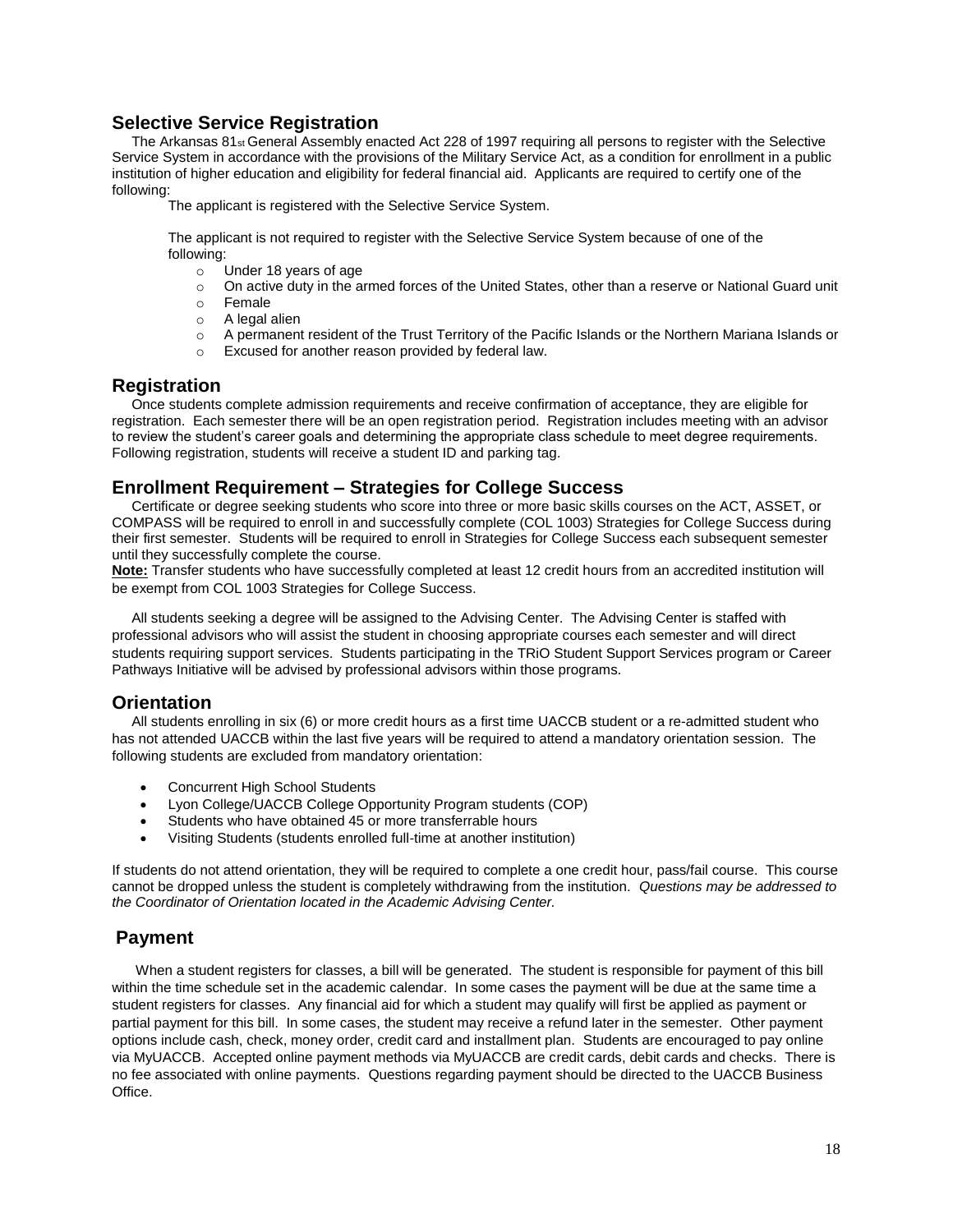# **Tuition and Fees**

#### **Tuition and Fee Payment**

 Students may not attend classes until they have paid tuition and fees in full, requested a deferment if eligible for a Title IV financial aid program, or made alternate payment arrangements with the Business Office. Registered students must have tuition and fees paid in full by the payment deadline or have financial aid eligibility established. All other charges, such as payment for lost instructional materials and charges for overdue or lost materials checked out of the Library, must be made prior to graduation, re-enrollment, or the release of transcripts. Personal checks are accepted for payment of accounts. Students may also use VISA, MasterCard or Discover Card to pay tuition, fees, and books. An online payment option is available through MyUACCB (my.uaccb.edu) under the myMoney tab. **If payment arrangements are not made prior to the due date, late payment fees may apply.** Auditing a course(s) requires official admission to the college.

 A student's residency status for tuition purposes is determined at the time of admission according to the policy established by the University of Arkansas Board of Trustees. **"In-district" residents are legal residents of Independence County. The student shall be admitted to UACCB as "in-state" for fee purposes if, at the time of admission, they have established a bona fide domicile in Arkansas and have resided continuously in this state in that bona fide domiciliary status for at least six consecutive months prior to the beginning of the term or semester for which fees are paid.**

#### **Tuition:**

| In-District Residents*<br>Out-of-State Residents                                                                                                                                                                                                                                                                                                                                                                                                                                                                                                                                                                                                                                                                                                                   | \$70.00 per credit hour<br>\$140.00 per credit hour                  | Out-of-District Residents<br><b>Online Courses</b>                                                                                                                                                                                                                                                                                                                                                                                   | \$82.50 per credit hour<br>\$100.00 per credit hour                     |
|--------------------------------------------------------------------------------------------------------------------------------------------------------------------------------------------------------------------------------------------------------------------------------------------------------------------------------------------------------------------------------------------------------------------------------------------------------------------------------------------------------------------------------------------------------------------------------------------------------------------------------------------------------------------------------------------------------------------------------------------------------------------|----------------------------------------------------------------------|--------------------------------------------------------------------------------------------------------------------------------------------------------------------------------------------------------------------------------------------------------------------------------------------------------------------------------------------------------------------------------------------------------------------------------------|-------------------------------------------------------------------------|
| *Legal residents of Independence County.                                                                                                                                                                                                                                                                                                                                                                                                                                                                                                                                                                                                                                                                                                                           |                                                                      |                                                                                                                                                                                                                                                                                                                                                                                                                                      |                                                                         |
| <b>Required Fees:</b><br>Assessment Fee<br>Academic Support Fee<br>Activities/Auxiliary/Facilities Fee \$7.00 per credit hour<br><b>Administrative Services Fee</b>                                                                                                                                                                                                                                                                                                                                                                                                                                                                                                                                                                                                | \$5.00 per semester<br>\$6.00 per credit hour<br>\$5.00 per semester | Transcript Fee<br>Safety Fee<br>Technology Fee                                                                                                                                                                                                                                                                                                                                                                                       | \$5.00 per semester<br>\$4.00 per credit hour<br>\$6.00 per credit hour |
| <b>Optional and Program Specific Fees:</b><br>Academic Clemency Fee<br><b>ASSET/COMPASS Fee</b><br>Aviation Maintenance - General Aviation<br>Aviation Maintenance - Powerplant<br>Aviation Maintenance - Airframe<br>Certified Nurse Assistant/Health Skills<br>Cosmetology Fee (Fall and Spring)<br>Cosmetology Fee (Summer)<br>Credit by Examination Testing Fee<br>Credit by Examination Transcripting Fee<br>Diploma Replacement Fee<br>Early Childhood Fee<br><b>EMT-Basic Fee</b><br><b>EMT-Paramedic Fee</b><br><b>General Nursing Fee</b><br>ID Replacement Fee<br>Industrial Technology Fee<br>Late Payment Fee<br><b>Nursing Entrance Test Fee</b><br>Proctoring Fee (Non-UACCB Student)<br><b>Returned Check Fee</b><br>Science Lab Fee<br>Welding Fee |                                                                      | \$15.00<br>\$15.00 per test<br>\$2,520.00 per semester<br>\$1,945.00 per semester<br>\$1,945.00 per semester<br>\$30.00<br>\$1,200.00 per semester<br>\$600.00<br>\$25.00<br>\$25.00 per credit hour<br>\$15.00<br>\$50.00 per course<br>\$90.00 per semester<br>\$75.00 per semester<br>\$300.00 per semester<br>\$10.00<br>\$40.00 per course<br>\$30.00<br>\$50.00<br>\$25.00<br>\$25.00<br>\$35.00 per lab<br>\$75.00 per course |                                                                         |

**NOTE: All Nursing and Allied Health fees include costs of student's professional liability and accident insurance, assessment tests and use of expendable supplies.**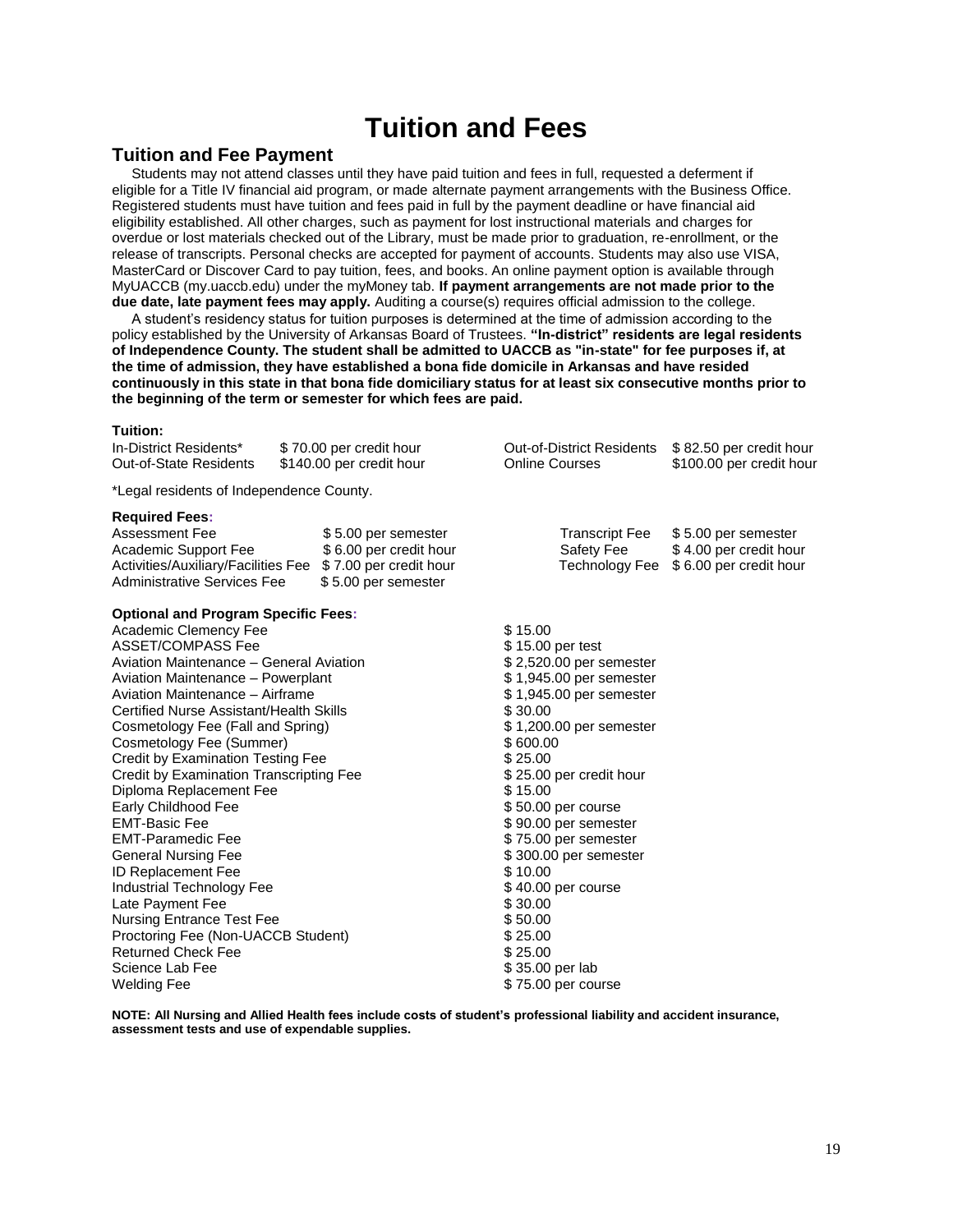# **Refunds – Tuition and Fees**

### **Withdrawal from Courses / Fall or Spring Terms**

 Any student who officially withdraws from the college during a fall or spring semester shall be entitled to a refund as follows:

#### **Tuition and Fees**

| 1. Up to and including the fifth class day of the term              | 100%      |
|---------------------------------------------------------------------|-----------|
| 2. From the sixth class day through the tenth class day of the term | .50%      |
| 3. The eleventh class day of the term and after                     | No Refund |
|                                                                     |           |

# **Dropping a Course(s) / Fall or Spring Terms**

 Any student who drops one or more courses and continues to be enrolled in the college during a fall or spring semester shall be entitled to individual course refunds as follows:

#### **Tuition and Fees**

1. Up to and including the fifth day of the term  $100\%$ <br>
100% 2. The sixth class day of the term and after  $\blacksquare$  No Refund

2. The sixth class day of the term and after

# **Withdrawal & Dropping Courses / Summer or Special Terms**

 Any student who drops a course or officially withdraws from the college during a summer semester or special term shall be entitled to a refund as follows (**online courses follow the same refund period as oncampus classes**):  $1.$  One to four week

| T. ONE to four week courses.                                 |      |
|--------------------------------------------------------------|------|
| (a) Prior to the start of classes                            | 100% |
| (b) Up to and including the first class day of the term      | 100% |
| (c) No adjustments after the first class day of the term     |      |
| 2. Five or six week courses:                                 |      |
| (a) Prior to the start of classes                            | 100% |
| (b) Up to and including the second class day of the term     | 100% |
| (c) The third through the fifth class day of the term        | 50%  |
| (d) No adjustments after the fifth class day of the term     |      |
| 3. Seven to nine week courses:                               |      |
| (a) Prior to the start of classes 100%                       |      |
| (b) Up to and including the third class day of the term 100% |      |
| (c) The fourth through the seventh class day of the term 50% |      |
| (d) No adjustments after the seventh class day of the term   |      |
| 4. Ten or twelve week courses:                               |      |
| (a) Prior to the start of classes                            | 100% |
| (b) Up to and including the fifth class day of the term      | 100% |
| (c) The sixth through the tenth class days of the term       | 50%  |
|                                                              |      |

(d) No adjustments after the tenth class day of the term

The college refund policy is subject to change if required by federal regulation or the UA Board of Trustees. Appeals of the refund policy must be submitted in writing to the UACCB Administrative Cabinet.

Members of the military who receive orders which transfer them out of the area for a prolonged period or members of the National Guard or Reserves who are called to active duty, when such transfer interferes with class attendance, may request a full refund of tuition at any time during the semester. Documentation of orders for transfer must be provided prior to refund being granted. The college has a proration refund policy for students receiving VA benefits. Students receiving VA benefits must request that the prorated refund policy be used for tuition reimbursement.

The college will follow the refund policy for "five or six week sessions" when the summer or special term is more than four weeks but less than five weeks. **Class days are identified on the academic calendar.**

**Failure to attend class does not constitute withdrawal. The appropriate withdrawal process must be followed. Failure to withdraw from classes appropriately may result in owing the college and/or federal government repayment of federal funds.**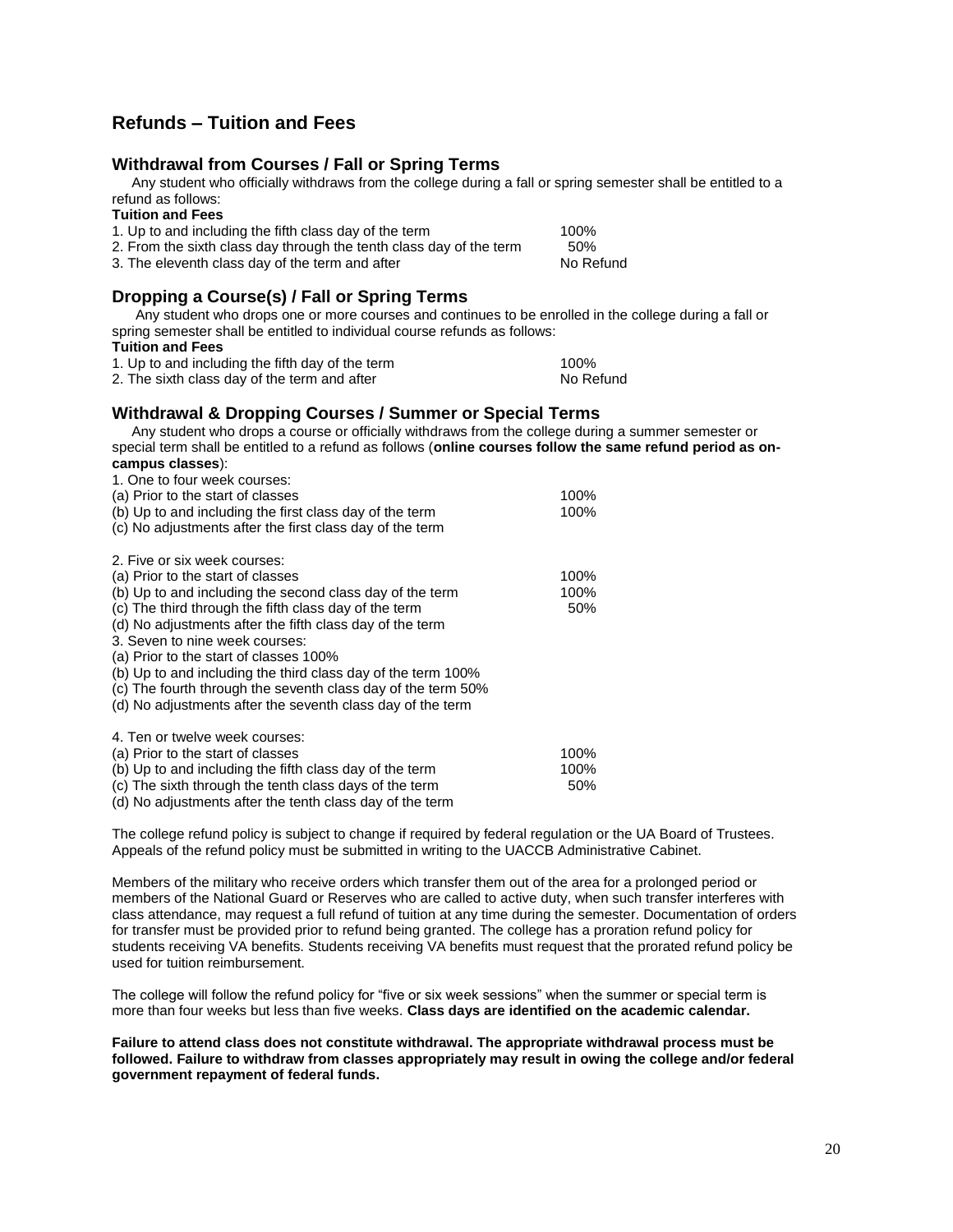#### **REFUNDS – Bookstore**

 Any student who officially withdraws or drops a class at the college during a fall or spring semester shall be entitled to a refund at the Bookstore as follows:

Up to and including the tenth class day of the term 100%

 Students need to furnish a receipt from the purchase of the book and a student ID when returning a book. The book must be in the same condition as purchased.

 Any student who officially withdraws or drops a class at the college during a summer semester or special term shall be entitled to a refund at the Bookstore following the same procedure guidelines as established for withdrawal or dropping a course.

#### **Cash for Books**

 If any student misses the refund deadline, the Bookstore will have "Buy Backs" at the end of each semester. The book buy back affords students the opportunity to turn their used books into cash. The Bookstore, through a book wholesaler, may buy college books back for resale in the college bookstore or for secondary market resale.

#### **Tuition Waiver Policy**

 Tuition Waivers for **credit classes** may be granted for course work at UACCB. Proper documentation must be submitted to qualify for the waiver. The following students are eligible for tuition waivers:

**Senior Citizen Waivers** – Tuition for students age 60 and older is waived. Individuals under this policy must pay all miscellaneous fees that may be required. Enrollment with the senior citizen waiver is limited to a "space available" basis. Tuition waivers do not apply to online courses or competitive admission programs. Examples of competitive admission programs include Registered Nursing, Practical Nursing and Cosmetology.

**Children of policemen and firemen killed or permanently disabled in the line of duty** – Children of policemen or firemen killed or permanently disabled in the line of duty in Arkansas are eligible for waivers of tuition. Benefits are limited to duration of four years or until the age of 25, whichever comes first. Tuition waivers **do not** apply to online courses.

**Full-time employees and their dependents** – Tuition remission for full-time employees of the University of Arkansas Community College at Batesville and members of their immediate family may be granted in accordance with UA Board Policy 440.1 and Administrative Memorandum 445.1. "Immediate family" is defined as spouses and dependent children. Dependency must meet the definition of dependency established by the current year Internal Revenue Service regulations.

**State police officers and their dependents (Act 291 of 2007)** - Tuition remission for certain police officers and their dependents in accordance with Act 291 of the 86th General Assembly of the State of Arkansas is as follows: Covered police officers include: any employee of the Department of Arkansas State Police who holds the rank of state trooper or a higher rank.; any highway police officer who is an employee of the Arkansas Highway Police Division of the Arkansas State Highway and Transportation Department; any officer of the State Capitol Police; or any wildlife officer of the Arkansas State Game and Fish Commission, all of whom have been employed by these agencies for ten (10) or more years. This does not include civilian employees or a person temporarily employed as a covered police officer due to an emergency situation. Dependent means any natural child, stepchild or adopted child of a covered police officer and any individual of whom a covered police officer is the legal guardian. Allowance of tuition waivers is dependent upon the decision of the covered police officer's employer and is subject to guidelines as set forth by the employer.

 **Military Waiver (Act 1011 of 2013)** – Arkansas National Guard Soldiers and Airmen may be eligible for a percentage of a tuition waiver. The Soldier or Airman must be a current member and in good standing with the Arkansas National Guard. Please contact the UACCB's Veterans' Affairs Representative for more information.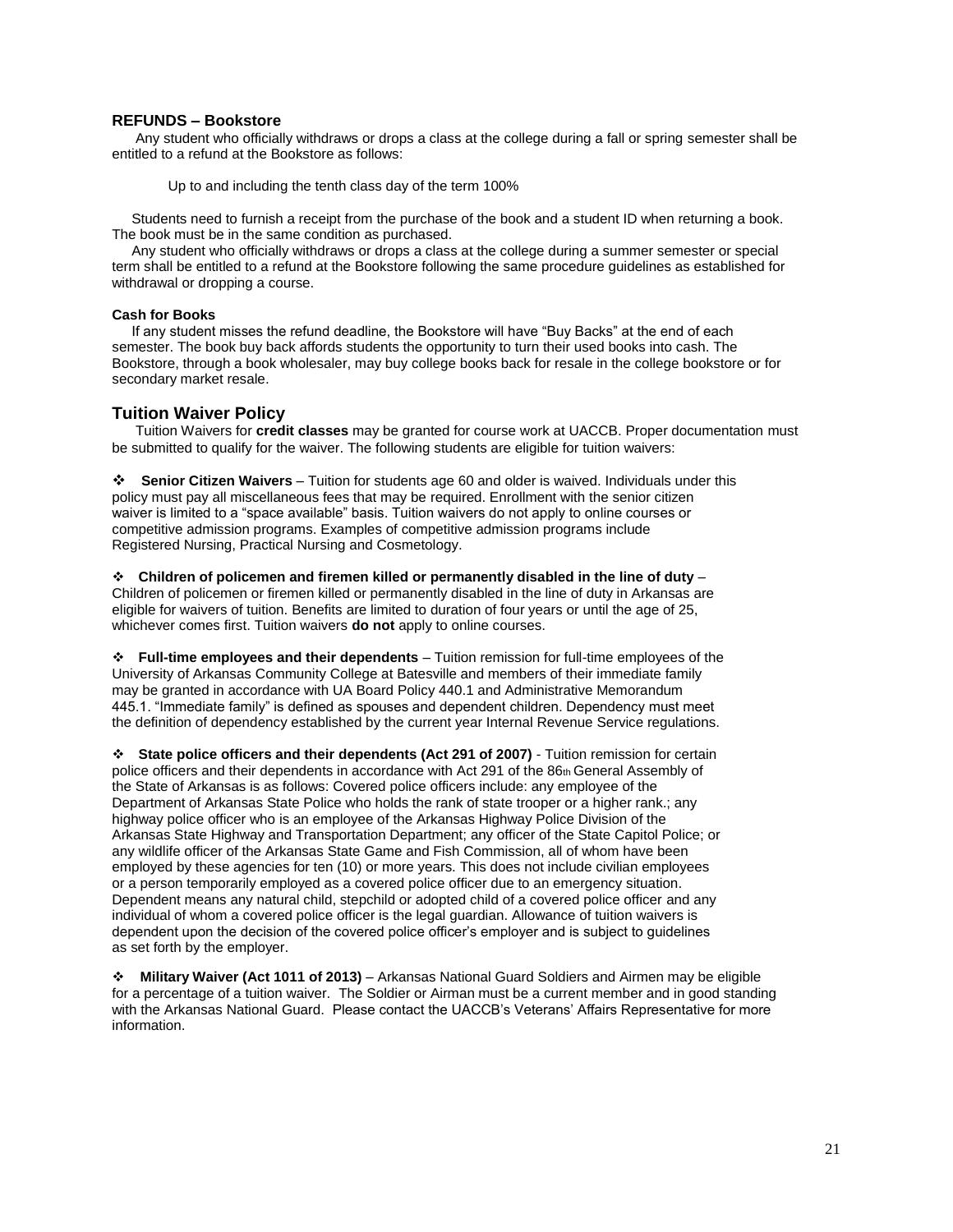# **Financial Aid**

# **General Information**

Financial aid programs at the University of Arkansas Community College at Batesville are designed for qualified degree seeking, unconditionally admitted students who may need financial assistance to continue their college education. Students may receive scholarships, grants, loans, employment opportunities, or a combination of these types of aid. UACCB participates in most federal and state financial aid programs available to students. Financial aid recipients will be emailed a copy of the Satisfactory Academic Progress (SAP) Policy each semester and it is also available on MyUACCB. Federal aid is available for students seeking an associate degree or technical certificate.

# **Eligibility for Federal Financial Aid Programs**

#### **GENERAL REQUIREMENTS**

 A student is eligible to apply for financial assistance through Title IV programs (Federal Pell Grant, Federal Supplemental Education Opportunity Grant, Federal Stafford Loan, Federal Plus Loan, or Federal College Work Study) if the following criteria are met:

- *1.* The applicant completes the Free Application for Federal Student Aid (FAFSA). *Students must complete the FAFSA each year.*
- 2. The applicant is a U.S. citizen or an eligible non-citizen.
- 3. The applicant is an unconditionally admitted student enrolled at UACCB.
- 4. The applicant is seeking an associate degree, a technical certificate or approved certificates of proficiency.
- 5. The applicant maintains Satisfactory Academic Progress.
- 6. The applicant is not in default on a Guaranteed Student Loan (GSL) and/or does not owe a repayment to a Title IV program at any institution.

# **Federal Financial Aid Programs**

 The Free Application for Federal Student Aid (FAFSA) must be processed to determine eligibility for the following federal financial aid programs:

#### **FEDERAL PELL GRANT**

A Federal Pell Grant is awarded to help undergraduate students pay for their education after high school. In compliance with the Federal Pell Grant Program, an undergraduate is one who has not earned a bachelor's or professional degree. This grant program provides a "foundation" of financial aid for many students to which aid from other federal sources may be added. Unlike loans, grants do not have to be repaid. The amount awarded will depend on the Expected Family Contribution (EFC), on the cost of education, enrollment status, and whether or not attendance is for a full academic year or less.

#### **FEDERAL SUPPLEMENTAL EDUCATION OPPORTUNITY GRANT (FSEOG)**

The FSEOG is a grant intended to supplement other aid received. These grants are federally funded with each school receiving a fixed amount each year. Therefore, funds are awarded to a limited number of undergraduate students with exceptional financial need. FSEOG awards do not have to be repaid and usually range from \$400 to \$600 per academic year depending on the availability of funds.

#### **FEDERAL STAFFORD LOAN**

The Federal Stafford Loan is available through the William D. Ford Direct Loan Program to help students pay for their college education. There are two types of Stafford loans, *subsidized* and *unsubsidized*. Eligibility for subsidized loans is based on financial need as determined by federal guidelines. The federal government pays the interest for subsidized loans while the student is enrolled at least half time and during the six-month grace period after the student ceases attendance on at least a half-time basis. With an unsubsidized loan, the student is responsible for all interest that accrues while attending school and during the six-month grace period. A student may choose to pay only the interest portion while in school, which would keep the loan balance at principal. If a student chooses to defer such payments, the interest will be capitalized, resulting in an increase in both total debt and the amount of monthly payments. Loan repayment begins six months after the student graduates or ceases to be enrolled at least half-time. All borrowers must complete Online Entrance Counseling and a Master Promissory Note prior to the first loan disbursement. All borrowers must also complete Online Exit Counseling upon graduation or termination of enrollment. All federal loan funds must be repaid according to the terms specified in the master promissory note.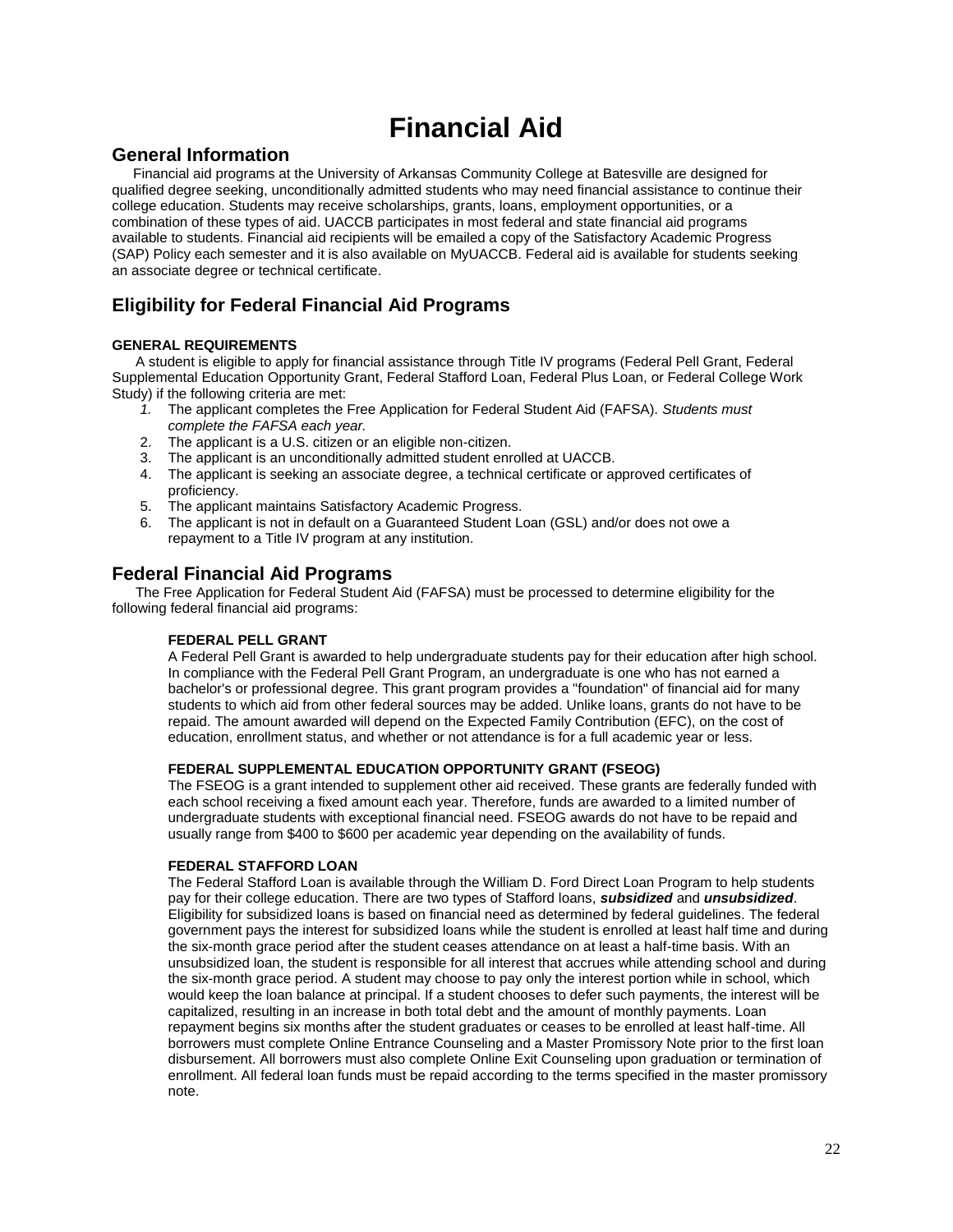#### **FEDERAL PARENT PLUS LOAN**

Federal Parent Plus loans enable parents of dependent students to borrow a variable rate, low-interest loan for each child who is enrolled at least half-time. Parents must pass a credit check with the US Department of Education to be eligible. Parents may borrow up to their student's total cost of attendance less other financial aid received. The total cost of attendance is determined by the Office of Financial Aid based on an average cost for tuition, books, room and board, travel, and miscellaneous expenses for the academic year. Generally, repayment begins within 60 days after the final loan disbursement is made to the borrower.

#### **FEDERAL WORK STUDY**

The federal work study program provides jobs for students who qualify and who need an income supplement to help pay for college expenses. Student employment falls into two categories: Federal Work Study, which is determined on the basis of financial need; and Institutional Work Study, which is determined by the degree of work skills possessed and availability of jobs. Earnings will be at least the current federal minimum wage. The total amount that a student earns will depend on the number of hours that the student works each week. Most students work between 10 and 20 hours per week and are paid every two weeks. Types of employment include secretarial, clerical, custodial, library, tutoring, maintenance and some offcampus community service jobs.

### **How to Apply for Federal Financial Aid Programs**

 Students must complete and submit a *Free Application for Federal Student Aid* (FAFSA) each year to apply for federal student financial aid and to apply for most state and college aid. This application is used to determine eligibility for Financial Aid Programs. Certain types of aid are awarded as funds permit on a firstcome, first-served basis to those demonstrating need. All participants are encouraged to apply as early as possible. Applying online with *FAFSA on the Web* is faster and easier than using a paper FAFSA. To apply for financial aid, complete the FAFSA online a[t www.fafsa.gov.](http://www.fafsa.gov/) The Federal School code for UACCB is 014042.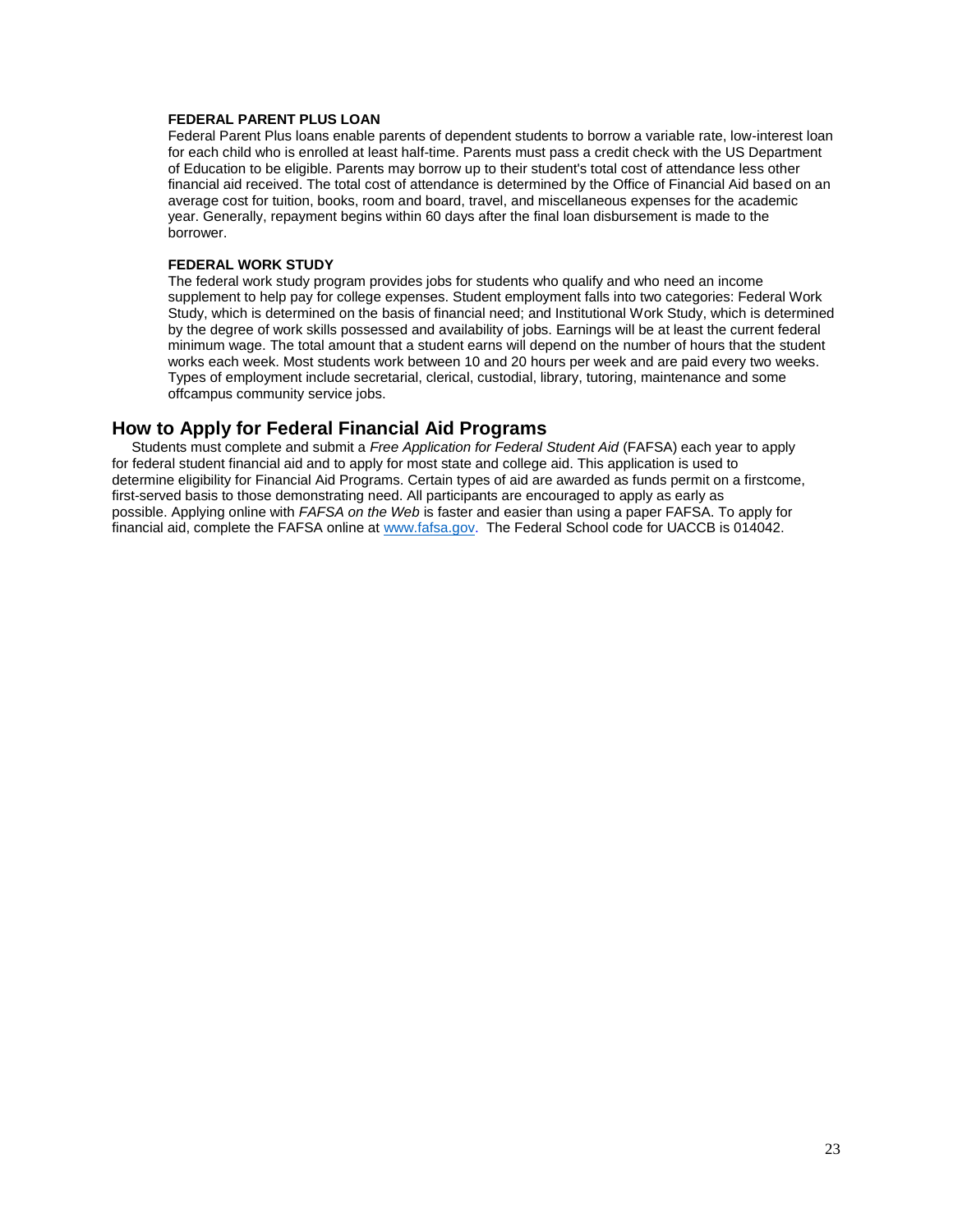# **Other Federal Financial Assistance Programs**

#### **VETERANS' AFFAIRS**

Military service veterans and the sons, daughters, husbands, wives, widows, or widowers of deceased or 100% disabled veterans may be eligible to receive benefits from Veterans' Affairs. For more information call the Department of Veterans' Affairs at 888-442-4551 or go online at www.gibill.va.gov. UACCB's Veterans' Affairs representative is located in the Office of Student Information/Registrar.

#### **WORKFORCE INVESTMENT ACT (WIA)**

The University of Arkansas Community College at Batesville works with the White River Planning and Development District (WRPDD) in placing students in programs. This program may assist students with expenses associated with attending UACCB. For more information contact WRPDD at 870-793-5233 OR 870-307-6805.

# **State Funded Financial Aid Assistance**

 The Arkansas Department of Higher Education administers financial aid programs that are available to eligible students in the state of Arkansas. These programs include:

- Arkansas Academic Challenge Scholarship
- Arkansas Health Education Grant Program
- Career Pathways (UACCB Main Campus Building, Room 236) 870-612-2060
- Governor's Scholars Program
- Law Enforcement Officers Dependents Scholarship
- Minority Teacher Scholarship
- Minority Masters Fellows Program
- Military Dependents Scholarship (formerly MIA/KIA)
- Higher Education Opportunities Grant Program (Go! Grant)
- Workforce Improvement Grant

For applications and information on these programs contact the Arkansas Department of Higher Education at 800-54-STUDY or go online a[t scholarships.adhe.edu.](http://www.adhe.edu/)

# **Institutional Financial Assistance**

#### **TRiO STUDENT SUPPORT SERVICES**

Student Support Services (SSS) is a part of the federally grant funded TRiO program. Participants of the program who complete contract requirements and demonstrate academic progress are eligible to apply for SSS scholarships which are distributed annually in the spring semester to active participants. Contact the Director of SSS for additional information.

# **Revisions in Financial Aid**

 Financial aid recipients may experience changes, cancellation, or revisions in their financial aid packages due to any of the following reasons:

- 1. Additional outside aid becomes available.
- 2. A change in the family's financial circumstances.
- 3. A change occurs in the student's enrollment status.
- 4. Failure to meet Satisfactory Academic Progress Policy.
- 5. Financial aid administrator becomes aware of conflicting information.

It is the student's responsibility to notify the Financial Aid Office of changes that may affect the student's eligibility.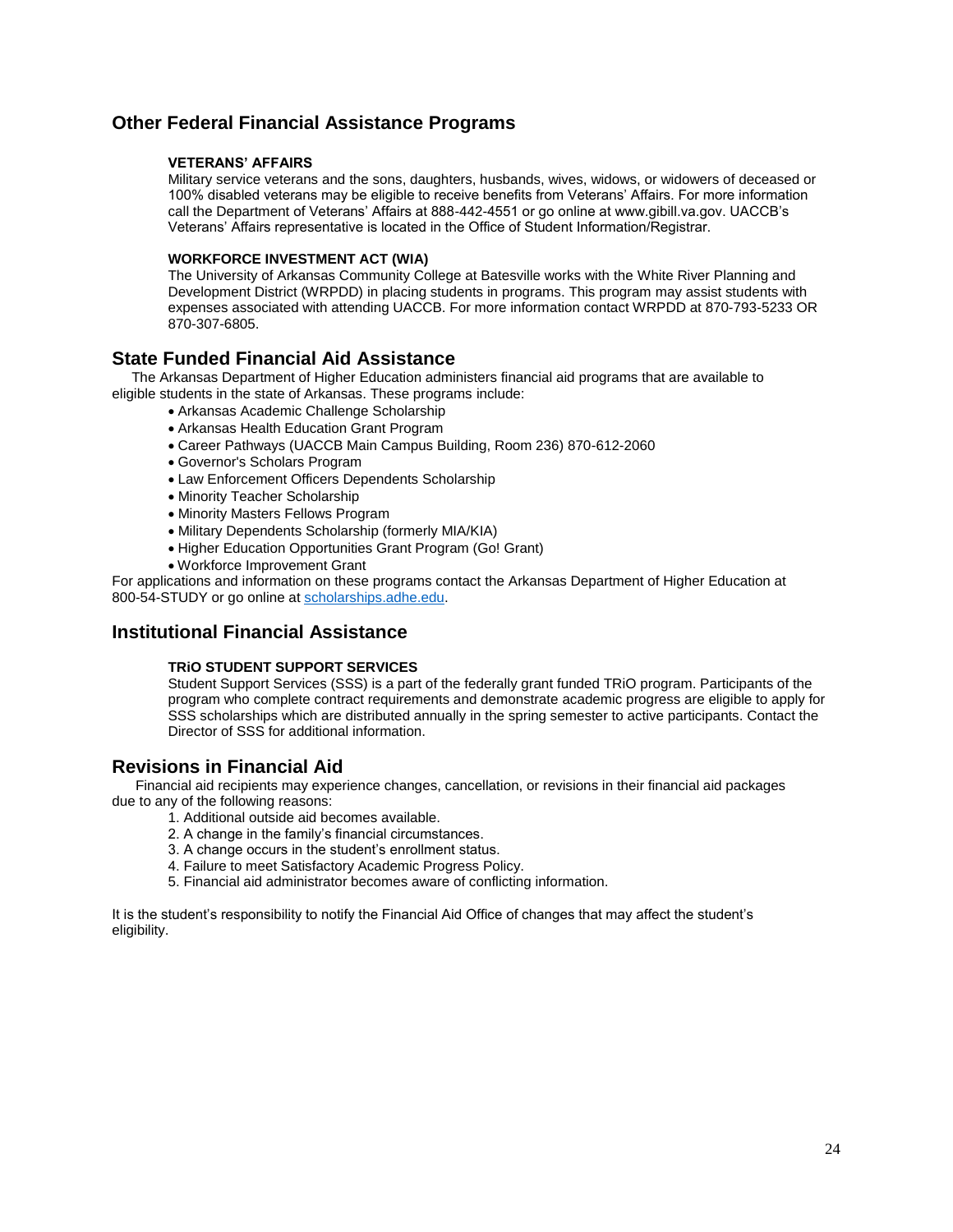# **Return of Title IV Funds (R2T4)**

 Students who withdraw or are administratively withdrawn from school prior to the 60% completion point of any semester will require a R2T4 calculation to determine how much of their financial aid was earned and how much should be paid back to the school and/or federal government. The withdrawal date is the date that the Registrar's office receives the official withdrawal form. For a student who did not provide notification of his or her withdrawal to the institution, the date that the institution becomes aware that the student ceased attendance should be used as the withdrawal date. If the student ceases attendance without providing official notification to the institution of his or her withdrawal, the mid-point of the payment period or the last date of recorded attendance is used as the withdrawal date. Only students who have withdrawn from all classes are subject to the return of Title IV funds formula.

 The amount that is returned is calculated using the percentage of aid earned by calculating the percentage of the period that the student completed based on the withdrawal date. The amount of aid a student received is considered in the calculation to determine how much was actually earned. If unearned funds are to be returned, the amount that the student or the school must return is calculated.

 For a student who provides notification to the institution of his or her withdrawal, R2T4 is determined by the student's withdrawal date or the date of notification of withdrawal, whichever is later. For a student who did not provide notification of his of her withdrawal to the institution, the date that the institution becomes aware that the student ceased attendance is used as the withdrawal date.

 Students who unofficially withdraw are identified as having all failing grades (F) on their semester grade report. If students who unofficially withdraw are able to provide documentation proving their attendance in any class after the mid-point of the semester, the financial aid office will then re-calculate R2T4 funds based on the modified date as the withdrawal date.

R2T4 funds will be returned using the following priority:

- 1. Unsubsidized Federal Stafford loans
- 2. Subsidized Federal Stafford loans
- 3. Federal PLUS loans
- 4. Federal Pell Grants for which a return of funds is required
- 5. Federal Supplemental Educational Opportunity Grants

### **Satisfactory Academic Progress Policy**

 All students enrolled at UACCB who receive any Title IV aid should meet the following Satisfactory Academic Progress (SAP) requirements. Students' academic progress will go through a review at the conclusion of each semester of each school year and/or during the application process. Transfer work will be evaluated in the same manner as credit hours received at UACCB.

**1.** Students must be admitted and enrolled in an associate degree or eligible certificate granting program.

**2.** Each semester students must also complete a minimum of 67% of cumulative attempted hours. Completed credits include grades of A, B, C, D and P (Pass). For example, the maximum time frame for a 60 credit hour program is 90 hours. 60 divided by 90 is 67%. If a student earns 67% of the credits attempted in each term, the student should complete the program within the maximum time frame. If the student takes 12 credit hours in the fall and earns 12 credit hours, the student has earned 100% of credits attempted. In the spring, the student enrolls in 18 credit hours and earns 15 credit hours. He has earned 27 out of 30 attempted hours. 27 divided by 30 is a pace of 90%.

**3.** Withdrawal from the College and/or receiving a 0.00 G.P.A. for a semester are viewed as unsatisfactory progress and those students will be placed on financial aid suspension. Students who withdraw from classes or drop classes will have those courses counted as attempted credits, but not completed credits. (The completion of remedial courses is considered in the 67% attempted/completion standard above.)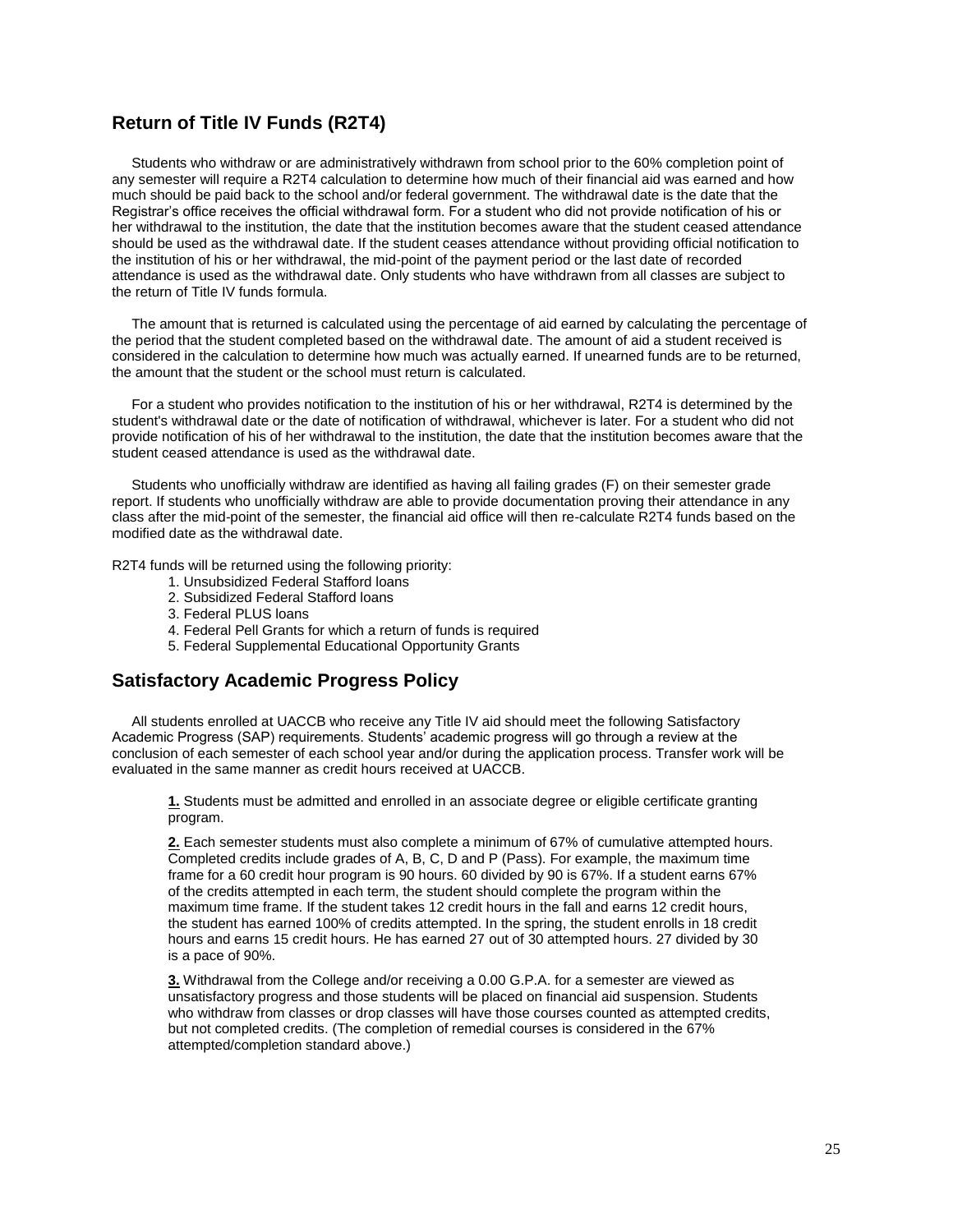**4.** Incomplete coursework will be evaluated as failing grades until the course has been satisfactorily completed or an explanation accepted by the Financial Aid Director. Incomplete courses are considered as attempted credit and are evaluated as incomplete coursework for satisfactory academic progress. Incomplete courses are not considered as part of a student's GPA, but will be considered as part of the overall timeframe to complete a program of study. The grade "I" should only be assigned when a student has not completed a significant component of a course (i.e. an exam, paper or project) and the student has a valid rational for this failure. A student receiving an "I" must meet with his/her instructor and contractually make arrangements to complete the course requirements no later than the end of the next regular semester (fall or spring). The student should maintain a copy of this contract for reference. The instructor, division chair and the Director of Student Information/Registrar will also keep copies of the contract. Faculty members will submit the grade by the end of the next regular semester following the one in which the "I" designation was received. The College will change the "I" designation to a grade of "F" if a grade is not assigned within the specified time period. A student may petition for an extension not to exceed one year because of extenuating circumstances. A written request by the student should be submitted to and approved by the Vice Chancellor for Academics. Students may not re-register to take a course for which an "I" designation has been received until the grade designation has been changed.

**5.** Students must achieve an overall cumulative 2.0 GPA at the end of each semester to maintain satisfactory academic progress.

**6.** If a student changes his/her program of study while attending UACCB, he/she should notify the Financial Aid Office. All credits under all programs of study will be included in the calculation of attempted, earned, and maximum timeframe credits, as well as the cumulative GPA calculation. If a student continues to take classes toward a second degree, after completing all required coursework for a first degree, the student may continue to receive financial aid as long as he meets the 150% timeframe and GPA requirements for the second degree. Students pursuing a second undergraduate degree or certification will need to submit a degree plan approved by their academic advisor indicating the required courses. If approved by the financial aid office, a new maximum time frame will be established for that pursuit.

**7.** If a student repeats courses, all of the attempted credits for each attempt will be considered as part of the calculation for attempted and earned credits. Only the most recent attempt of the course will be considered as earned credit, providing the student completes the course. Repeated courses will not be considered as part of the student's GPA for the purposes of satisfactory academic progress evaluation. For a student who is eligible for financial aid, only the first two attempts of a course will be funded.

**8.** Remedial courses taken while receiving financial aid are considered as attempted credit hours and are evaluated as part of the calculation for PACE (Path to Accelerated Completion and Employment). Additionally, remedial courses are considered credit courses and will be evaluated as part of the student's GPA.

**9.** If a student does not make satisfactory academic progress he/she will be placed on Financial Aid Warning. The student may continue to receive Title IV aid for the following semester. No appeal is necessary.

**10.** At the end of the Warning semester if the student makes satisfactory progress, then the Warning status is removed. If the student does not make satisfactory progress, then the student will be placed on financial aid suspension.

**11.** The student may submit a written appeal of financial aid suspension to the UACCB Financial Aid Office if extenuating circumstances exist. Examples of extenuating circumstances may include death of a relative or student injury/illness. The appeal must include why the student failed to make satisfactory progress and what has changed that will allow the student to make satisfactory process at the next evaluation. The appeal may be approved with one of the following status definitions: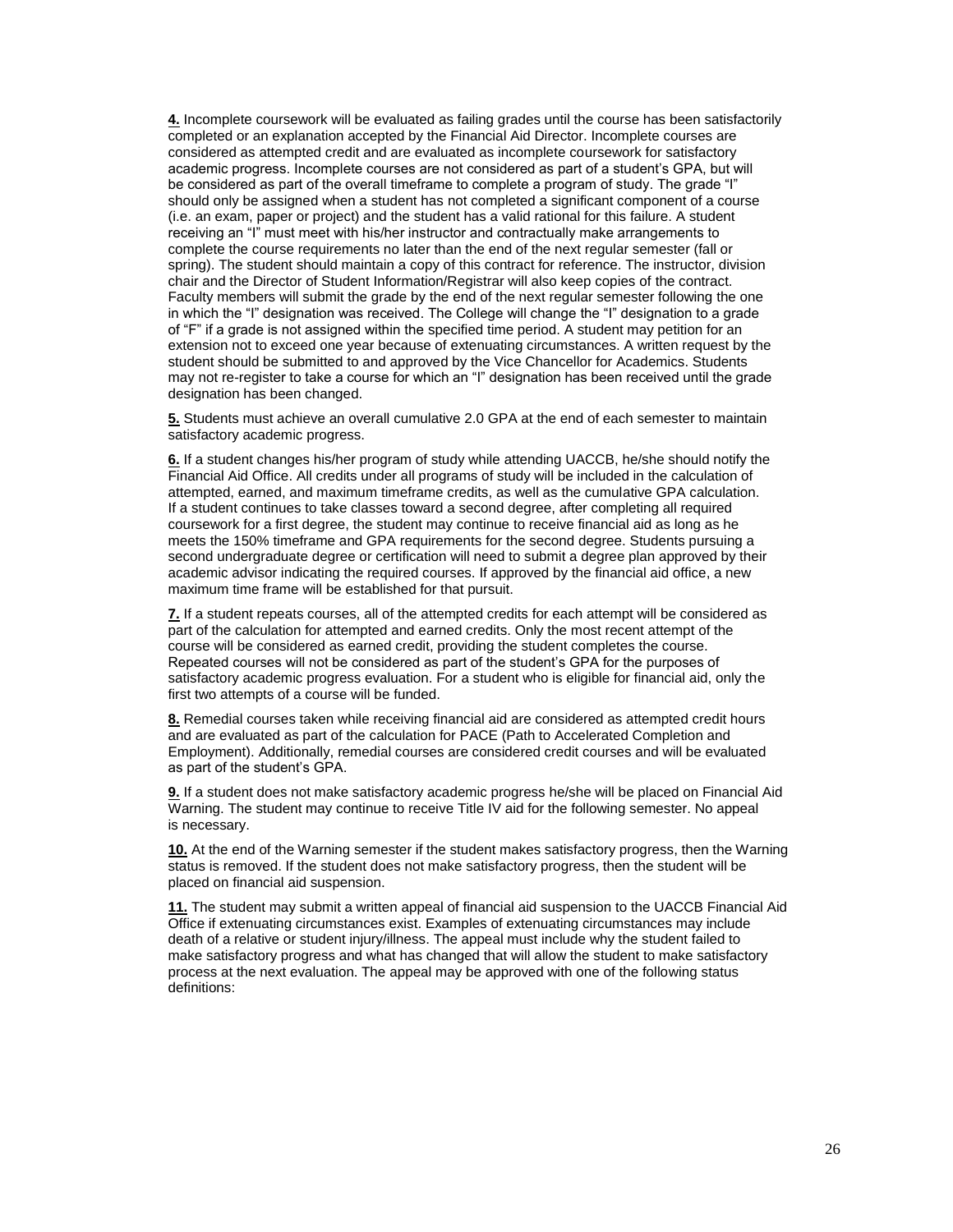- Probation: With this status the student would be eligible for Title IV aid for one additional semester only. If the student does make satisfactory progress at the end of the Probation semester, his status will be updated to Satisfactory. If the student does not make satisfactory academic progress, the student's financial aid will be placed in a Terminated status with no further avenue for appeal.
- Academic Plan: With this status an individualized academic plan would be developed for the student that will allow the student to make satisfactory academic progress standards by a specific point in time. Examples of academic plan requirements may include, but are not limited to, regularly scheduled meetings with an academic advisor, minimum number of visits to the Student Success Center and financial literacy workshops. At the conclusion of the Academic Plan, if the student does make satisfactory progress, his/her status will be updated to Satisfactory. If the student is not making satisfactory academic progress the student's financial aid will be placed in a Terminated status with no further avenue for appeal.

# **Financial Aid Student Grievance Policy**

 ADHE requires the certified institution to make a decision on the student grievance following the institution's public policy. Inquiries into student grievances must be limited to AHECB certified (under Arkansas Code §6- 61-301) courses/degree programs and institutions and to matters related to the criteria for certification. Within 20 days of completing the institution's grievance procedures, the student may file the complaint in writing with the ICAC Coordinator, Arkansas Department of Higher Education, 114 East Capitol, Little Rock, AR 72201. The grievant must provide a statement from the institution verifying that the institution's appeal process has been followed. ADHE will notify the institution of the grievance within 15 days of the filing. Within 10 days after ADHE notification, the institution must submit a written response to ADHE. Other action may be taken by ADHE as needed.

# **UACCB Institutional Scholarships**

Priority Application Date: April 1 Application Deadline: first day of fall semester classes

- All scholarships are awarded based upon the availability of funds.
- All students must be a first time entering college student to qualify, effective following the student's graduation from high school.
- All scholarships with the exception of the Arkansas Scholar Book Award are for fall and spring semesters only. The Arkansas Scholar Book Award may be used during summer terms.
- UACCB scholarships are administered according to college guidelines and awarded only to students who have applied for admission to UACCB.

# **Application Procedure**

 Students must submit a UACCB Application of Admission, an official high school or GED transcript and ACT scores to the UACCB Admissions Office for all academic scholarships.

 UACCB reserves the right to restrict or limit the enrollment of any program and to make changes in the provisions of this document when such action is deemed to be in the best interest of the student or college. The provisions of this publication do not represent a contract between a student, prospective or otherwise, and the approving boards or the college, and should not be regarded as such.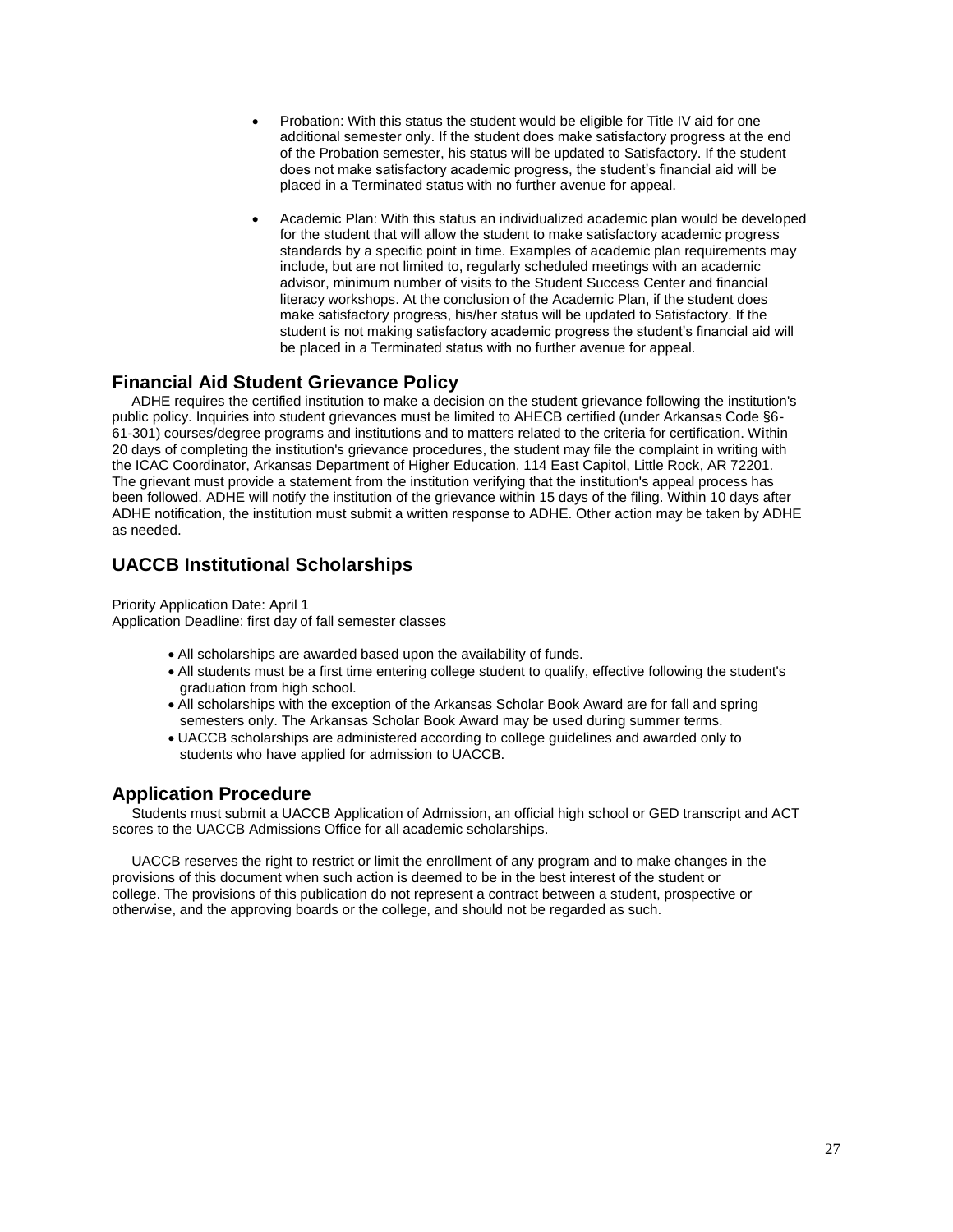| <b>Scholarship</b>          | <b>Requirements</b>                                                                                                                                                                                                                                                                              | <b>Award Amount</b>                                                                                         | <b>Renewal</b>                                                                                                                                                                                                     |
|-----------------------------|--------------------------------------------------------------------------------------------------------------------------------------------------------------------------------------------------------------------------------------------------------------------------------------------------|-------------------------------------------------------------------------------------------------------------|--------------------------------------------------------------------------------------------------------------------------------------------------------------------------------------------------------------------|
| Chancellor's                | -Composite ACT of 27, or<br>-COMPASS scores of<br>99 in writing<br>96 in reading<br>83 in algebra, or<br>-ASSET scores of<br>52 in writing<br>49 in reading<br>51 in algebra                                                                                                                     | In-state tuition (up to 15<br>hours per semester) use<br>of textbooks, and stipend<br>of \$250 per semester | -12 credit hours<br>completed each<br>semester<br>-3.00 cumulative GPA<br>after the first semester<br>-3.25 cumulative GPA<br>after the second and<br>third semesters<br>-Renewable for 3<br>consecutive semesters |
| <b>Academic Excellence</b>  | -Composite ACT of 25, or<br>-COMPASS scores of<br>98 in writing<br>94 in reading<br>68 in algebra, or<br>-ASSET scores of<br>50 in writing<br>48 in reading<br>49 in algebra                                                                                                                     | In-state tuition (up to 15<br>hours per semester) and<br>stipend of \$250 per<br>semester                   | -12 credit hours<br>completed each<br>semester<br>-3.00 cumulative GPA<br>after the first semester<br>-3.25 cumulative GPA<br>after the second and<br>third semesters<br>-Renewable for 3<br>consecutive semesters |
| <b>Academic Distinction</b> | -Composite ACT of 21, or<br>-COMPASS scores of<br>89 in writing<br>88 in reading<br>45 in algebra, or<br>-ASSET scores of<br>47 in writing<br>45 in reading<br>43 in algebra, or<br>-Valedictorian or<br>Salutatorian (from a<br>high school accredited<br>by the AR Department<br>of Education) | In-state tuition (up to 15<br>hours per semester)                                                           | -12 credit hours<br>completed each<br>semester<br>-3.00 cumulative GPA<br>after the first semester<br>-3.25 cumulative GPA<br>after the second and<br>third semesters<br>-Renewable for 3<br>consecutive semesters |
| <b>Skills USA/HOSA</b>      | -Place first in Skills USA<br>or HOSA state<br>competition or serve as a<br>state officer while in high<br>school                                                                                                                                                                                | In-state tuition (up to15<br>hours per semester)                                                            | -12 credit hours<br>completed each semester<br>-3.00 GPA after the first<br>semester<br>-3.25 GPA after second<br>and third semesters<br>-Renewable for 3<br>consecutive semesters                                 |
| <b>GED</b>                  | -GED score of 580<br>average on 2002 Test<br>Series<br>-GED score of 163<br>average on 2014 Test<br><b>Series</b>                                                                                                                                                                                | In-state tuition (up to12<br>hours per semester)                                                            | -Complete number of<br>hours upon which the<br>scholarship amount was<br>based<br>-3.00 cumulative GPA<br>after each semester<br>-Renewable for 3<br>consecutive semesters                                         |

**\*Students cannot be awarded more than one institutional scholarship.**

**ARKANSAS SCHOLAR BOOK AWARD -** UACCB will provide, at no cost, required textbooks for UACCB courses to all students designated as Arkansas Scholars. Each Arkansas Scholar must purchase consumable items such as workbooks, online access codes, and other supplies such as pens, notebooks, etc. with personal funds or other financial aid. Arkansas Scholars must return all textbooks to UACCB at the end of each term. Arkansas Scholars who wish to purchase any of the provided textbooks for their personal libraries will be charged the "used" book price when the book is returned at the end of the term. The Arkansas Scholars Book Award will be effective following the student's graduation from high school. This award is applicable for fall, spring and summer terms. If a student fails to meet satisfactory academic progress as established by the college, the scholarship will be revoked. If the student does not return all textbooks at the end of each semester or make arrangements to buy the textbooks, the scholarship will be revoked. **Once a scholarship is revoked, it will not be reinstated.**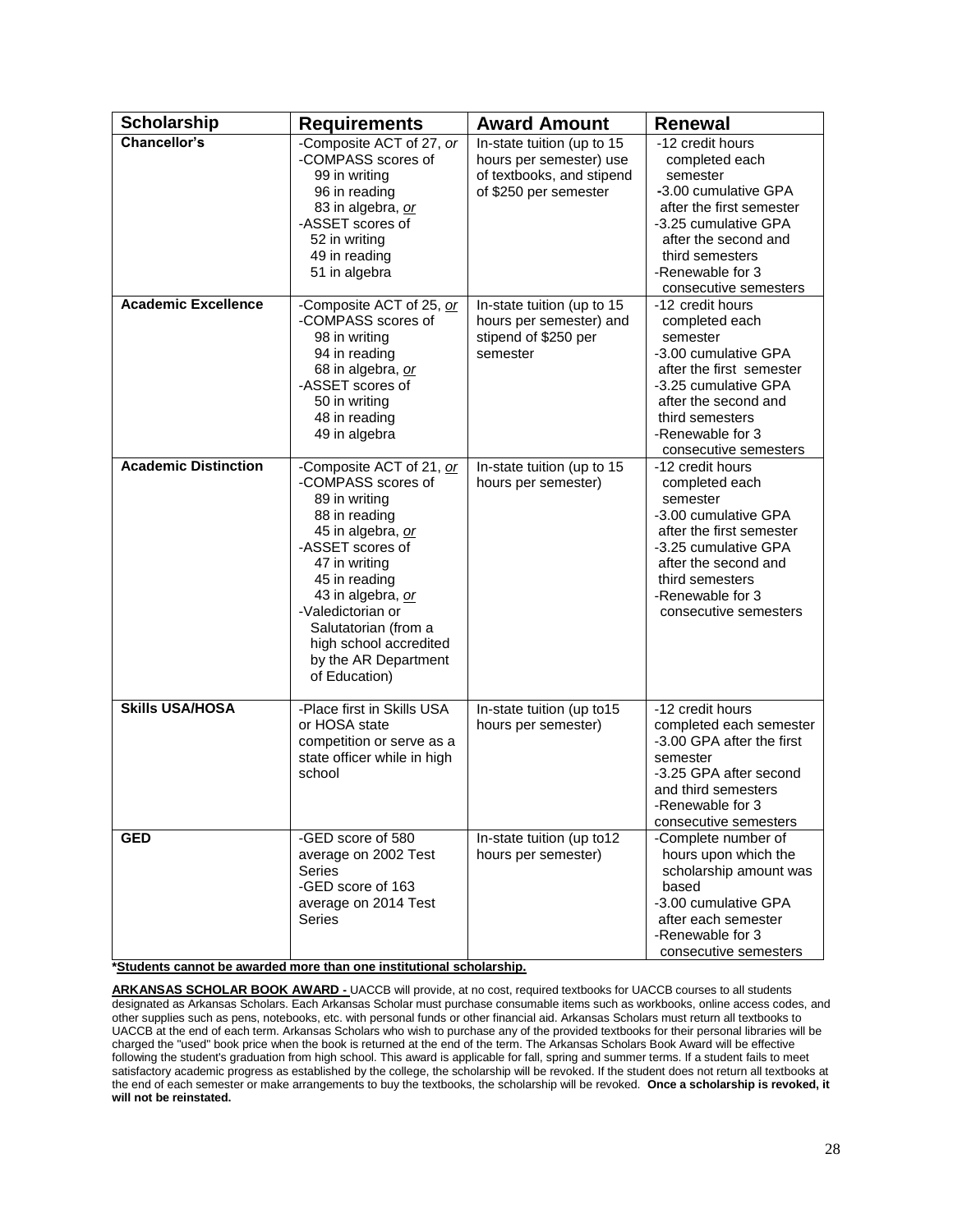# **UACCB Foundation Scholarships**

#### **Application Process**

The University of Arkansas Community College at Batesville Foundation awards a limited number of scholarships for the fall and spring semesters. Applications are available on the UACCB website and in the Development Office. Foundation scholarship recipients are selected by a committee from a pool of individuals who have completed the UACCB Foundation scholarship application and have met the requirements outlined below. Students receiving foundation scholarships are expected to maintain satisfactory academic progress, GPA of 2.0 or higher (unless otherwise noted) for the semester the scholarship is awarded and complete 75 percent of their coursework.

#### **PEGGY MOORE BELLER SINGLE PARENT ENDOWED SCHOLARSHIP**

The Peggy Moore Beller Single Parent Endowed Scholarship is awarded in addition to other scholarships and awards to a single parent enrolled full-time in courses at UACCB. A separate review committee will select the recipient. This scholarship is made possible by gifts from the friends and family of Peggy Moore Beller and funds raised from the annual UACCB Foundation Scholarship Golf Tournament.

#### **DOYLE AND DARLENE BERCKEFELDT ENDOWED SCHOLARSHIP**

The Doyle and Darlene Berckefeldt Endowed Scholarship will be awarded annually to a non-traditional student enrolled in the LPN to RN program at UACCB with one year or more of field nursing experience. Preference will be given to applicants over age 30. Until the scholarship reaches a level that will earn the specified amount, the foundation scholarship committee will award a \$500 annual book scholarship to a student who meets the same criteria. This award is made possible by a donation from Doyle and Darlene Berckefeldt.

#### **HERBY AND BILLIE JO BRANSCUM NON-TRADITIONAL ENDOWED SCHOLARSHIP**

The Herby and Billie Jo Branscum Non-Traditional Endowed Scholarship will be given annually to a non-traditional student. The award will pay partial tuition. The scholarship committee will choose the recipient. This award is made possible by donations from business and industry in Independence County.

# **CITIZENS BANK ENDOWED SCHOLARSHIP**

The Citizens Bank Scholarship will be awarded annually to a UACCB student seeking an Associate Degree in Business. The scholarship will be awarded to a student from counties where Citizens Bank is located: Independence, Stone, Sharp, and Lawrence. Three candidates will be chosen by the scholarship committee. Citizens Bank will make the final selection. This award is made possible by the Officers, Directors and Staff of Citizens Bank.

#### **DESHA VFW POST 10472 SCHOLARSHIP**

The Desha VFW Post 10472 Scholarship was established to honor veterans of foreign wars. The scholarship will be awarded annually with preference given to a relative of Veterans of Foreign Wars. The scholarship may be awarded for a maximum of four semesters.

#### **HALIDE DUSAY ENDOWED SCHOLARSHIP**

The Halide Dusay Endowed Scholarship is available to an onsite RN student who maintains a 2.5 GPA. The scholarship is awarded for one year.

#### **FIRST COMMUNITY BANK ENDOWED SCHOLARSHIP**

The First Community Bank Endowed Scholarship will be awarded annually to students enrolled at UACCB who maintain a 2.5 GPA. The scholarship committee will choose the recipient. This endowment was established to recognize First Community Bank's commitment to UACCB through its lead sponsorship of the annual foundation golf tournament.

#### **FUTUREFUEL SCHOLARSHIP**

The FutureFuel Scholarship provides \$500 per fall and spring semesters. The scholarship is awarded to a UACCB Student who has completed the UACCB Foundation application/testing procedures, maintained a 3.0 GPA and is pursuing a math or science related degree. This scholarship is provided by a gift from FutureFuel Corporation and is available to one applicant in the fall and spring semesters.

#### **GDX AUTOMOTIVE NON-TRADITIONAL ENDOWED SCHOLARSHIP**

The GDX Automotive Non-Traditional Endowed Scholarship will be awarded annually to a non-traditional student. The recipient must be an Independence County resident for a minimum of one year. The scholarship committee will choose the recipient. This award is made possible by a donation from GDX Automotive.

#### **ROBERT AND KATHLEEN GLINES ENDOWED SCHOLARSHIP**

The Robert and Kathleen Glines Endowed Scholarship will be awarded annually to a non-traditional student for one year. The scholarship committee will select the recipient. This award is funded by proceeds from the estate of Robert and Kathleen Glines.

#### **GOLF TOURNAMENT NON-TRADITIONAL ENDOWED SCHOLARSHIP**

The Golf Tournament Non-Traditional Scholarship will be awarded annually to a non-traditional student. The scholarship committee will select the recipient. This scholarship is funded by proceeds from the UACCB Foundation Golf Tournament.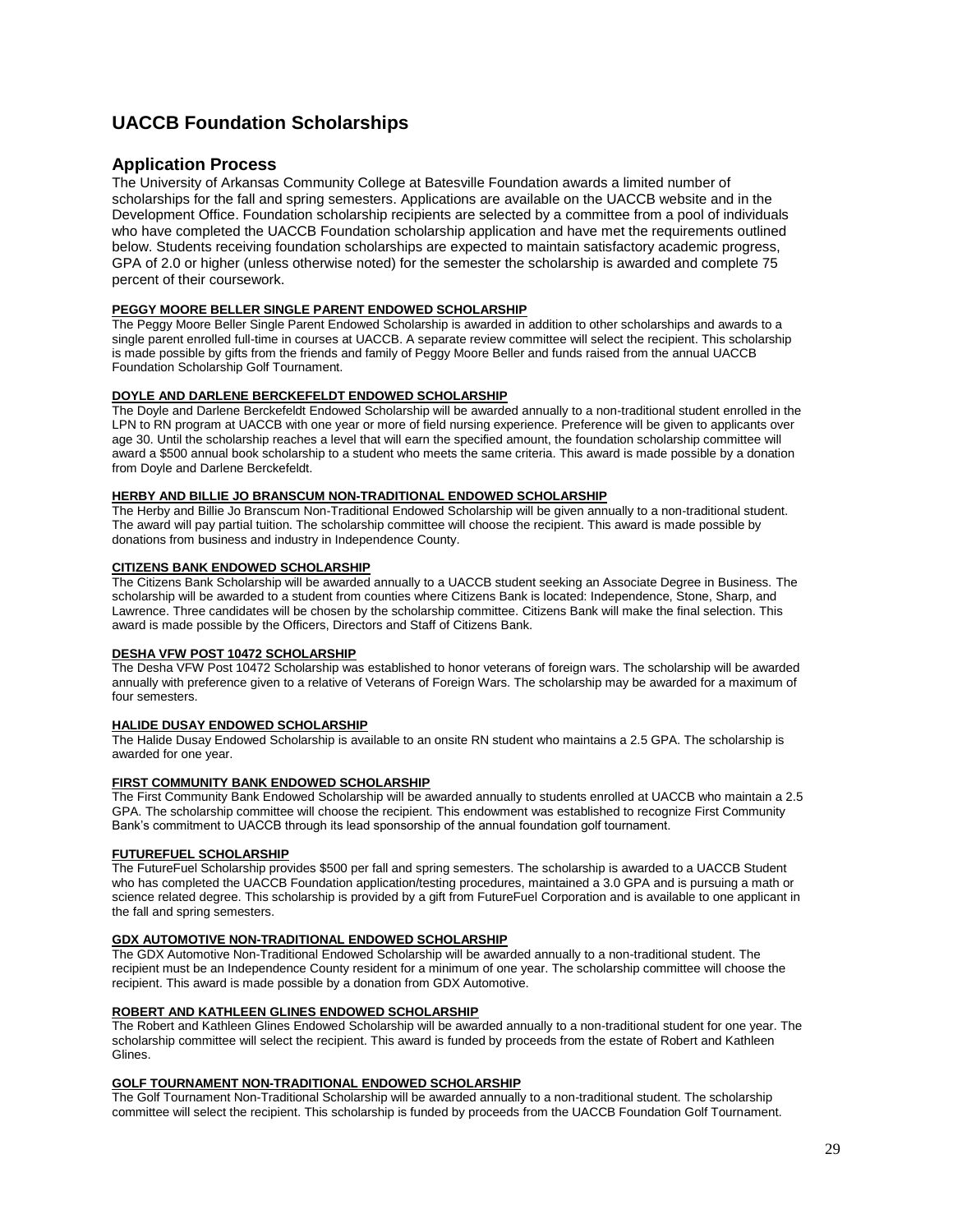#### **JOHN 3:16 UNITY HOUSE SCHOLARSHIP**

The John 3:16 Unity House Scholarship is available to residents of John 3:16 Unity House who attend UACCB. Applications are available at John 3:16. A separate scholarship review committee will select recipients. This scholarship is made possible by gifts to the John 3:16 Unity House Scholarship Fund and the proceeds from Unity Fest.

#### **PAUL AND VIRGINIA HENRY ENDOWED SCHOLARSHIP**

The Paul and Virginia Henry Endowed Scholarship will be awarded for one year to a student who demonstrates a "B" average and financial need. The scholarship committee will select the recipient. The scholarship is made possible by a donation from Paul and Virginia Henry.

#### **DR. MARTIN LUTHER KING, JR. MEMORIAL ENDOWED SCHOLARSHIP (The Initial Step Scholarship)**

The Dr. Martin Luther King, Jr. Memorial Endowed Scholarship is a full tuition scholarship awarded each year to a full time student who:<br>1 Ha

- Has received a high school diploma or GED.
- 2. Is a resident of Independence County.
- 3. Is seeking an Associate Degree or Technical Certificate from UACCB.
- 4. Has demonstrated financial need. 5.

In order to be considered for the Martin Luther King, Jr. Memorial Scholarship, applicants must submit the following documentation to the UACCB financial aid office no later than July 15 of each academic year.

- 1. A completed UACCB Scholarship Application form.
- 2. Verification of acceptance or enrollment at UACCB.
- 3. Three letters of reference.
- 4. Financial statement for past twelve months or income tax return from previous year.<br>5. Projected income for twelve months after completion of training.
- 5. Projected income for twelve months after completion of training.
- 6. A paragraph or more stating the applicant's educational goals and plans.

7.

The Martin Luther King, Jr. Memorial Scholarship Committee will review applications. UACCB's Development Office will notify applicants of award status.

The Martin Luther King, Jr. Memorial Scholarship will be awarded for one year and will be renewable at the end of the semester if the student maintains a 2.0 grade point average and is in good standing at the University of Arkansas Community College at Batesville. The Scholarship will be funded on a per semester basis and may be renewed.

The Scholarship may be renewable the following year if the student is seeking a two-year degree or certificate and scholarship funds are available.

Scholarship recipients who do not meet the minimum standards will have the scholarship revoked. **Once a scholarship is revoked, it will not be reinstated.**

#### **LACROIX OPTICAL ENDOWED SCHOLARSHIP**

The LaCroix Optical Scholarship will be awarded annually by the scholarship committee. The award pays partial tuition for two semesters. This award is made possible by a donation from LaCroix Optical.

#### **JACK AND JUDY LASSITER ENDOWED SCHOLARSHIP**

The Jack and Judy Lassiter Endowed Scholarship will be awarded annually with preference given to a non-traditional student for one year. This scholarship is made possible by donations from family, friends and businesses honoring Jack and Judy Lassiters' accomplishments at the University of Arkansas Community College at Batesville.

#### **SARA ELIZABETH LOW MEMORIAL ENDOWED SCHOLARSHIP**

The Sara Elizabeth Low Memorial Endowed Scholarship will be awarded annually. The scholarship committee will choose the recipient. This scholarship is made possible by gifts from the Sara Low Charitable Trust.

#### **ROY ROW, SR., AND IMOGENE ROW JOHNS ENDOWED SCHOLARSHIP**

The Roy Row, Sr., and Imogene Row Johns Endowed Scholarship will be awarded annually to UACCB students who demonstrate financial need and "B" averages. The scholarship is made possible by a gift from Imogene Row Johns.

#### **DALE W. RUNSICK MEMORIAL ENDOWED SCHOLARSHIP**

The Dale W. Runsick Memorial Endowed Scholarship will be awarded annually by the scholarship committee for one year. This award is made possible by donations provided from family and friends of Dale W. Runsick.

#### **RACHEL KAY STEVENS MEMORIAL SCHOLARSHIP**

The Rachel Kay Stevens Memorial Scholarship will be awarded annually by the scholarship committee for one year to a student who maintains a 2.5 GPA. First preference will be given to a student who is majoring in psychology and/or interested in the field of occupational therapy. This scholarship is made possible by a gift from the Stevens family, the annual golf tournament and from donations received from family and friends.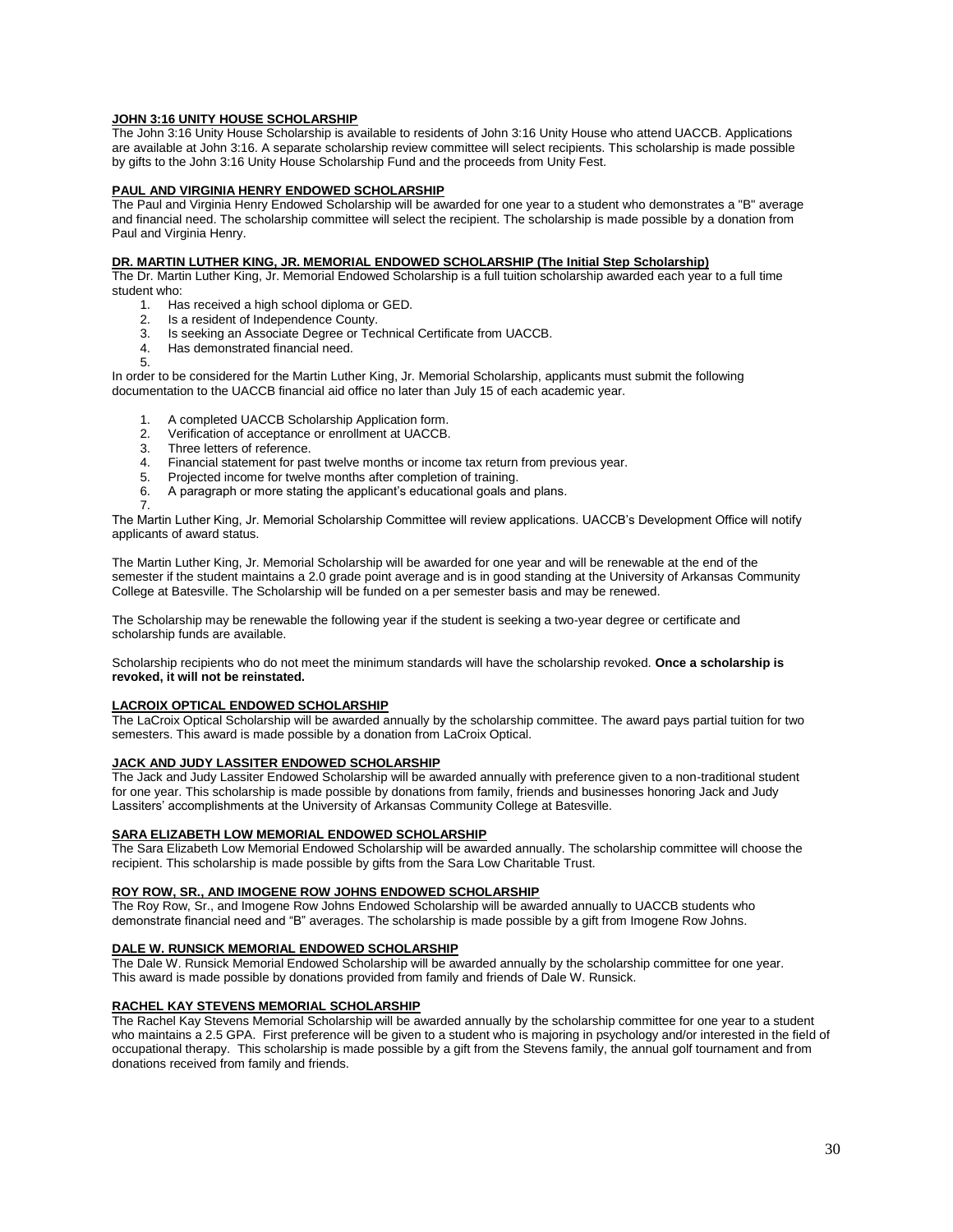# **JEFFREY DAVID TAYLOR MEMORIAL SCHOLARSHIP**

The Jeffrey David Taylor Memorial Scholarship is designed for a traditional or non-traditional student. The student must demonstrate financial need in order to be eligible for this scholarship. The scholarship committee will choose the recipient. This award is made possible by donations provided from family and friends of Jeffrey David Taylor.

#### **GERALDINE THOMAS ENDOWED SCHOLARSHIP**

The Geraldine Thomas Endowed Scholarship will be awarded annually to a non-traditional student. Students receiving this award must maintain a 3.0 GPA. This award is made possible by donations from friends, family and former students of Geraldine Thomas.

#### **ROYCE AND RITA KAY WILSON ENDOWED SCHOLARSHIP**

The Royce and Rita Kay Wilson Endowed Scholarship is awarded annually to a graduate of Bald Knob High School. There are no minimum grade or age requirements. Applications are available through the UACCB office of Financial Aid and the Bald Knob High School Counselor. This scholarship is made possible by a gift from Royce and Rita Kay Wilson.

#### **F.Q. WYATT ENDOWED NURSING SCHOLARSHIP**

The Dr. F.Q. Wyatt Nursing Scholarship is awarded annually to a student in the LPN to RN program option and to a student in the PN Program. Recipients are chosen by the scholarship committee and based on outstanding academic nursing GPA. This award is made possible by donations from friends and relatives of Dr. F.Q. Wyatt.

#### **LYNNE DAVIS WYATT ENDOWED SCHOLARSHIP**

The Lynne Davis Wyatt Non-Traditional Scholarship will be awarded annually to a non-traditional student. Students receiving this award must maintain a 3.0 GPA, with preference given to a student from Stone County. This award is made possible by a donation in honor of Ms. Wyatt.

#### **UACCB Foundation Awards**

#### **BANK OF AMERICA NON-TRADITIONAL ENDOWED AWARD**

The Bank of America Non-traditional Endowed Award will be awarded annually with preference given to a non-traditional student. The award will pay partial tuition. The scholarship committee will choose the recipient. This award is made possible by a donation from Bank of America.

#### **TERRELL JAMESON MEMORIAL ENDOWED AWARD**

The Terrell Jameson Memorial Award will be awarded annually by the scholarship committee. The award pays partial tuition for one year. This award is made possible by donations from friends and family of Terrell Jameson.

#### **BATESVILLE ROTARY CLUB ENDOWED AWARD**

The Batesville Rotary Club Endowed Award is awarded annually to a UACCB student. The award will pay partial tuition. The scholarship committee will choose the recipient. This award is made possible by donations from the Batesville Rotary Club.

#### **Private Scholarships**

There are some private scholarships and/or monies available to students interested in furthering their education. The University of Arkansas Community College at Batesville recognizes and accepts private scholarships from a variety of sources. For application information, contact the Financial Aid Office.

# **DEADLINES FOR SCHOLARSHIP APPLICATIONS**

Royce and Rita Kay Wilson Endowed Scholarship

Bank of America Non-Traditional Endowed Award<br>Peggy Moore Beller Single Parent Endowed Scholarship Sara Elizabeth Low Memorial Endowed Scholarship<br>Roy Row, Sr. and Imogene Row Johns Endowed Sc Herby and Billie Jo Branscum Non-Traditional Endowed Scholarship<br>Citizens Bank Endowed Scholarship Citizens Bank Endowed Scholarship **Rachel Kay Stevens Memorial Scholarship** Rachel Kay Stevens Memorial Scholarship<br>
Desha VFW Post 10472 Scholarship **Rachel Kay Stevens Memorial Scholarship** First Community Bank Endowed Scholarship **Geraldine Thomas Endowed Scholarship** Geraldine Thomas Endowed Scholarship **FutureFuel Scholarship** FutureFuel Scholarship Lynne Davis Wyatt Endowed Scholarship GDX Automotive Non-Traditional Endowed Scholarship GED Scholarship-For Fall Semester **Community Community December 1**<br>
Robert and Kathleen Glines Endowed Scholarship<br>
Dovle and Da Golf Tournament Non-Traditional Endowed Scholarship

**April 1** Paul and Virginia Henry Endowed Scholarship Summer Scholarships Dr. Marin Luther King, Jr. Memorial Endowed Scholarship LaCroix Optical Endowed Scholarship **July 1** Jack and Judy Lassiter Endowed Scholarship Roy Row, Sr. and Imogene Row Johns Endowed Scholarship<br>Dale W. Runsick Memorial Endowed Scholarship Jeffery David Taylor Memorial Scholarship<br>Geraldine Thomas Endowed Scholarship

Doyle and Darlene Berckefeldt Endowed Scholarship<br>Halide Dusay Endowed Scholarship F.Q. Wyatt Endowed Nursing Scholarship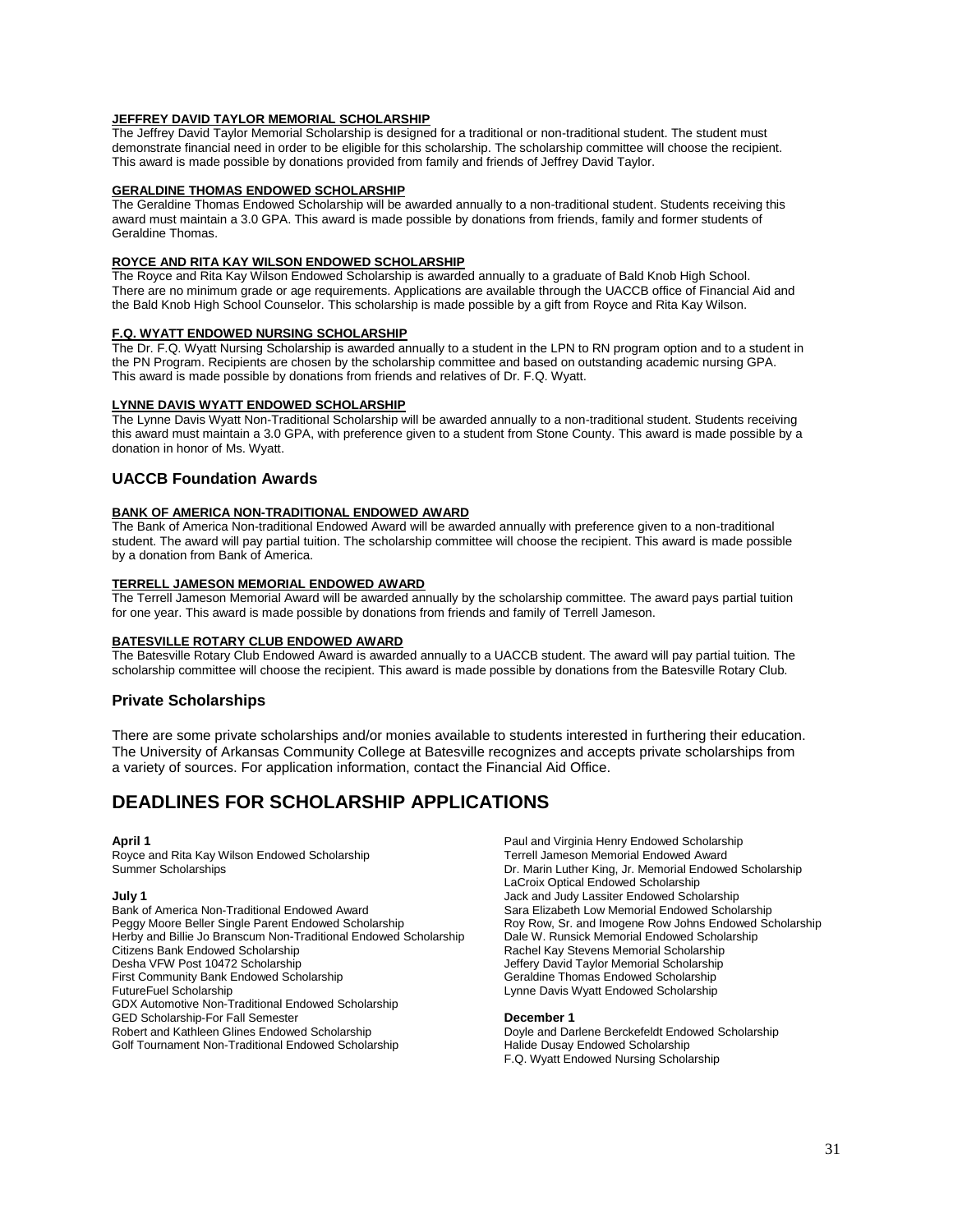# **Academic Information**

#### **Student Responsibility**

 **Each student is responsible for thoroughly reading the college Catalog and Student Handbook and becoming familiar with the policies, regulations, and procedures of UACCB.** Students should be aware that they are ultimately responsible for their actions, behavior, and academic progress.

#### **Registration**

 Registration at the college is the process of selection of classes and payment of tuition and fees. The official college calendar indicates the dates of registration.

 Registration is officially completed when the student pays or makes arrangements for paying tuition and fees with the Business Office. The Business Office and the student retain a copy of the student's registration. Appropriate data will be entered into the college data system. Data entered and the reports generated will be the basis for official college records. The data records are kept by the Director of Student Information/Registrar. **Unless the student drops prior to the refund date, the student is financially responsible for course(s) in which he or she registers.**

#### **Academic Clemency Policy**

 A student is able to remove from the calculation of his/her GPA all grades received from previous UACCB coursework that meet the criteria identified below. Students who receive academic clemency will forfeit the use of any college credit earned prior to the date the clemency is effective. The effective date will be the date the student re-entered college. The principal benefit to the student will be in the recalculation of the GPA. The principal cost to the student will be that none of the prior coursework can be applied towards a degree or certificate. The granting of academic clemency does not automatically reinstate Financial Aid eligibility.

 Academic clemency is intended to assist students who may have tried college at an earlier date but were unsuccessful due to personal reasons. The assumption is made that when students return to college after a prolonged absence, they do so with a different attitude and a greater likelihood of success. Students wishing to invoke the Academic Clemency Policy must complete the Request for Academic Clemency form in the Director of Student Information/Registrar's office. The Director of Student

Information/Registrar will verify that the student meets the following criteria for academic clemency approval:

- Separation from all regionally accredited higher education course work for two calendar years
- The successful completion of 12 semester hours of college credit at UACCB with a 2.0 or higher GPA following the two-year break in studies.

 Students are not free to pick and choose which courses can be included in the Academic Clemency request. All courses prior to the 2-year break in studies must be included. The Academic Clemency Fee must be paid to the Business Office before the request will be processed.

#### **Academic Standards of Progress**

 The purpose for establishing standards for satisfactory academic progress is to identify students whose progress toward degree or technical certificate completion is below average in terms of grade-point average. The intent is to provide assistance to those students so that their GPA will reach acceptable graduation standards.

 The college's Standards of Progress provide details regarding minimum standards, intervention strategies or actions to be taken when minimum standards are not met, dismissal action to be taken when satisfactory progress is not restored, and details regarding Dean's List and Chancellor's List eligibility.

 The college establishes Standards of Progress to maintain academic standards and standards for financial aid eligibility, to provide details regarding intervention strategies to be implemented when minimum standards are not met, and to document appeal rights.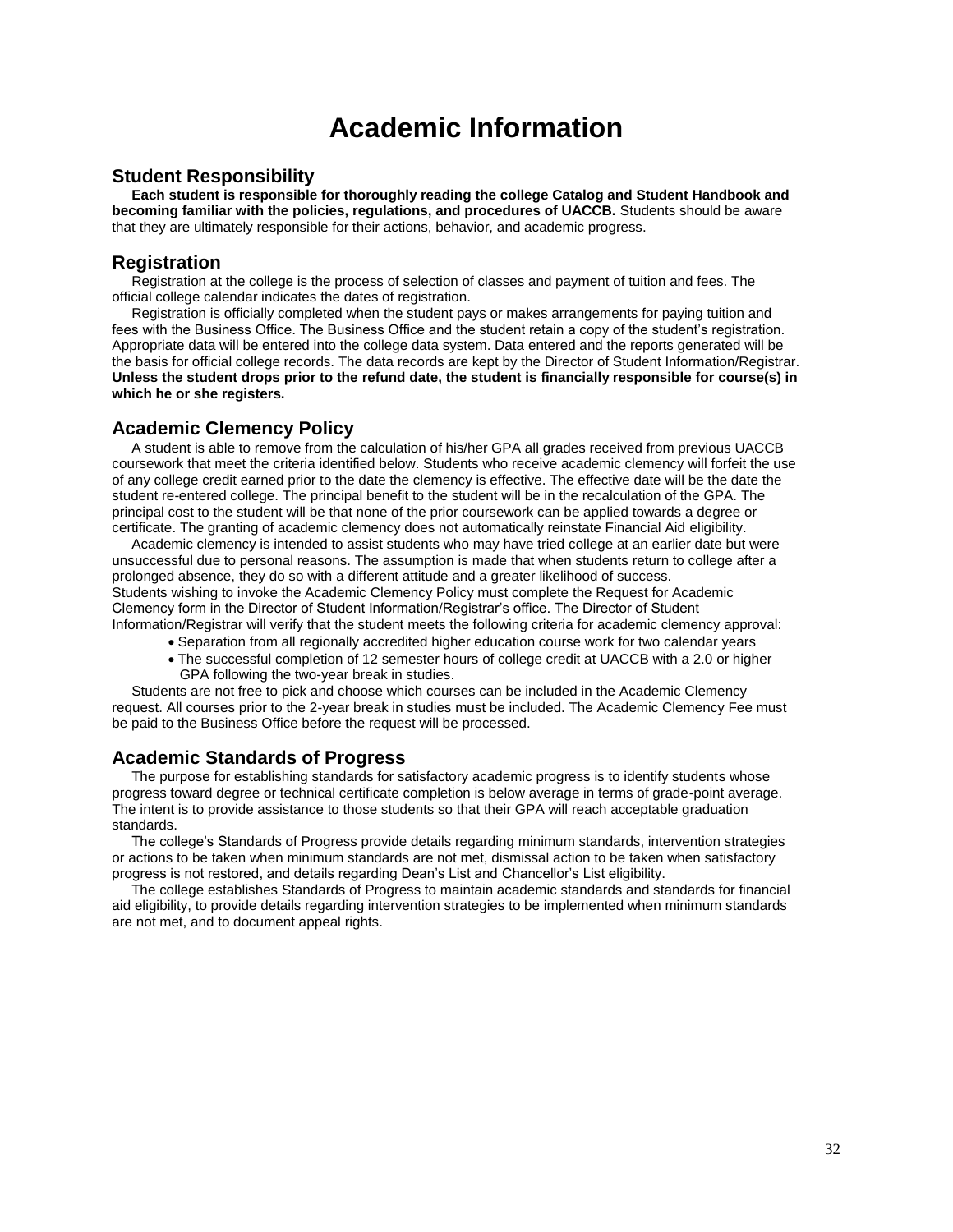### **Minimum Standards**

 A student who is seeking a degree or technical certificate must maintain a 2.0 minimum cumulative GPA to be considered in satisfactory academic standing.

 Students' progress will be evaluated at the end of each semester to determine if grade-point average requirements have been met. **Students must successfully complete basic skills courses earning a grade of "C" or better before progressing to the next course in the sequence.**

 Some academic programs require a grade of "C" or better in order to progress in the program of study. Failure to maintain at least a grade of "C" or better in **each course** will result in dismissal from the program.

### **Academic Probation**

 Students whose cumulative GPA falls below 2.0 will be placed on Academic Probation. Students who are on Academic Probation may be continued on probation if they maintain a semester GPA of 2.0 or above on courses taken during the probationary period and their cumulative GPA remains below 2.0. The probationary status will be removed when the cumulative grade point average is 2.0. A transfer student who enrolls at UACCB and was on Academic Probation or has a GPA below 2.0 from the transferring institution will be placed on Academic Probation until the student achieves a cumulative GPA of 2.0 at UACCB.

# **Academic Suspension**

 Students who fail to attain a 2.0 semester grade average during the semester of the Academic Probation will be suspended for a minimum of one semester. Students may re-enter after the suspension period has lapsed, under condition of academic probation for one semester. Should a student fail to maintain a 2.0 average during the second probationary period, a one-year suspension will ensue. A student who is dismissed twice for unsatisfactory academic progress will be suspended for one year.

 Students who transfer from another college on academic suspension must sit out one semester before attending UACCB.

# **Academic Intervention Procedures**

 Intervention procedures, which may be initiated for students on Academic Probation, may include one or more of the following:

- Restriction of enrollment;
	- Limited course load:
	- Required attendance at special counseling sessions; and
	- Enrollment in basic skills classes.

 Satisfactory academic progress is restored when a student successfully earns at least six credit hours and re-establishes a 2.0 cumulative grade-point average.

 The college may elect to address individual mitigating circumstances administratively, with appropriate documentation to justify continuation of academic and/or financial aid eligibility. Students may always exercise their right of due process and appeal an academic suspension.

### **Adding Classes**

 Students may add courses to their schedules or change from one class to another up to the final date for schedule changes. No classes may be added or changed to another after the published deadline in the academic calendar without permission from the Vice Chancellor for Academic Affairs.

### **Attendance**

 Students are expected to be diligent in the pursuit of their studies and regular in their class attendance. Students have the responsibility of making arrangements satisfactory to the instructor regarding all absences. Excessive absences, as defined by the instructor and described in the syllabus for each class, may be penalized, including failure of the course. Policies of making up work missed as results of absence are at the discretion of the instructor and are also detailed in the course syllabus. It is students' responsibility to be informed of the course policies of each instructor. Failure to attend class does not constitute withdrawal. The appropriate withdrawal process must be followed. Students who have not attended at least 50% of a class by the 11th day of the semester may be dropped from that course.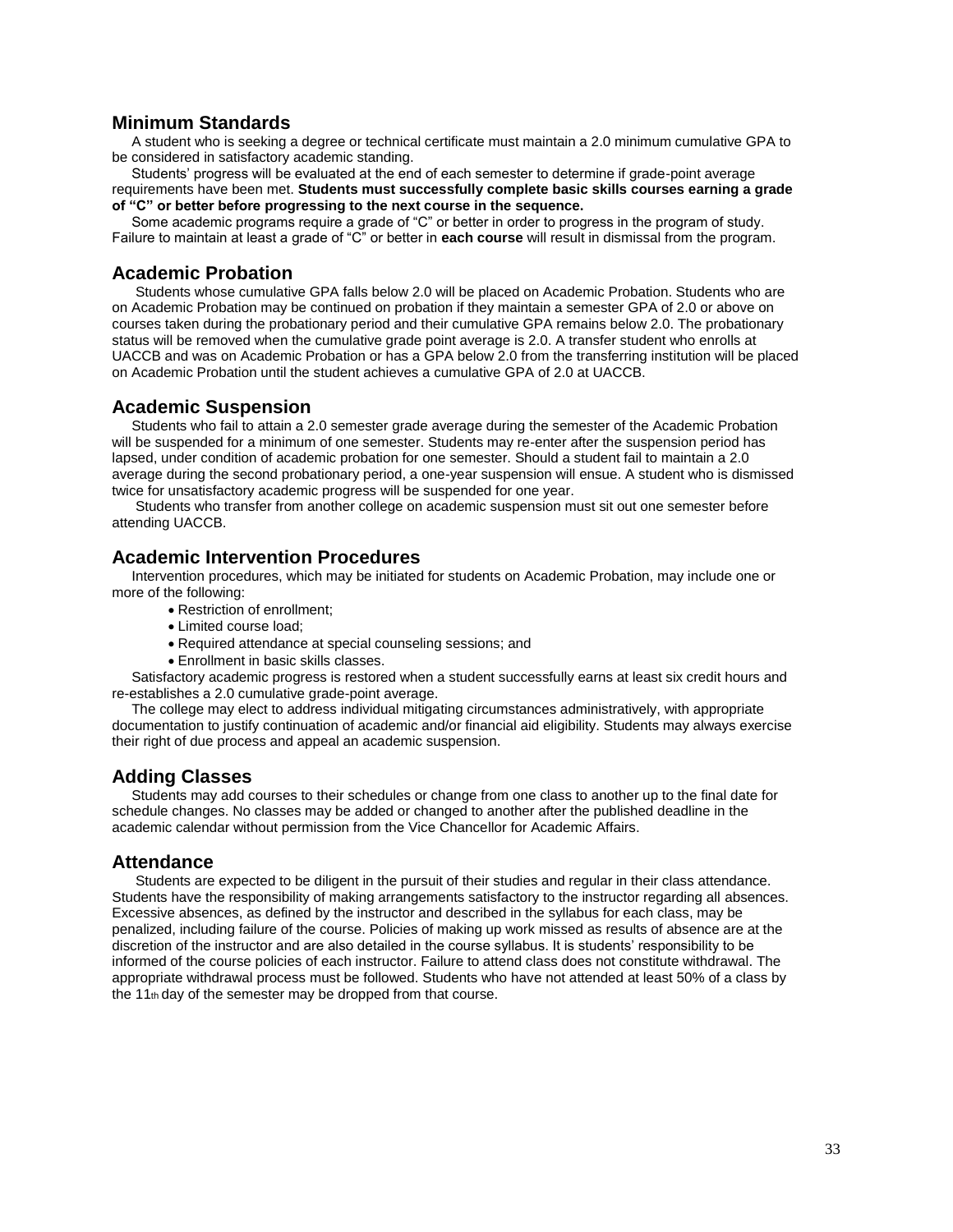#### **Inclement Weather Policy**

 Inclement weather occasionally impacts the UACCB schedule. These weather conditions may cause the campus to be closed or open late. The college uses local radio, TV stations and text messaging to inform students, faculty, staff and the community of these decisions. Students may sign up for UACCB Alerts which provides text messaging in the event of campus closings. The service is free; however, normal text message fees may apply. The service can be accessed through the UACCB website.

#### **Auditing Classes**

 Auditing a course(s) requires official admission to the college, approval of the student's advisor and payment of the regular tuition and fees for the course(s). Students auditing courses are subject to the same regulations as other students with regard to registration and attendance, but they neither take examinations nor receive quality points or hours earned for the course(s). Students may change from taking a course for credit to audit or audit to credit during the first week of the semester only. Exceptions must be approved by the Vice Chancellor for Academic Affairs. An auditing student who does not wish to complete the course(s) must complete official withdrawal/drop procedures. Audited courses will be shown on the student's official transcript as "AU." Students wanting to audit a course must complete the Request to Audit a Course form in the Director of Student Information/Registrar's office.

#### **Changes in Student Information**

 Students are responsible for reporting via appropriate written documentation or MyUACCB their accurate address, telephone number, and legal name to the college and reporting any changes in information promptly to the Director of Student Information/Registrar. Failure to do so may result in undelivered financial aid refunds, registration notices, invoices, invitations, and official correspondence.

 The College considers information on file with the Director of Student Information/Registrar to be official. Legal documentation of a name change may be required.

#### **Classification of Students**

 Students who have earned 29 or fewer semester college credit hours are classified as freshmen. Those with 30 or more college credit hours are classified as sophomores.

#### **UACCB Policy on AAGE/CAAP Testing**

 In 1993 the Arkansas State Legislature mandated that learning in the general education curriculum for all Arkansas public college and university students must be assessed at the end of the sophomore year. The Arkansas Assessment of General Education is measured by the Collegiate Assessment of Academic Proficiency test (or the rising junior exam). Eligible students must have completed between 45 and 60 credit hours, excluding developmental education credits. Act 274 of the 2007 Regular Session repealed the rising junior exam requirement; however, many four-year colleges and universities will continue to require the exam.

 The CAAP test **is encouraged for all students at the University of Arkansas Community College at Batesville who are enrolled in an AA or AS program or transferring to a senior institution in Arkansas. If a student is transferring to a four-year college, the student should contact that college to see if the CAAP is required.** The CAAP test is offered during scheduled testing weeks in the spring and fall.

#### **Course Load**

 The normal class load at UACCB is defined as 15 credit hours, with 18 credit hours being the maximum load. A student must have at least 12 credit hours to be classified as a full-time student. Some scholarships require more than 12 credit hours to be eligible. A student may petition the Vice Chancellor for Academic Affairs in situations where the student desires to carry more than 18 hours.

 For summer terms, students must carry six credit hours during a term to be classified as a full-time student, with seven hours being the maximum load for each summer term. For students receiving Title IV aid, twelve total hours is required for full-time aid throughout the summer term(s).

 Students on academic probation, basic skills students, and others identified as academically "at risk" may carry restricted class loads deemed in the best interest of the student by advisors or the Vice Chancellor for Academic Affairs.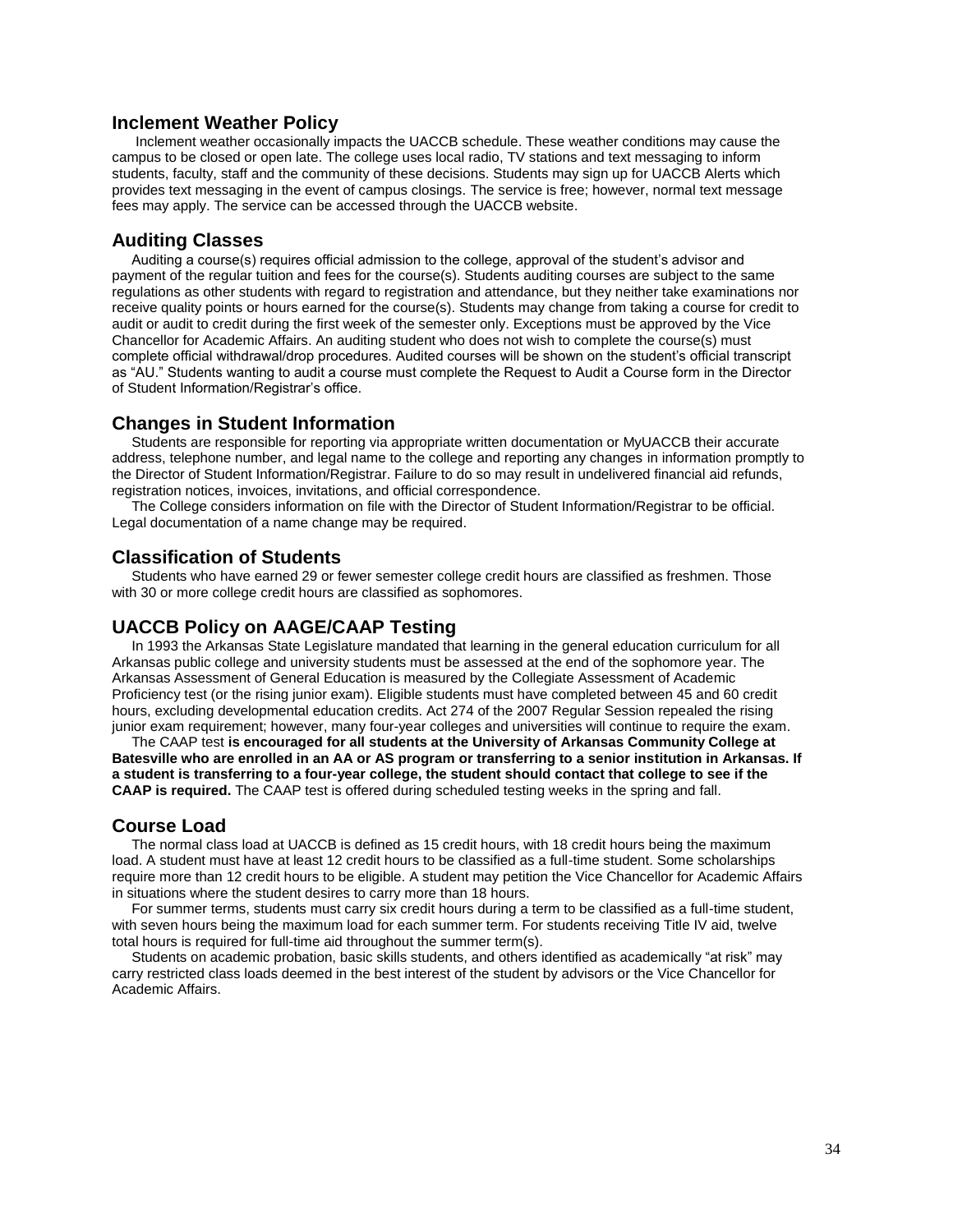# **Credit for Courses**

 UACCB uses the credit hour as a standard unit of credit for college-level courses. A credit hour is defined as an institutionally established equivalency that reasonably approximates some minimum amount of student work reflective of the amount of work expected in a Carnegie unit. One semester credit hour equals 15 hours of academic work. For example, during fall and spring semesters, one credit hour = 15 weeks x (1 classroom hour + 2 out-of-class work hours). Classes that meet three hours per week, for example, carry three hours of credit per semester. Laboratory and clinical hours are calculated using a different formula.

# **Repeating Courses**

 A student may repeat a course completed at the college for the purpose of grade point adjustment by reenrolling in the same course. Students repeating a course are subject to the following provisions:

- The student must complete the course in its entirety. Withdrawing from the course will not constitute a new letter grade or adjusted GPA.
- Adjustments to the cumulative grade points are not made for courses transferred from other colleges or universities. Transfer courses receive a grade of "CR" and do not enter the cumulative GPA calculation at the college.
- The highest grade earned will be used to meet degree requirements. The first grade of the course, however, will still appear on the student's transcript.
- Financial aid will only pay for two course attempts.

# **Grade Reports**

Mid-term and final grades will be available electronically on MyUACCB. Grade reports will not be mailed.

### **Grades and Grade Points**

 UACCB's grading policy reflects the quality of performance and achievement of competency by students who complete one or more credit courses. Faculty are responsible for determining and assigning both grades and status based upon objective appraisal and evaluation of the student's performance. Grading standards are provided to students in writing at the beginning of each course in the course syllabus. The college uses the following four-point grading scale:

| <b>GRADE</b> | <b>DESCRIPTION</b> | <b>QUALITY POINTS</b> |
|--------------|--------------------|-----------------------|
| Α            | Excellent          |                       |
| B            | Good               | 3                     |
| C            | Average            | າ                     |
| D            | Poor/Below Average |                       |
| F            | Failure            |                       |
| P            | Pass               |                       |
| N            | Did Not Pass       |                       |

 A student's grade point average is determined by dividing the total number of quality points by the total number of credit hours attempted. All course work completed with assigned grades of "A," "B," "C," "D," or "F" is to be considered in calculating the cumulative GPA.

 For a student who retakes courses, only the highest grade is calculated into the cumulative GPA and hours earned for the student. The first grade of the course will, however, still appear on the student's transcript.

 Basic skills courses are taken for non-degree credit, although the grade is calculated into the cumulative GPA. Credit awarded does not count toward certificate or degree completion but does count toward Title IV financial aid eligibility.

Courses transferred to UACCB are not calculated into a student's cumulative GPA.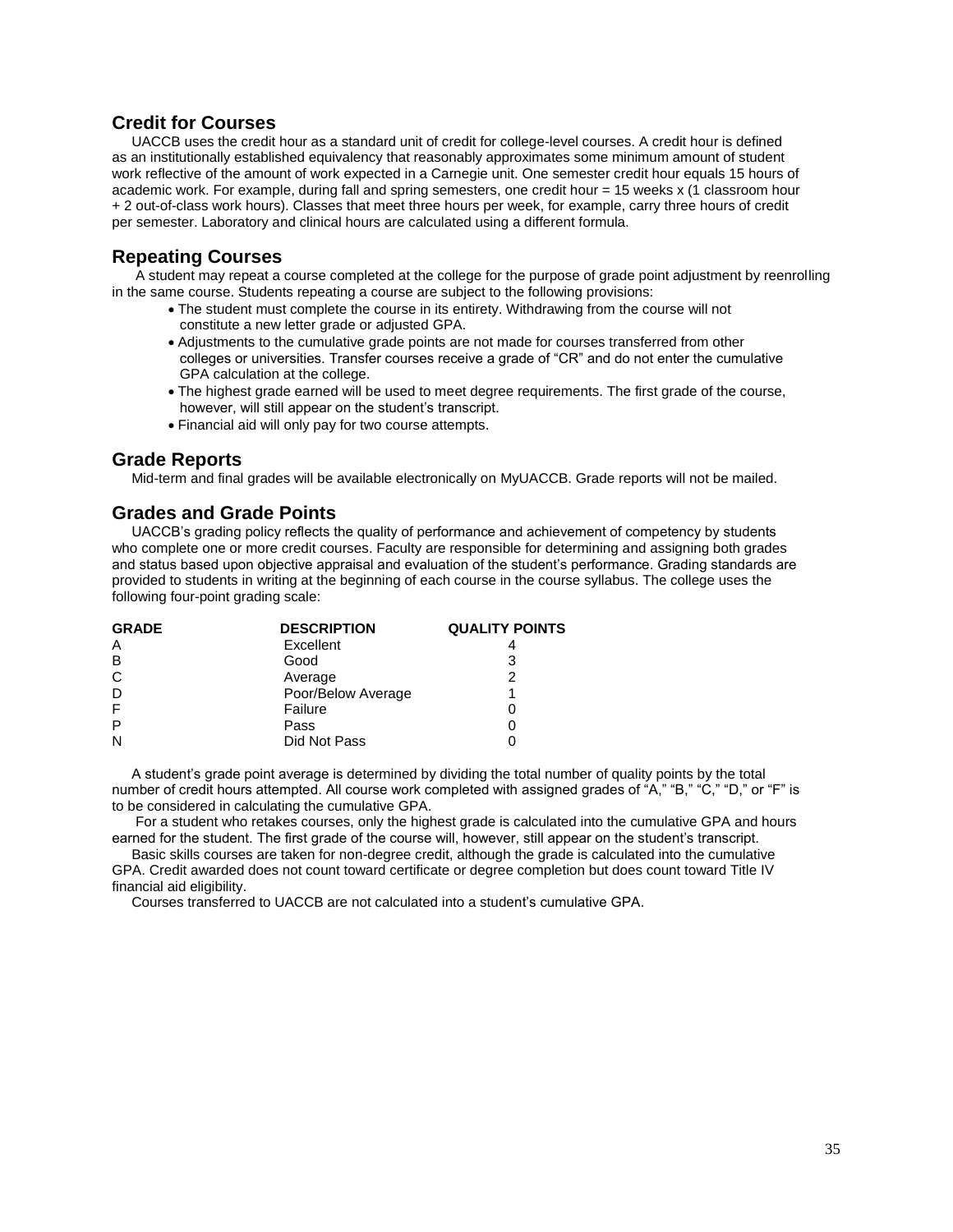#### **Grade Status Codes**

 In addition to course grades of "A," "B," "C," "D," and "F," students may receive the following grade status designations.

| <b>DESCRIPTION</b> | <b>QUALITY POINTS</b>                                                                   |
|--------------------|-----------------------------------------------------------------------------------------|
| Incomplete         |                                                                                         |
| Withdrawn          | 0                                                                                       |
| Audit              | 0                                                                                       |
|                    | 0                                                                                       |
| Grade Pending      |                                                                                         |
|                    |                                                                                         |
|                    |                                                                                         |
|                    | <b>Verified Competency</b><br><b>Military Withdrawal</b><br>Administrative Withdrawal 0 |

\*Must be declared no later than the first week of class and will not qualify for financial aid.

**Incomplete (I):** The grade "I" should only be assigned when a student has not completed a significant component of a course (i.e. an exam, paper or project) and the student has a valid rationale for this failure.

 A student receiving an "I" must meet with his/her instructor and contractually make arrangements to complete the course requirements no later than the end of the next regular semester (fall or spring). The student should maintain a copy of this contract for reference. The instructor, division chair and the Director of Student Information/Registrar will also keep copies of the contract.

 Faculty members will submit the grade by the end of the next regular semester following the one in which the "I" designation was received. The college will change the "I" designation to a grade of "F" if a grade is not assigned within the specified time period.

 A student may petition for an extension not to exceed one year because of extenuating circumstances. A written request by the student must be submitted to and approved by the Vice Chancellor for Academic Affairs. Students may not re-register to take a course for which an "I" designation has been received until the grade designation has been changed.

**Withdrawal (W):** A "W" is assigned for a student-initiated withdrawal during the period printed in the Academic Calendar in this catalog. A student must provide formal notification to the Director of Student Information/Registrar by completing a "Course Drop" form or complete a "Withdrawal" form. **Students who stop attending a course (or all courses) without dropping or withdrawing officially will receive failing grades.**

 **Audit (AU):** Audit means enrollment in a course for no grade or credit. A student must declare an intent to audit by the end of the first week of classes of the semester he/she intends to audit. Auditing students will be required to pay the same tuition and fees as assessed for a class taken for credit.

 **Verified Competency (CR):** The Verified Competency designation is used to indicate a status for which recognition is earned, but no grade is assigned. A "CR" will be recorded to document competencies demonstrated via test-out, credit-for-experience, College Level Examination Program (CLEP) and Advanced Placement (AP) options.

 **Grade Pending (GP):** The Grade Pending designation is used to indicate that no grade has yet been submitted for the course. Upon receipt of the final grade, the Director of Student Information/Registrar will record the appropriate grade.

 **Administrative Withdrawal (AW)**: An "AW" is a withdrawal from a course or the college initiated by faculty or an administrator.

#### **Academic Dishonesty**

 Cheating in any form is forbidden. The college defines cheating as several acts: plagiarism; the use of unauthorized materials, information or study aids in any academic exercise; falsification of college records; unauthorized possession of examinations; and any other action that may improperly affect the evaluation of a student's academic achievement or performance and the unauthorized assistance of others in any such act.

 When an instructor or administrator charges a student with academic dishonesty deserving sanction, the instructor or administrator shall determine a grade sanction. Instructors who report students for academic dishonesty must provide essential details of the incident in writing to the Vice Chancellor for Academic Affairs within ten days of discovery of the incident. The student and instructor will be notified in writing of the sanction by the Vice Chancellor for Academic Affairs. In addition, the administration reserves the right to levy an additional sanction on any student who cheats. This sanction can extend to suspending the student from class or permanently dismissing him or her from the college. Students recommended for suspension or dismissal will be notified by the Vice Chancellor for Academic Affairs and will be given the opportunity to be heard by an academic appeals committee before a sanction is imposed.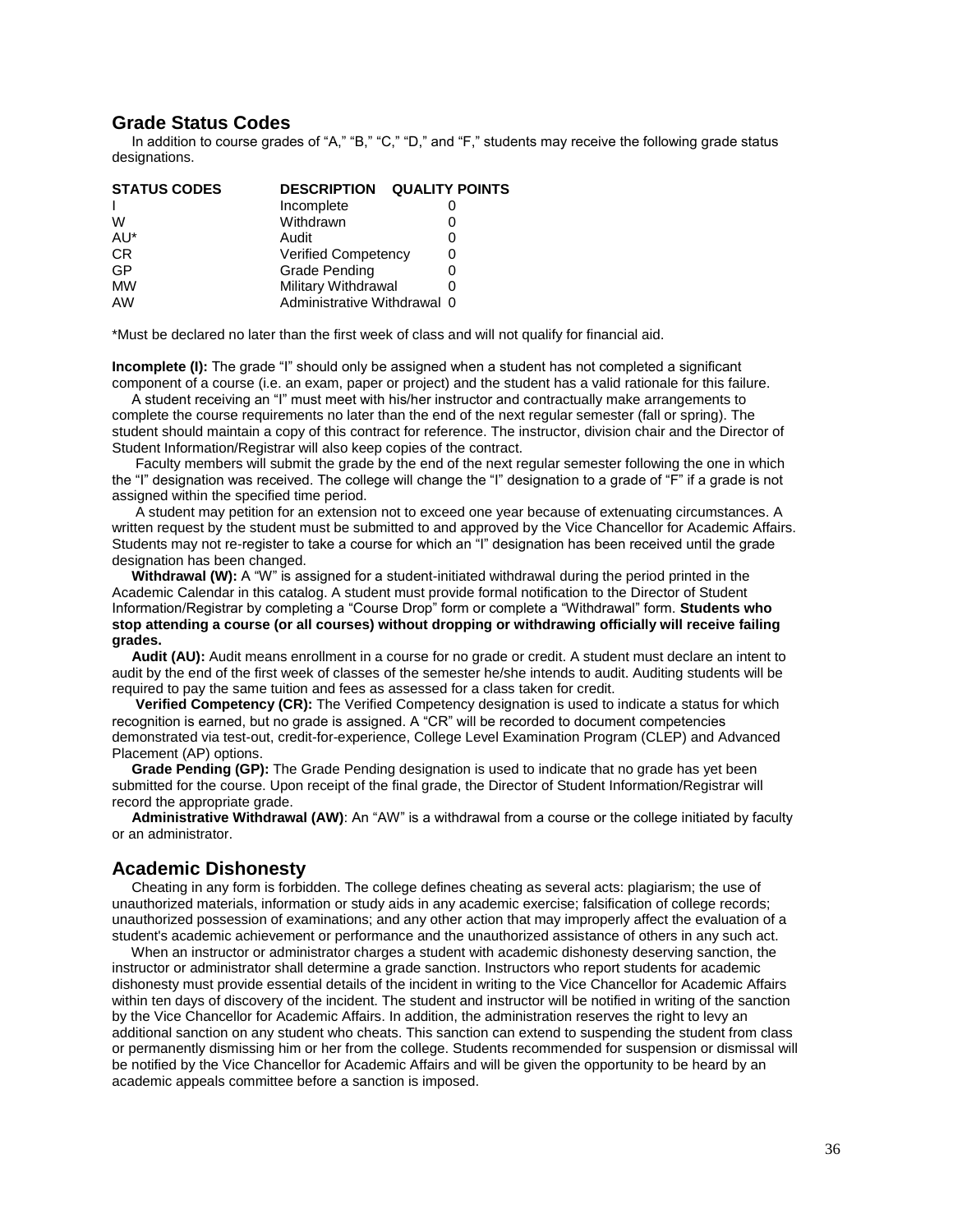# **Academic Appeals**

 A student who feels they have been treated inappropriately in an academic matter should first discuss their concern with the faculty member whose action is in question.

 If the student feels the instructor's position is still in error, the student can appeal in writing to the Division Chair who supervises the instructor. This notification must be submitted to the Division Chair within 10 working days of the student's notification by the instructor of the academic action. The Division Chair will review the matter with the instructor and attempt to facilitate an appropriate resolution. The student is limited to one appeal per course, with a maximum of two appeals per semester.

 If the student feels the Division Chair has not reached an appropriate resolution of the matter, the student can appeal to the Vice Chancellor for Academic Affairs within five working days. The student's written submission to the Division Chair will form the basis of the student's appeal. A copy of the student's appeal will be made available to the instructor in question, and that instructor will then submit a written statement pertaining to the appeal. After receiving the instructor's written statement, the Vice Chancellor for Academic Affairs will notify the Faculty Affairs Committee of the student's appeal. The Chair of the Faculty Affairs Committee will appoint an appeals committee. The committee will consist of two students and three faculty members. If it is impossible for three Faculty Affairs Committee members to convene at the same time, then the Chair of the Faculty Affairs Committee may appoint faculty members outside the Faculty Affairs Committee to serve on the appeals committee. The committee will meet within 10 working days following receipt of the appeal.

The committee will review the written appeal and determine whether or not there may be merit to the appeal. If the committee feels that the written appeal has no merit, they shall recommend to the Vice Chancellor for Academic Affairs that no hearing be held. The Vice Chancellor's decision shall be final. If the committee feels that the appeal may have merit, it shall hold a hearing promptly. At this hearing both the student filing the appeal and the instructor will have the opportunity to testify before the committee. Each party shall be present during the other party's testimony and shall be given the opportunity to question the testimony.

 The committee has the right to request testimony from other pertinent parties. The committee will make a recommendation to the Vice Chancellor for Academic Affairs. The Vice Chancellor's decision is final.

 A student appealing University of Arkansas online consortium courses follows the processes outlined by the University of Arkansas online consortium. See the Director of Educational Technology for details.

## **Non-Traditional Credit**

 Students may establish credit in courses offered by UACCB by test-out, experience, or examination. Credit earned through non-traditional methods is limited to 30 credit hours, and may not transfer to other institutions.

 **Test-out:** Students must complete the test at one sitting, unless it includes two parts (i.e., lab and written exams). Test-out examinations for specific courses may be taken only once each spring, summer, or fall semester, with at least a 30 day period between testing. Students may not apply test-out credits toward credit computation for financial aid programs or student grade point average, or certificates of proficiency requirements. Students may test out of the following courses:

OFA 1003 Beginning Keyboarding

- CIS 1003 Introduction to Computers
- CIS 1033 PC Hardware Repair I
- CIS 1053 Computer Software Applications
- BIO 2003/2001 Anatomy and Physiology I/Lab
- BIO 2013/2011 Anatomy and Physiology II/Lab

*NOTE: An examination fee (see tuition and fees chart) must be paid prior to the exam. A student must present receipt at the time of testing. If the student passes the test, the student will be required to pay a per credit hour fee for the credit by examination to be documented on his or her transcript. Credit will not be applied to the transcript until the student has completed a semester at UACCB.*

**By Experience:** Students may request credit for a college course through life experience. Students requesting such credit must submit sufficient documentation. The division chair should be contacted for specific details of the process. Upon notification of experiential learning credits to be awarded, the student must pay the per credit hour fee in order for these credits to be transcripted. **(Note: If a test-out is offered in a course, credit by experiential learning may not be requested.)**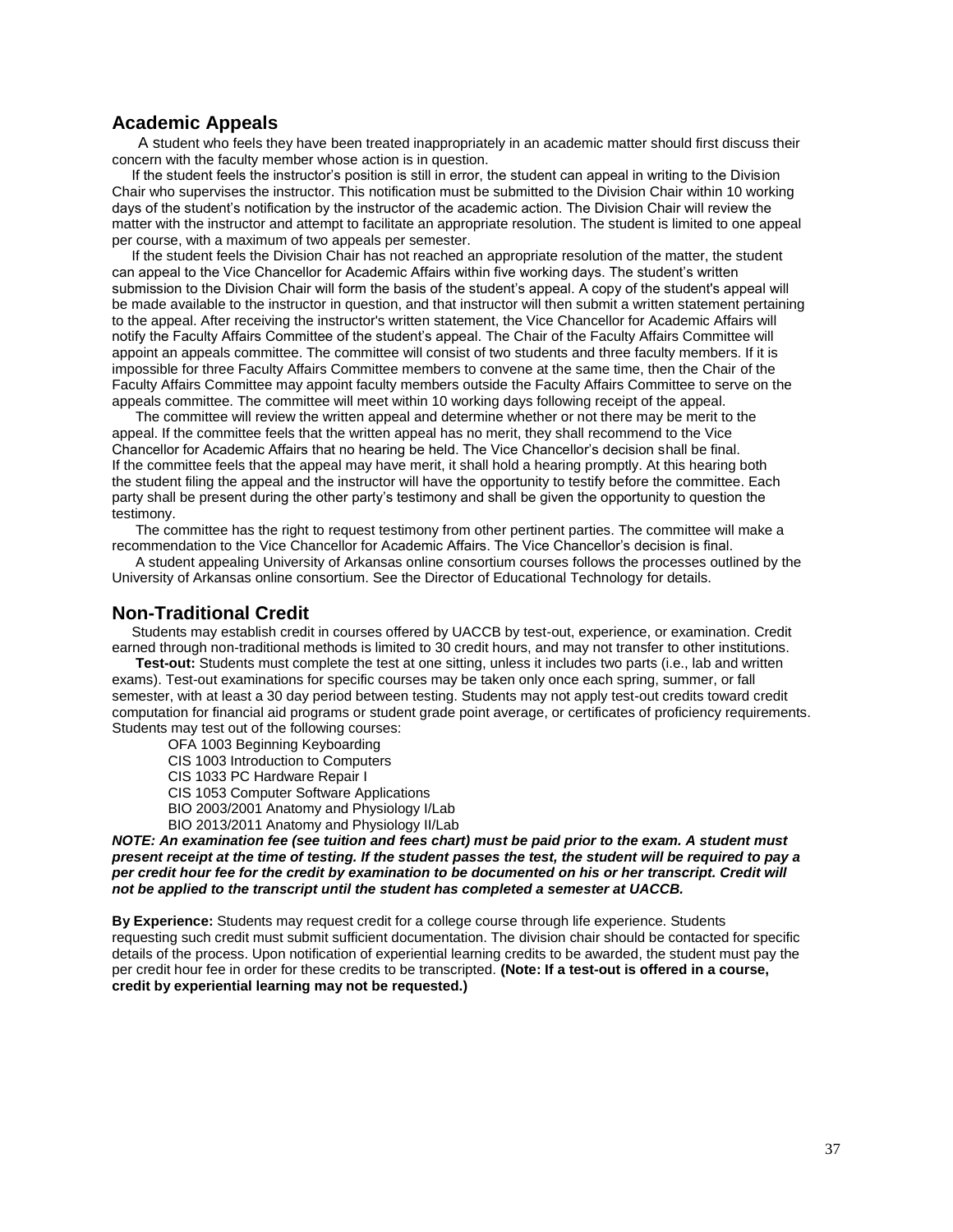**Examination:** UACCB serves as an open CLEP test center. CLEP tests will be administered online, by appointment. UACCB will only award credit for tests that are the equivalent of its courses. Students must achieve the minimum acceptable score, as listed by the American Council on Education, to be awarded credit at UACCB. Students' transcripts will indicate a grade of "CR" for the credit awarded. A fee for each exam will be charged. Students passing a CLEP exam will be required to pay the per credit hour fee to have credit applied to a transcript. For further details, please contact the Testing Center or the Director of Student Development.

 A minimum score of 50 will be accepted for each CLEP Subject Exam. The College Composition Modular has an additional essay component. UACCB will award credit for the following CLEP examinations:

| <b>Subject Exams</b>                   | <b>UACCB Course</b> |
|----------------------------------------|---------------------|
| Freshman College Composition           | ENG 1103 & 1203     |
| (if taken prior to July 1, 2010)       |                     |
| College Composition Modular with essay | <b>ENG 1103</b>     |
| American Government                    | POS 2103            |
| History of the U.S. I                  | <b>HIS 2003</b>     |
| History of the U.S.II                  | HIS 2013            |
| Human Growth & Development             | <b>PSY 2013</b>     |
| Principles of Macroeconomics           | <b>ECN 2013</b>     |
| Introductory Psychology                | <b>PSY 1003</b>     |
| <b>Introductory Sociology</b>          | SOC 2003            |
| College Algebra                        | MTH 1023            |
| <b>Biology for Majors</b>              | BIO 1103 & 1101     |
| <b>Introductory Business Law</b>       | <b>BUS 2033</b>     |
| Spanish I and II                       | SPA 1003 & 1013     |
| Principles of Management               | <b>BUS 2013</b>     |
| Principles of Marketing                | <b>BUS 2513</b>     |
| <b>Fundamentals of Chemistry</b>       | CHM 1003 & 1001     |

# **Advanced Placement Program**

 UACCB offers credit based on the Advanced Placement Program of the College Entrance Examination Board. This program gives students the opportunity to pursue college-level studies while still in high school and to receive advanced placement and/or credit at UACCB. The AP examinations are offered annually by high schools that participate in the program. Students should contact their high school counselor for information about the AP exams.

 High school students seeking credit for AP examinations should contact the Director of Student Information/Registrar at UACCB. Students awarded AP credit will be required to pay a per credit hour fee for AP credit to be transcripted. The college offers credit for the following AP exams:

| <b>AP Course</b>          | <b>UACCB Course</b>                                   | <b>Minimum Score</b> |  |
|---------------------------|-------------------------------------------------------|----------------------|--|
| <b>Art History</b>        | FAV 2023 Visual Art                                   |                      |  |
| Studio Art                | FAV 1013 Intro to Studio Art                          |                      |  |
| <b>Biology for Majors</b> | BIO 1103/1101 Biological Science w/Lab                | 3                    |  |
| Calculus AB               | MTH 2005 Calculus I                                   | 3                    |  |
| Calculus BC               | MTH 2005 Calculus I and MTH 2015 Calculus II          | 3                    |  |
| Chemistry                 | CHM 1003 Fundamentals of Chemistry/CHEM 1001 Lab      | 3                    |  |
| Macroeconomics            | ECN 2013 Macroeconomics                               | 3                    |  |
| <b>Microeconomics</b>     | ECN 2023 Microeconomics                               |                      |  |
| English Language          | ENG 1103 English Comp I                               | 3                    |  |
|                           | ENG 1103 English Comp I and ENG 1203 English Comp II  | 4                    |  |
| US Gov't & Politics       | POS 2103 United States Gov't                          | 3                    |  |
| Psychology                | PSY 1003 General Psychology                           |                      |  |
| U.S. History              | HIS 2003 United States History I                      | 3                    |  |
|                           | HIS 2003 U.S. History I and HIST 2013 U.S. History II | 4                    |  |
| Spanish                   | SPA 1003 Spanish I                                    | 3                    |  |
|                           | SPA 1003 Spanish I and SPAN 1013 Spanish II           |                      |  |

NOTE: Fees are listed in the Tuition and Fees chart in the Tuition and Fees section of the catalog.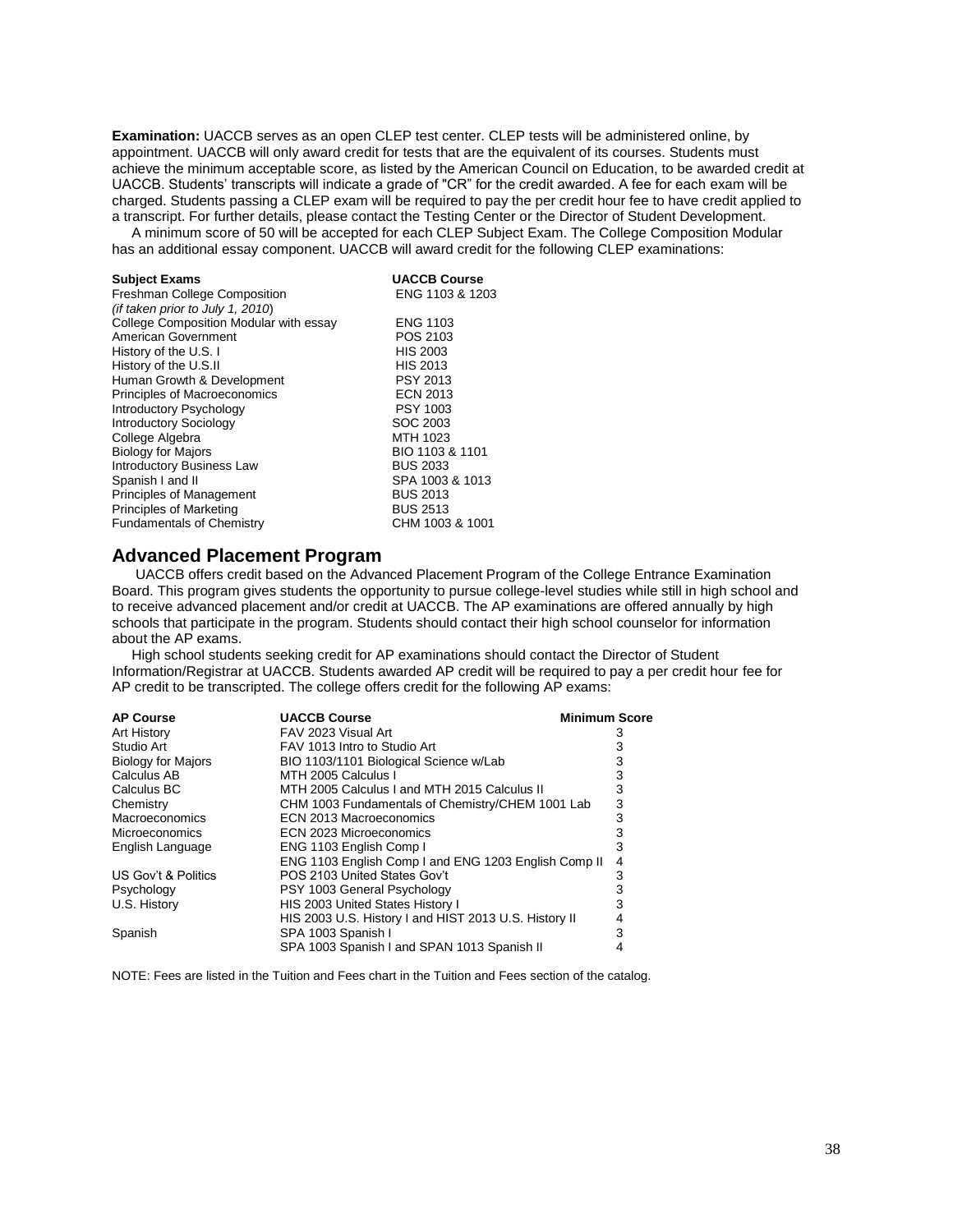# **Honors**

### **CHANCELLOR'S LIST**

 The college names to the Chancellor's List any student who has earned twelve or more credit hours in a given semester and earned a 4.00 GPA with no "I" grade.

### **DEAN'S LIST**

 The college names to the Dean's List any student who has earned twelve or more credit hours in a given semester, a 3.50 GPA or higher and has no "D," "F," or "I" grade for the term involved.

# **Graduation with Honors**

Graduation with honors will be defined as follows:

- Students achieving a GPA of 3.50 to 3.74 will graduate *cum laude*;
- Students achieving a GPA of 3.75 to 3.89 will graduate *magna cum laude*; and
- Students achieving a GPA of 3.90 or above will graduate *summa cum laude*.

 For the purpose of determining graduation with honors, GPAs will be calculated based on all UACCB coursework. Honor students are recognized at commencement based on cumulative GPA through the fall semester.

# **Transcripts**

 Official transcripts of a student's work at UACCB may be obtained from the Director of Student Information/Registrar in accordance with federal guidelines. Official transcripts of the student's completed permanent record are issued with the embossed seal of the college and the Director of Student Information/Registrar's signature or digitally encrypted for electronic document transfer. The transcript will indicate degree or certificate earned, if any, and the GPA. Transcripts are available at no charge, but students are limited to five transcripts per request. Students have access to their unofficial transcript through MyUACCB.

 Transcripts are issued only at the specific written request of the student or appropriate institution and official with signed release from the student or electronic submission via MyUACCB. Requests for transcripts by mail should include the name under which the student was enrolled, the student's signature, social security number, dates of attendance at UACCB, and the name and address of the person or institution to which the transcript is to be sent. Only the student whose transcript is requested should pick up transcripts. Individuals requesting transcripts in person must complete a transcript request form. In order to protect a student's right to privacy, telephone or e-mail requests for transcripts cannot be accepted.

 Transcripts that have been presented to the Director of Student Information/Registrar for admissions or evaluation of credit become the property of UACCB as a part of the student's permanent record and are under the control of the Director of Student Information/Registrar's Office. Under federal policy, the student has the right to view his/her file; the college is not required to provide (or allow the making of) copies of these documents. Transcripts submitted to UACCB for admission or transfer credit *will not* be returned to the student or forwarded to other institutions.

 Transfer students must obtain, as part of the application for admission to UACCB, official copies of their academic records from each institution attended.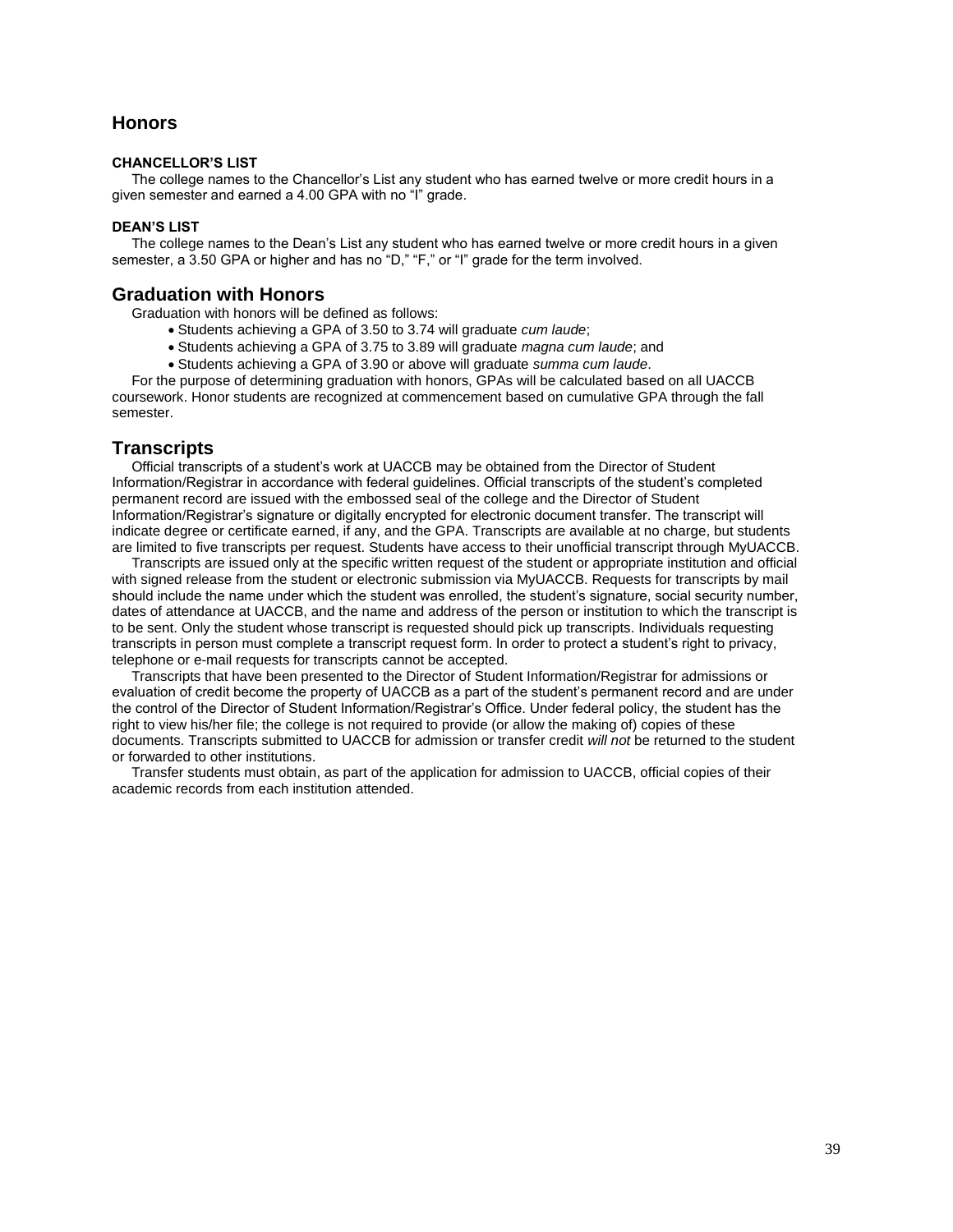# **Dropping a Class**

 Students wishing to drop courses must initiate the process through their advisor. Students can obtain a drop form from their advisor or the Office of Student Information/Registrar. In order to complete the transaction, the drop form must be signed by the student, instructor and the advisor, and **the student must submit the drop form to the Office of the Director of Student Information/Registrar.** Failure to complete this entire process will nullify the action.

Students may drop courses from their schedules up to the final date for schedule changes.

 Students who wish to drop a class or completely withdraw from college are governed by the following policies:

- Courses dropped and withdrawals completed prior to the 12th class day in a regular term or the  $6th$ class day in a summer term will not be recorded on the student's transcript.
- Students officially dropping a credit course from the 12th class day through the published deadline will receive a grade of "W" on their permanent transcript.
- **Students who stop attending a course (or all courses) without dropping or withdrawing officially will receive failing grade(s).**

# **Withdrawal from the College**

 A student who wishes to withdraw from college (all classes) during a term must complete a **Student Withdrawal form by the Last Date to Withdraw from the college.** Students should initiate this process by contacting the Office of the Director of Student Information/Registrar. The student will not be officially withdrawn until the completed form has been received in the Office of the Director of Student Information/Registrar. There is no fee for complete student withdrawal.

Students cannot withdraw from a course in which a final grade has been submitted.

 When an emergency or other special circumstance makes it impossible for the student to withdraw in person, the student may correspond with the Office of Student Information/Registrar.

#### **Students who stop attending a course (or all courses) without dropping or withdrawing officially will receive failing grade(s).**

# **Application for Graduation**

 Students requesting consideration for graduation will meet with their advisor to verify all degree requirements are pending completion. Advisors will submit a Degree Audit Evaluation to the Office of the Director of Student Information/Registrar by the due date (see calendar). In certain situations the advisor may, with the approval of the Vice Chancellor for Academic Affairs or his/her designee, allow limited substitution among program requirements. This action must be documented by submitting an approved Substitution/Elective form (or Waiver for Allied Health Programs only.) **It is the responsibility of the student to have submitted transcripts necessary to receive transfer credit and to have completed the process to transcript credit by exam or experience prior to submission of these forms.** Through completion of this process, the Office of the Director of Student Information/Registrar is notified of the student's intent to graduate.

 Any Degree Audit Evaluations submitted past the deadline will be processed the following semester. The appropriate award will be prepared once the fulfillment of the graduation requirements is confirmed and all obligations to the college have been completed. **There is no fee charged for applying to graduate**.

 UACCB holds one commencement exercise each academic year which is indicated on the college academic calendar. A commencement application must be completed by the second Friday of February for any graduating student wishing to participate in commencement. Diplomas are mailed to students after the semester in which all college requirements are satisfactorily completed.

**NOTE: Students who do not complete degree requirements at the end of the semester indicated on the evaluation must have their advisor submit a new evaluation to the Office of the Director of Student Information/Registrar if requirements will be met in future semesters.**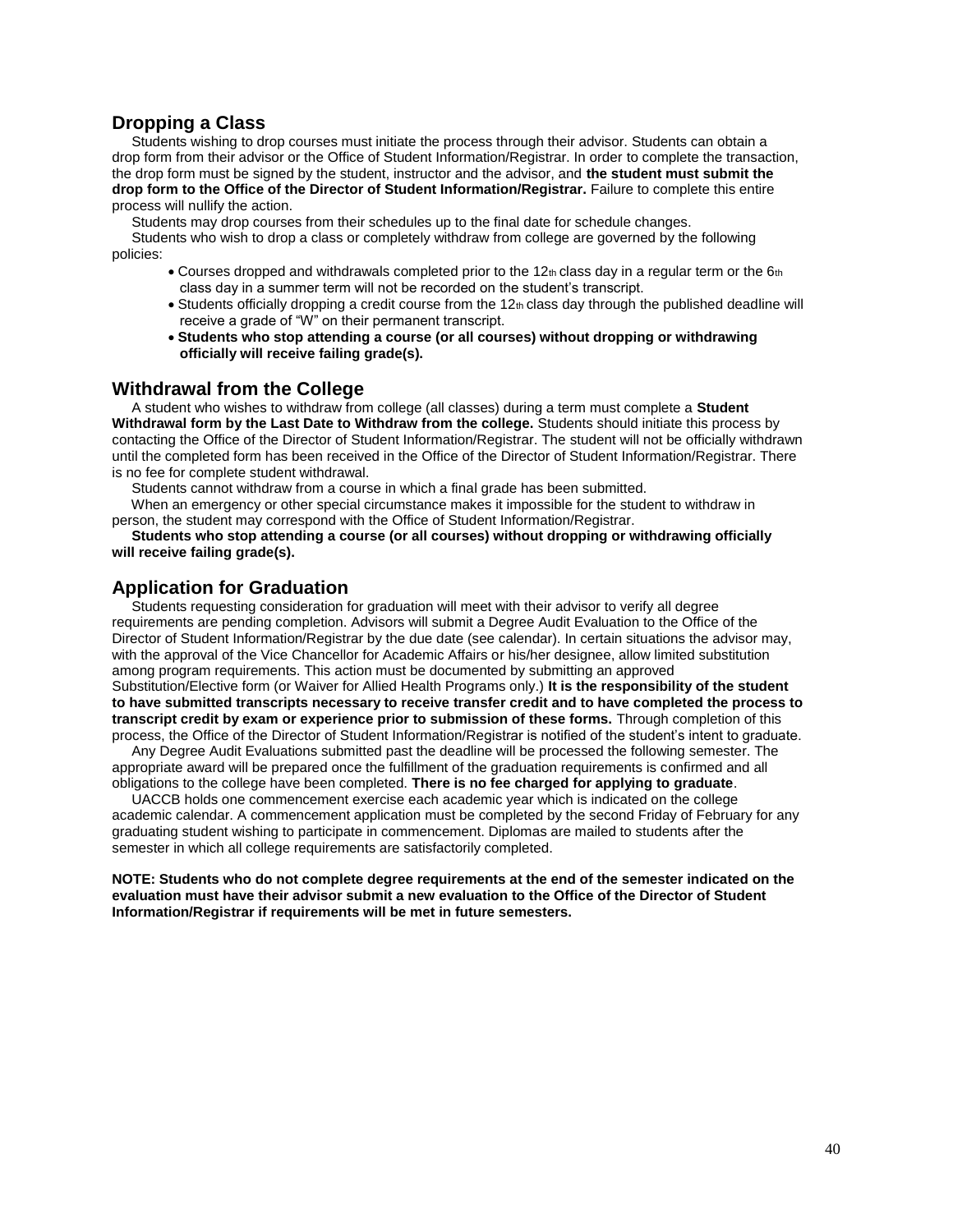# **Graduation Requirements**

Graduation requirements for students seeking a degree or certificate include:

- 1. Successfully complete all academic coursework, including mandated developmental coursework, with a minimum cumulative grade-point average of 2.0. Certificate of Proficiency candidates must successfully complete all program requirements with a minimum program GPA of 2.0.
- 2. Successful completion of the required number of credits and specified courses required.
- 3. Completion of two semesters (minimum of 24 credit hours) as a student at UACCB in order to earn an Associate Degree or completion of the last 15 semester credit hours of the program requirements at UACCB for a Technical Certificate, or completion of all semester credit hours of the program requirements at UACCB for a Certificate of Proficiency.
- 4. Satisfaction of all financial responsibilities due the college.

 Students have five years to complete the degree/technical certificate program requirements in the college catalog under which they initially enroll. Students may petition the Vice Chancellor for Academic Affairs to graduate under a different catalog dated after their initial enrollment. Students may not graduate under a catalog dated before their initial enrollment. Students may petition the Vice Chancellor for Academic Affairs for permission to extend the maximum time period allowed for their graduation. This petition will be approved only in exceptional circumstances.

Transfer students seeking a UACCB degree must adhere to the graduation requirements.

- **Associate of Applied Science Degree -** A student must complete a minimum of 24 credit hours toward the degree at UACCB.
- **Associate of Arts Degree -** A student must complete a minimum of 24 credit hours toward the degree at UACCB.
- **Associate of Science Degree -** A student must complete a minimum of 24 credit hours toward the degree at UACCB.
- **Technical Certificate -** A student must complete a minimum of the last 15 credit hours of certificate requirements at UACCB. These credits must be earned as a regular student rather than by test-out or other means of advanced placement.
- **Certificate of Proficiency -** A student must complete all semester credit hours of the certificate as a regular student at UACCB. These credits must be earned as a regular student rather than by test-out or other means of advanced placement.

 The student may submit course descriptions and/or syllabi of transfer courses if there is any question concerning the acceptance of credits. The college reserves the right to revise any credit awards upon the receipt of additional information.

# **Commencement Exercises**

 UACCB holds one commencement exercise each academic year. Commencement is indicated on the college's calendar. Any student who graduates or intends to graduate during that academic year (fall, spring and summer terms) may participate in commencement once a Commencement Application is completed through MyUACCB. The Commencement Application must be completed by the second Friday of February for the academic year. Diplomas are mailed to students after the semester in which they satisfactorily complete all college requirements. Summer graduates' diplomas will be ordered after the last summer term has ended.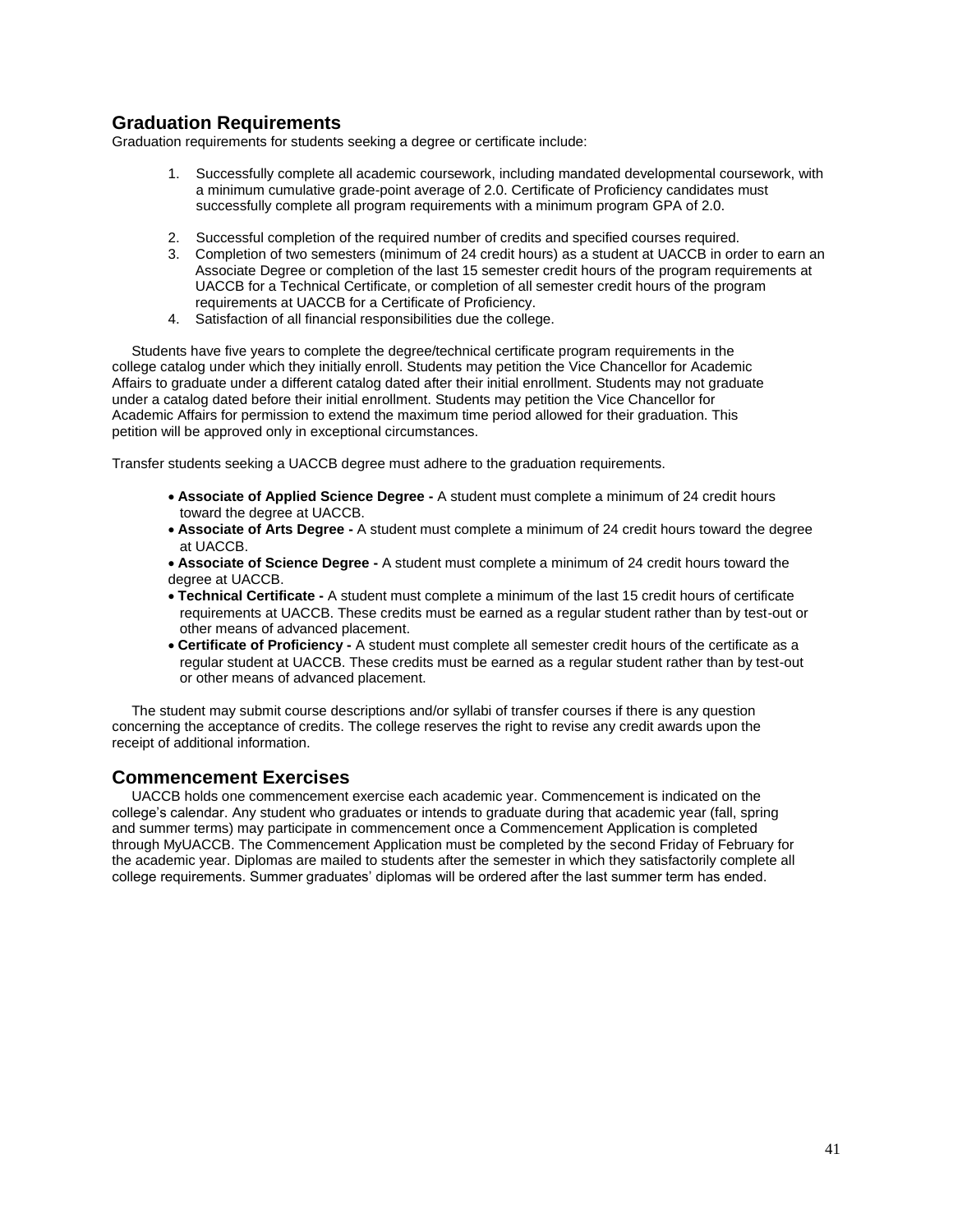# **UNIVERSITY OF ARKANSAS COMMUNITY COLLEGE AT BATESVILLE GENERAL EDUCATION CORE CURRICULUM**

The Arkansas Department of Higher Education has established a minimum core of general education courses that will transfer to **most** public Arkansas colleges or universities. The Arkansas Course Transfer System (ACTS) contains information about the transferability of courses **taken after January 1, 2007** within Arkansas public colleges and universities. Students are guaranteed the transfer of applicable credits and the equitable treatment in the application of credits for the admissions and degree requirements. Course transferability is **not** guaranteed for courses listed in ACTS as "No Comparable Course." Additionally, courses with a "D" frequently do not transfer and institutional policies may vary. ACTS may be accessed on the Internet by going to the ADHE website and selecting "Arkansas Course Transfer System for Students" [\(http://acts.adhe.edu\)](http://acts.adhe.edu/).

UACCB offers the following courses within the state minimum general education core:

### **English/Communications**

*Nine (9) hours required* ENG 1103 English Composition I ENG 1203 English Composition II SPC 1003 Oral Communication

#### **Math**

#### *At least three (3) hours required from the following:* MTH 1023 College Algebra MTH 1043 Quantitative Literacy\* *Or any higher-level mathematics course for which College Algebra is a prerequisite. \*Quantitative Literacy is designed for Non-STEM majors. Students who plan to study any higher mathematics course will need to take College Algebra and not this course.*

# **Life/Natural Sciences**

# *Eight (8) hours required*

*Four (4) hours required from the following:* BIO 1033/1031 Biology for Gen Ed/Lab BIO 1103/1101 Biology for Majors/Lab BIO 1013/1011 Essentials of Anatomy and Physiology/Lab BIO 1023/1021 Principles of Zoology/Lab BIO 2003/2001 Anatomy & Physiology I/Lab BIO 2013/2011 Anatomy & Physiology II/Lab BIO 2203/2201 Microbiology/Lab

*Four (4) hours required from the following:* CHM 1013/1101 Concepts of Chemistry/Lab CHM 1103/1101 College Chemistry I/Lab CHM 1123/1121 College Chemistry II/Lab PHS 1003/1001 Physical Science/Lab PHS 2014 Physics for Health Sciences

# **Fine Arts/Humanities**

*Six (6) hours required Three (3) hours required from the following:* FAC 2003 Understanding Film FAM 2003 Music FAT 2013 Theater FAV 1013 Introduction to Studio Art FAV 2023 Visual Art  *(continued next column)*

*Three (3) hours required from the following:* ENG 2113 World Literature I ENG 2213 World Literature II ENG 2313 Introduction to Fiction PHI 1003 Introduction to Philosophy

#### **Social Sciences** *Nine (9) hours required*

*Three (3) hours required from the following:* HIS 1013 World Civilization I HIS 1023 World Civilization II

*Three (3) hours required from the following:* HIS 2003 United States History I HIS 2013 United States History II POS 2103 United States Government

*Three (3) hours required from the following:* ECN 2013 Macroeconomics ECN 2023 Microeconomics GEO 2003 Introduction to Cultural Geography HIS 1013 World Civilization I\* HIS 1023 World Civilization II\* HIS 2003 United States History I\* HIS 2013 United States History II\* POS 2103 United States Government\* PSY 1003 General Psychology PSY 2013 Human Growth & Development PSY 2023 Abnormal Psychology SOC 2003 Principles of Sociology SOC 2013 Social Problems SOC 2023 Cultural Anthropology

\**If not selected to meet another social science requirement.*

NOTE: Some institutions may accept or deny courses listed above. For specific information regarding the transfer of course work, students should contact the institution to which they are transferring.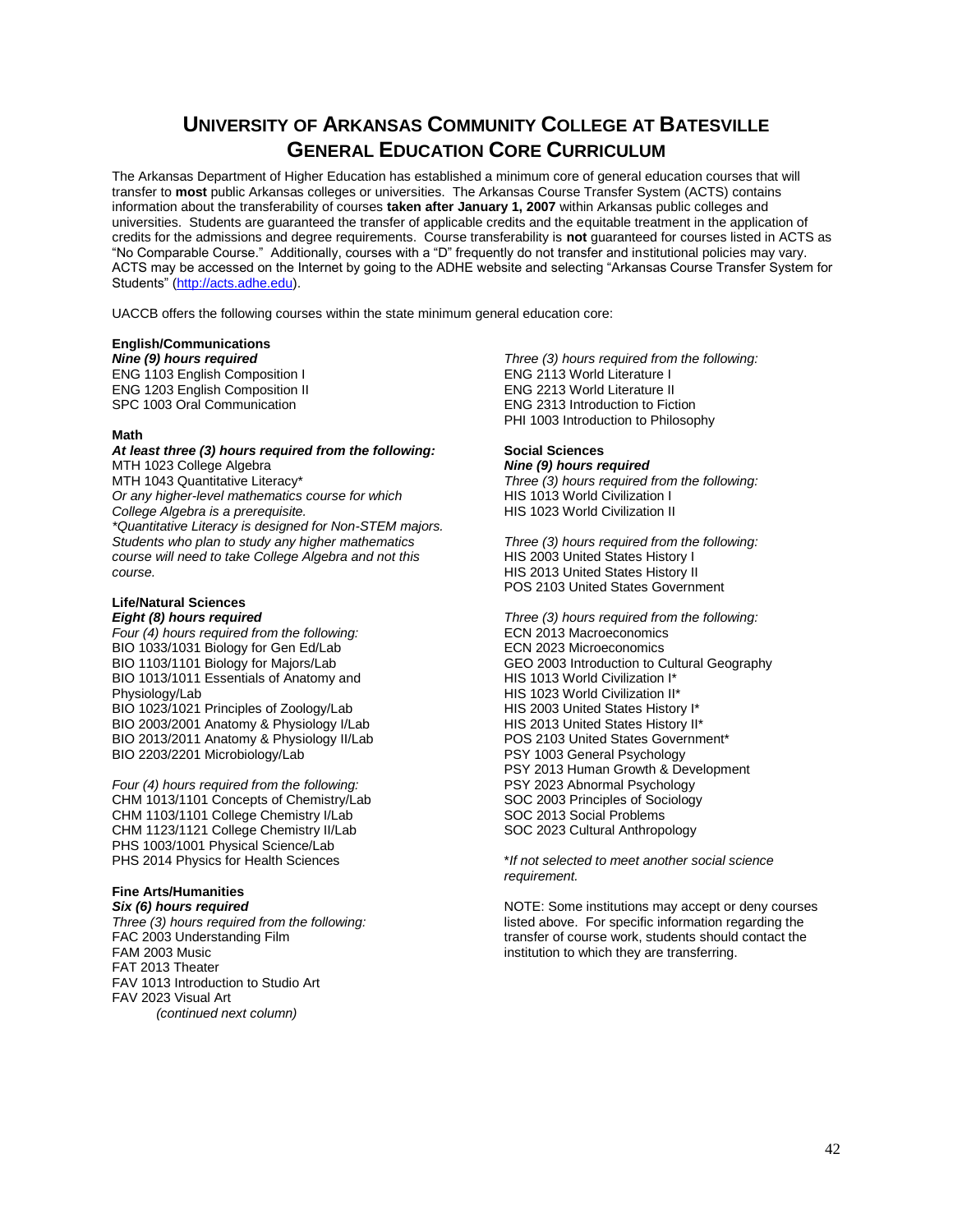# **Degree Programs**

# **Associate of Arts (A.A.) Degree**

The Arkansas Higher Education Coordinating Board and the Higher Learning Commission of the North Central Association of Colleges and Schools have approved UACCB to offer the Associate of Arts degree. The Associate of Arts degree is designed for students who wish to pursue a bachelor's degree at a four-year college or university.

# **Associate of Science (A.S.) Degree**

The Arkansas Higher Education Coordinating Board and the Higher Learning Commission of the North Central Association of Colleges and Schools have approved UACCB to offer Associate of Science degrees. The Associate of Science degree programs are designed for students who wish to pursue a bachelor's degree at a four-year college or university, with emphasis in a particular major.

# **Associate of Applied Science (A.A.S.) Degrees**

The Arkansas Higher Education Coordinating Board and the Higher Learning Commission of the North Central Arkansas Association of Colleges have approved UACCB to offer the Associate of Applied Science degree. The AAS degree is not designed for transfer to a baccalaureate program, except the BAS baccalaureate degree. However, some courses in these programs may transfer to other institutions.

**Disclaimer for the Associate of Applied Science:** The Associate of Applied Science degree is designed for employment purposes and it should not be assumed that the degree or the courses in the degree can be transferred to another institution. While many institutions do accept some courses in the A.A.S. programs, the general rule is that courses in the A.A.S. degree are not accepted in transfer toward a bachelor's degree. Students to whom transfer is important should get assurance in writing in advance from the institution to which they wish to transfer.

# **Technical Certificates**

UACCB offers Technical Certificates in allied health, business, cosmetology, industrial technology and public service.

# **Certificates of Proficiency**

Certificates of Proficiency are awarded for programs that are less than 18 credit hours.

# **Criminal Justice Institute Training for Current Police Officers**

The Criminal Justice Institute of the University of Arkansas System and UACCB offer Associate of Applied Science degrees, Technical Certificates and Certificates of Proficiency in Crime Scene Investigation and Law Enforcement Administration for persons who are current law enforcement officers.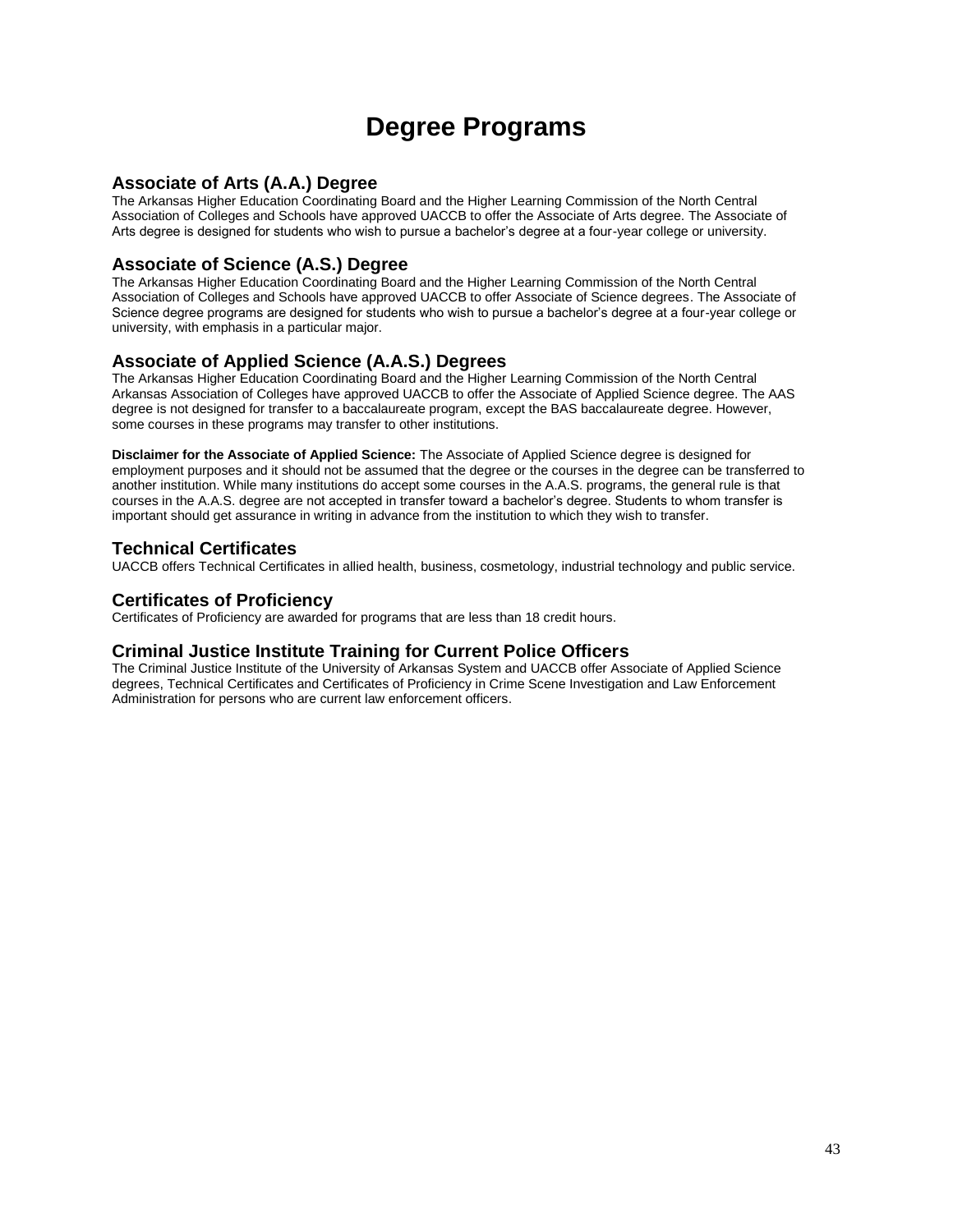# **ARTS AND HUMANITIES / MATH AND SCIENCE (TRANSFER DEGREE PROGRAMS)**

**Associate of Arts Degree**

General Education

#### **Associate of Science Degree**

Elementary Education

- Pre-Engineering
- STEM

# **BUSINESS / TECHNOLOGY / PUBLIC SERVICE / INDUSTRIAL TECHNOLOGY**

### **Associate of Science Degree**

- Business
- Criminal Justice

#### **Associate of Applied Science Degree**

- Business Services
- Computer Information Systems
- Crime Scene Investigation\*
- Early Childhood Education
- General Technology
- Industrial Technology
- Law Enforcement Administration\*
- Medical Office Management

### **Technical Certificates**

- Air Conditioning, Heating, and Refrigeration
- Clerical Services
- Cosmetology
- Crime Scene Investigation\*
- Early Childhood Education
- Entrepreneurship
- Law Enforcement Administration\*
- Software Applications
- Welding Technology

# **Certificates of Proficiency**

- Computer Information Systems/Networking
- Crime Scene Investigation\*
- Early Childhood Education
- HVAC (Heating, Ventilation, Air **Conditioning**
- Law Enforcement Administration\*
- Medical Billing and Coding
- 
- Welding

\*Only available to certified law enforcement officers. Programs offered in conjunction with the Criminal Justice Institute.

# **NURSING AND ALLIED HEALTH**

## **Associate of Applied Science Degree**

- Emergency Medical Technician-Paramedic
- Registered Nursing

### **Technical Certificates**

- Emergency Medical Technician-Paramedic
- Practical Nursing

#### **Certificates of Proficiency**

- Emergency Medical Technician-Basic
- Nursing Assistant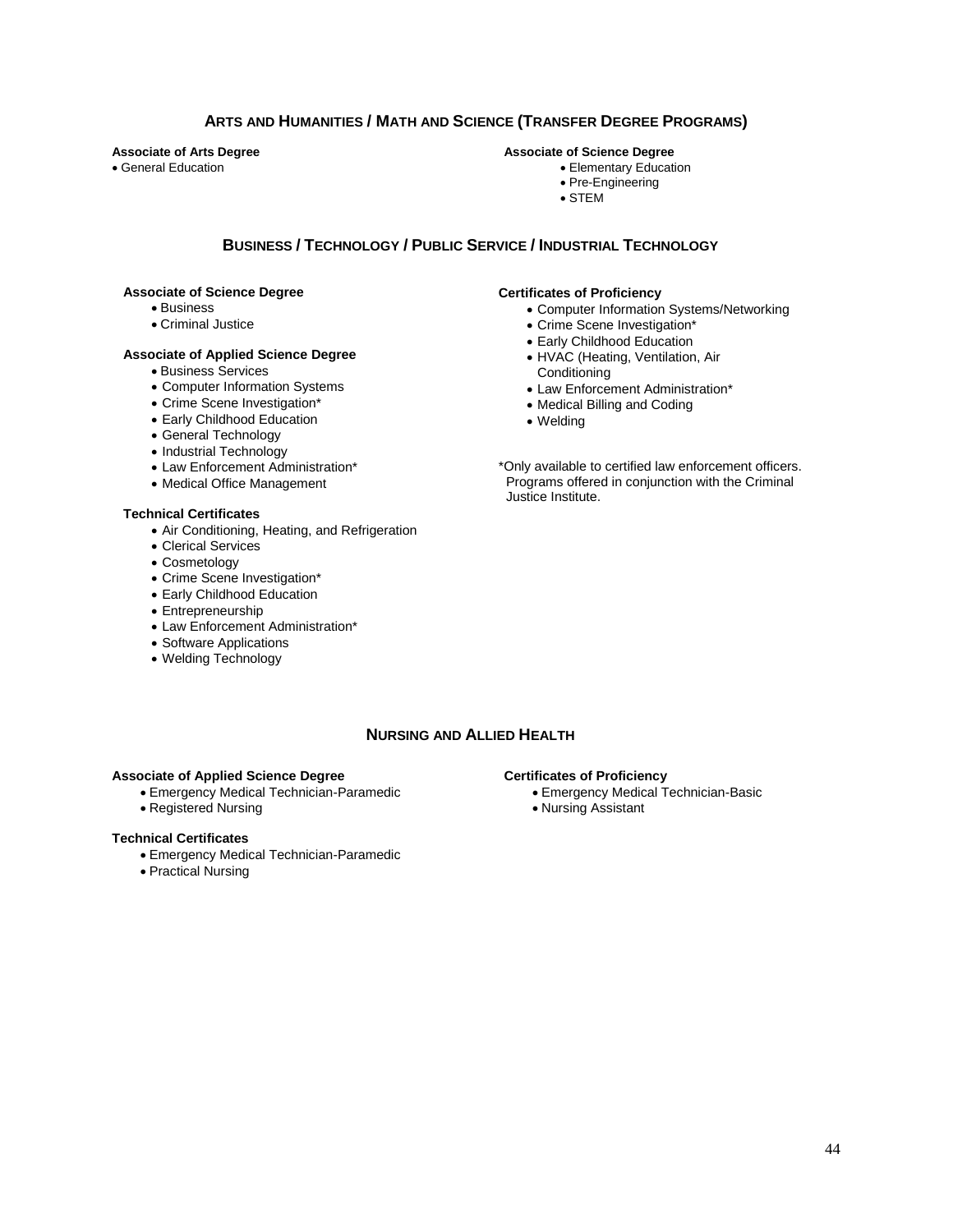# **Associate of Arts Degree – General Education**

The Associate of Arts degree is designed for students who wish to pursue a bachelor's degree at a four-year college or university. UACCB's A.A. degree consists of 47 credit hours of general education requirements and an additional 13 credit hours of electives. In the elective component, students may complete any 13 credit hours of college-level courses in order to complete the degree. The electives students choose with the assistance of an academic advisor will depend upon upperlevel program intent.

# **A.A. – General Education (60 hours)**

#### **CORE REQUIREMENTS**

#### **English/Communications – Nine (9) hours**

- ENG 1103 English Composition I
- ENG 1203 English Composition II
- SPC 1003 Oral Communication

#### **Math – Three (3) hours**

MTH 1023 College Algebra MTH 1043 Quantitative Literacy\* *Or any higher level math course for which College Algebra is a prerequisite. \*Quantitative Literacy is designed for Non-STEM majors. Students who plan to study any higher mathematics course will need to take College Algebra and not this course.*

### **Life/Physical Sciences – Eight (8) hours**

- *Four (4) hours required from the following:* BIO 1033/1031 Biology for General Education/Lab
- BIO 1103/1101 Biology for Majors/Lab
- BIO 1013/1011 Essentials of Anatomy and Physiology/Lab
- BIO 1123/1121 Principles of Zoology/Lab
- BIO 2003/2201 Anatomy and Physiology I/Lab
- BIO 2013/2011 Anatomy and Physiology II/Lab

#### *Four (4) hours required from the following:*

- CHM 1013/1011 Concepts of Chemistry/Lab
- 
- \_\_ CHM 1103/1101 College Chemistry I/Lab
- \_\_ CHM 2113/2111 Physical Science/Lab
- GEL 1003/1001 Physical Geology/Lab
- \_\_ PHS 2014 Physics for Health Sciences

#### **Fine Arts/Humanities – Nine (9) hours**

*\*Three (3) hours required from the following:* \_\_ FAC 2003 Understanding Film

- 
- FAM 2003 Music
- FAT 2013 Theater
- \_\_ FAV 1013 Introduction to Studio Art
- \_\_ FAV 2023 Visual Art
- *\*Three (3) hours required from the following:*
- ENG 2113 World Literature I
- ENG 2213 World Literature II
- ENG 2313 Introduction to Fiction

PHI 1003 Introduction to Philosophy *\*Students may choose from either area for the additional three hours required in Fine Arts/Humanities.* 

#### **Social Sciences – Fifteen (15) hours required**

- *Three (3) hours required from the following:* HIS 1013 World Civilization I
- \_\_ HIS 1023 World Civilization II

*Three (3) hours required from the following:*

- HIS 2003 United States History I
- \_\_ HIS 2013 United States History II
- \_\_ POS 2103 United States Government

*Nine (9) hours required from the following:*

- \_\_ ECN 2013 Macroeconomics
- ECN 2023 Microeconomics
- GEO 2003 Introduction to Cultural **Geography**
- \_\_ HIS 1013 World Civilization I\*
- \_\_ HIS 1023 World Civilization II\*
- \_\_ HIS 2003 United States History I\*
- HIS 2013 United States History II\*
- \_\_ POS 2103 United States Government\*
- \_\_ PSY 1013 General Psychology
- PSY 2013 Human Growth and
- Development
- PSY 2023 Abnormal Psychology
- \_\_ SOC 2003 Principles of Sociology
- SOC 2013 Social Problems
- SOC 2023 Cultural Anthropology

*\*If not selected to meet another Social Science requirement.*

#### **Physical Education – Three (3) hours**

\_\_ PED 1003 Concepts of Physical Activity

#### **Electives – Thirteen (13) to Fifteen (15) hours**

To complete the elective component of the Associate of Arts degree, students may select – with the approval of their advisor – any 13 to 15 hours of college-level credit not selected for general education core requirements or other requirements.

NOTE: Some institutions may accept or deny courses listed above. For specific information regarding the transfer of course work, students should contact the institution to which they intend to transfer.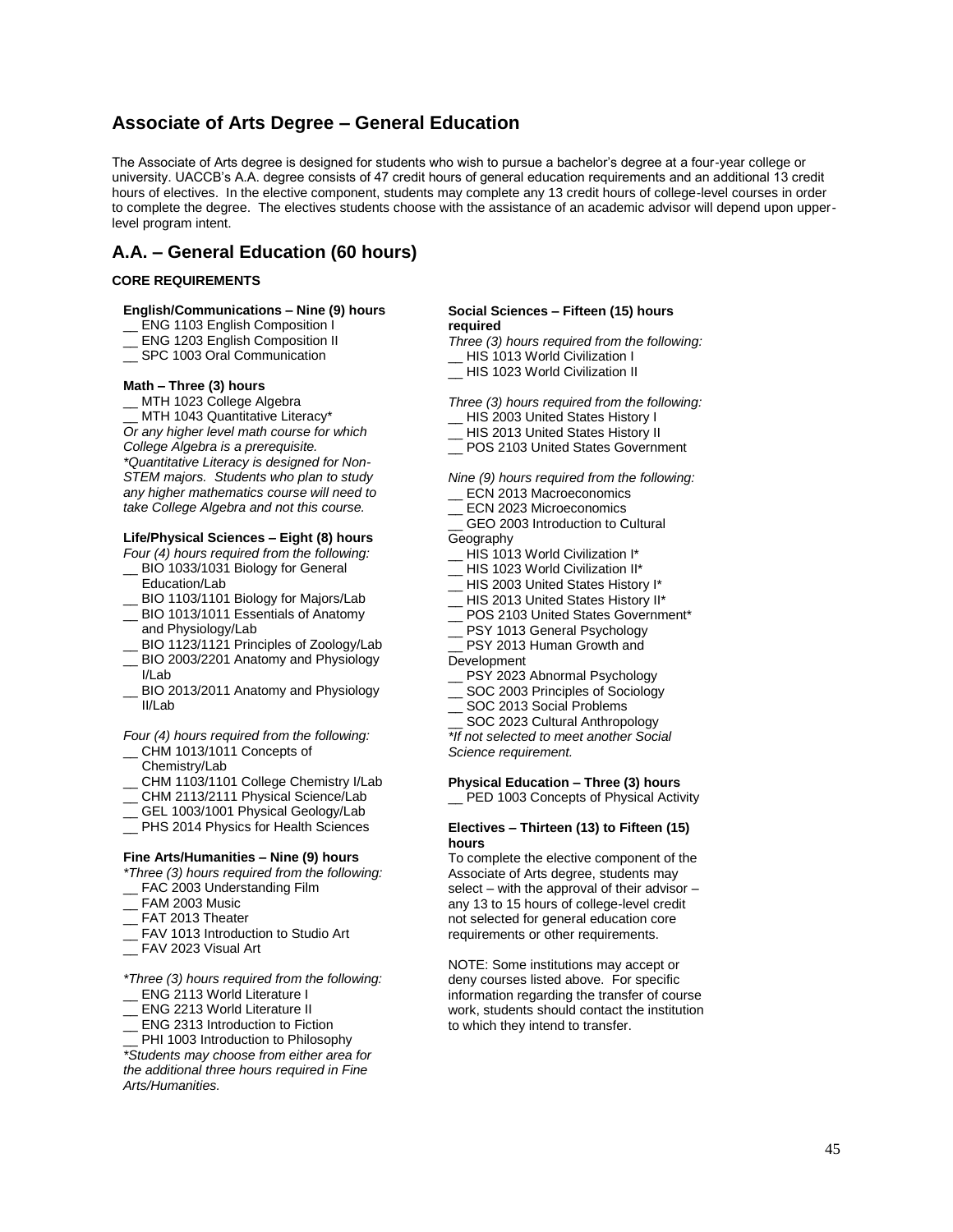# **Associate of Science Degree – Business**

The Associate of Science in Business is designed for students who wish to pursue a bachelor's degree in business at a fouryear college or university. UACCB's A.S. in Business degree consists of 44 credit hours of general education requirements and 18 credit hours in business classes. Students in the A.S. in Business program should research university programs as early as possible. Each college of business has selected their particular directed elective, so students should become informed about specific universities. There are no substitutions allowed to this degree program.

# **A.S. – Business (62 hours)**

### **CORE REQUIREMENTS IN GENERAL EDUCATION**

#### **English/Communications – Nine (9) hours required**

- \_\_ ENG 1103 English Composition I
- \_\_ ENG 1203 English Composition II
- \_\_ SPC 1003 Oral Communication

### **Math – Six (6) hours required**

- \_\_ MTH 1023 College Algebra
- \_\_ MTH 2003 Survey of Calculus/Business Calculus

# **Life/Physical Sciences – Eight (8) hours required**

*Four (4) hours required from the following:*

- \_\_ BIO 1033/1031 Biology for General Education/Lab
- BIO 1103/1101 Biology for Majors/Lab
- BIO 1123/1121 Principles of Zoology/Lab
- BIO 2203/2201 Microbiology/Lab
- \_\_ BIO 1113/1111 General Botany/Lab

#### *Four (4) hours required from the following:*

- \_\_ CHM 1103/1101 College Chemistry I/Lab
- CHM 1123/1121 College Chemistry II/Lab
- \_\_ CHM 2113/2111 Physical Science/Lab
- \_\_ GEL 1003/1001 Physical Geology/Lab

#### **Fine Arts/Humanities – Six (6) hours required**

*Three (3) hours required from the following:*

- FAM 2003 Music
- FAT 2013 Theater
- \_\_ FAV 2023 Visual Art

*Three (3) hours required from the following:*

- \_\_ ENG 2113 World Literature I
- ENG 2213 World Literature II

#### **Social Sciences – Fifteen (15) hours required**

*Three (3) hours required from the following:*

- \_\_ HIS 1013 World Civilization I
- \_\_ HIS 1023 World Civilization II

*Three (3) hours required from the following:*

- \_\_ HIS 2003 United States History I
- \_\_ HIS 2013 United States History II
- \_\_ POS 2103 United States Government

*Nine (9) hours required from the following:*

- \_\_ ECN 2013 Macroeconomics
- ECN 2023 Microeconomics
- \_\_ SOC 2003 Principles of Sociology

#### **Business Focus – Eighteen (18) hours required**

To complete the business component of the degree, students must take the following courses. Students should be aware there are no course substitutions for this degree. The directed elective is based upon the transfer institutions requirement and the student take the university's required course with the approval of their academic advisor.

- ACC 1013 Principles of Accounting I
- ACC 1023 Principles of Accounting II
- CIS 1053 Computer Software Applications
- \_\_ BUS 2033 Legal Environment of Business
- MTH 2053 Statistics
- Directed Elective\*

#### **\*Recommended directed electives for participating institutions:**

Arkansas State University Business Communications Henderson State University Business Communications UCA Business Communications<br>
UA – Fort Smith Business Communications UA – Fort Smith Business Communications<br>UA – Little Rock business UA – Little Rock **Introduction to Business**<br>UA – Monticello **Introduction to Business** UA – Monticello **Introduction to Business**<br>UA – Pine Bluff **Introduction to Business** 

**Introduction to Business** Introduction to Business South Ark University **Introduction to Business**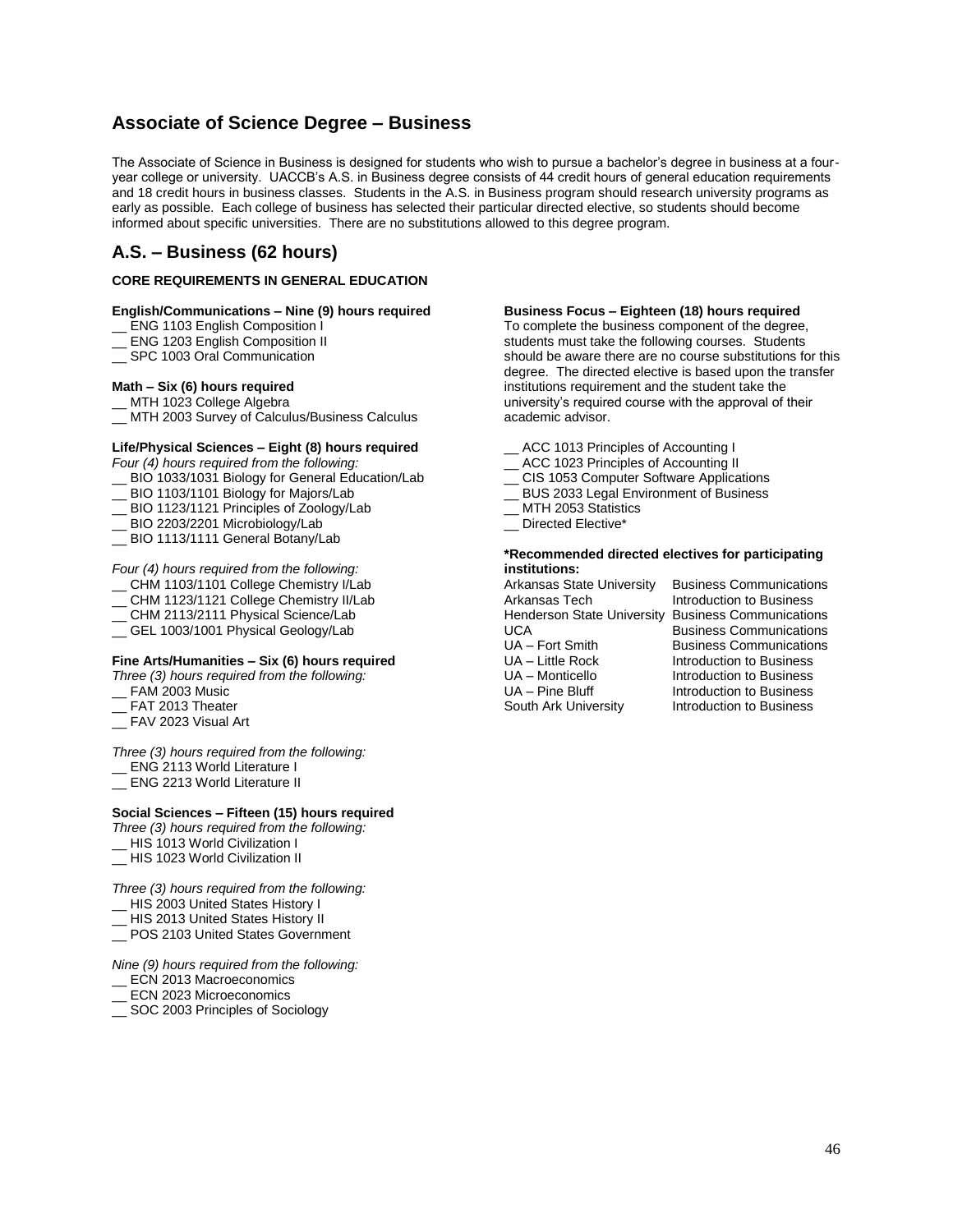# **Associate of Science Degree – Criminal Justice**

The Associate of Science in Criminal Justice is designed to address the needs of three different types of students - those students wishing to begin a career in criminal justice/law enforcement; those already working in the field of criminal justice/law enforcement; and those students wishing to complete a program of study and transfer to a baccalaureate institution in order to complete a bachelor degree. The program is not intended to be a substitute for Police Academy training.

# **A.S. – Criminal Justice (60 hours)**

### **CORE REQUIREMENTS IN GENERAL EDUCATION**

## **English/Communications – Nine (9) hours required**

- \_\_ ENG 1103 English Composition I
- \_\_ ENG 1203 English Composition II
- \_\_ SPC 1003 Oral Communication

### **Math – Six (6) hours required**

- MTH 1023 College Algebra
- *Or any higher level math course.*
- \_\_ MTH 2053 Statistics

### **Life/Physical Sciences – Eight (8) hours required**

*Four (4) hours required from the following:*

- \_\_ BIO 1033/1031 Biology for General Education/Lab
- \_\_ BIO 1003/1101 Biology for Majors/Lab
- \_\_ BIO 1123/1121 Principles of Zoology/Lab
- BIO 2203/2201 Microbiology/Lab
- BIO 1113/1111 General Botany/Lab

#### *Four (4) hours required from the following:*

- \_\_ CHM 1103/1101 College Chemistry I/Lab
- \_\_ CHM 1123/1121 College Chemistry II/Lab
- \_\_ CHM 2113/2111 Physical Science/Lab
- \_\_ GEL 1003/1001 Physical Geology/Lab

### **Fine Arts/Humanities – Six (6) hours required**

*Three (3) hours required from the following:*

- FAM 2003 Music
- \_\_ FAT 2013 Theater
- \_\_ FAV 2023 Visual Art

*Three (3) hours required from the following:*

- \_\_ ENG 2113 World Literature I
- \_\_ ENG 2213 World Literature II

### **Social Sciences – Nine (9) hours required**

- \_\_ POS 2103 United States Government
- SOC 2003 Principles of Sociology
- \_\_ PSY 1003 General Psychology

**\***Up to six hours equivalent credit in experiential learning will be given to persons for a combination of a certificate of completion from the Arkansas Law Enforcement Training Academy and other approved professional development hours.

# **Criminal Justice Institute Training for Current Law Enforcement Officers**

In partnership with the Criminal Justice Institute of the University of Arkansas System, UACCB provides career-training opportunities for men and women who are currently employed law enforcement. Students enrolling in the CJI training program must complete the enrollment process as described in the Admissions section of this catalog. Students must independently enroll with the CJI to complete the CJI courses.

Students completing the CJI training and a general studies body of courses will be eligible to obtain a certificate of proficiency, technical certificate and associate of applied science degree in Crime Scene Investigation and/or Law Enforcement Administration. Please refer to the student's advisor for more information.

#### **Criminal Justice Focus – Twenty-two (22) hours required**

To complete the criminal justice component of the degree, students must take the following courses. Students should be aware there are no course substitutions for this degree.

- \_\_ CRJ 1103 Introduction to Criminal Justice
- \_\_ CRJ 1303 Criminal and Procedural Law
- CRJ 1403 Criminal Investigations
- CRJ 2304 Forensic Science w/Lab
- CRJ 1253 Criminology
- CRJ 2503 Legal Writing
- \_\_ SPA 1003 Spanish I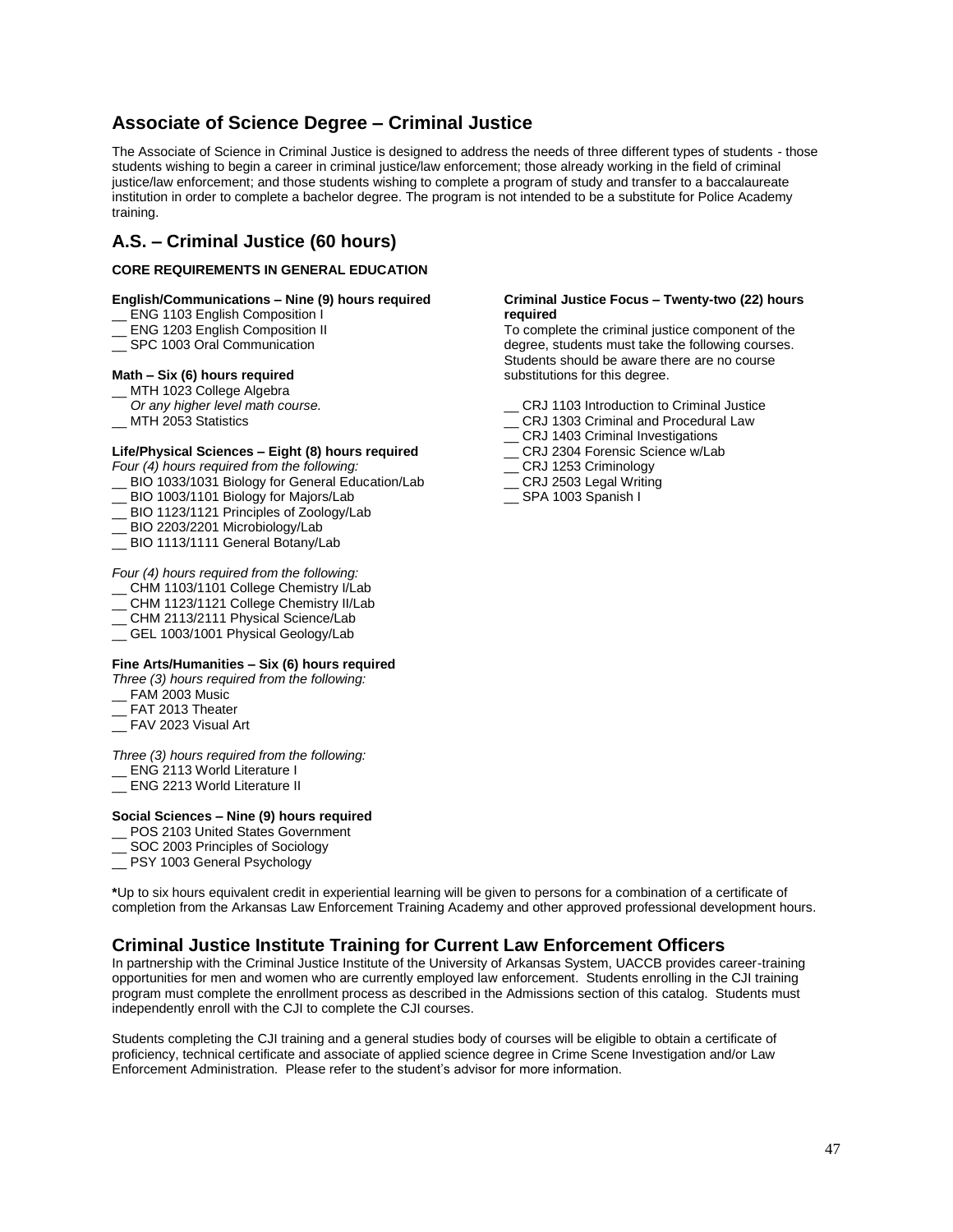# **Associate of Science Degree – Elementary Education**

The Associate of Science in Elementary Education degree is designed for students preparing to transfer to a four-year college or university to obtain a bachelor's degree in elementary education and teacher certification. This program incorporates foundation coursework in teacher education, field-based experience, and content coursework specific to elementary education. This degree was developed in conjunction with the College of Education and Health Professions at the University of Arkansas – Little Rock and is intended to transfer to the UALR Bachelor of Science in Elementary Education – Elementary Education K-6. Students should check with their intended transfer institution to ensure transferability.

# **AS – Elementary Education (60 hours)**

# **GENERAL EDUCATION CORE REQUIREMENTS**

## **English/Communications – Nine (9) hours required**

ENG 1103 English Composition I

- \_\_ ENG 1203 English Composition II
- \_\_ SPC 1003 Oral Communication

### **Math – Three (3) hours required**

\_\_ MTH 1023 College Algebra *Or any higher level math course.*

### **Life/Physical Sciences – Eight (8) hours required**

*Four (4) hours required:* \_\_ BIO 1103/1101Biology for Majors/Lab

*Four (4) hours required from the following:*

- \_\_ CHM 1103/1101 College Chemistry I/Lab
- \_ GEL 1003/1001 Physical Geology/Lab
- \_\_ PHS 1003/1001 Physical Science/Lab

### **Fine Arts/Humanities – Six (6) hours required**

*Three (3) hours required from the following:*

- \_\_ FAV 2023 Visual Art
- FAM 2003 Music
- \_\_ FAT 2013 Theater

*Three (3) hours required from the following:*

- ENG 2113 World Literature I
- \_\_ ENG 2213 World Literature II

#### **Social Sciences – Twelve (12) hours required**

- *At least three (3) hours required from the following:*
- \_\_ HIS 1013 World Civilization I
- \_\_ HIS 1023 World Civilization II
- *At least three (3) hours required from the following:*
- HIS 2003 United States History I HIS 2013 United States History II
- \_\_ POS 2103 United States Government

*Six (6) hours required:*

- PSY 1003 General Psychology
- \_\_ PSY 2013 Human Growth and Development

#### **DIRECTED ELECTIVE REQUIREMENTS Elementary Education – Twenty-two (22) hours required**

- \_\_ EDU 1002 Art for Elementary Teachers
- EDU 1012 Elementary Classroom Music
- \_\_ EDU 2003 Introduction to Education
- \_\_ EDU 2013 Teaching Diversity
- EDU 2033 Teaching Physical Education
- MTH 2103 Math I
- MTH 2113 Math II
- \_\_ HIS 2053 Arkansas History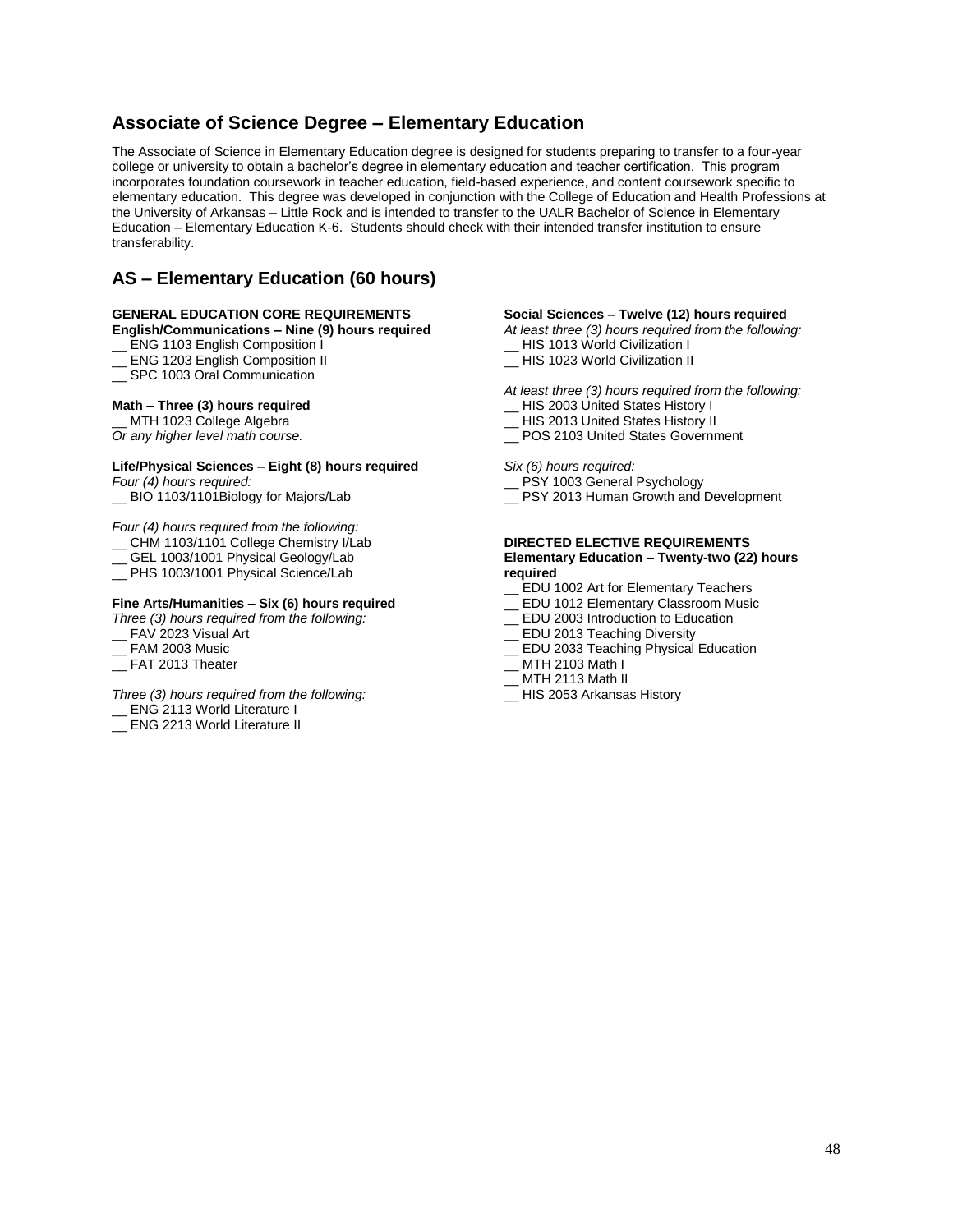# **Associate of Science Degree – Pre-Engineering\***

The Associate of Science degree in Pre-Engineering is designed for students who wish to pursue a bachelor's degree in an engineering field at a four-year college or university. UACCB's A.S. degree in Pre-Engineering consists of 35 credit hours of general education requirements and 25 credit hours of college-level courses to complete the degree.

# **A.S. – Pre-Engineering (60 hours)**

## **CORE REQUIREMENTS IN GENERAL EDUCATION**

### **English/Communications – Nine (9) hours required**

\_\_ ENG 1103 English Composition I

- ENG 1203 English Composition II
- SPC 1003 Oral Communication

### **Mathematics – Three (3) hours required**

MTH 1023 College Algebra *Or any higher level math course.*

## **Life/Physical Sciences – Eight (8) hours required**

- \_\_ CHM 1103/1101 College Chemistry I/Lab
- \_\_ BIO 1103/1101 Biology for Majors/Lab

#### **Fine Arts/Humanities – Six (6) hours required**

*At least three (3) hours required from the following:* FAM 2003 Music

- \_\_ FAT 2013 Theater
- 
- \_\_ FAV 2023 Visual Art

*At least three (3) hours required from the following:*

- \_\_ ENG 2113 World Literature I
- \_\_ ENG 2213 World Literature II
- PHI 1003 Introduction to Philosophy

### **Social Sciences – Nine (9) hours required**

*At least three (3) hours required from the following:*

- HIS 1013 World Civilization I
- \_\_ HIS 1023 World Civilization II

*At least three (3) hours required from the following:*

- \_\_ HIS 2003 United States History I
- HIS 2013 United States History II
- \_\_ POS 2103 United States Government

*Three (3) hours required from the following:* ECN 2013 Macroeconomics

#### **Major Electives – Thirteen (13) hours required**

\_\_ MTH 2033 Introduction to Engineering# MTH 2005 Calculus I<sup>#</sup>

\_\_ MTH 2015 Calculus II# 

### **Electives – Twelve (12) hours required**

To complete the elective component of the degree, students may select from the following list any 12 hours of college-level credit not previously selected for general education requirements above. Students should be aware of degree requirements at institutions to which they may transfer and should take a relevant selection of courses to be chosen with the approval of their advisor.

- GEL 1003/1001 Physical Geology/Lab
- BIO 2203/2201 Microbiology/Lab
- CHM 1013/1011 Concepts of Chemistry/Lab
- CHM 1123/1121 College Chemistry II/Lab
- MTH 1013 Trigonometry
- MTH 2023 Calculus III#
- MTH 2053 Statistics

#### **Students should work with an advisor to select courses most relevant to their plans for transfer.**

# Courses available through either UACCB or the online STEM-Prep program offered by the University of Arkansas – Fayetteville.

**\*Degree program is pending Arkansas Department of Higher Education approval.**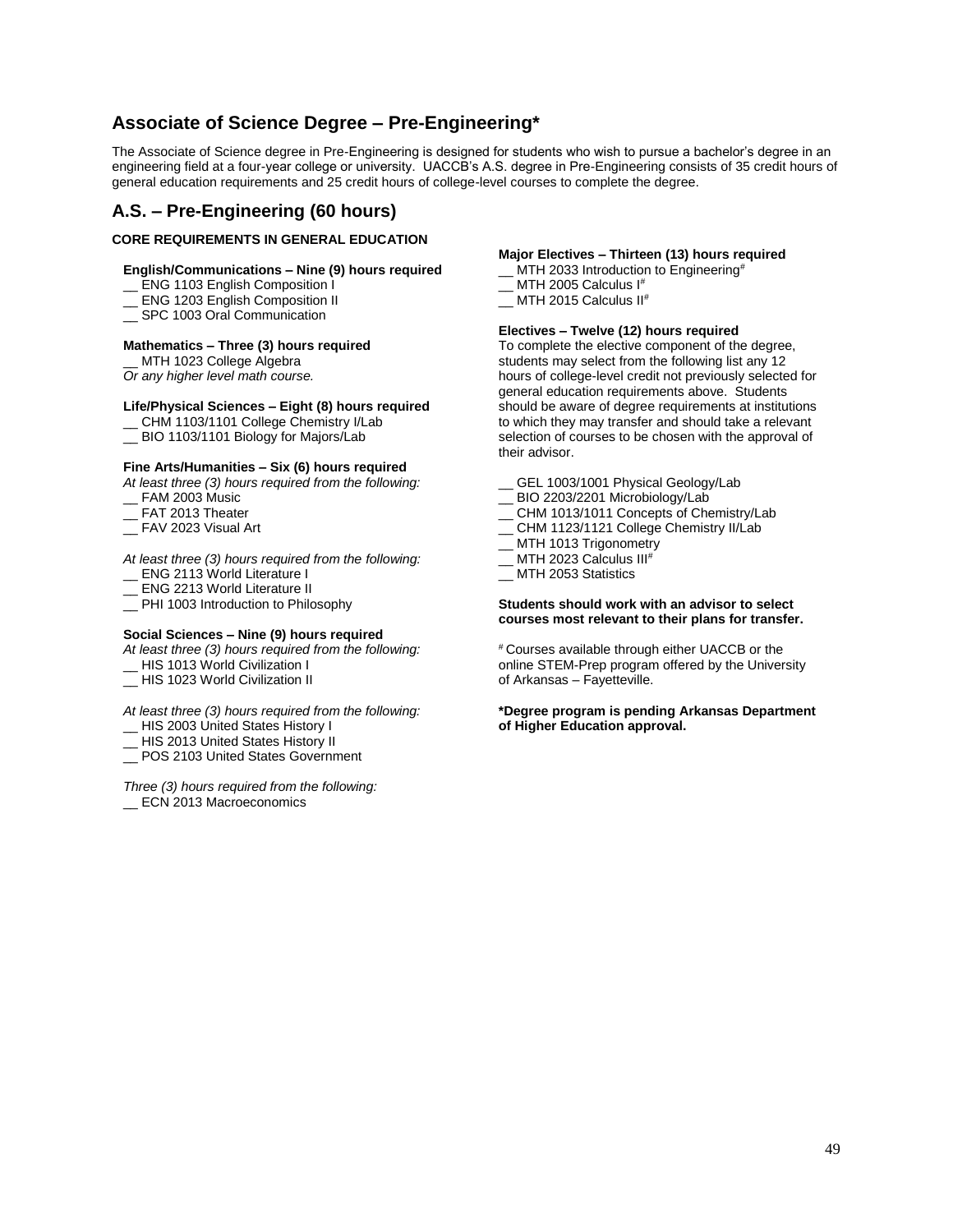# **Associate of Science Degree – STEM**

The Associate of Science degree in STEM is designed for students who wish to pursue a bachelor's degree in a science or mathematics field at a four-year college or university. UACCB's A.S. degree in STEM consists of 35 credit hours of general education requirements and 25 credit hours of college-level science and mathematics courses to complete the degree. Note: STEM is an acronym for Science, Technology, Engineering, and Mathematics – this degree program focuses on the fields of Science and Mathematics.

# **A.S. – STEM (60 hours)**

# **CORE REQUIREMENTS IN GENERAL EDUCATION**

### **English/Communications – Nine (9) hours required**

- \_\_ ENG 1103 English Composition I
- ENG 1203 English Composition II
- SPC 1003 Oral Communication

#### **Mathematics – Three (3) hours required**

MTH 1023 College Algebra *Or any higher level math course.*

#### **Life/Physical Sciences – Eight (8) hours required**

- \_\_ CHM 1103/1101 College Chemistry I/Lab
- \_\_ CHM 1123/1121 College Chemistry II/Lab
- \_\_ BIO 1103/1101 Biology for Majors/Lab
- \_\_ PHS 2014 Physics for Health Sciences

# **Fine Arts/Humanities – Six (6) hours required**

*At least three (3) hours required from the following:*

- FAM 2003 Music
- FAT 2013 Theater
- $\overline{\phantom{a}}$  FAV 2023 Visual Art
- *At least three (3) hours required from the following:*
- \_\_ ENG 2113 World Literature I
- \_\_ ENG 2213 World Literature II
- \_\_ PHI 1003 Introduction to Philosophy

### **Social Sciences – Nine (9) hours required**

- *At least three (3) hours required from the following:*
- \_\_ HIS 1013 World Civilization I
- \_\_ HIS 1023 World Civilization II

#### *At least three (3) hours required from the following:*

- \_\_ HIS 2003 United States History I
- HIS 2013 United States History II
- POS 2103 United States Government

#### *Three (3) hours required from the following:*

- \_\_ ECN 2013 Macroeconomics
- ECN 2023 Microeconomics
- HIS 1013 World Civilization I\*
- \_\_ HIS 1023 World Civilization II\*
- \_\_ HIS 2003 United States History I\*
- \_\_ HIS 2013 United States History II\*
- POS 2103 United States Government\*
- PSY 1003 General Psychology
- PSY 2013 Human Growth and Development
- PSY 2023 Abnormal Psychology
- SOC 2003 Principles of Sociology
- SOC 2013 Social Problems
- SOC 2023 Cultural Anthropology

\*If not selected to meet another requirement.

#### **Electives – Twenty-five (25) hours required**

To complete the elective component of the degree, students may select from the following list any 25 hours of college-level credit not previously selected for general education requirements. Students should be aware of degree requirements at institutions to which they may transfer and should take a relevant selection of courses to be chosen with the approval of their advisor.

#### *Life and Physical Sciences*

- BIO 1103/1101 Biology for Majors/Lab
- BIO 1113/1111 Botany/Lab
- BIO 1123/1121 Principles of Zoology/Lab
- \_\_ BIO 2003/2001 Anatomy and Physiology I/Lab
- BIO 2013/2011 Anatomy and Physiology II/Lab
- BIO 2203/2201 Microbiology/Lab
- \_\_ BIO 2301 Field Techniques in Science
- CHM 1013/1011 Concepts of Chemistry/Lab
- CHM 1103/1101 College Chemistry I/Lab
- CHM 1123/1121 College Chemistry II/Lab
- CHM 2113/2111 Organic and Biochemistry/Lab
- \_\_ GEL 1003/1001 Physical Geology/Lab

#### *Mathematics*

- MTH 1013 Trigonometry
- MTH 2003 Survey of Calculus
- MTH 2005 Calculus I
- MTH 2015 Calculus II
- MTH 2023 Calculus III
- MTH 2053 Statistics

### *Health Sciences*

- ACC 1013 Principles of Accounting I\*\*
- OFA 1053 Medical Terminology
- PSY 1003 General Psychology
- PSY 2013 Human Growth and Development
- PSY 2023 Abnormal Psychology
- \*\*Required for most Pharmacy programs.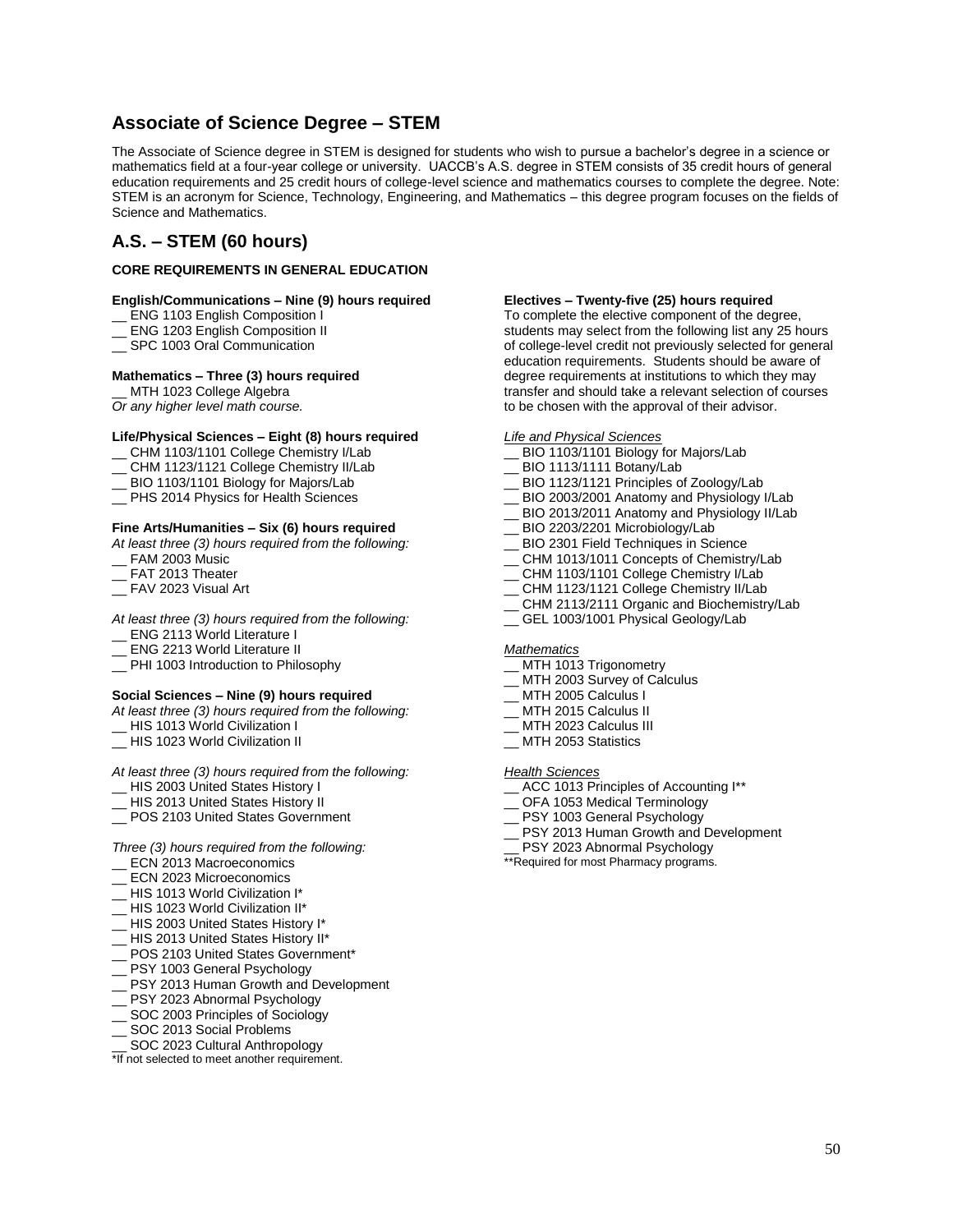# **Associate of Applied Science Degree – Business Services**

The Associate of Applied Science in Business Services degree is designed for students who wish to enter the workforce as entry-level business employees. Students will take courses from a variety of business disciplines to make them wellrounded, highly-productive personnel. UACCB's A.A.S. in Business Services degree consists of 15 credit hours of general education requirements and 45 credit hours in business classes.

# **A.A.S. – Business Services (60 hours)**

### **CORE REQUIREMENTS IN GENERAL EDUCATION**

## **English/Communications – Six (6) hours required**

- \_\_ ENG 1103 English Composition I
- \_\_ ENG 1203 English Composition II
- **OR** ENG 1303 Technical Writing

### **Math – Three (3) hours required**

- MTH 1003 Technical Math
- MTH 1023 College Algebra
- \_\_ MTH 1043 Quantitative Literacy
- *Or any higher level math course.*

# **Computer Sciences – Three (3) hours required**

\_\_ CIS 1053 Computer Software Applications

### **Social Sciences – Three (3) hours required**

- \_\_ HIS 1013 World Civilization I
- HIS 1023 World Civilization II
- \_\_ HIS 2003 United States History I
- \_\_ HIS 2013 United States History II
- POS 2103 United States Government
- \_\_ SOC 2003 Principles of Sociology

#### **Business Core Curriculum – Fifteen (15) hours required**

- \_\_ ACC 1033 Computerized Accounting
- \_\_ BUS 1013 Introduction to Business
- \_\_ BUS 1023 Business Communications
- \_\_ ACC 1013 Principles of Accounting I
- \_\_ BUS 2033 Legal Environment of Business

#### **Business Major Courses – Thirty (30) hours required**

- BUS 2013 Principles of Management
- CIS 2013 Applied Electronic Spreadsheets
- \_\_ OFA 2033 Administrative Office Procedures
- \_\_ BUS 2113 Business Ethics
- \_\_ ACC 1023 Principles of Accounting II
- \_\_ BUS 2513 Principles of Marketing
- \_\_ BUS 2503 Personal Finance
- \_\_ BUS 2753 Small Business Management
- \_\_ BUS 2653 Internship
- \_\_ ECN 2013 Macroeconomics **OR**
- ECN 2023 Microeconomics

# **Technical Certificate – Clerical Services (30 hours)**

#### **General Education Core**

- \_\_ CIS 1003 Introduction to Computers
- \_\_ ENG 1103 English Composition I
- MTH 1003 Technical Math *or* other college level math course

#### **Technical Education Core**

- ACC 1013 Principles of Accounting I
- \_\_ BUS 1023 Business Communications
- \_\_ CIS 1053 Computer Software Applications
- \_\_ ACC 1033 Computerized Accounting

#### **Major Courses**

- OFA 1063 Word Processing
- \_\_ CIS 2013 Applied Electronic Spreadsheet
- \_\_ OFA 2033 Administrative Office Procedures

# **Technical Certificate – Entrepreneurship Focus (30 hours)**

#### **General Education Core**

- **\_\_** ENG 1103 English Composition I
- CIS 1003 Introduction to Computers

MTH 1003 Technical Math *or* other college level math course

#### **Major Courses**

- \_\_ ETR 1003 Introduction to Entrepreneurship
- \_\_ ETR 2003 Professional Selling/Advertising
- \_\_ ETR 2033 Feasibility and Funding
- \_\_ BUS 2113 Business Ethics
- \_\_ BUS 2013 Principles of Management
- BUS 2753 Small Business Management
- \_\_ BUS 2513 Principles of Marketing

(Continued on next page)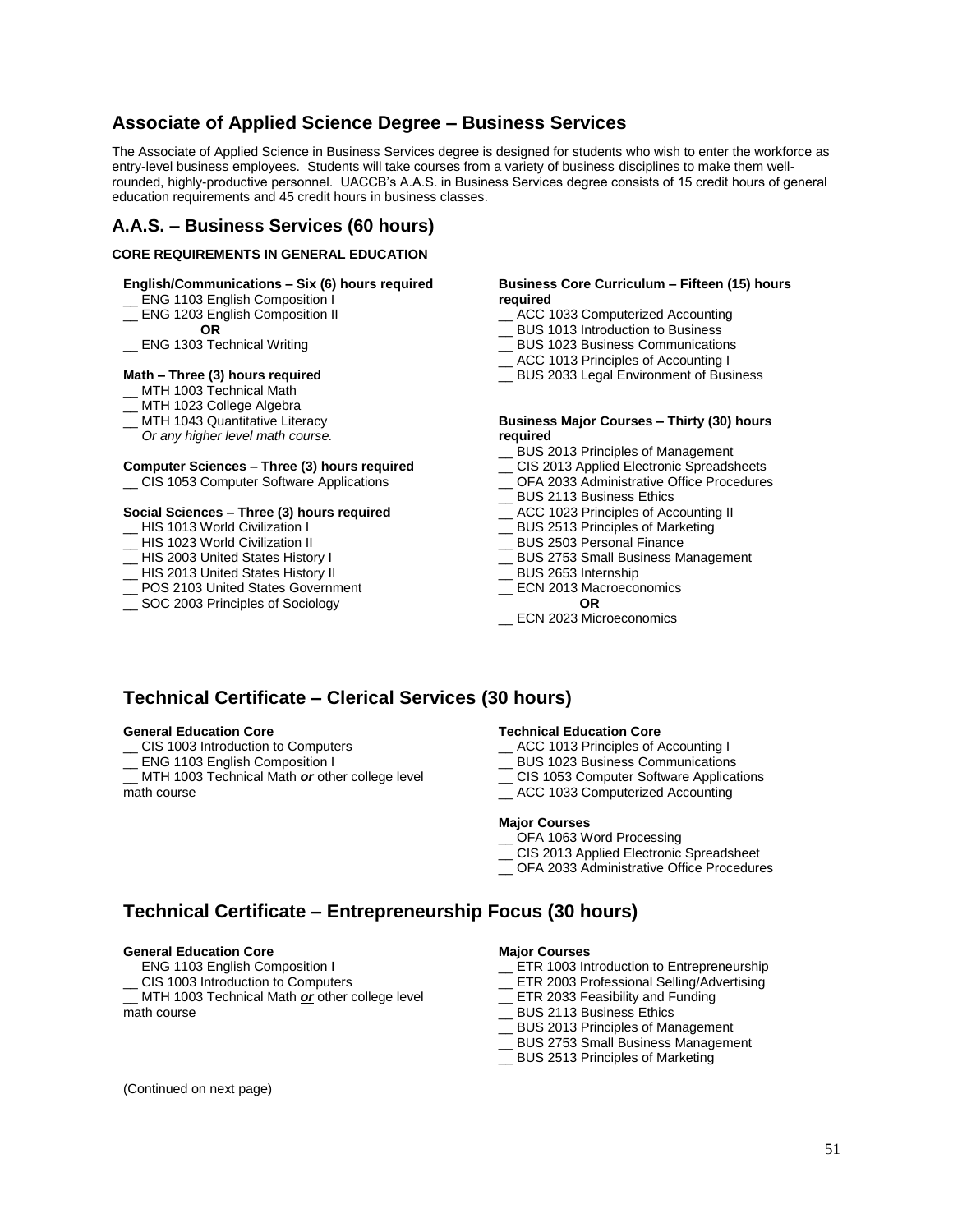# **Technical Certificate – Software Applications (30 hours)**

### **General Education Core**

- \_\_ CIS 1003 Introduction to Computers
- \_\_ ENG 1103 English Composition I
- \_\_ MTH 1003 Technical Math *or* other college level
- math course

## **Technical Education Core**

- \_\_ ACC 1013 Principles of Accounting I
- \_\_ CIS 1053 Computer Software Applications
- CIS 1103 Computer Graphics

### **Major Courses**

- \_\_ CIS 2013 Applied Electronic Spreadsheet (Excel)
- \_\_ CIS 2233 Foundations of Information Assurance
- \_\_ CIS 2253 Internet/Webpages/Software Platform
- \_\_ OFA 1063 Word Processing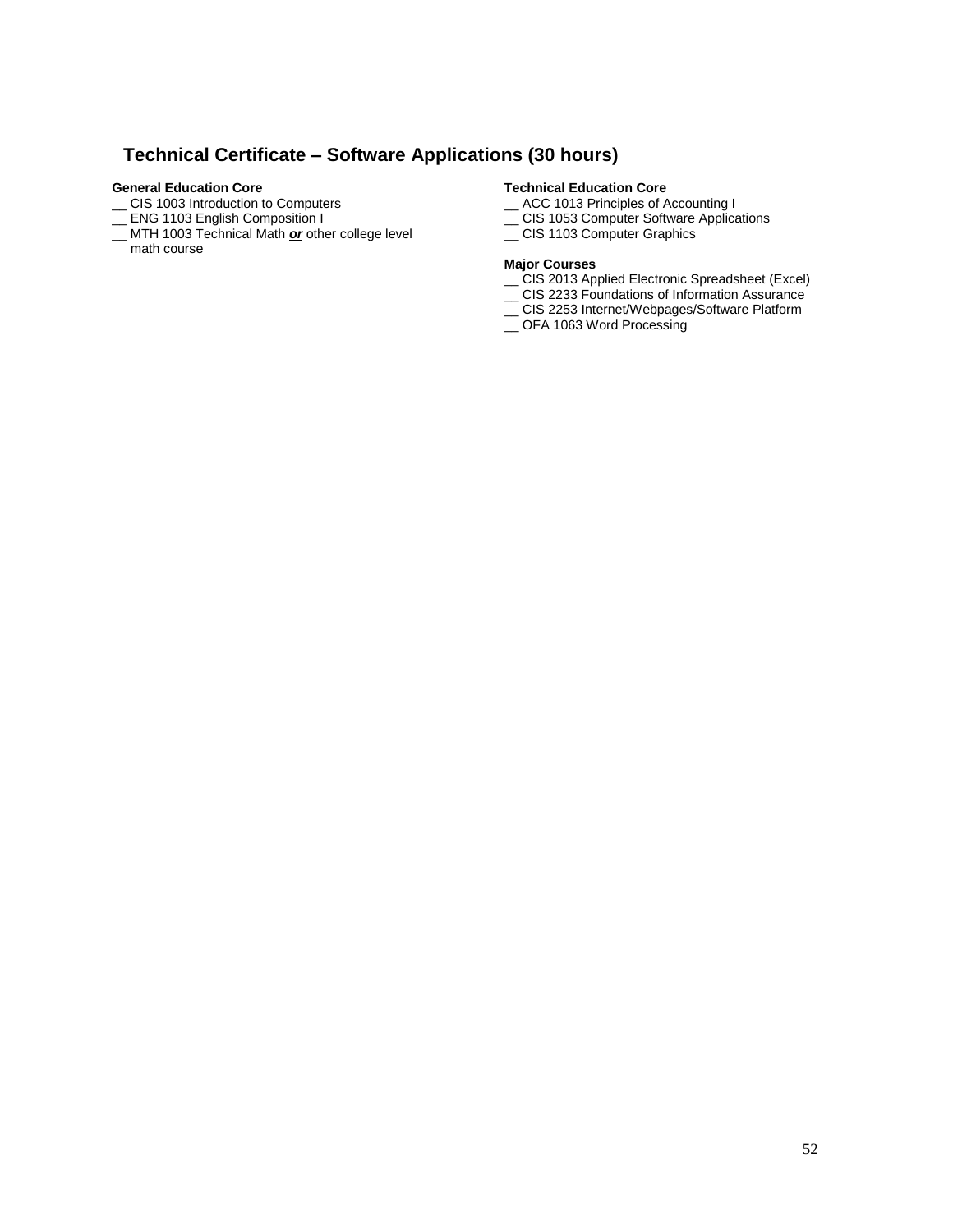# **Associate of Applied Science Degree – Computer Information Systems (CIS)**

The Associate of Applied Science in Computer Information Systems degree is designed for students who wish to advance their career or enter the workforce in the field of Information Technology. The curriculum provides courses in hardware, operating systems, networking, programming applications development, web application design, and information systems. The degree offers an internship experience designed to provide the student with practical, hands-on experience in the information technology area that the student has selected. UACCB's A.A.S. in Computer Information Systems degree consists of 15 credit hours of general education requirements and 45 credit hours in business classes.

# **A.A.S. – Computer Information Systems (60 hours)**

## **CORE REQUIREMENTS IN GENERAL EDUCATION**

### **English/Communications – Six (6) hours required**

*Three (3) hours required:*

ENG 1103 English Composition I

### *Three (3) hours required from the following:*

# \_\_ ENG 1303 Technical Writing

\_\_ ENG 1203 English Composition II

### **Math – Three (3) hours required**

- \_\_ MTH 1003 Technical Math
- MTH 1043 Quantitative Literacy
- \_\_ MTH 1023 College Algebra
- *Or any higher level math course.*

### **Computer Sciences – Three (3) hours required**

\_\_ CIS 1003 Introduction to Computers

### **Social Sciences – Three (3) hours required**

# \_\_ ECN 2013 Macroeconomics

**or**

\_\_ ECN 2023 Microeconomics

#### **CIS Technical Courses – Forty-five (45) hours required**

- \_\_ CIS 1103 Computer Graphics
- CIS 2253 Internet Web Pages
- \_\_ CIS 2233 Foundations of Information Assurance
- \_\_ CIS 2153 Introduction to Programming
- \_\_ CIS 1053 Computer Software Applications
- \_\_ CIS 1034 Computer Maintenance
- \_\_ CIS 2283 Computer Virtualization
- \_ CIS 2214 Networking I
- \_ CIS 2224 Networking II
- \_\_ CIS 2223 Operating Systems I
- \_\_ CIS 2243 Operating Systems II
- \_\_ CIS 2023 Database Foundations
- \_\_ CIS 2093 Network Defense
- \_\_ BUS 2653 Internship

# **Certificate of Proficiency – CIS/Networking (12 hours)**

#### **Major Courses**

- \_\_ CIS 1034 Computer Maintenance
- \_\_ CIS 2214 Networking I
- CIS 2224 Networking II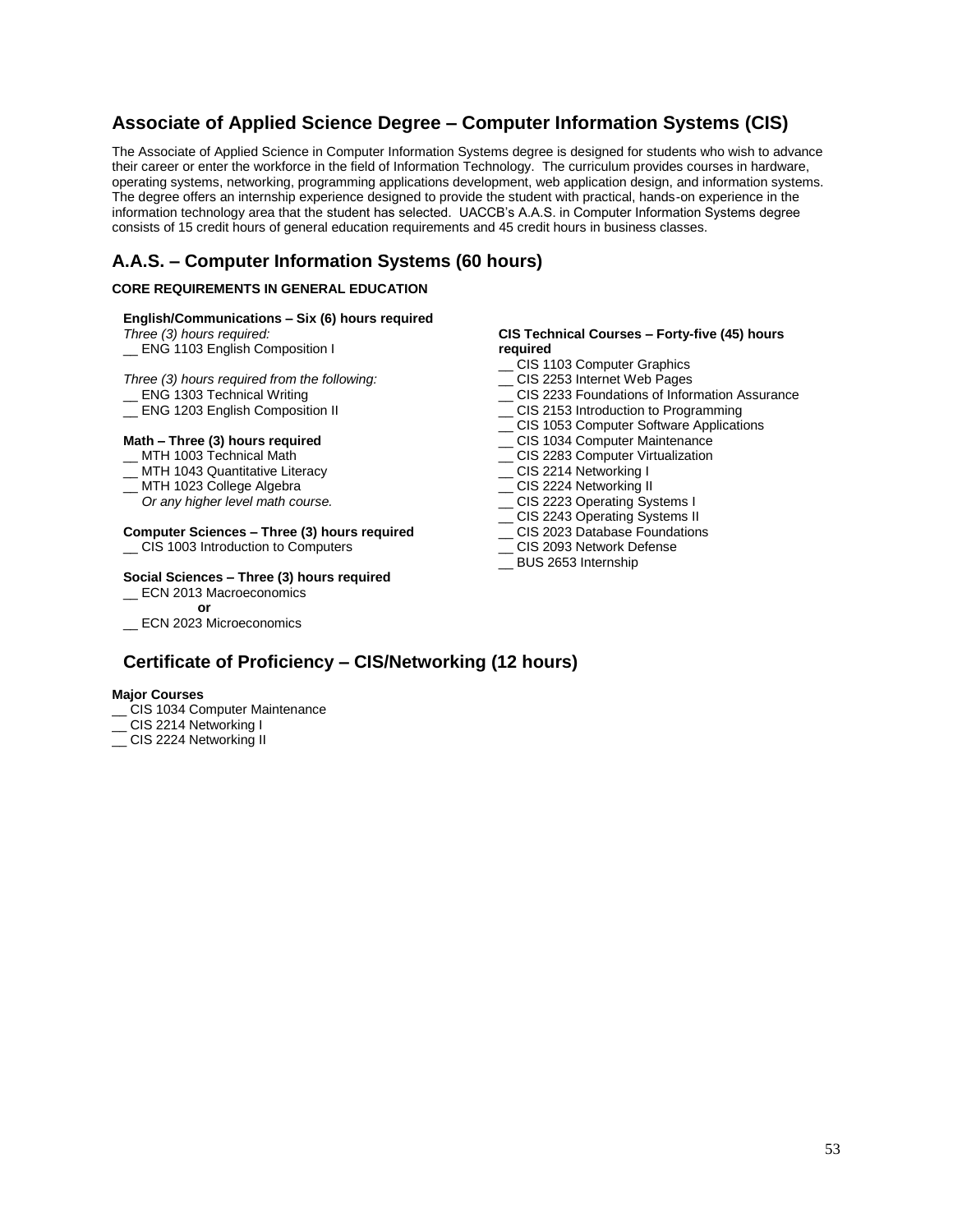# **Associate of Applied Science Degree – Medical Office Management**

The Medical Office Management Associate of Applied Science degree program provides a broad exposure to the functional areas of business and the technical courses required to develop skills necessary for competence as a medical office manager.

# **A.A.S. – Medical Office Management (60 hours)**

## **CORE REQUIREMENTS IN GENERAL EDUCATION**

### **English/Communications – Nine (9) hours required**

- \_\_ ENG 1103 English Composition I
- ENG 1203 English Composition II
- SPC 1003 Oral Communication

#### **Math – Three (3) hours required**

- \_\_ MTH 1003 Technical Math
- \_\_ MTH 1023 College Algebra
- \_ MTH 1043 Quantitative Literacy
- *Or higher level math course.*

# **Computer Sciences – Three (3) hours required**

\_\_ CIS 1003 Introduction to Computers

#### **Social Sciences – Three (3) hours required**

- \_\_ HIS 1013 World Civilization I
- HIS 1023 World Civilization II
- \_\_ HIS 2003 United States History I
- \_\_ HIS 2013 United States History II
- \_\_ POS 2103 United States Government
- \_\_ SOC 2003 Principles of Sociology

### **Business Core Curriculum – Fifteen (15) hours required**

- \_\_ CIS 1053 Computer Software Applications
- HIT 2003 Health Data Content
- \_\_ CIS 2013 Applied Electronic Spreadsheets
- \_\_ OFA 1063 Word Processing
- \_\_ OFA 1053 Medical Terminology

## **Major Courses – Twenty-seven (27) hours required**

- \_\_ MOM 2023 Medical Diagnosis Coding and Billing
- MOM 2033 Medical Outpatient Coding and Billing
- \_\_ MOM 2013 Legal Concepts in Health Care
- \_\_ ACC 1013 Principles of Accounting I
- \_\_ OFA 2033 Administrative Office Procedures
- \_\_ BIO 1013 Essentials of Anatomy and Physiology
- \_\_ BUS 2113 Business Ethics
- \_\_ BUS 2013 Principles of Management
- \_\_ BUS 2653 Internship

# **Certificate of Proficiency, Medical Billing and Coding (12 hours)**

### **Major Courses**

- \_\_ BIO 1013 Essentials of Anatomy and Physiology
- \_\_ MOM 2023 Medical Diagnosis Coding and Billing
- \_\_ MOM 2033 Medical Outpatient Coding and Billing
- \_\_ OFA 1053 Medical Terminology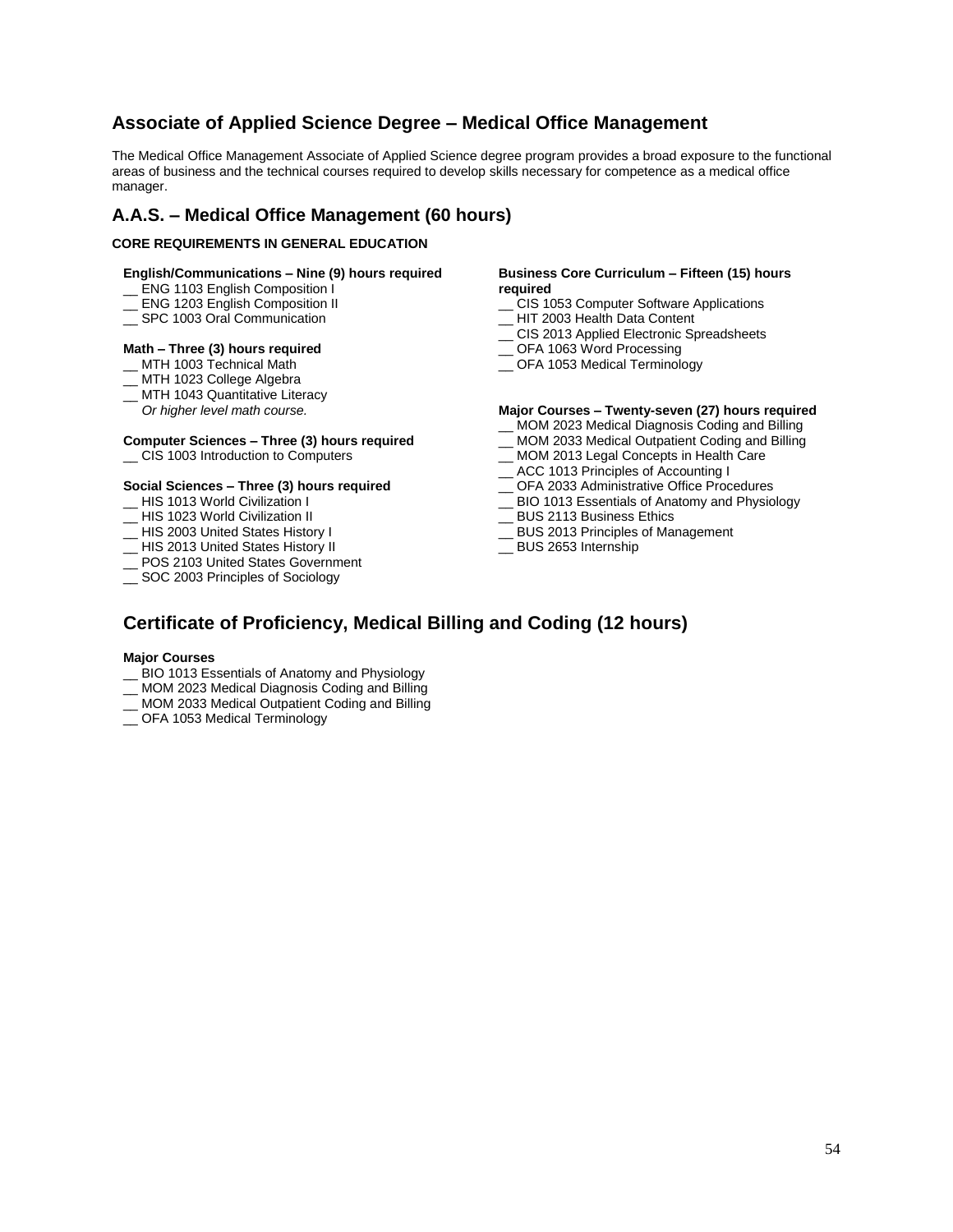# **Technical Certificate – Cosmetology (42 hours)**

The cosmetology program is designed to provide students with the theoretical and practical instruction required as a prerequisite to qualify for licensure examination by the Arkansas Department of Health Cosmetology Section. Students will be trained in hygiene and sanitation, physiotherapy, cosmetricity, physiology and histology anatomy, neurology, mycology, osteology, hairdressing, manicuring, aesthetics, salesmanship, shop management, and shop deportment.

In addition to completing an application for admission to the college, prospective cosmetology must also complete a cosmetology program application. Both applications are available in the Enrollment Center.

### **Courses**

- COS 1118 Cosmetology I
- \_\_ COS 1218 Cosmetology II
- \_\_ COS 1306 Cosmetology III

Note: This is a limited access program. Available class openings will be filled on a first-come, first-served basis at the beginning of each semester.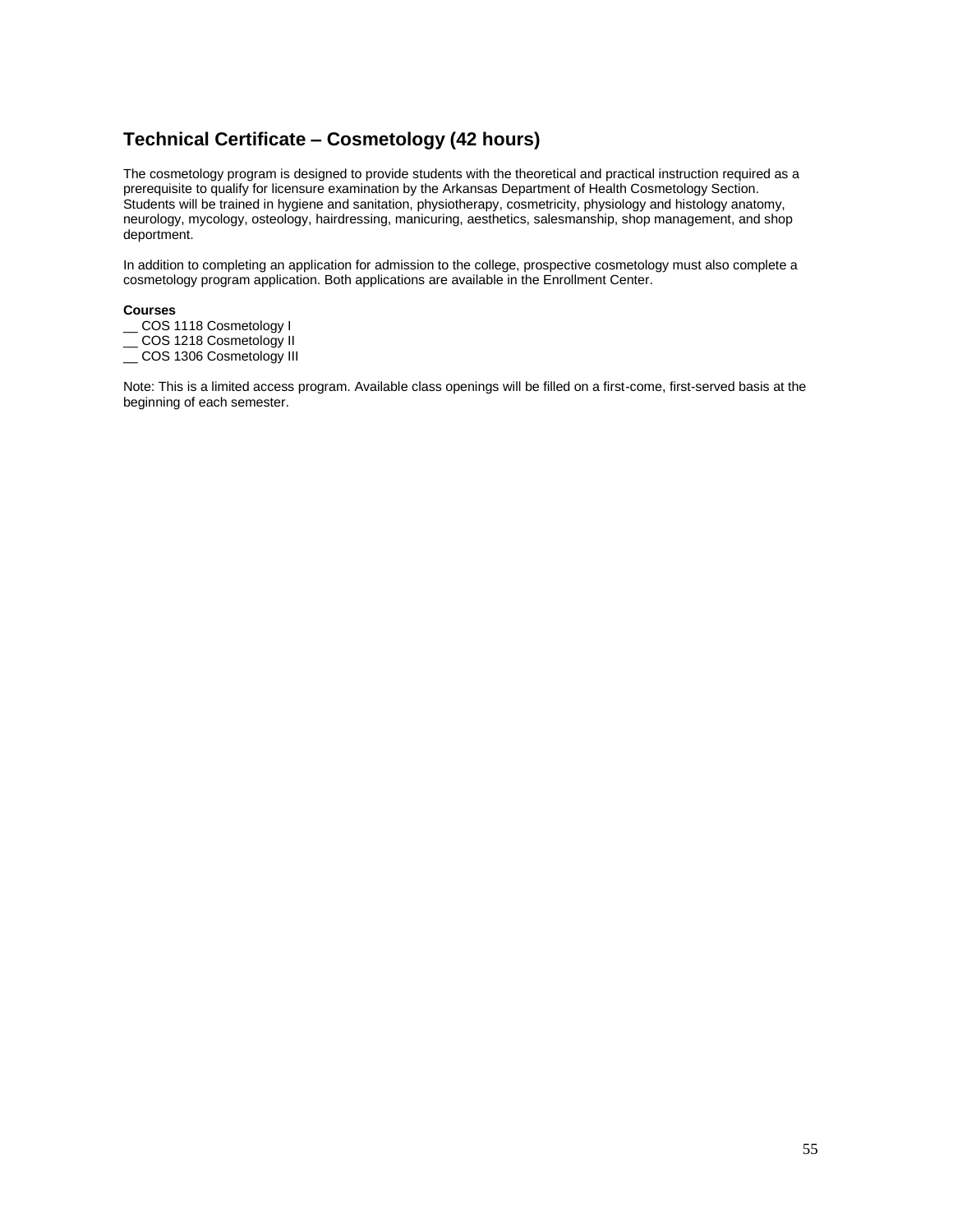# **Associate of Applied Science Degree - Early Childhood Education**

The Associate of Applied Science in Early Childhood Education is designed to meet the competencies required for the Birth through Pre-Kindergarten Teaching Credential which is required by Act 187 passed by the Arkansas Legislature during the 2009 session. This degree will allow a graduate to apply for the Birth through Pre-Kindergarten Teaching Credential from the Division of Early Care and Education of the Department of Human Services. It will allow the graduate to be the lead teacher in a non-public school classroom or in a Head Start classroom as they pursue a Bachelor's degree. The student will be qualified to serve as a para-professional in a public school pre-kindergarten classroom. It will not allow the graduate to be the lead teacher in a public school pre-kindergarten classroom.

# **A.A.S. – Early Childhood Education (60 hours)**

#### **General Education Core**

- ENG 1103 English Composition I
- ENG 1203 English Composition II
- \_\_ MTH 1003 Technical Math *or* other college level
- math course
- BUS 1013 Introduction to Business
- \_\_ SPC 1003 Oral Communication

#### **Social Science Core (Choose one)**

- \_\_ PSY 1003 General Psychology
- \_\_ SOC 2003 Principles of Sociology

#### **Development Education Core**

- ECE 1003 Foundations of Early Childhood Education\*
- ECE 1103 Child Growth and Development\*
- ECE1203 Environments for Young Children\*
- \_\_ ECE 1303 Field Experience
- ECE 2303 Practicum
- EDU 2103 Introduction to K-12 Educational
- **Technology**

#### *\* These courses must be enrolled in as a block for CDA.*

#### **Teaching Credential Core**

- \_\_ ECE 2003 Child Guidance
- ECE 2103 Preschool Curriculum
- \_\_ ECE 2203 Infant/Toddler Curriculum
- \_\_ ECE 2923 Literacy and Language Arts for Early Childhood
- \_\_ ECE 2943 Math and Science for Early Childhood
- \_\_ ECE 2993 Future Perspectives of Early Childhood

#### **Electives (Choose two of the following courses)**

- ECE 2963 Health, Safety, and Nutrition
- ECE 2503 Program Administration
- \_\_ ECE 2973 Special Needs

# **Technical Certificate – Early Childhood Education (27 hours)**

#### **General Education Core**

- \_\_ ENG 1103 English Composition I
- MTH 1003 Technical Math *or* other college level
- math course

#### **Development Education Core**

- ECE 1003 Foundations of Early Childhood Education\*
- ECE 1103 Child Growth and Development\*
- ECE 2003 Child Guidance
- EDU 2103 Intro to K-12 Educational Technology
- ECE 1203 Environments for Young Children\*
- ECE 1303 Field Experience

\**These courses must be enrolled in as a block for CDA.*

# **Certificate of Proficiency – Early Childhood Education (9 hours)**

The Early Childhood Education Certificate of Proficiency provides performance-based training covering topics such as professionalism, child development and behavior, the learning environment, and program management designed to meet academic requirements established by the Council for Early Childhood Professional Recognition for the Child Development Associate (CDA) credential. UACCB's Early Childhood Education curriculum provides 135 hours of instruction to prepare students to earn CDA certification in order to work in childcare and family day care settings. If the student has completed 480 hours working in a preschool, the student is eligible to take ECE1303 Field Experience with the CDA block of courses. To be eligible for admission, applicants must submit proof of negative TB test.

#### **Major Courses**

\_\_ ECE 1003 Foundations of Early Childhood Education\*

- ECE 1103 Child Growth and Development\*
- ECE 1203 Environments for Young Children\*

*\*These courses must be enrolled in as a block for CDA.*

### **Electives (Choose one of the following courses)**

- ECE 2103 Preschool Curriculum or \_\_ ECE 2973 Special Needs
-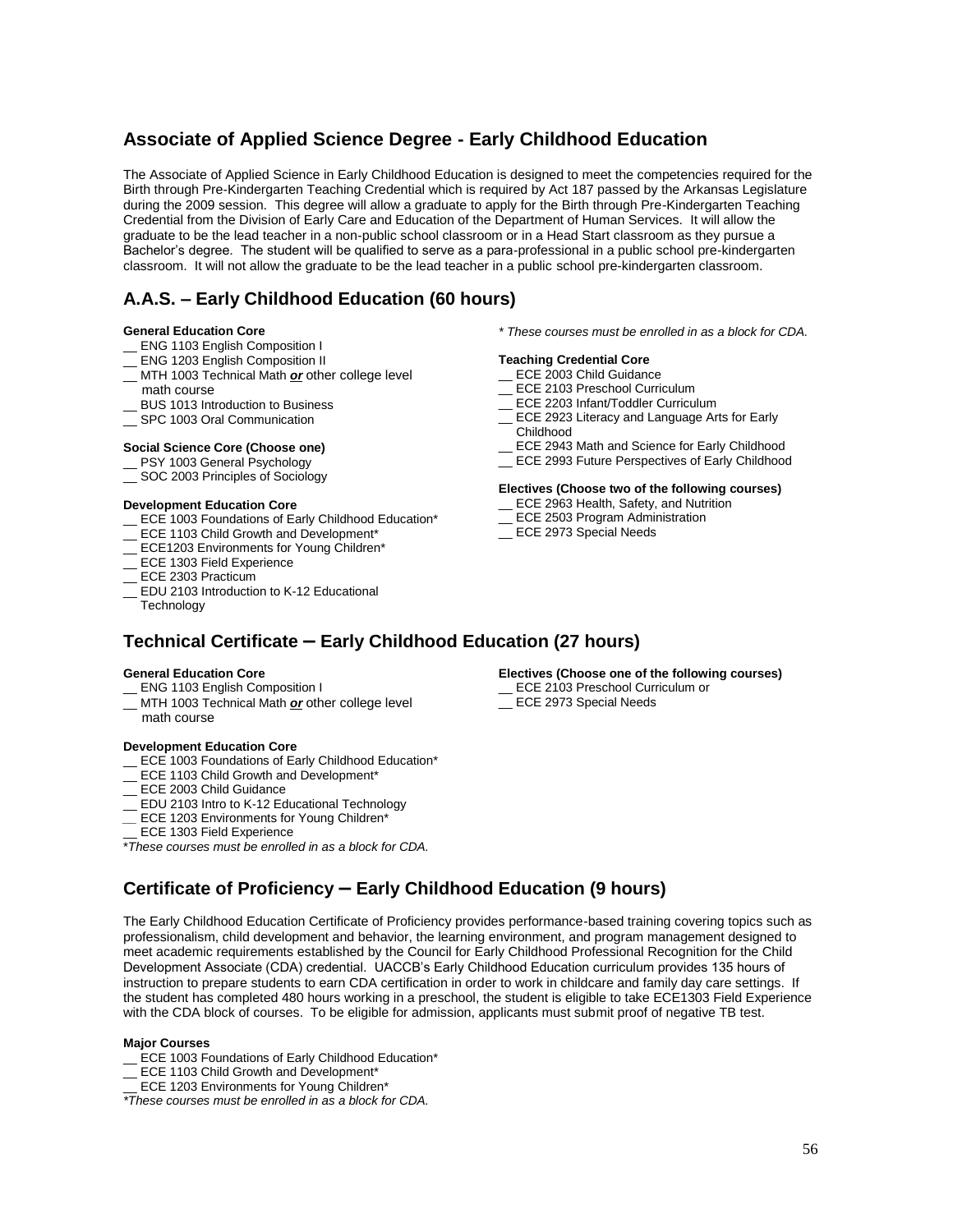# **Associate of Applied Science Degree – General Technology**

The General Technology Associate of Applied Science degree is an individualized program of study in which students select courses from two or more technical disciplines and develop a coherent technical program. With both a major technical focus and support courses directly related to a career objective, students can tailor the degree program to meet their specific needs.

# **A.A.S. – General Technology (60 hours)**

### **CORE REQUIREMENTS IN GENERAL EDUCATION**

### **English/Communications – Six (6) hours required**

- \_\_ ENG 1103 English Composition I
- \_\_ ENG 1203 English Composition II

### **Math – Three (3) hours required**

- \_\_ MTH 1003 Technical Math
- MTH 1043 Quantitative Literacy
- \_\_ MTH 1023 College Algebra
- *Or any higher level math course.*

### **Social Sciences – Three (3) hours required**

- HIS 1013 World Civilization I
- \_\_ HIS 1023 World Civilization II
- \_\_ HIS 2003 United States History I
- \_\_ HIS 2013 United States History II
- POS 2103 United States Government
- ECN 2013 Macroeconomics
- \_\_ ECN 2023 Microeconomics
- GEO 2003 Introduction to Cultural Geography
- HIS 1013 World Civilization I
- \_\_ HIS 1023 World Civilization II
- \_\_ HIS 2003 United States History
- \_\_ HIS 2013 United States History II
- POS 2103 United States Government
- PSY 1013 General Psychology
- \_\_ PSY 2013 Human Growth and Development
- \_\_ PSY 2023 Abnormal Psychology
- \_\_ SUC 2003 Principles of Sociology
- \_\_ SOC 2013 Social Problems
- SOC 2023 Cultural Anthropology

**Technical Major – Twenty-four (24) hours required** Select a minimum of 24 credit hours from one of the following technical majors:

- Business Services
- Computer Information Systems
- Entrepreneurship
- Medical Office Management
- Industrial Technology

**Technical Minor – Twenty-four (24) hours required** Select a minimum of 24 credit hours from one of the following technical minors:

- Business Services
- Computer Information Systems
- Entrepreneurship
- Medical Office Management
- Industrial Technology

Note: The student's program of study must be approved by the appropriate Division Chair.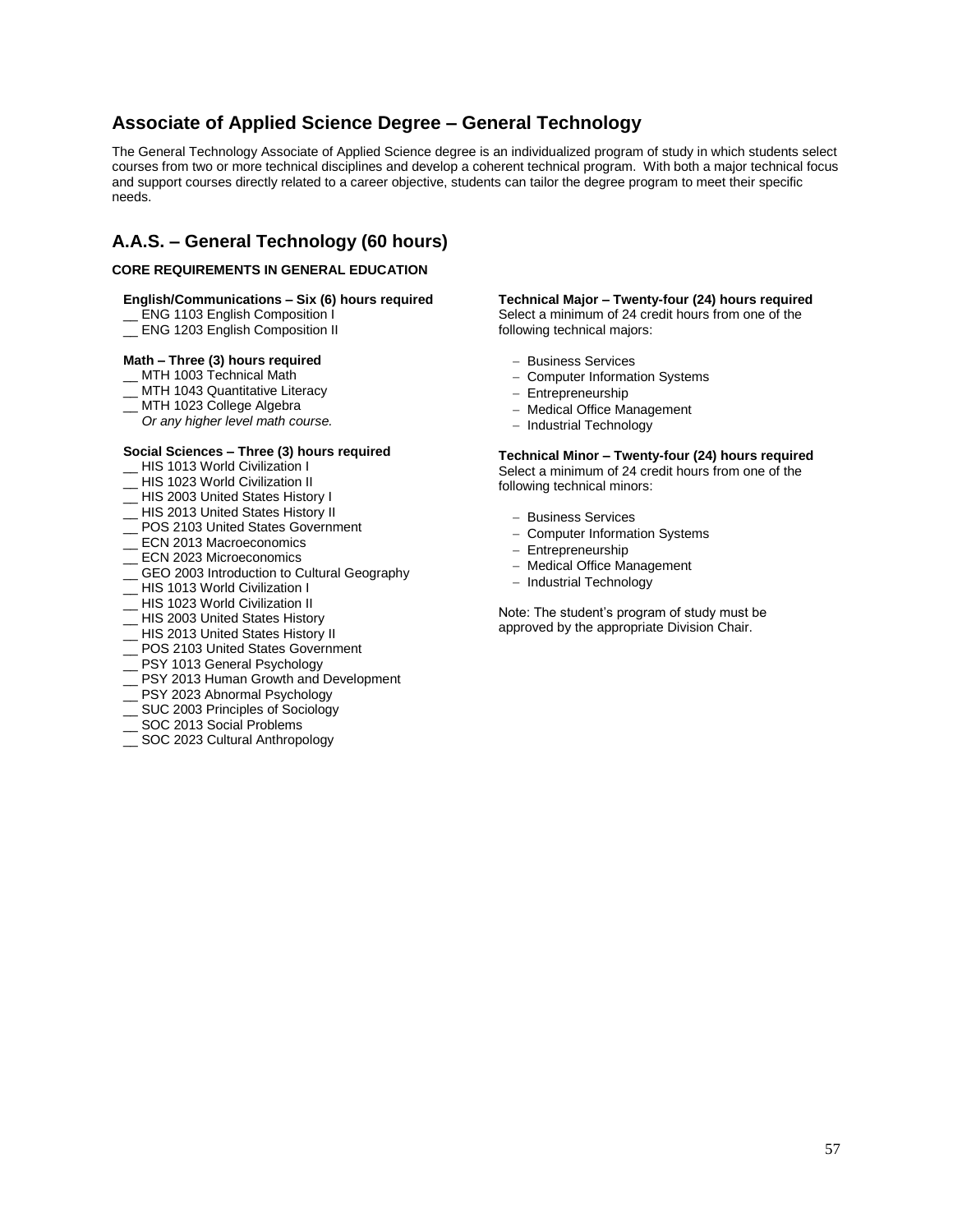# **Associate of Applied Science – Industrial Technology**

The UACCB Industrial Technology program provides students with the knowledge and skills necessary for successful employment as entry-level Industrial Technicians in a variety of industries. Students enrolled in the Industrial Technology program specialize in one of two disciplines: welding or Heating, Ventilation, and Air Conditioning (HVAC). The program includes Certificates of Proficiency, Technical Certificates, and an Associate of Applied Science degree. All credit hours earned in an Industrial Technology Certificate of Proficiency program count toward the corresponding credit hour requirements for an Industrial Technology Technical Certificate or A.A.S. degree. Likewise, all credit hours earned in an Industrial Technology Technical Certificate program count toward the corresponding credit hour requirements for an Industrial Technology A.A.S. degree.

# **A.A.S. – Industrial Technology (60 hours)**

### **English/Communications – Seven (7) hours**

- \_\_ ENG 1004 Writing for the Workplace
- \_\_ ENG 1103 English Composition I

### **Math – Three (3) hours required**

#### MTH 1003 Technical Math

 *Or any higher level math course.*

#### **Computer Sciences – Three (3) hours required**

\_\_ CIS 1053 Computer Software Applications

### **Social Sciences – Three (3) hours required**

\_\_ *Choose from any Social Science listed in the UACCB General Education Core Curriculum*

#### **Major Courses – Thirty-two (32) hours required**

- \_\_ IND 1013 Technical Methods
- \_\_ IND 1023 Engineering Drawings

#### IND 1033 DC Electricity

#### *(Continued in next column)*

- \_ IND 1043 AC Electricity
- \_\_ IND 2003 Industrial Safety
- \_\_ IND 2013 Electric Motor Control
- \_ IND 2023 Technical Physics
- \_\_ IND 2033 AutoCAD
- \_\_ IND 2054 Programmable Logic Controllers
- IND 2104 Industrial Technology Capstone

#### **Technical Courses – Twelve (12) hours required**

- *Choose either Welding or HVAC concentration*
- \_\_ IND 1104 Welding I
- \_\_ IND 1204 Welding II
- \_ IND 1304 Welding III
- **-OR-** \_\_ IND 1053 HVAC Fundamentals
- \_\_ IND 1153 HVAC Controls
- 
- \_\_ IND 1253 HVAC Troubleshooting \_\_ IND 1073 Introduction to Sheet Metal
- 

# **Technical Certificate – Welding Technology (27 hours)**

### **General Education Core** – **Seven (7) hours required**

- \_\_ ENG 1004 Writing for the Workplace
- \_\_ MTH 1003 Technical Math

#### **Welding Core – Twenty (20) hours required**

- \_\_ IND 1013 Technical Methods
- \_\_ IND 1023 Engineering Drawings
- \_\_ IND 1104 Welding I
- \_\_ IND 1204 Welding II
- \_\_ IND 2033 AutoCAD
- \_\_ IND 2003 Industrial Safety

# **Technical Certificate – Air Conditioning, Heating, and Refrigeration Technology (28 hours)**

#### **General Education Core** – **Seven (7) hours required**

- ENG 1004 Writing for the Workplace
- MTH 1003 Technical Math

### **Air Conditioning, Heating, and Refrigeration Core – Twenty-one (21) hours required**

- \_\_ IND 1013 Technical Methods
- \_\_ IND 1033 DC Electricity
- \_\_ IND 1043 AC Electricity
- \_\_ IND 1053 HVAC Fundamentals
- \_\_ IND 1153 HVAC Controls
- \_\_ IND 1253 HVAC Troubleshooting
- \_\_ IND 2003 Industrial Safety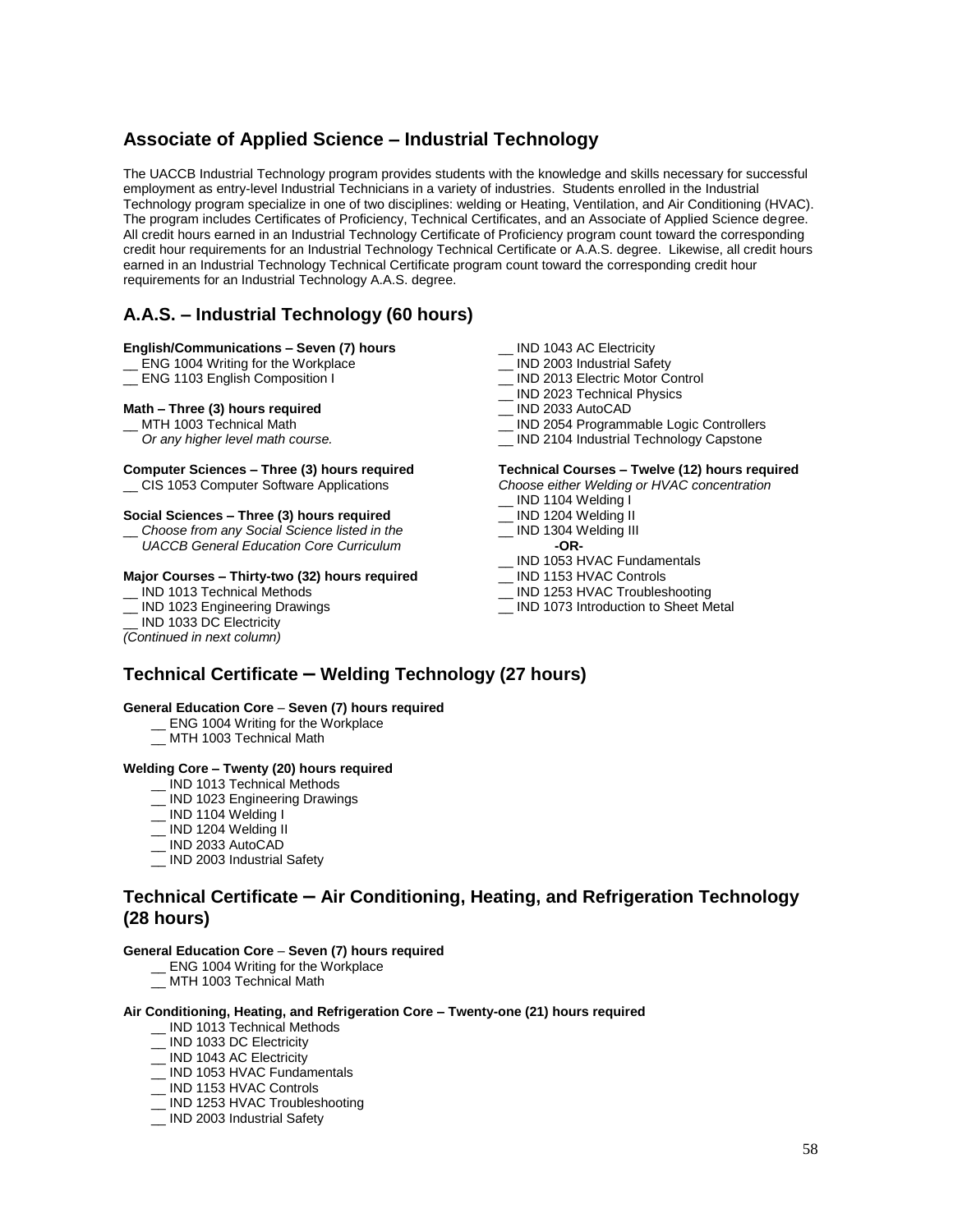(Continued on next page)

# **Certificate of Proficiency – Welding (13 hours)**

- \_\_ IND 1013 Technical Methods
- <u>\_\_</u> IND 1023 Engineering Drawings
- $\equiv$  IND 1104 Welding I
- \_\_ IND 2003 Industrial Safety

# **Certificate of Proficiency – HVAC (18 hours)**

- \_ IND 1013 Technical Methods
- \_\_ IND 1033 DC Electricity
- \_\_ IND 1043 AC Electricity
- \_\_ IND 1053 HVAC Fundamentals
- \_\_ IND 1153 HVAC Controls
- \_\_ IND 1253 HVAC Troubleshooting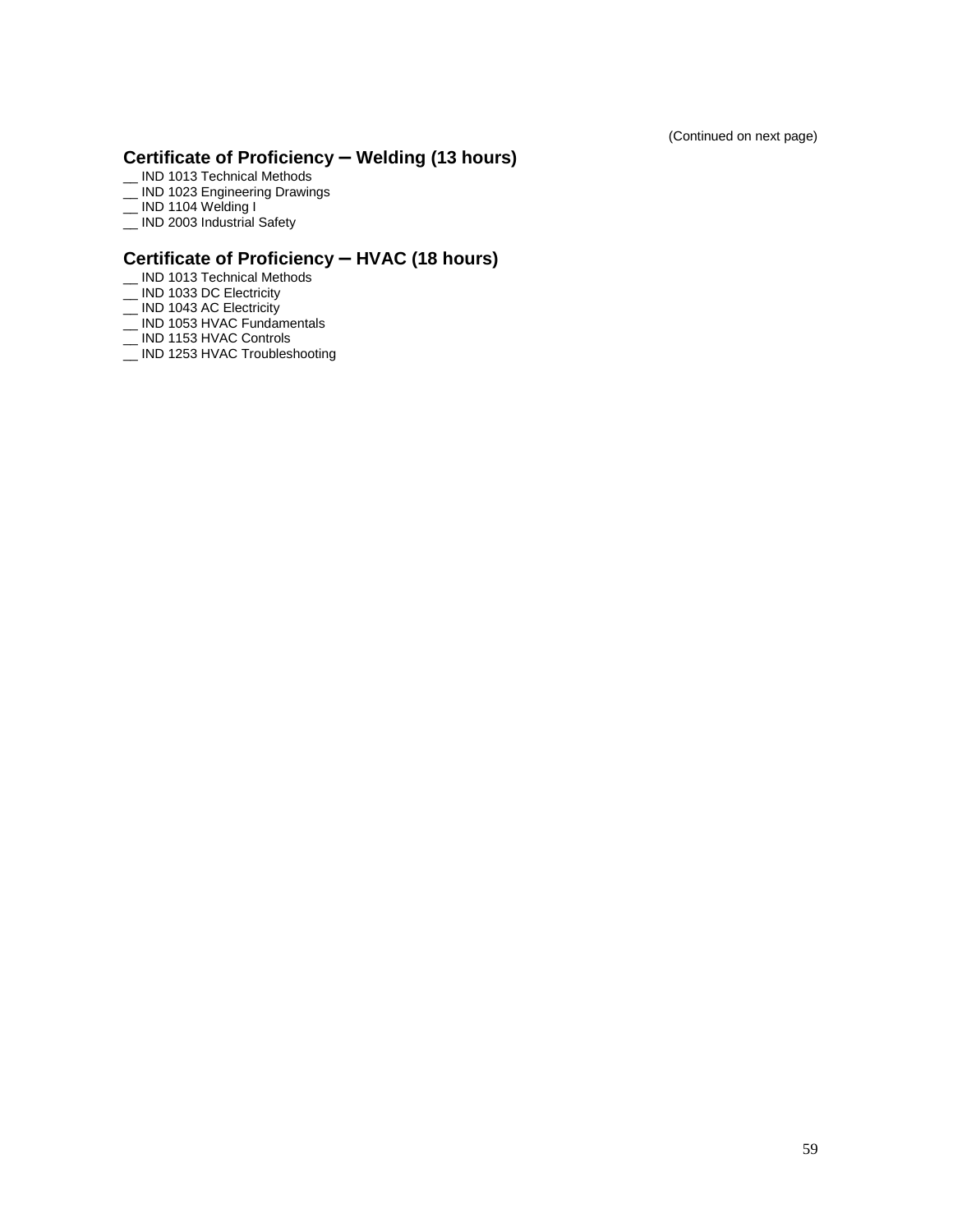# **Associate of Applied Science – Emergency Medical Technology, Paramedic**

The UACCB Emergency Medical Technology, Paramedic Associate of Applied Science degree program consists of general education courses plus three semesters of concentrated Emergency Medical Services (EMS) Paramedic courses, including classroom instruction, hospital and ambulance clinical experiences, and field internship with Advanced Life Support (ALS) EMS service provider. Students must complete all general education requirements and all Paramedic courses with a grade of "C" or better. All EMT students must maintain American Heart Association Healthcare Provider CPR throughout the program; provide proof of two (2) MMR vaccinations or positive titer; negative tuberculin skin test or documentation of appropriate follow-up care in case of positive test results; Hepatitis B series or signed informed consent waiver; and, at the student's expense, submit to a criminal background check as required by the Arkansas Department of Health for licensure. **See footnotes at bottom of this page for co/pre-requisites.** 

# **A.A.S. – Emergency Medical Technology, Paramedic (60 hours)**

### **English/Communications – Six (6) hours**

- \_\_ ENG 1103 English Composition I
- \_ ENG 1203 English Composition II

## **Math – Three (3) hours required**

MTH 1003 Technical Math  *Or any higher level math course.*

**Life Sciences – Four (4) hours required**  BIO 1013/1011 Essentials of Anatomy and Physiology with Lab *BIO 2003/2001 A&P I and BIO 2013/2011 A&P II may be substituted for BIO 1013/1011*

## **Social Sciences – Three (3) hours required**

- \_\_ PSY 1003 General Psychology
- \_\_ SOC 2003 Principles of Sociology

#### **Technical Core – Ten (10) hours required**

- \_\_ EMT 1107 Emergency Medical Technician, Basic
- \_\_ OFA 1053 Medical Terminology

### **Technical Major – Thirty-four (34) hours required**

- \_ EMT 2013 Paramedic I<sup>1</sup>
- \_ EMT 2214 Paramedic II
- \_ EMT 2207 Paramedic III

# **Technical Certificate – Emergency Medical Technology, Paramedic (34 hours)**

## **Paramedic Core** – **Thirty-four (34) hours required**

- \_ EMT 2013 Paramedic I<sup>1</sup>
- EMT 2214 Paramedic II
- \_\_ EMT 2207 Paramedic III

# **Certificate of Proficiency – Emergency Medical Technology, Basic (7 hours)**

### **EMT, Basic Core – Seven (7) hours required**

EMT 1107 Emergency Medical Technician, Basic<sup>2</sup>

<sup>1</sup>BIO 1013/1011 Essentials of Anatomy and Physiology with Lab and OFA 1053 Medical Terminology are co-/pre-requisites beginning Fall 2016. These courses become pre-requisites beginning Fall 2017.

<sup>2</sup>OFA 1053 Medical Terminology and completion of an approved First Responder course are co-/pre-requisites beginning Fall 2016.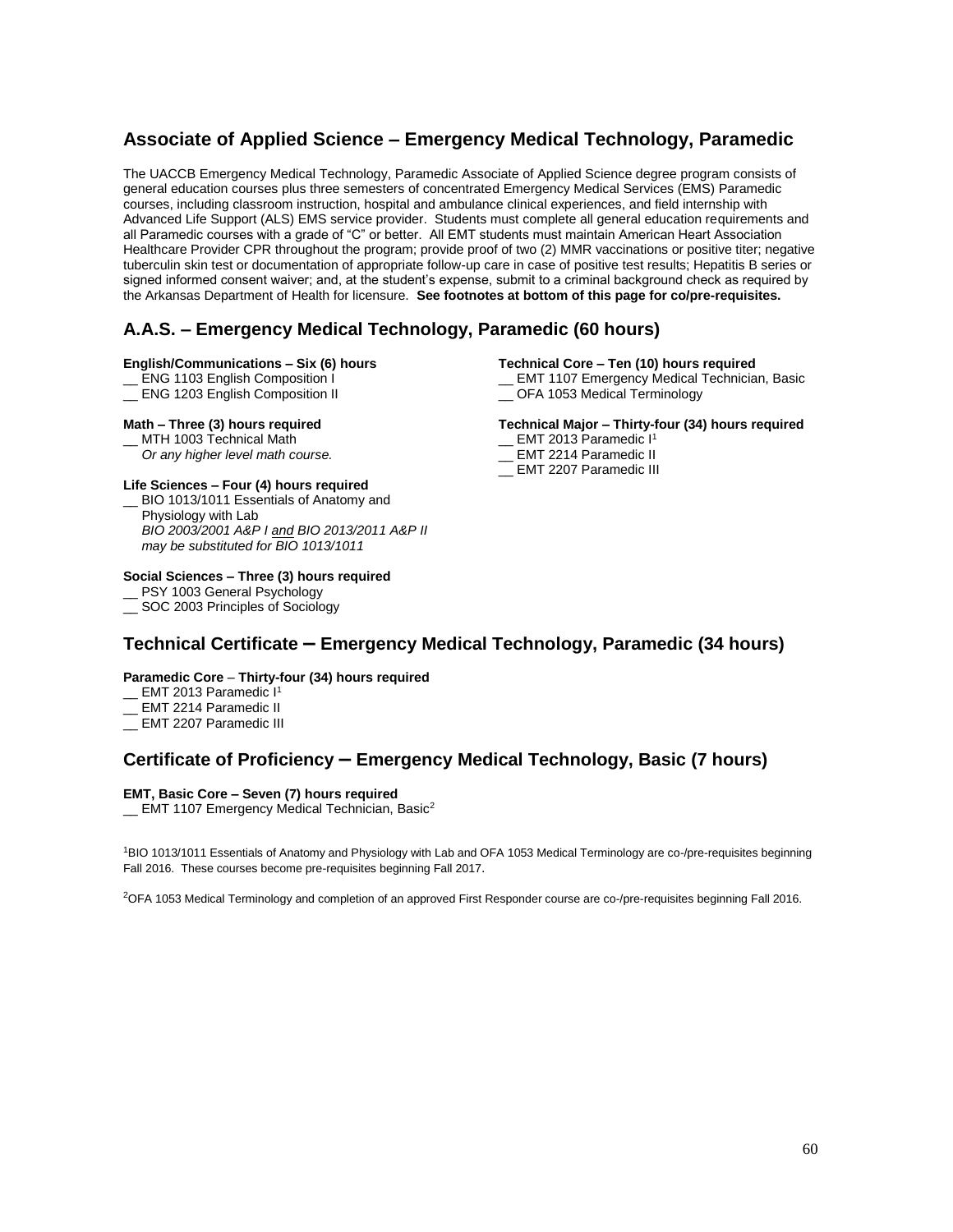# **Nursing Program Applicant Information**

The Division of Nursing and Allied Health offers nursing programs that lead to licensure/certification at three different levels: Certified Nursing Assistant (CNA), Licensed Practical Nurse (LPN), and Registered Nurse (RN).

The Certified Nursing Assistant program is a seven-credit hour Certificate of Proficiency program consisting of classroom instruction and clinical training. The program meets the educational requirements of the Arkansas Department of Human Services, Office of Long-Term Care. UACCB's curriculum provides instruction with emphasis on technical skills, professional relationships, and workplace ethics. Near the end of the program, students will attend two 8-hour clinical days in area long-term care facilities. Graduates of the program who are age 18 or older are eligible to apply for the written and skills test to become a Certified Nursing Assistant (CNA).

The Practical Nursing Technical Certificate program combines classroom instruction with clinical experience. The program meets the Arkansas State Board of Nursing requirements for practical nursing programs. Upon successful completion of the program, graduates may be eligible to apply for the National Council of Licensure Examination to become a Licensed Practical Nurse (LPN).

The Associate of Applied Science degree in Registered Nursing has three entry options:

- Generic entry option that is available for the non-nurse
- Two LPN to RN options for the licensed practical nurse who holds a current unencumbered LPN license:
	- 1. On campus LPN to RN option in the traditional classroom setting
		- 2. Online LPN to RN option

Graduates of the A.A.S. Registered Nursing program who meet Arkansas State Board of Nursing requirements are eligible to apply for the National Council Licensure Examination for Registered Nurses (NCLEX RN).

Admission to the Nursing Assistant program is "open admissions"; however, previous conviction of a crime may prohibit the student from being eligible for certification/employment. For rules applicable to criminal records visit [http://humanservices.arkansas.gov/dms/oltcDocuments/crc.pdf.](http://humanservices.arkansas.gov/dms/oltcDocuments/crc.pdf) Students must provide proof of a negative TB skin test and/or follow up for a positive skin test to be eligible for the required clinical practicum of the program. The Hepatitis B vaccine is desirable, but not essential to start the program.

Admission to the Technical Certificate Practical Nursing (PN) and Associate of Applied Science Registered Nursing (RN) programs is a selective application process. Applicants must:

- Be a resident of Arkansas
- Submit an application to the appropriate program prior to published deadlines
- Demonstrate the potential to succeed in a nursing program through Kaplan Nurse Entrance Test (NET) scores (Class may be filled by applicants who score higher than minimum scores.)
	- o 50% minimum score for PN program
	- o 60% minimum score for RN program
- Submit official transcript(s) for all college coursework and LPN program (LPN to RN applicants) to the UACCB Enrollment Center
- Complete all required prerequisite courses with a grade of "C" or better
- Cumulative GPA of 2.0 or higher is required for both admission and completion of the program

Applicants who are admitted must provide proof of the following by the published deadlines

- Proof of two (2) MMR vaccinations or positive titer (serologic immunity)
- Hepatitis B series immunization, or signed informed consent waiver
- Negative TB skin test or proof of appropriate treatment for positive skin test
- Current American Heart Association (AHA) CPR certification. Certification must include AHA Healthcare
- Provider Basic Life Support and remain effective throughout the duration of the program
- Proof of yearly flu vaccination
- Completion of criminal background check

Applicants who are applying to the Practical Nursing program or the Generic entry option RN program **will not be accepted if they are lacking more than eight (8) credit hours of general education pre-requisites** that must be completed during the summer semester prior to starting the program.

Applicants who are applying to the LPN to RN traditional and online tracks **will not be accepted if they are lacking more than eighteen (18) credit hours of general education pre-requisites** that must be completed during the fall semester prior to starting the program.

Students who are taking prerequisite courses at the time of application may be selected for **conditional** admission. Any student who is admitted conditionally due to lack of completed prerequisites must submit official transcripts to the Division of Nursing and Allied Health that indicate all prerequisite courses have been completed with a grade of "C" or better prior to the start of the program. The student who fails to meet ALL admission requirements prior to the start of the program will not be granted admission and will not be allowed to attend any RN program courses.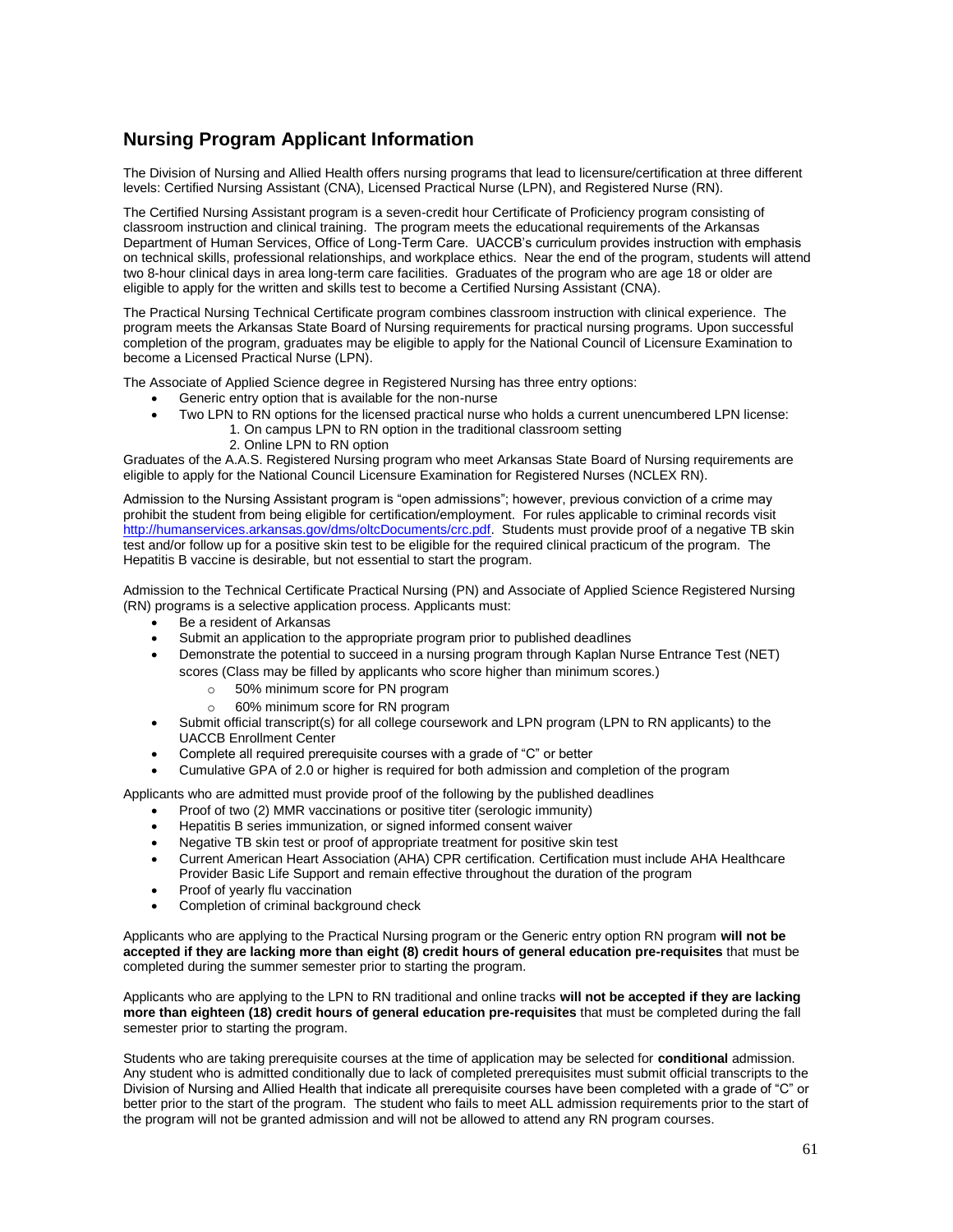#### **Students attending the A.A.S. RN program are required to:**

- Complete all corequisite courses with a grade of "C" or better
- Complete mandatory and random drug screening
- Maintain reliable internet access throughout the program
- Maintain Arkansas residency
- Maintain an unencumbered LPN license (LPN to RN options only)
- Complete a criminal background check

**Application and Kaplan Nurse Entrance Test:** Enrollment in the Practical Nursing (PN) and Registered Nursing (RN) programs is limited to those students who meet program specific admission criteria. Applicants who meet the following criteria will be considered for admission:

- Complete all pre-requisites with a grade of C or better
- GPA of 2.0 or better
- \*Submit program application and Kaplan Nurse Entrance Test (NET) scores within specified timeframe
- \*Demonstrate the potential to succeed in a nursing program through Kaplan NET scores (Class may be filled by applicants who score higher than minimum scores.)
	- o 50% minimum score for PN program
	- o 60% minimum score for RN program

*\*The Kaplan NET may be attempted one time per application period. Applicants not chosen for admission and those*  who must reapply due to non-progression beyond their first semester may choose to re-use Kaplan NET scores during *the program's next application period, or they may choose to re-test. The applicant's highest score will be considered during the admission selection process. Kaplan NET scores older than one year may not be used.* 

**Previous nursing program attendance:** Eligibility for admission to a UACCB nursing program may be affected by previous nursing program attendance. Applicants who have withdrawn, been dismissed, or otherwise not completed any other nursing program must submit a letter of good standing from the Dean/ Director of the nursing program(s) previously attended. Letter must be on school's official letterhead, signed by Dean/Director and mailed (standard or electronic mail) or faxed to the Division Chair for Nursing and Allied Health.

**Criminal background:** Students entering the PN or RN program are required to complete criminal background check procedures upon acceptance in respective programs and at the time of licensure application at program completion. Criminal background information will be reported to clinical practicum affiliates upon request.

**The Arkansas State Board of Nursing (ASBN) requires a criminal background check for all graduates applying for licensure. Graduating from a nursing program does not assure ASBN's approval to take the licensure examination. Eligibility to take the licensure examination is dependent on meeting standards in the ASBN Nurse Practice Act and Rules. Students will be required to sign a statement, before beginning the nursing program, that states they have read and understood ACA §17-87-312 and the specific offenses which, if pleaded guilty, nolo contender, or found guilty, would make an individual ineligible to receive or hold a license in Arkansas. For additional information -** [http://www.arsbn.arkansas.gov/lawsRules/Pages/nursePracticeAct.aspx.](http://www.arsbn.arkansas.gov/lawsRules/Pages/nursePracticeAct.aspx)

**English as a Second Language:** The Arkansas State Board of Nursing requires all nursing students who speak English as a second language to demonstrate proof of English proficiency prior to admission to any Arkansas nursing program. Applicants to whom this applies should contact the Division Chair of Nursing and Allied Health for more information.

**Science courses:** All science courses must be completed with a grade of "C" or better and within 5 years of the application semester. For the Practical Nursing and Generic RN programs, this is the end of the spring semester (May). LPN to RN application semester is Summer II (August). An applicant for the LPN to RN tracks may be granted an extension of this deadline provided he/she can provide proof of having completed an LPN education program within the past 12 months or have at least 1200 work hours per year as an LPN providing direct patient care. The Admission and Progression Committee will review each applicant's request on a case-by-case basis. Proof of meeting these criteria may include, but is not limited to, Practical Nursing transcript and/or record of work place setting and hours worked record. Applicants who cannot provide satisfactory proof of meeting the above criteria will not be considered for an extension.

**Computer course requirements:** Computer courses must have been completed within five (5) years of application to the RN program.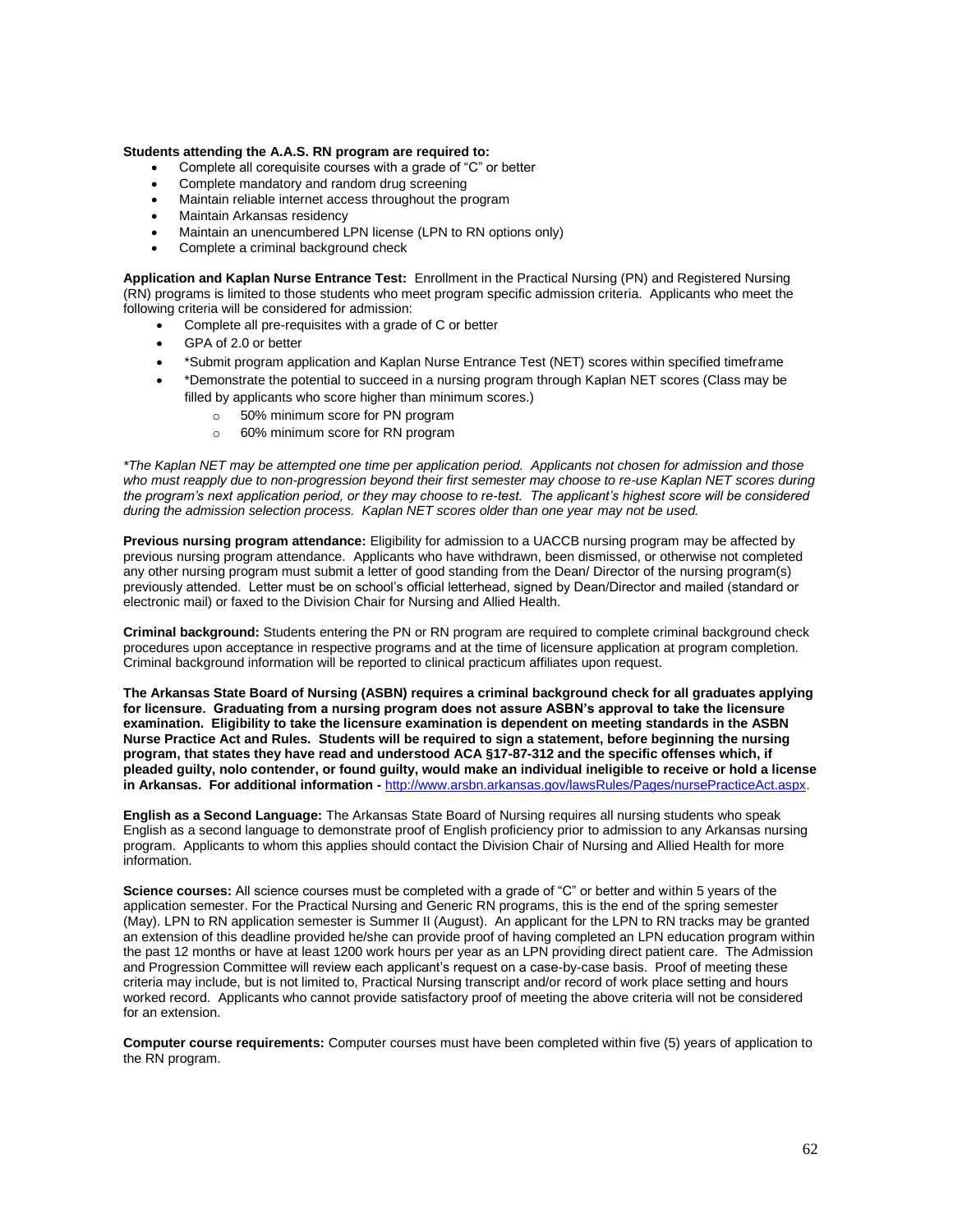# **Associate of Applied Science – Registered Nursing**

The Division of Nursing and Allied Health offers nursing programs that lead to licensure/certification at three different levels: Certified Nursing Assistant (CNA), Licensed Practical Nurse (LPN), and Registered Nurse (RN). Note: Generic Entry RN students must take Health Skills or CNA prior to applying to the program.

# **A.A.S. – Registered Nursing (67 hours)**

### **English/Communications – Six (6) hours**

- ENG 1103 English Composition I<sup>1</sup>
- \_ ENG 1203 English Composition II<sup>1</sup>

### **Math – Three (3) hours**

- $\_$  MTH 1023 College Algebra<sup>1</sup>
- *Or any higher level math course.*

### **Computer Sciences – Three (3) hours**

\_ CIS 1053 Computer Software Applications<sup>1, 2</sup>

### **Life Sciences – Twelve (12) hours**

- $\_$  BIO 2003/01 Anatomy and Physiology I w/ Lab<sup>1, 2</sup>
- BIO 2013/11 Anatomy and Physiology II w/ Lab<sup>1, 2</sup>
- \_ BIO 2203/01 Microbiology w/ Lab<sup>2</sup>

### **Social Sciences – Three (3) hours**

\_\_ PSY 1003 General Psychology

### **Registered Nursing Core – Forty (40) hours**

- NRN 1506 Nursing Theory I<sup>3</sup>
- NRN 1513 Nursing Practicum I<sup>3</sup>
- NRN 2208 Nursing Theory II
- \_ NRN 2214 Nursing Practicum II
- \_\_ NRN 2303 Nursing Theory III
- \_\_ NRN 2313 Nursing Practicum III
- \_\_ NRN 2408 Nursing Theory IV
- NRN 2414 Nursing Practicum IV
- \_\_ NRN 2501 Nursing Seminars

**<sup>1</sup>***Must be taken prior to admission to program.* **<sup>2</sup>***See science and computer course requirements on previous page.*

**<sup>3</sup>***LPN to RN students will be awarded credit for these courses after successful completion of the remainder of the program. Generic entry RN students must complete these courses prior to entering the program and with a grade of "C" or better – current licensure as a Certified Nursing assistant may be substituted for the Health Skills course (NAH 1507).*

# **Technical Certificate – Practical Nursing (36 hours)**

### **Program Prerequisites**

- BIO 1013/11 Essentials of A&P w/ Lab<sup>1</sup>
- \_\_ ENG 1103 English Composition I
- \_\_ MTH 0003 Beginning Algebra
- *Or any higher level math course (UACCB*
- *Technical Math requires the Nursing Track option)* \_\_ CNA 1107 Nursing Assistant

## **-OR-**

\_\_ NAH 1507 Health Skills I (or *licensure as a CNA*)

#### **Practical Nursing Core** – **Thirty-six (36) hours**

- PNG 1110 Nursing Theory I
- \_\_ PNG 1105 Nursing Practicum I
- \_\_ PNG 1210 Nursing Theory II
- \_\_ PNG 1205 Nursing Practicum II
- PNG 1304 Nursing Theory III
- \_\_ PNG 1302 Nursing Practicum III

**<sup>1</sup>***BIO 2003/01 and BIO 2013/11 combined will substitute for BIO 1013/11*

# **Certificate of Proficiency – Nursing Assistant (7 hours)**

#### **Nursing Assistant Core** – **Seven (7) hours**

# \_\_ CNA 1107 Nursing Assistant

 **-OR-**

NAH 1507 Health Skills I

*(The Certificate of Proficiency, Nursing Assistant is awarded to students who earn a "C" or better and meet attendance requirements as set by the Arkansas Office of Long-term Care.)*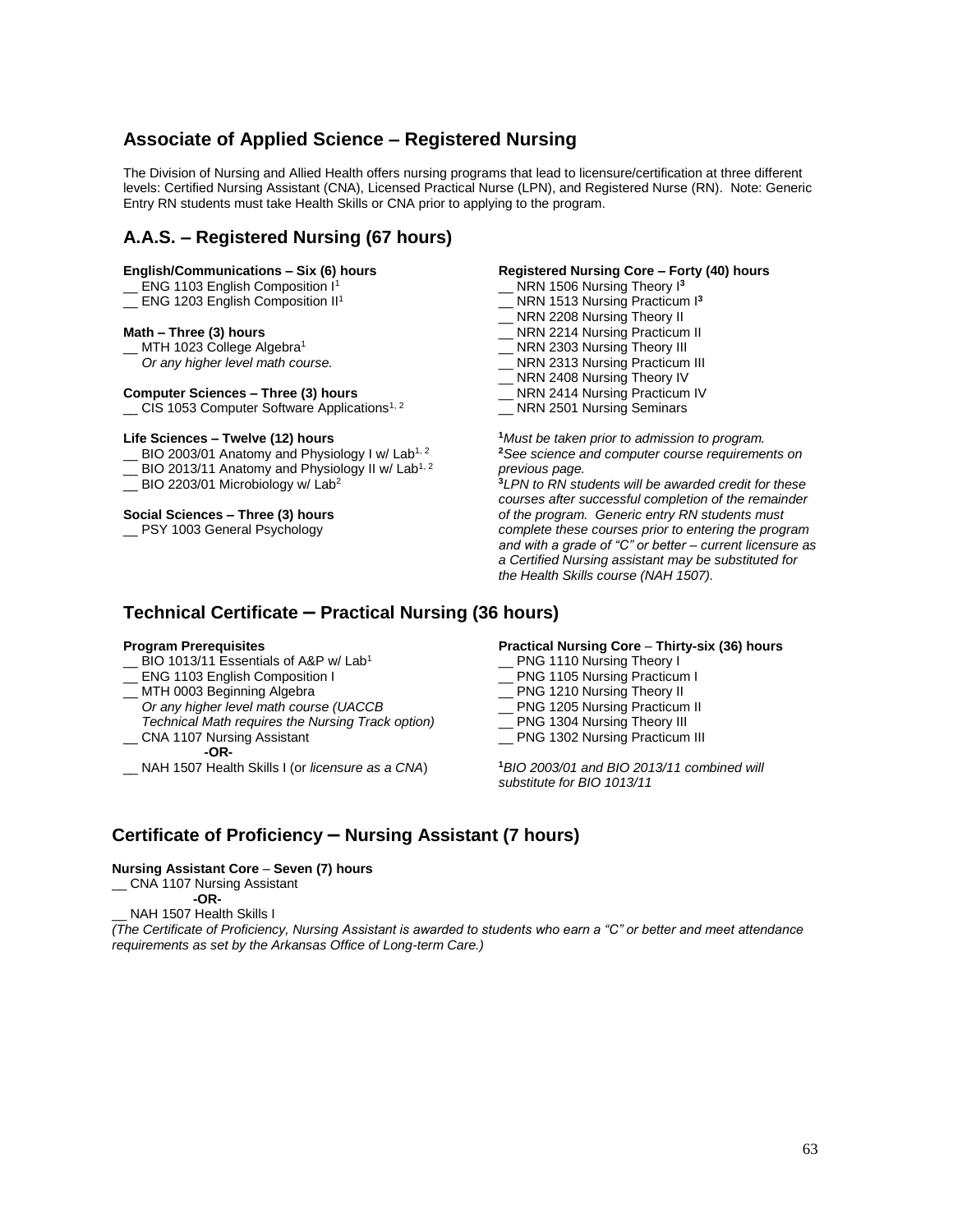# *Non-Credit Programs*

# **Adult Education**

The Adult Education Department offers a variety of classes for individuals working to improve their skills and knowledge to a level equivalent to high school. All classes provided by the Adult Education Department are free to the public. Adult Education classes are offered throughout the year.

## **Below is a listing of classes and testing offered:**

- GED Preparation for adults who have not finished high school.
- GED (General Educational Development) Testing (\$4.00 per subject area)
- Classes in reading, writing, and math for individuals with a high school diploma, but who lack these necessary skills for job advancement or for enrollment in college.
- English as a Second Language (ESL) for non-English speaking adults.
- Customized basic skills training for business and industry.
- Distance Education Program which includes online instruction for students unable to regularly attend traditional classes.

Classes are offered during day and evening hours. Students choose the hours that are most convenient to their family and work schedules. The majority of classes are offered on campus; however, satellite classes are periodically offered in rural locations within Independence County.

# **Community and Technical Education**

Community and Technical Education provides non-credit educational opportunities for residents of the College's service area. More information about services provided can be found on-line at [www.uaccb.edu](http://www.uaccb.edu/) or by contacting the Coordinator of Community Education.

Program areas include:

- **Contract Training**: Classes arranged with industry and business to meet specific training needs. Classes taught include, but are not limited to: Microsoft Office, Digital Controls, Semi-Conductor, Blueprint Reading, Industry Specific Conversational Spanish and Supervision and Management.
- **Professional Development Classes**: Non-credit classes offered for the purpose of developing or improving professional skills. Sample courses include: computer courses and small business seminars.
- **Personal Enrichment Classes**: Non-credit classes taught to enhance skills in language, art, leisure and recreation. Offerings will vary.
- **Online Classes**: Non-credit classes offered through Education to Go. These courses can be reached through the Community and Technical Education's web site at www.uaccb.edu.
- **Community Service Classes**: Free or nominal cost classes for the benefit of the UACCB community. The classes include Child Care Orientation, Hunter Education and Customer Service Workshops.
- **Kids' College**: A summer enrichment program for children entering grades 1 through 6.

**CTE Discount Policy for Non-Credit Personal Enrichment Classes:** A 20% discount shall be given to all senior citizens, those 60 years of age and above, on non-credit courses originating from UACCB.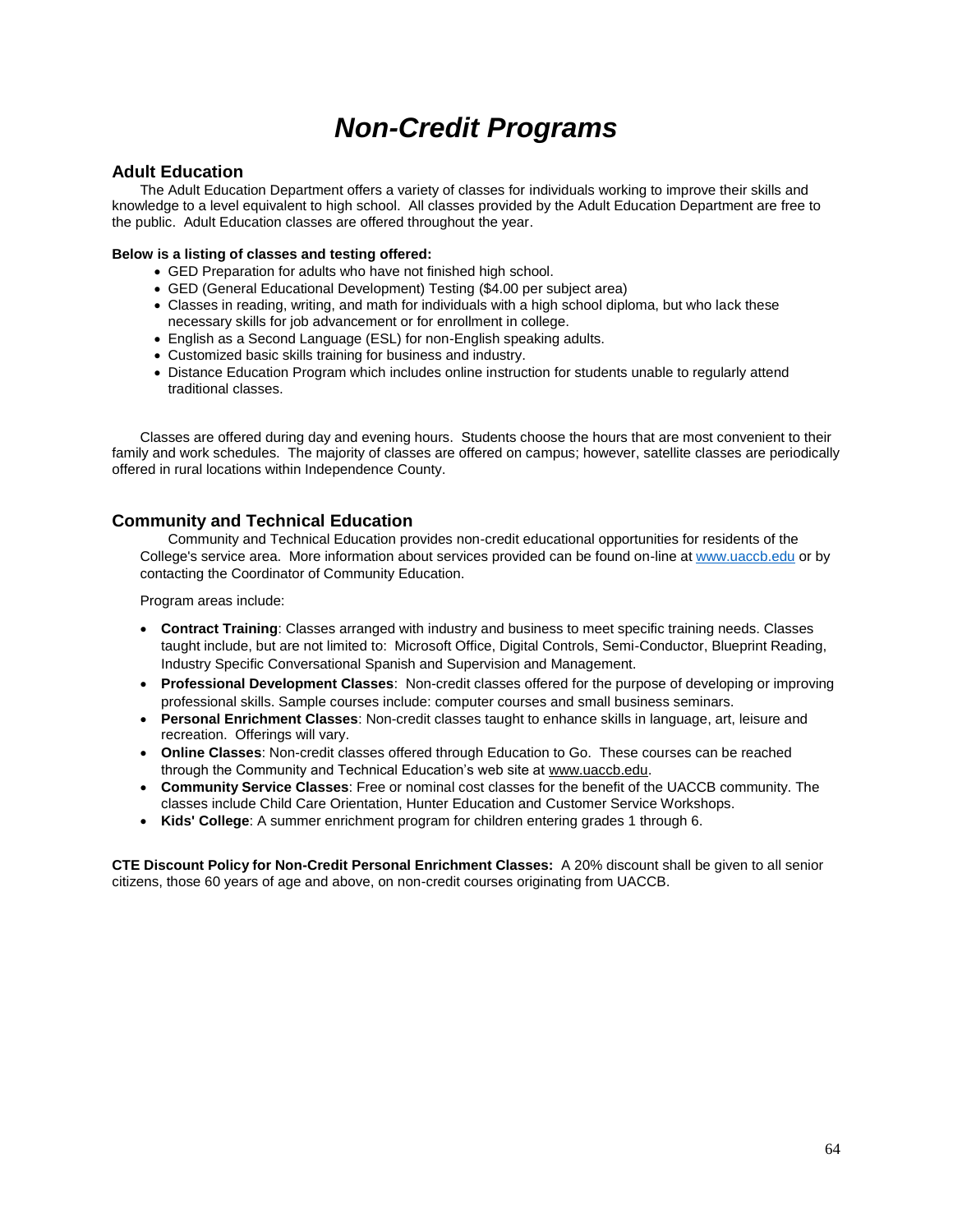# **Course Descriptions**

#### **Course Description Key**

Example: CRJ 2304 FORENSIC SCIENCE w/ LAB 3-2-4

- **CRJ -** Indicates the academic department that offers the course. For example, this particular course is being offered by UACCB's Criminal Justice Department.
- **2304 -** This is the course number. The first number indicates the level for the course. Level 1 courses are recommended freshman or entry-level courses. Level 2 courses are typically sophomore or advanced-level courses. The College uses the second and third numbers for record-keeping purposes. The last number in the sequence states the number of credit hours awarded for the course, with some exceptions, where the last two numbers indicate credit hours awarded.
- **3-2-4 -** These numbers represent the actual time spent in this course. The first number indicates how many hours per week the class meets for lectures. The second number designates how many hours per week the class meets for labs. The third and last number indicates how many credits are awarded for this course.

**Prerequisites –** A listing of courses a student must take before enrolling in this course.

**Corequisites –** A listing of courses a student must take prior to or at the same time as this course.

*Arkansas Course Transfer System Number (ACTS Equivalency Course ID) – located at the end of course description*

The Arkansas Department of Higher Education has established a minimum core of general education courses that will transfer to **most** public Arkansas colleges or universities. The Arkansas Course Transfer System (ACTS) contains information about the transferability of courses **taken after January 1, 2007** within Arkansas public colleges and universities. Students are guaranteed the transfer of applicable credits and the equitable treatment in the application of credits for the admissions and degree requirements. Course transferability is **not** guaranteed for courses listed in ACTS as "No Comparable Course." Additionally, courses with a "D" frequently do not transfer and institutional policies may vary. ACTS may be accessed on the Internet by going to the ADHE website and selecting Course Transfer [\(http://www.adhe.edu\)](http://www.adhe.edu/).

Explores accounting principles and problems, primarily as they apply to the sole-proprietorship form of business. The course places

#### *ACCOUNTING*

#### **ACC 1013 PRINCIPLES OF ACCOUNTING I 3-0-3**

 **ACC 1023 PRINCIPLES OF ACCOUNTING II 3-0-3** A continuation of Accounting I. Students study partnerships, corporations, and the analysis of financial statements. **Prerequisite**: ACC 1013 (Principles of Accounting I) with a grade of C or better. *(ACTS Equivalency Course ID - ACCT 2013)*

#### **ACC 1033 COMPUTERIZED ACCOUNTING 3-0-3**

This course involves the comprehensive use of a computerized accounting system. The course study includes accounting for service and merchandising businesses, payroll and company setup using QuickBooks. Spring only. **Prerequisite:** ACC 1013 (Principles of Accounting I) with a grade of C or better.

#### **ACC 2023 PAYROLL ACCOUNTING 3-0-3**

Introduces students to the major tasks of payroll accounting. Examines employment practices; federal, state, and local governmental laws and regulations; internal controls; and various payroll accounting forms and records. Spring only. **Prerequisite:** ACC 1013 (Principles of Accounting I) with a grade of C or better.

#### *BASIC SKILLS*

### **PRE 0203 PREALGEBRA 3-0-3**

Provides instruction in basic mathematics, including topics such as fractions, decimals, proportions, percentages, metric measurements, word problems, and/or algebra. Enrollment is based on placement test scores. (Credit not applicable toward a degree or certificate.)

#### **MTH 0003 BEGINNING ALGEBRA 3-0-3**

An introduction to algebra, problem solving, operations with real numbers, ratio, proportion, linear equations, and systems of linear equations. Enrollment is based on placement test scores. (Credit not applicable toward a degree or certificate.)

special emphasis on the accounting cycle and its implementation**.** *(ACTS Equivalency Course ID - ACCT 2003)*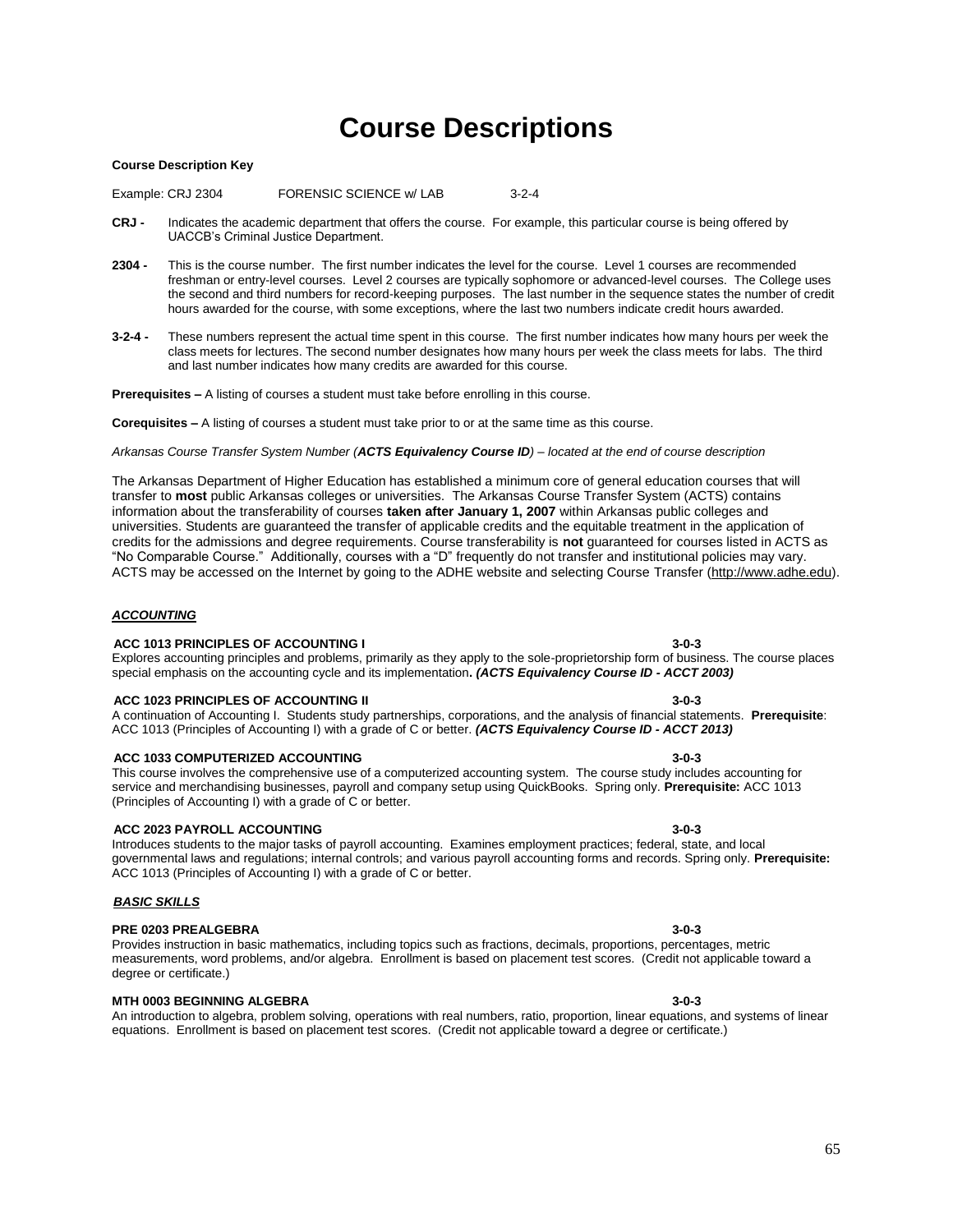#### **MTH 0013 INTERMEDIATE ALGEBRA 3-0-3**

This course covers proportion and rational expressions, techniques for solving various equations and inequalities, factoring techniques, synthetic division, methods for writing equations of lines and other functions, applications, radicals and rational exponents, quadratic functions, and the algebra of functions. **Prerequisite:** Grade of C or better in MTH 0003 (Beginning Algebra); or Enhanced ACT math score of 17-18; or an ASSET score of 34 or above in Intermediate Algebra; or a Compass score of 30 or above in Intermediate Algebra.

#### **MTH 0103 FUNDAMENTALS OF MATH 3-0-3**

This is a computer-based, self-paced, modular math course that is designed to take a student through the remediation sequence. Currently there are three levels of math remediation at UACCB; Pre-Algebra, Beginning Algebra, and Intermediate Algebra. This course will be divided into several modules with the first few modules covering Pre-Algebra topics, the next section of modules covering Beginning Algebra topics and the last group of modules covering Intermediate Algebra topics. The curriculum will be aligned with our current respective courses. When a student completes the modules for a particular current course they will receive credit for that course on their transcript. This is a three hour course and the student will earn, at most, three hours for this course and that credit will reflect the highest level course modules the student completes that semester. Course credit will be recorded as currently practiced. This will eliminate any confusion on subsequent transcripts. **Note:** It will be in the range of possibility for a student to earn no credit or as much as to complete the entire remediation sequence in one semester. A student completing the entire sequence will receive credit for Intermediate Algebra.

#### **PRE 0303 READING IMPROVEMENT 3-0-3**

This course is designed for all students who seek to improve their reading skills. Enrollment is based on placement test scores. Reading Improvement must be successfully completed with a grade of C or better before enrolling in ENG1103 English Composition I when test scores require. (Credit not applicable toward a degree or certificate.)

#### **PRE 0503 BASIC WRITING 3-0-3**

The focus of this course is intensive work on the basic strategy, organization, diction and grammar of the collegiate essay. Basic Writing must be successfully completed with a grade of C or better before enrolling in ENG 1103 English Composition I when test scores require. (Credit not applicable toward a degree or certification.) **Prerequisite**: Grade of C or better in PRE 0113 (Fundamentals of Writing); or equivalent placement score.

#### **PRE 0113 FUNDAMENTALS OF WRITING 3-0-3**

The course focus is intensive work on the basic strategy, organization, diction, and grammar of the collegiate paragraph. This course must be taken before Basic Writing PRE 0503 when test scores require. It is also open to students whose test scores exceed the placement requirements but who desire a basic English refresher course and who can benefit from the course. The course is designed to strengthen students' writing skills from the sentence level through the paragraph level. The content of the course focuses on grammar, punctuation, and usage skills essential for effective writing. The course is not designed to teach collegiate essay development. Fundamentals of Writing must be successfully completed with a grade of C or better before enrolling in PRE 0503 Basic Writing when test scores require.

### *BIOLOGICAL SCIENCES*

#### **BIO 1031 BIOLOGY FOR GENERAL EDUCATION LAB 0-2-1**

Students will apply laboratory techniques in experimentation and observation to illustrate biological concepts as covered in Biology for General Education. This course is not appropriate for biology or health science majors and will not fulfill the lab requirement of BIO 1103. **Corequisite:** BIO 1033 (Biology for General Education)

#### **BIO 1033 BIOLOGY FOR GENERAL EDUCATION 3-0-3**

A survey of biology to include an introduction to the fundamental principles of living organisms including properties, organizations, function, evolutionary adaptation, and classification. Introductory study of concepts of reproduction, genetics, ecology and the scientific method are included. Not appropriate for biology or health science majors. Lab is required. **Corequisite:** BIO 1031 (Biology for General Education Lab). *(ACTS Equivalency Course ID - BIOL 1004)*

#### **BIO 1101 BIOLOGY FOR MAJORS LAB 0-2-1**

Students will apply laboratory techniques in experimentation and observation to illustrate biological concepts covered in Biology for Majors. **Corequisite:** 1103 (Biology for General Education or Biology for Majors) *(ACTS Equivalency Course ID - BIOL 1004)*

#### **BIO 1103 BIOLOGY FOR MAJORS 3-0-3**

Cellular and molecular biology are the main areas of focus. Basic concepts of ecology will also be covered. **Corequisite**: BIO 1101 (Biological Science Lab) *(ACTS Equivalency Course ID - BIOL 1014)*

### **BIO 1011 ESSENTIALS OF ANATOMY/PHYSIOLOGY LAB 0-2-1**

A laboratory experience emphasizing the anatomy of human organ systems and measurements of human physiology. *The course does not meet requirements for AS degree science majors.* **Corequisite:** BIO 1013 (Essentials of Anatomy and Physiology). **Prerequisite:** A grade of C or better in PRE 0303 (Reading Improvement); or enhanced ACT reading sub score of 19; or ASSET score of 43 or above in reading; or Compass score of 82 or above in reading.\*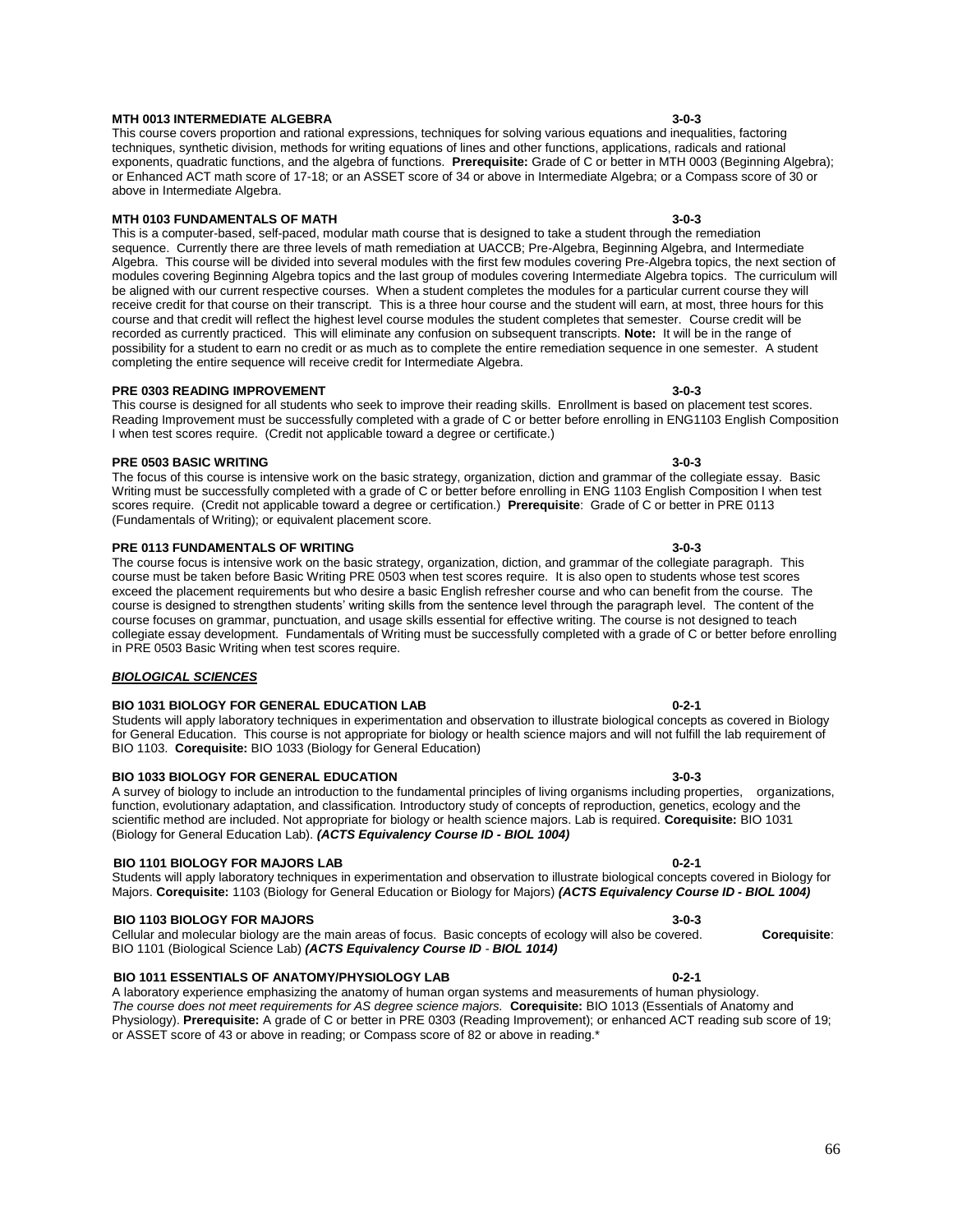#### **BIO 1013 ESSENTIALS OF ANATOMY AND PHYSIOLOGY 3-0-3**

#### Focuses on concepts of basic chemistry and human biology, including basic cellular biology and the structure and function of human organ systems. The course is designed for majors in EMT-P, Medical Office Management, Practical Nursing, and Surgical Technology, and as an AA degree general education or liberal arts focus elective. *It does not meet requirements for AS degree science majors.* **Corequisite:** BIO 1011 (Essentials of Anatomy and Physiology Laboratory). **Prerequisite:** a grade of C or better in PRE 0303 (Reading Improvement); or enhanced ACT reading sub score of 19; or ASSET score of 43 or above in reading; or Compass score of 82 or above in reading.\*

## **BIO 1111 GENERAL BOTANY LAB 0-2-1**

This course will cover the structure and function of plants. Topics to be covered include cells, tissues, photosynthesis, survey of plant groups, and plant reproduction. Students will be required to use microscopes and other lab equipment as necessary. This course is designed for science majors. **Prerequisite**: BIO 1103 (Biology for Majors) & BIO 1101 (Biological Science Lab). **Corequisite:** BIO 1113 (General Botany). *(ACTS Equivalency Course ID - BIOL 1034)*

## **BIO 1113 GENERAL BOTANY 3-0-3**

This course covers the fundamental principles of botany, including properties, structure and function, growth, and classification of plants. Concepts included are plant reproduction, photosynthesis, ecology, and genetics. This course is designed for science majors. **Corequisite:** BIO 1111 (General Botany Lab). **Prerequisites**: BIO 1103 and 1101 (Biology for Majors and Lab with a grade of C or better. *(ACTS Equivalency Course ID - BIOL1034)*

# **BIO 1121 PRINCIPLES OF ZOOLOGY LABORATORY 0-2-1**

### Laboratory exercises illustrating animal structure, physiology, genetics, and ecology. **Corequisite:** BIO 1123 (Principles of Zoology). *(ACTS Equivalency Course ID - BIOL 1054)*

 **BIO 1123 PRINCIPLES OF ZOOLOGY 3-0-3** Principles governing all animals' forms and functions. This course will cover extensively the phylogenetic survey of the Kingdom Protista and Kingdom Animalia. **Corequisite:** BIO 1121 (Principles of Zoology Laboratory). **Prerequisite:** BIO 1103/1101 (Biology For Majors and Lab). *(ACTS Equivalency Course ID - BIOL 1054)*

## **BIO 2001 ANATOMY AND PHYSIOLOGY I LAB 0-2-1**

Emphasizes cell structure; histology of human tissues; anatomy of the integument, human skeleton, muscles, and nervous system. **Corequisite:** BIO 2003 (Anatomy and Physiology I). **Prerequisite:** A grade of C or better in PRE 0303 (Reading Improvement); or enhanced ACT reading sub score of 19; or ASSET score of 43 or above in reading; or Compass score of 82 or above in reading.\* *(ACTS Equivalency Course ID - BIOL 2404)*

## **BIO 2003 ANATOMY AND PHYSIOLOGY I 3-0-3**

The first course of a two-semester sequence. Topics include anatomical terminology, basic biochemistry, cellular biology, histology, the structure and function of the integumentary, skeletal, muscular, and nervous systems. **Corequisite:** BIO 2001 (Anatomy & Physiology Lab). **Prerequisite:** A grade of C or better in PRE 0303 (Reading Improvement) or in ENG 1103 (English Composition I); or enhanced ACT reading sub score of 19; or ASSET score of 43 or above in reading; or Compass score of 82 or above in reading. \* *(ACTS Equivalency Course ID - BIOL 2404)*

## **BIO 2011 ANATOMY AND PHYSIOLOGY II LAB 0-2-1**

Emphasizes reflexes and sensation, special senses, hematology, anatomy of the heart, circulatory system, respiratory, digestive, urinary, and reproductive systems, ECGs, and urinalysis. **Prerequisite:** BIO 2003/2001 (Anatomy and Physiology I) or permission of instructor. **Corequisite:** BIO 2013 (Anatomy & Physiology II). *(ACTS Equivalency Course ID - BIOL 2414)*

## **BIO 2013 ANATOMY AND PHYSIOLOGY II 3-0-3**

#### The second course of a two-semester sequence. Covers the structure and functions of the following systems: special senses, endocrine, circulatory, lymphatic, immune, respiratory, digestive, urinary, and reproductive. Nutrition and metabolism are also covered. **Prerequisite:** BIO 2003/2001 (Anatomy and Physiology I) with C or better or permission of instructor. **Corequisite:** BIO 2011 (Anatomy & Physiology II Lab). *(ACTS Equivalency Course ID - BIOL 2414)*

# **BIO 2103 PATHOPHYSIOLOGY FOR HEALTH CARE PROFESSIONALS 3-0-3**

Study of the pathology and general health management of diseases and injuries across the life span. Topics include etiology, symptoms, and the physical and psychological reactions to diseases and injury. **Prerequisites:** BIO 2003 and 2001 (Anatomy and Physiology I and Lab) and BIO 2013 and 2011 (Anatomy and Physiology II and Lab) with a C or better or BIO 1013 and 1011 (Essentials of Anatomy and Physiology and Lab) with a C or better.

## **BIO 2201 MICROBIOLOGY LABORATORY 0-3-1**

Provides experience with microbiological laboratory techniques. Emphasis placed on culturing and identifying medically important bacteria and human parasites. **Corequisite:** BIO 2203 (Microbiology). *(ACTS Equivalency Course ID - BIOL 2004)*

#### **BIO 2203 MICROBIOLOGY 3-0-3**

Emphasizes the biology of medically important microorganisms. Topics include the history of microbiology, cellular and molecular biology of prokaryotes, epidemiology and pathogenicity, as well as surveys of bacterial, fungal and viral groups. **Prerequisite:** Any biology course with a four-hour combination of lecture and laboratory with a C or better, except BIO1033, (Biology for General Education). **Corequisite:** BIO 2201 (Microbiology Laboratory). *(ACTS Equivalency Course ID - BIOL 2004)*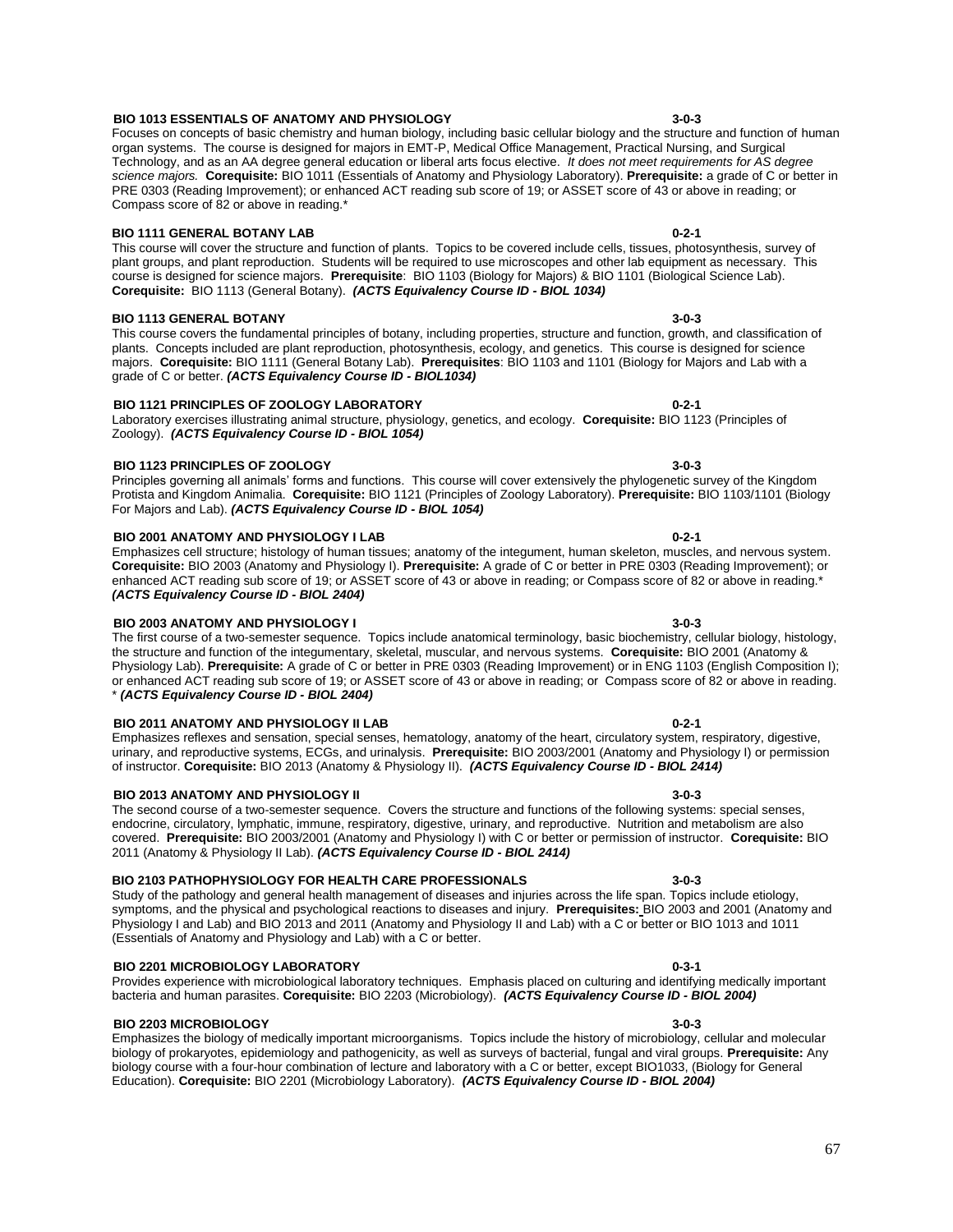#### **BIO 2301 FIELD TECHNIQUES IN SCIENCE 0-2-1** Field Techniques in Science is a course that is designed to introduce the student to standard techniques that are employed in

# environment (e.g., water chemistry and bio-monitoring), as well as techniques that are of interest to the students and/or instructor.

### **SSC 29-- SPECIAL TOPICS SCIENCE**

Designation used for courses of current interest in various fields of science that are not included as a permanent part of our official course offerings. The title of the course will reflect the specific subject matter.

various avenues of scientific investigation. This course will be the practical application of the ideas in the scientific curriculum (i.e., Biological Sciences, Zoology, Chemistry, and Statistics). Specifically, the students will learn standard methods for monitoring the

\*To take a science course without the corequisite, you must have the written approval of the instructor.

# *BUSINESS*

## **BUS 1013 INTRODUCTION TO BUSINESS 3-0-3**

A survey of the field of business administration with emphasis in the functional areas of marketing, production, business organizations and ownership, financial management, communication, taxation, and regulation. *(ACTS Equivalency Course ID - BUS 1013)*

correspondence documents and reports. **Prerequisite**: ENG 1103 (English Composition I). *(ACTS Equivalency Course ID - BUS* 

#### **BUS 1023 BUSINESS COMMUNICATIONS 3-0-3** Provides a comprehensive study of correspondence used in the modern business. Emphasis is placed on writing effective business

# *2013)*

#### **BUS 1033 INTRODUCTION TO INVESTMENT 3-0-3** This course is an introduction to the study of investments and investing. Topics covered include individual debt and equity investments, mutual fund companies, the efficient market hypothesis, risk and return, and portfolio management.

#### **BUS 2013 PRINCIPLES OF MANAGEMENT / BADM 2513 3-0-3** Students study and develop techniques and skills in the principal areas of management; planning and decision-making; organizing

# and human resources; leadership, including motivation and communications; and control. Fall only.  **BUS 2033 LEGAL ENVIRONMENT OF BUSINESS 3-0-3**

### Provides an introduction to the fundamental elements of the legal system including the use of the legal system in the remedy of business disputes, the development and operation of the court system, and the regulation of American business and industry. *(ACTS Equivalency Course ID - BLAW 2003)*

## **BUS 2043 HUMAN RESOURCE MANAGEMENT 3-0-3**

This course is an introduction in the study of human resource management. Topic areas such as development of effective HRM programs, enhancing employee relations and productivity, compensation, benefits and labor relations are discussed.

## **BUS 2053 STATISTICS 3-0-3**

queuing analysis.

Descriptive and inferential statistical techniques and methods in business are taught. Topics include qualitative data analysis, frequency distributions, numerical methods, data dispersions, variance analysis, estimation theory, sampling distributions, discrete and continuous probability distributions, hypothesis testing and confidence interval estimation. **Prerequisites**: MTH 1023 (College Algebra) or equivalent. (Cross listed as MTH 2053.) *(ACTS Equivalency Course ID - BUS 2103)*

#### **BUS 2063 QUANTITATIVE STATISTICS 3-0-3** An introduction to quantitative methods frequently used in business. Topics include regression analysis, decision analysis and

# **BUS 2113 BUSINESS ETHICS / BLAW 2003 3-0-3**

# The focus of this course is primarily on the ethical issues that business decision-makers face in developing policies about employees, customers, and the general public.

# **BUS 2203 SUPERVISION FOR INDUSTRY 3-0-3**

This course pays particular attention to the unique issues, ideas, and trends which affect the supervisor in an industrial setting. Discussion topics include technology and the supervisor; ethics and the supervisor; planning, scheduling, organizing, and controlling; productivity, problem solving, and legal issues.

expected values, Chi Square, sampling techniques, forecasting, linear programming, simulation, transportation problems and

# **BUS 2253 PRINCIPLES OF FINANCE 3-0-3**

## Provides an introduction to financial management techniques including the framework with which to analyze and make decisions regarding financial resources. Fall only. **Prerequisite:** ACC 1013 (Principles of Accounting I).

## **BUS 2503 PERSONAL FINANCE 3-0-3**

This is a survey of personal finance and investment, focusing on topics which touch on the lives of everyone. Topics to be covered include: personal/family budgeting, banking services, income taxes, credit and credit cards, automobiles and other major purchases, insurance products (health, life, property, liability), investments and retirement planning, real estate, and estate planning. Fall only.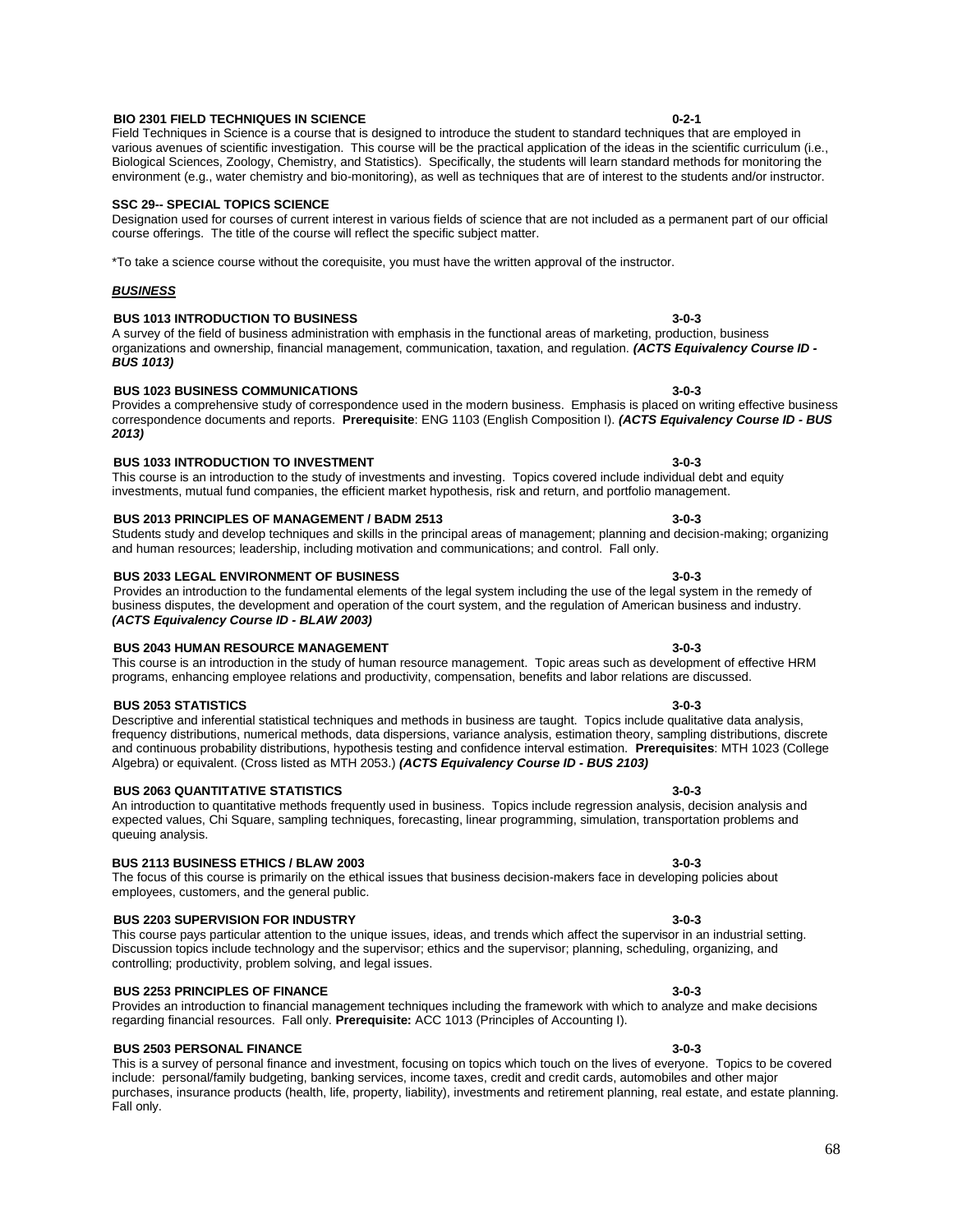#### **BUS 2513 PRINCIPLES OF MARKETING 3-0-3** Provides a study of the business activities performed to direct the flow of goods and services from the producer to the consumer.

# Major topics include consumer behavior, market research, products, pricing, promotion, and distribution. *(ACTS Equivalency Course ID - MKTG 2003)*

#### **BUS 2653 INTERNSHIP 3-0-3**

A cooperative program between the student, the College, and business and industry to begin to develop the necessary skills needed to be successful in the job environment. Students spend 4 weeks in class and productive hours on-the-job training during the semester. Students work with the instructor to develop meaningful learning objectives based on the job assignments.

## **BUS 2753 SMALL BUSINESS MANAGEMENT / BADM 2523 3-0-3**

Capstone course designed for students to apply what they have learned in other courses about the issues involved in organizing and operating a small business. Topics include personal qualifications, small business techniques, capital requirements, and forms of organizations, location, and sources of assistance. Spring only. **Prerequisite:** ACC 1013 (Principles of Accounting I).

# **BUS 2893 CULTURAL DIMENSIONS OF INTERNATIONAL BUSINESS 3-0-3**

This course provides the students with an understanding of the impact that different elements have on doing business across international borders. Topics include verbal and non-verbal communication, religion, languages, the role of gender, and the role of government.

# **SBU ---- SPECIAL TOPICS BUSINESS 3-0-3**

*CHEMISTRY*

## Designation used for courses of current interest in business that are not included as a permanent part of our official course offerings. The title of the course will reflect the specific subject matter.

**CHM 1011 CONCEPTS OF CHEMISTRY LABORATORY 0-3-1** A laboratory to support and reinforce the topics covered in CHM 1013, Concepts of Chemistry. Students will learn how to safely use laboratory equipment and carry out appropriate experiments. **Corequisite**: CHM 1013 (Concepts of Chemistry). *(ACTS* 

*Equivalency Course ID - CHEM 1214)*

# **CHM 1013 CONCEPTS OF CHEMISTRY 3-0-3**

The course introduces concepts including but not limited to kimensional analysis, moles, atomic and molecular structure, nomenclature, reactions, thermochemistry, intermolecular interactions, gases, mixtures, kinetics, equilibrium and acid base chemistry. This course is designed for Nursing and other Allied Health majors. The course may also satisfy the General Education Physical Science requirements. The course may also satisfy requirements for other majors and may be used as a prerequisite to College Chemistry I/Laboratory. The course does not satisfy the chemistry requirement for Chemistry or Biology majors. **Prerequisite**: Grade of C or better in MTH 0013 (Intermediate Algebra); or ACT math score of 19 or above; or ASSET score of 39 or above in Intermediate Algebra; or Compass score of 41 or above in Intermediate Algebra. **Corequisite**: CHM 1011 (Concepts of Chemistry Laboratory). *(ACTS Equivalency Course ID - CHEM 1214)*

## **CHM 1101 COLLEGE CHEMISTRY I LABORATORY 0-3-1**

A laboratory experience to support CHM 1103. **Corequisite:** CHM 1103 (College Chemistry I). Fall only. *(ACTS Equivalency Course ID - CHEM 1414)*

# **CHM 1103 COLLEGE CHEMISTRY I 3-0-3**

#### The first course of a two-semester sequence. Concepts covered include fundamentals of chemistry, stoichiometry, atomic structure, chemical periodicity, bonding and orbital theory, chemical reactions, gases and nuclear chemistry. **Prerequisites:** A grade of C or better in MTH 0013 (Intermediate Algebra); or enhanced ACT math sub score of 19; or ASSET score of 43 or above in Intermediate Algebra; or Compass score of 66 or above in Intermediate Algebra; and high school chemistry or CHM 1003 / 1001 (Fundamentals of Chemistry / Laboratory) or CHM 1013/1011 (Concepts of Chemistry/Laboratory). **Corequisite:** CHM 1101 (College Chemistry I Laboratory). Fall only. *(ACTS Equivalency Course ID - CHEM 1414)*

# **CHM 1121 COLLEGE CHEMISTRY II LABORATORY 120 120 241 20 23-1**

A laboratory experience to support CHM 1123. **Corequisite**: CHM 1123 (College Chemistry II). Spring only. *(ACTS - CHEM 1424)*

## **CHM 1123 COLLEGE CHEMISTRY II 3-0-3**

The second course of a two-semester sequence for chemistry majors, other science majors and pre-professional students. Concepts covered include liquids, solutions, solids, acids, bases, salts, redox reactions, thermodynamics, kinetics, and equilibrium reactions. **Prerequisites**: MTH 1023 (College Algebra) and CHM 1101 / 1103 (College Chemistry I and Lab). **Corequisite:** CHM 1121 (College Chemistry II Laboratory). Spring only. \* *(ACTS Equivalency Course ID - CHEM 1424)*

# **CHM 2111 ORGANIC AND BIOCHEMISTRY LABORATORY 0-3-1**

This course is for students in allied health and agriculture programs. The lab meets three hours per week. The course will explore practical applications of compounds studied in the lecture section. **Prerequisite:** CHM 1101 (College Chemistry I Laboratory) and CHM 1103 (College Chemistry I). **Corequisite:** CHM 2113 (Organic and Biochemistry). Spring only.\* *(ACTS Equivalency Course ID - CHEM 1224)*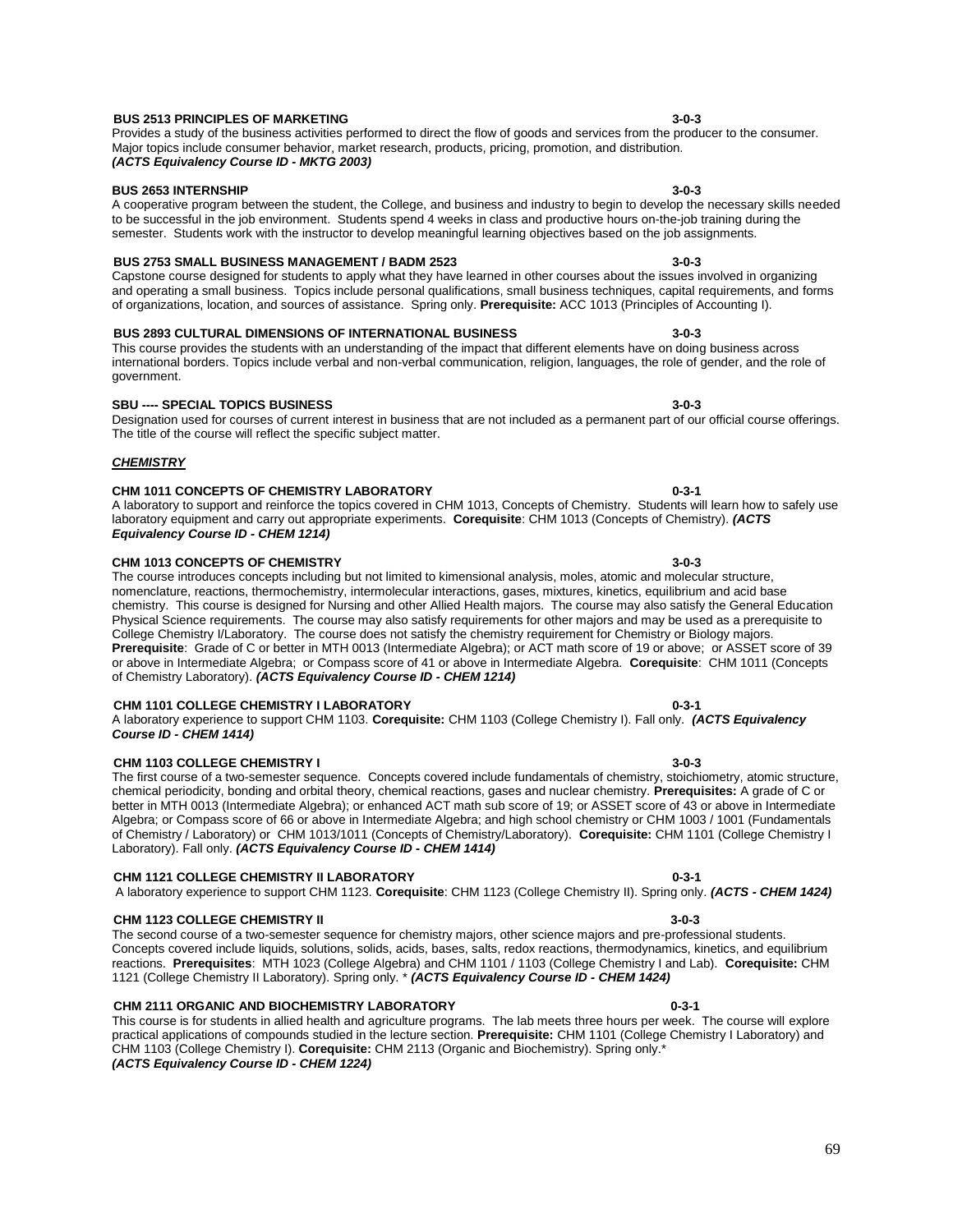#### **CHM 2113 ORGANIC AND BIOCHEMISTRY 3-0-3**

# *COMPUTER INFORMATION SYSTEMS*  **CIS 1003 INTRODUCTION TO COMPUTERS 3-0-3**

(Organic and Biochemistry Lab). Spring only. *(ACTS - CHEM 1224)*

# some hands-on experience in the computer lab with various microcomputer software. *(ACTS Equivalency Course ID - CPSI 1003)*  **CIS 1034 COMPUTER MAINTENANCE 3-2-4**

Provides instruction on PC hardware components including the system board, hard drives, floppy drives and memory chips. How software and hardware work together is discussed. A brief introduction to basic electricity and power supplies is provided. Students receive some hands-on experience in lab. Fall only.

input and output, data representation, auxiliary storage, data files, operating systems, and application of software. Students receive

will include an overview of types of organic compounds and biochemical processes. **Prerequisite:** CHM 1101 (College Chemistry I Laboratory) and CHM 1103 (College Chemistry I). **Corequisite:** CHM 1013/1011 (Concepts of Chemistry/Laboratory) or CHM 2111

\*To take a science course without the corequisite or prerequisite, you must have the written approval of the instructor.

### **CIS 1053 COMPUTER SOFTWARE APPLICATIONS 3-0-3**

### **(Word Processing, Electronic Spreadsheet, Database, Presentation)**

Provides instruction in the use of word processing, electronic spreadsheet, database, and presentation software for microcomputers. Students will become more familiar with microcomputer operations, operating systems and ways of solving everyday problems with word processing, electronic spreadsheet, database, and presentation software programs.

## **CIS 1103 COMPUTER GRAPHICS 3-0-3**

Provides instruction in the use of graphics application software for computers. Includes designing, creating, editing, and enhancing graphics using application software. Spring only.

## **CIS 2013 APPLIED ELECTRONIC SPREADSHEETS 3-0-3**

Provides an advanced understanding of the popular business spreadsheet software program for Windows. Course content includes creating, modifying, and printing spreadsheets, using spreadsheets to solve problems, graphing, and database operations. **Prerequisite:** CIS 1053 (Computer Software Applications).

#### **CIS 2023 DATABASE FOUNDATIONS 3-0-3**

This course introduces students to database design, management concepts, and theory; including foundational methodologies in database creation and manipulation techniques. **Prerequisite:** CIS 1033 (Computer Maintenance) or instructor approval. Spring only.

#### **CIS 2024 DIGITAL FORENSICS 3-0-3**

This course introduces students to tools, techniques, and procedures used to gather evidence in computer-related crimes. This course focuses on data acquisition and basic data analysis using Encase, the industry leading software application. **Prerequisite**: CIS 2233 (Computer Security)

#### **CIS 2034 PC HARDWARE REPAIR II 3-2-4**

This course is a follow-up to PC Hardware Repair I. Windows operating systems, modems and PCs on a network and on the Internet are all discussed. Notebook computers, printers and SCSI devices are covered. Troubleshooting and maintenance fundamentals are introduced. This is a preparatory course for the A+ Certification. Students receive hands-on experience in lab. Spring only. **Prerequisites:** CIS 1033 (PC Hardware Repair I).

### **CIS 2044 COMPUTER TROUBLESHOOTING 4-0-4**

This course builds upon concepts learned in CIS 1033, Computer Maintenance. Troubleshooting is a process that helps both technicians and end users to uncover and address problems with computing devices. Documentation, time management, and user interaction are components to the troubleshooting process. Students will develop skills to allow them to better interact with users; troubleshoot and repair a wide variety of computing devices; and, document findings and steps taken to resolve the issue. Prerequisite: CIS 1033, Computer Maintenance. Spring only.

#### **CIS 2093 NETWORK DEFENSE 3-0-3**

Analyzes security threats to modern networks and the methods used to secure networks against these threats. Topics include the setup and maintenance of boundary barriers; securing device access; using authentication, authorization, and accounting systems; implementing firewall technologies; implementing intrusion prevention systems; the use of cryptographic systems; implementing and securing remote access; and, the continuing management requirements of maintaining a secure network. Fall only.

#### **CIS 2103 ADVANCED COMPUTER GRAPHICS 3-0-3**

This course will provide instruction in the use of Photoshop to enhance graphics. Topics covered will include designing, creating, editing, and enhancing graphics and/or photographs using Photoshop software. Fall only. **Prerequisites:** CIS 1103 (Computer Graphics) or permission of the instructor. This course is a learning community course and students must also be enrolled in Photography and Advanced Computer Graphics. Fall, odd years.

Provides a fundamental orientation regarding what computers are and what they can do. Topics include computer hardware, data

### This course is for students in allied health and agriculture programs. The lecture class meets for three hours each week. Course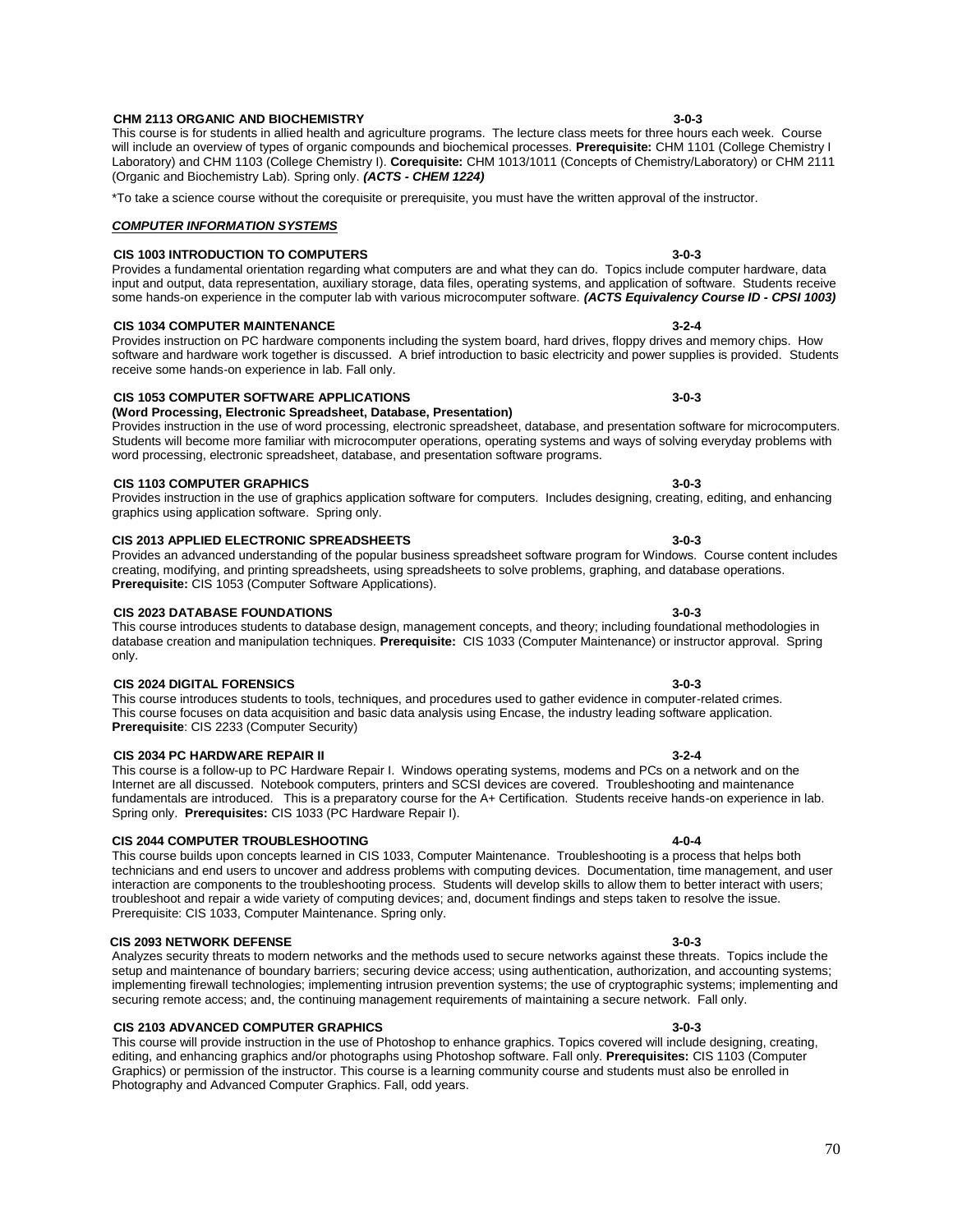#### **CIS 2153 INTRODUCTION TO PROGRAMMING 3-0-3** The course consists of programming software that introduces students to problem solving, design, coding, debugging, and

# 1003 (Introduction to Computers). **CIS 2214 NETWORKING I 3-2-4**

#### Provides the fundamental knowledge needed to design, configure and implement a Local Area Network. Emphasizes the integration of available software and hardware elements and provides a good understanding of network architecture and protocols. Uses CISCO curriculum. Fall only.

## **CIS 2223 OPERATING SYSTEMS I 2-2-3**

Explores basic and advanced Windows Operating System computer network administrative techniques valuable for network managers, PC support personnel, programmers, and system and network administrators. Students will install local area network software using PC compatible microcomputers and learn to administer a network utilizing Windows. **Prerequisite:** CIS 1033 (PC Hardware). Fall only.

documentation of programs. The course will use visual concepts to enhance this learning experience. Fall only. **Prerequisite:** CIS

### **CIS 2243 OPERATING SYSTEMS II 2-2-3**

Focuses on administering and maintaining network operating systems from a technical and operational standpoint. Students will learn how various network software provide essential business functions such as authentication, authorization, accountability, logging, user management, and how to configure various networking daemons such as mail, web, and file services. Students will also learn to write scripts for system administration and explore methods to remediate and patch workstations and other devices. **Prerequisite:** CIS 2223 (Operating Systems I). Spring only.

### **CIS 2224 NETWORKING II 3-2-4**

## Provides advanced knowledge of CISCO routers. Emphasis is placed on subnets, routing protocols and access list. Also developing systems from inception. Spring only. **Prerequisite**: CIS 2214 (Networking Hardware I).

#### **CIS 2233 FOUNDATIONS OF INFORMATION ASSURANCE 3-0-3** Presents an in-depth orientation the fundamentals of computer system security. Topics include monitoring, incident response,

# various security techniques in a lab setting. Spring only. **CIS 2253 INTERNET/WEBPAGES/SOFTWARE PLATFORM 3-0-3**

#### This course explores communication and web terminology via the Internet. Students will learn communications, internet essentials and applications along with skills necessary for designing Webpages.

forensic analysis, hardware and software security, network security and encryption. Students will receive hands-on experience with

**SCS ---- SPECIAL TOPICS/CIS 3-0-3** Provides an opportunity for students to study topics of current and/or professional interest in the field of computer information systems. Topics studied must be approved by the Division Chair of Business, Technology and Public Service and should not duplicate material covered in the technical core.

#### *NURSING ASSISTANT*

#### **CNA 1107 NURSING ASSISTANT 6-5-7**

A study of nurse assisting including communication and interpersonal skills; infection prevention and control; safety and emergency procedures; promoting independence and respecting resident rights; introduction to resident care; personal care; basic nursing skills; social, cognitive and behavioral skills.

### *COLLEGE SUCCESS*

### **COL 1003 STRATEGIES FOR COLLEGE SUCCESS 3-0-3**

This course is an orientation designed to assist students in developing strategies for meeting the demands of college life. Topics include making the transition to college, becoming motivated for success, managing one's time more effectively, reading a textbook, taking lecture notes and examinations, making decisions, seeking and selecting a career, and locating and using various campus resources.

### *COSMETOLOGY*

## **COS 1118 COSMETOLOGY I 4-14-18**

#### This course is the first in a series of three courses required to prepare persons to take the Arkansas State Board of Health's Cosmetology Section's cosmetology state licensure examination. Major topics include hygiene and sanitation; related sciences; and, hairdressing. Fall only.

### **COS 1218 COSMETOLOGY II 4-14-18**

This course is the second in a series of three courses required to prepare persons to take the Arkansas State Board of Health's Cosmetology Section's cosmetology state licensure examination. Major topics include manicuring, aesthetics, and hairdressing. **Prerequisite:** COS1118 (Cosmetology I) Spring only.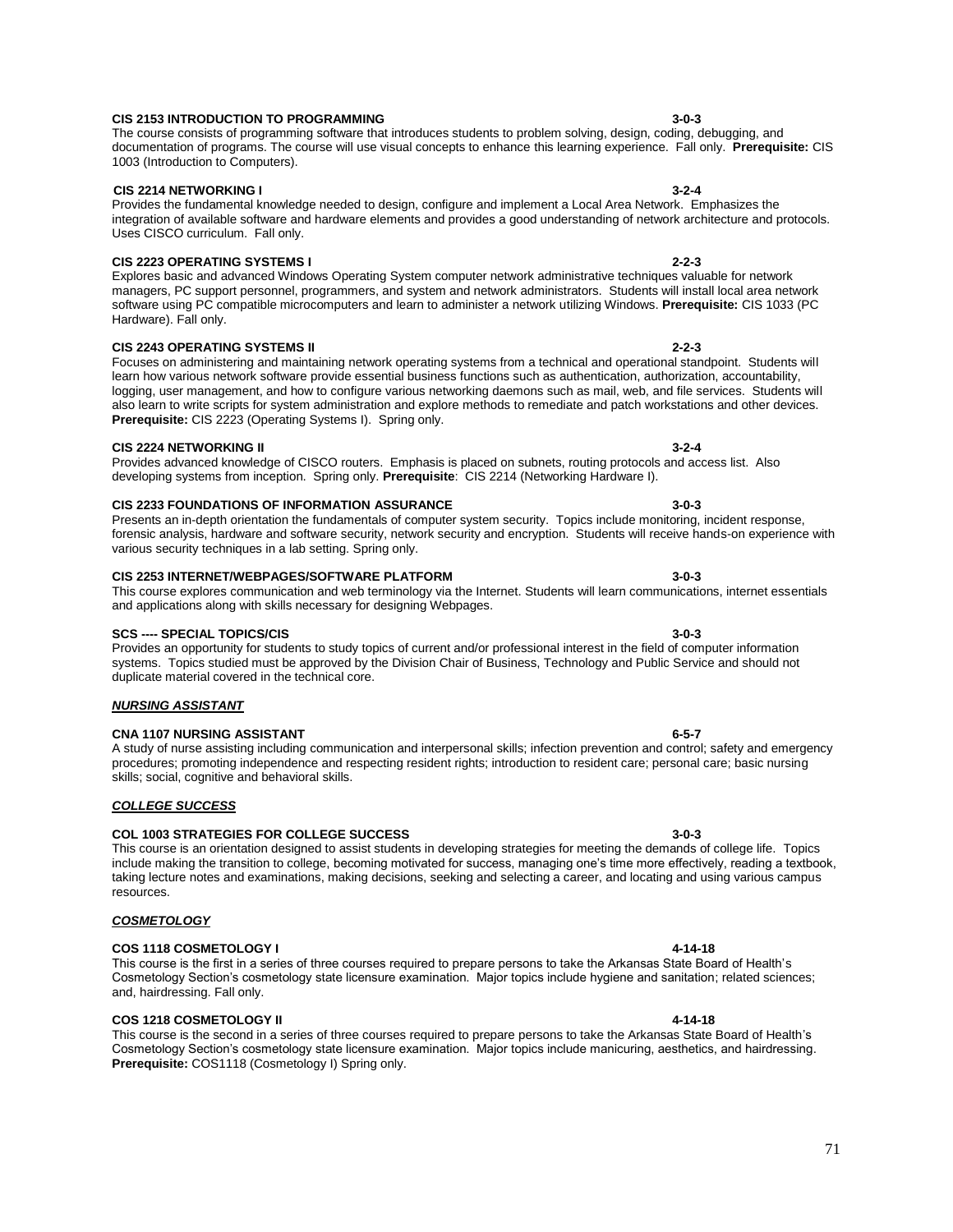#### **COS 1306 COSMETOLOGY III 1-5-6**

This course is the final course in a series of three courses required to prepare persons to take the Arkansas State Board of Health's Cosmetology Section's state licensure examination. Major topics include salesmanship and shop management; shop deportment; and, hairdressing. **Prerequisites:** COS 1118 (Cosmetology I) and COS 1218 (Cosmetology II) Summer only.

#### **COS 2109 COSMETOLOGY INSTRUCTOR I 1-5-6** This course is the first of two courses required as a prerequisite to qualify for cosmetology instructor licensure examination by the

# **COS 2109 COSMETOLOGY INSTRUCTOR II 1-5-6**

This course is the first of two courses required as a prerequisite to qualify for cosmetology instructor licensure examination by the Arkansas Department of Health Cosmetology Section. **Prerequisites:** COS 2109 (Cosmetology Instructor I). Offered as needed.

Arkansas Department of Health Cosmetology Section. **Prerequisites:** Licensed Cosmetologist. Offered as needed.

#### *CRIMINAL JUSTICE*

#### **CRJ 1103 INTRODUCTION TO CRIMINAL JUSTICE 3-0-3**

Introduces the student to the history, development, and philosophy of law enforcement, courts, and corrections in a democratic society. An overview of the United States Criminal Justice system is an integral part of this course. *(ACTS Equivalency Course ID - CRJU 1023) Fall only*

#### **CRJ 1203 LAW ENFORCEMENT ETHICS 3-0-3**

### An examination of ethical issues encountered by law enforcement. Includes the study of ethical decisions, physical force, discretion, misconduct, authority and responsibility, undercover operations, and privacy. <Inactive>

**CRJ 1253 CRIMINOLOGY 3-0-3** Theories about why people commit crime within the three broad categories of criminology theories: 1) Sociological; 2) Biological; 3) Psychological. The course also discusses the actual crimes: 1) a general definition of various crimes; 2) a profile of a typical offender and victim of various crimes; 3) prevalence of various crimes and 4) where, when, and how selected crimes are committed. Fall only.

#### **CRJ 1303 CRIMINAL AND PROCEDURAL LAW 3-0-3**

This course addresses and discusses the sources of both criminal law and criminal procedure. In terms of criminal law, the course will discuss the general definition of various crimes (i.e., the "elements of a crime), and the various defenses to a crime. In terms of criminal procedure, the course will address the Constitutional right to privacy and its impact on various law enforcement procedures as well as constitutional requirements relevant to confessions, interviews and interrogations. Students will apply their understanding of both types of law to hypothetical situations and to a moot court scenario. Spring only.

#### **CRJ 1403 CRIMINAL INVESTIGATIONS 3-0-3**

A study of the fundamentals of criminal investigation, both theory and history; from crime scene to courtroom with an emphasis on techniques appropriate to specific crime scenes. Spring only.

#### **CRJ 2203 ARKANSAS CRIMINAL LAW 3-0-3**

A study of the criminal statutory provisions in the State of Arkansas including the interpretation of the statutory criminal law as set forth by the Arkansas and U.S. Supreme Courts. **Prerequisite**: CRJ 1103 (Introduction to Criminal Justice). <Inactive>

#### **CRJ 2304 FORENSIC SCIENCE with LAB 3-1-4**

#### This class addresses what happens to evidence after it is collected by law enforcement and, therefore, focuses on the forensic science analysis techniques. Using a combination of lecture and laboratory work, students learn and apply how to analyze different types of evidence typically collected at a crime. Using the results of their own forensic analysis, students make comparisons between "known" and "unknown" exemplars and use this comparison to solve a mock crime scene in a final paper. Spring only.

#### **CRJ 2403 JUVENILE JUSTICE 3-0-3**

A comprehensive study of the juvenile justice system including the rights and responsibilities of parents and children, police authority, the social service system, and the juvenile court and corrections systems. **Prerequisite**: CRJ 1103 (Introduction to Criminal Justice). <lnactive>

#### **CRJ 2503 LEGAL WRITING 3-0-3**

This course provides a working knowledge of the fundamentals of effective legal writing, analysis, and research. Topics include legal briefs and memoranda, case and fact analysis, citation forms, legal writing styles, field note taking techniques, and effective report writing. Fall only.

### **SCJ ---- SPECIAL TOPICS / CRIMINAL JUSTICE 3-0-3**

Provides an opportunity for students to study topics of current and/or professional interest in the field of criminal justice. Topics studied must be approved by the Division Chair of Business, Technology and Public Service and should not duplicate material covered in the technical core. Up to 6 hours equivalent credit in Special Topics will be given to persons for a combination of a certificate of completion from the Arkansas Law Enforcement Training Academy and other approved professional development hours.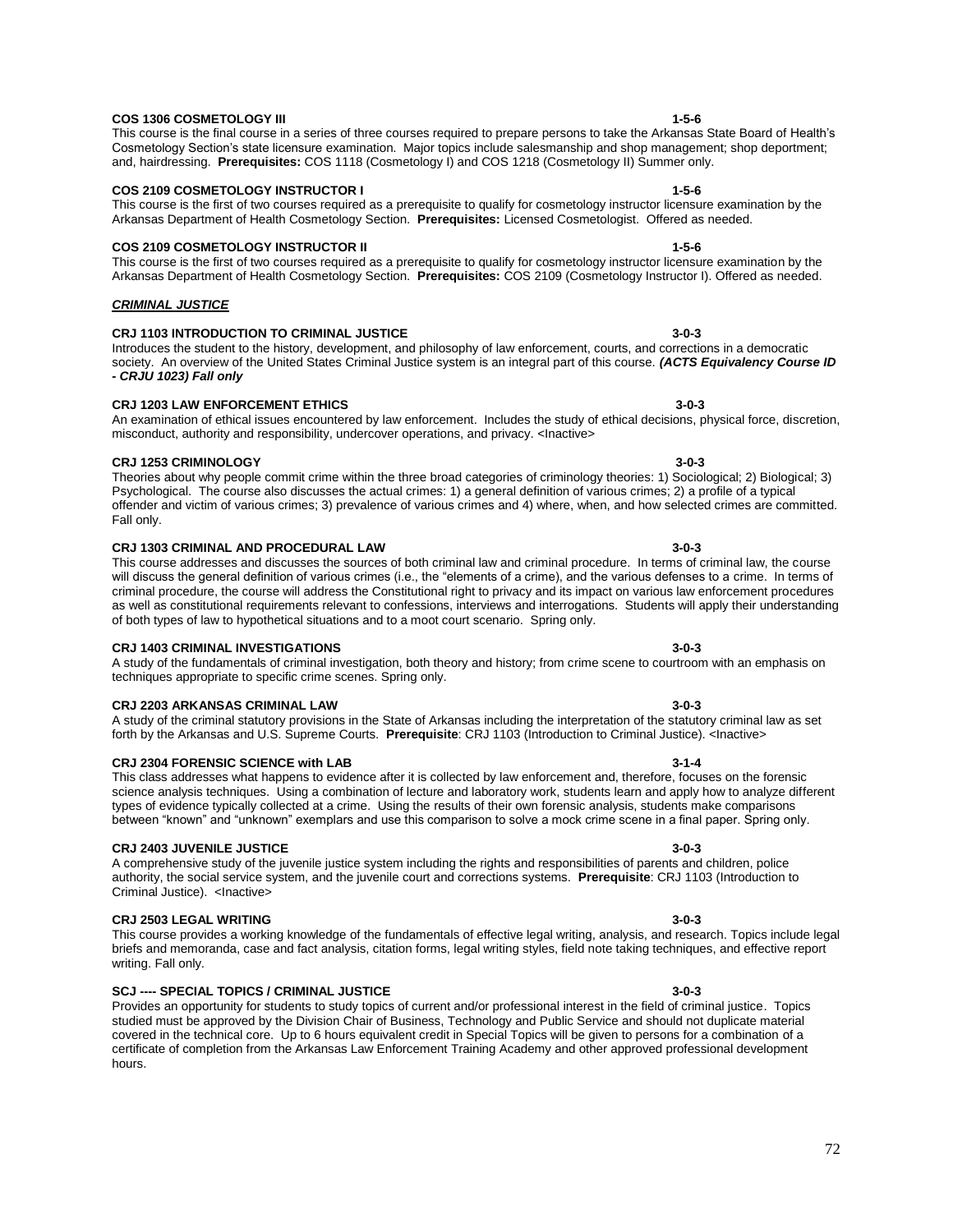### *EARLY CHILDHOOD EDUCATION*

### **ECE 1003 FOUNDATIONS OF EARLY CHILDHOOD EDUCATION 9-1-3**

This course is designed to acquaint the student with the historical roles of families in their child's development. The student will become familiar with the theories supporting early childhood education and learn how to develop an effective program designed uniquely for children (ages birth to eight). The students will also obtain knowledge of state and federal laws pertaining to the care and education of young children. (CDA Block Course, course fee assessed.) Fall only.

## **ECE 1103 CHILD GROWTH AND DEVELOPMENT (AAT Statewide Syllabus) 9-1-3**

This course is the study of environmental and hereditary effects on the cognitive, affective, psychomotor, and sociolinguistic development of typically and atypically developing children from conception to middle childhood (conception through age 8) with diverse cultural backgrounds within and outside of the United States. The students will be introduced to methods used to observe and evaluate children's development and recognize possible delays in development. Practical application of theory is provided through a variety of hands-on experiences and observations. (CDA Block Course except for AAT students.) Fall only.

### **ECE 1203 ENVIRONMENTS FOR YOUNG CHILDREN 9-1-3**

This course is designed to provide the student with a broad knowledge base on how to design a program for children developing both typically and atypically. The course provides the opportunity to plan environments that are physically and emotionally secure. Students plan and implement activities that are age, stage and culturally appropriate for children birth to five. (CDA Block Course.) Fall only.

## **ECE 1303 FIELD EXPERIENCE 3-0-3**

Students are required to demonstrate competency in the following areas: health and safety, interaction with children, implementation of curriculum, personal qualities, professionalism and working with staff. These are aligned to NAEYC Associate Degree Standards. Students are required to respond to weekly journals through the Blackboard Online System. Students are also required to complete a minimum of 96 clock hours of observation and working with young children. Of those 96 clock hours, 13 hours of observation are required in additional mandatory childcare sites. Students must have completed the required paperwork for these observations and be employed or volunteer in a licensed childcare facility in order to apply the skills learned in the previous three courses. Observation of the student's work and evaluation of student skills are conducted by instructors. Spring only.

### **ECE 2003 CHILD GUIDANCE 3-0-3**

This course relates principles of child development to appropriate methods of guiding children's behavior for children Birth through pre-kindergarten, including children with special needs. Techniques for managing groups of children in the various childcare settings are practiced.Spring only.

### **ECE 2103 PRESCHOOL CURRICULUM (B-Pre-K) 3-0-3**

This course is based on the foundation of research in child development and focuses on planning and implementing enriching environments with appropriate interactions and activities for young children (ages 3 through 5) including those with special needs, to maximize physical, cognitive, communication, creative, language/ literacy, and social/emotional growth and development. Competencies are based on Standards developed by the National Association for the Education of Young Children for quality early childhood settings. Also covered:

- Information on the Quality Approval process and Accreditation for Early Childhood settings in Arkansas, now called *Better Beginnings*
- Arkansas Frameworks Handbook for Three and Four Year Olds

Course fee assessed. Fall only.

## **ECE 2203 INFANT/TODDLER CURRICULUM 3-0-3**

This course is based on the foundation of research in child development and focuses on planning and implementing enriching environments with appropriate interactions and activities for young children (birth through 2 years) including those with special needs, to maximize physical, cognitive, communication, creative, language/ literacy, and social/emotional growth and development. Competencies are based on Standards developed by the National Association for the Education of Young Children for quality early childhood settings. Also covered:

 Information on the Quality Approval process and Accreditation for Early Childhood settings in Arkansas, now called *Better Beginnings*

Arkansas Frameworks Handbook for Infants and Toddlers

Spring only.

# **ECE 2303 PRACTICUM 3-0-3**

Students must be employed or volunteer in a licensed childcare facility to apply the knowledge acquired and skills learned in previous coursework. Observation of the student's work and evaluation of student skills are conducted by instructors following the NAEYC Associate Standards. Students must demonstrate competency in all areas observed and complete a minimum number of clock hours, determined by the institution, of observation and work experience with children birth to five. An emphasis will be on the observation of physical, cognitive, language, social and emotional development in connection with previous courses. **Prerequisites:** ECE 1003, 1103, 1203 or CDA**.** If not currently working in a child care facility the student will be assigned a specific

site to volunteer, observe and be observed by the early childhood instructor. The sites will be chosen by the instructor in relation to where the students live and the quality of the programs. Fall only.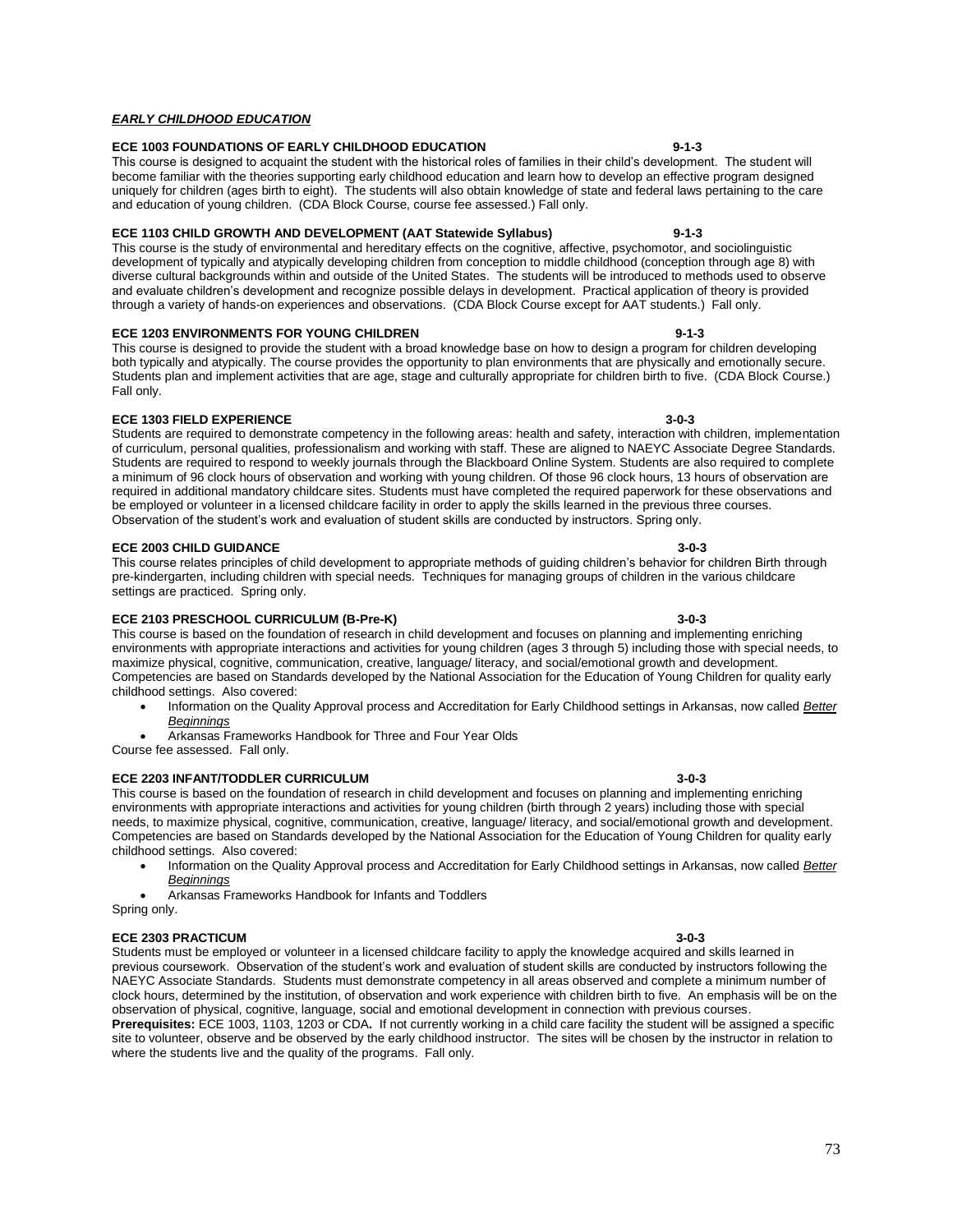#### **ECE 2503 PROGRAM ADMINISTRATION 3-0-3** Provides instruction in topics pertinent to the current and future childcare director/owner. Students will plan all aspects of opening a

# childcare center including budgeting, personnel management, marketing and meeting state licensure requirements. Spring only. Spring only. **ECE 2603 SEMINAR FOR EARLY CHILDHOOD ADMINISTRATORS 3-0-3**

### A study of administrative topics in early childhood education, which are of current and/or future interest to students in this degree program. A focus is placed upon the development of professionalism in the field of early childhood. Fall only.

### **ECE 2903 ART, MUSIC AND CREATIVE MOVEMENT 3-0-3**

Students will receive training in developmentally and age appropriate areas of children's art, music and movement. Participants will be involved in real hands-on activities and learning experiences. NAEYC standards and practices will be followed. Summer only. Odd years.

### **ECE 2913 CHILDREN'S LITERATURE 3-0-3**

## A study of children's literature for use with infants, toddlers and preschoolers. Students will plan and implement activities around major authors and develop creative projects using the Resource Center and library. Summer only. Odd years.

# **ECE 2923 LITERACY AND LANGUAGE ARTS FOR EARLY CHILDHOOD 3-0-3**

## This course is designed to make the early childhood educator aware of the acquisition of language and how to provide children birth through pre-kindergarten, including children with special needs with language rich environments by incorporating the four areas of language: speaking, listening, writing and reading. Summer only.

# **ECE 2933 SOCIAL STUDIES AND MULTICULTURAL EDUCATION FOR PRESCHOOL CHILDREN 3-0-3**

**ECE 2973 SPECIAL NEEDS 3-0-3**

### This course covers the skills needed by preschool teachers to plan, develop, and present developmentally appropriate multicultural and social studies curriculum and activities for preschool children. Includes skills and attitudes young children need to develop in our world today. Even years.

special needs to ideas and concepts related to math and science. Students will create activities; plan and practice developmentally

#### **ECE 2943 MATH AND SCIENCE FOR EARLY CHILDHOOD 3-0-3** Students will become familiar with a variety of ways to introduce children Birth through pre-kindergarten, including children with

# appropriate experiences that would meet recognized standards (NAEYC, NCTM, etc.) for these areas. Summer only.

### This course relates principles of child development to appropriate methods of guiding children's behavior for children Birth through pre-kindergarten, including children with special needs. Techniques for managing groups of children in the various childcare settings are practiced. Summer only.

# **ECE 2963 HEALTH SAFETY AND NUTRITION 3-0-3**

This course focuses on the health, safety and nutritional guidelines for children, birth through eight years of age, child care licensing requirements and activity planning. Emphasis is placed on establishing safe, quality learning environments and practices that respect the diversity of settings, families and teachers who care for young children. Summer only.

# **ECE 2993 FUTURE PERSPECTIVES IN EARLY CHILDHOOD (capstone course) 3-0-3**

This course introduces students to current research in the field of Early Childhood education. Students will develop a knowledge base of the NAEYC Code of Conduct through analyzing case studies designed to demonstrate competencies compatible with current research and practice, development of a professional portfolio to demonstrate competencies in the skills relating to the NAEYC Associate Degree Standards. Spring of last semester only.

# **SEC ---- SPECIAL TOPICS / EARLY CHILDHOOD EDUCATION 3-0-3**

### Provides an opportunity for students to study topics of current and/or professional interest in the field of Early Childhood Education. Topics studied must be approved by the Division Chair of Business, Technology and Public Service and should not duplicate material covered in the technical core.

### *ECONOMICS*

# **ECN 2013 MACROECONOMICS 3-0-3**

Provides an overall view of how economic systems operate. Topics include aggregate production, income, and expenditures, fiscal and monetary policy, inflation and unemployment, and money and banking. Students gain an awareness of economic problems and analyze alternative solutions. **Prerequisite**: Any one of the following: A grade of C or better in MTH 0003 (Beginning Algebra), with study in MTH 0013 (Intermediate Algebra) or MTH 1003 (Technical Math) highly recommended; Enhanced ACT Math sub score of 17-18; or an ASSET score of 31 or above in Intermediate Algebra; or a Compass score of 25 or above in Intermediate Algebra. *(ACTS Equivalency Course ID - ECON 2103)*

# **ECN 2023 MICROECONOMICS 3-0-3**

Will examine individual behavior in the economy as well as look at the components of the larger economy. Microeconomic analysis, including market structure, supply and demand, production costs and price and output. **Prerequisite**: Any one of the following: A grade of C or better in MTH 0003 (Beginning Algebra), with study in MTH 0013 (Intermediate Algebra) or **MTH 1003 (Technical Math)** highly recommended; Enhanced ACT Math sub score of 17-18; or an ASSET score of 31 or above in Intermediate Algebra; or a Compass score of 25 or above in Intermediate Algebra. *(ACTS Equivalency Course ID - ECON 2203)*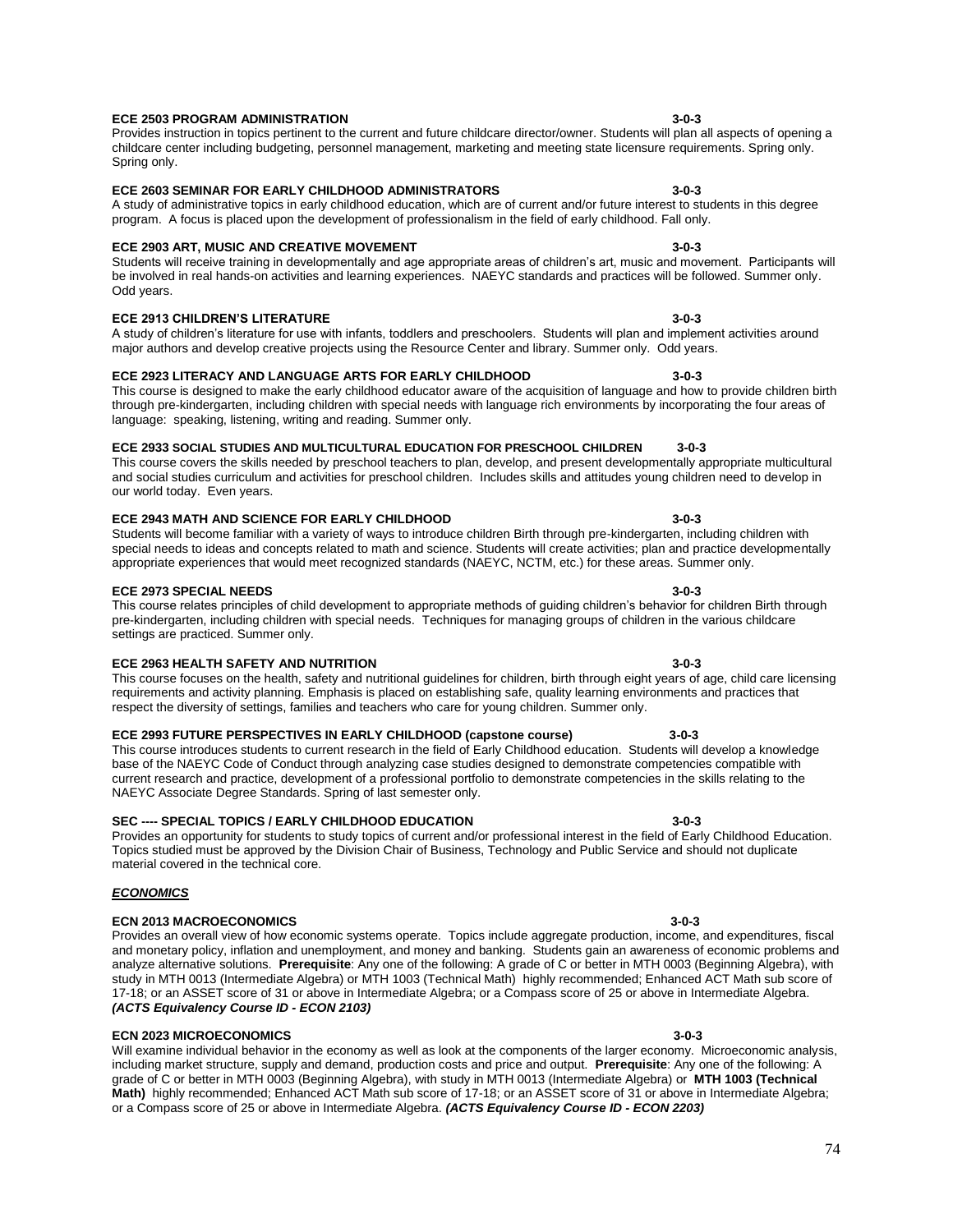#### *EDUCATION*

### **EDU 1002 ART FOR ELEMENTARY TEACHERS 2-0-2**

This course is an investigation of elementary-level art education focusing on materials and methods for teaching art history, art criticism, and studio production to children. Attention is given to the relationship of the visual arts to general education, developmental growth of children in art, curriculum planning, and current issues in art education.

### **EDU 1012 ELEMENTARY CLASSROOM MUSIC 2-0-2**

This course is intended for elementary education majors. The course is designed to provide experiences that will enable you to develop the necessary skills and knowledge to teach musical concepts and integrate music learning with other core subjects. The goals and objectives of this course are aligned with the Arkansas Standards for Beginning Teachers and are directed towards your goal of becoming an exemplary elementary teacher.

### **EDU 2003 INTRODUCTION TO EDUCATION 2-1-3**

This course is designed to provide students with an overview of teaching as a profession, providing them with an opportunity to observe the educational process in three settings – elementary, middle school and secondary. Thirty classroom observation hours are required. Students will also be required to take the Praxis I exam. Fall only.

# **EDU 2013 TEACHING DIVERSITY 3-0-3**

Teaching Diversity is a course designed to introduce both Mainstream, ESL and WL teachers to issues which concern them when working with limited English-speaking students (LEPs) in grades preK-6. In this course students will focus on cultural issues and awareness in the first portion of the course, and then in the second half they will focus on practical applications of this knowledge by developing and sharing specific classroom activities designed for ESOL. A basic inventory of topics is found here although some topics may be augmented by further materials as students work through the course.

### **EDU 2033 TEACHING PHYSICAL EDUCATION 3-0-3**

This course is designed to help students understand the need for an effective K – 6 physical education program. It will provide the prospective PK-6 school classroom teacher, as well as the PK-6 physical education specialist, with a knowledge base in the principles of physical fitness, elementary physical education curriculum planning and appropriate selection of physical activities for children. The students will be working with hands-on projects integrating the discipline of physical education and other curriculum subjects found in grades PK-6. Proper nutrition for the elementary student will also be discussed.

### **EDU 2103 INTRO TO K12 EDUCATIONAL TECHNOLOGY 3-0-3**

This course is designed to provide students with an overview of the technologies that can enhance teaching and learning. Students will use the computer as a tool to design educational materials, perform classroom management tasks, enhance instruction, communicate and research. Spring only.

### **SGE ---- SPECIAL TOPICS GENERAL EDUCATION 3-0-3**

Designation used for courses of current interest in various fields of general education that are not included as a permanent part of our official course offerings. The title of the course will reflect the specific subject matter.

### *EMERGENCY MEDICAL TECHNICIAN*

# **EMT 1107 BASIC EMERGENCY MEDICAL TECHNOLOGY 6-3-7**

An introduction to the study of emergency medical services and the basic principles, procedures and techniques of emergency care. Successful completion of this course prepares students to apply for the National Registry EMT-B Examination. **Prerequisites:** Approved First Responder course and OFA 1053 Medical Terminology.

### **EMT 2013 PARAMEDIC I 8.5-4.5-13**

A fifteen week course designed to introduce the Paramedic Student to Advanced Prehospital Care. Paramedic I is designed to prepare the emergency medical student to perform advanced life support skills; specifically, the recognition of Dysrhythmias and Advance Cardiac Life Support Certification. The class will prepare the student for the skills needed to properly start and administer intravenous medications, endotracheal intubations will be taught in this section with the use of emergency meds administered via the endotracheal airway. Along with skills completion, the paramedic student will be introduced to communication and proper documentation of patient assessment. During this course, the student will begin the field portion of the Paramedic program. A minimum of 200 hours riding time will be required before advancing to Paramedic II. Students will document all field and clinical time through an electronic tracking program. **Prerequisites**: Successful completion of EMT Basic program and EMT Certification. Fall only.

## **EMT 2214 PARAMEDIC II 7-7-14**

A fifteen week course designed to prepare the Paramedic Student with the skills needed to treat the critically ill and injured patient. The semester will focus on the recognition of medical, trauma, pediatric, geriatric, and OB/GYN emergencies. The student will be prepared for the practical portion as well as the written portion of the National Registry for Emergency Medical Technicians-Paramedic certification examination. A minimum of 300 clinical hours will be required before advancing to Paramedic III. Students will document all field and clinical time through an electronic tracking program. **Prerequisite**: Successful completion of EMT 2013 Paramedic I. Spring only.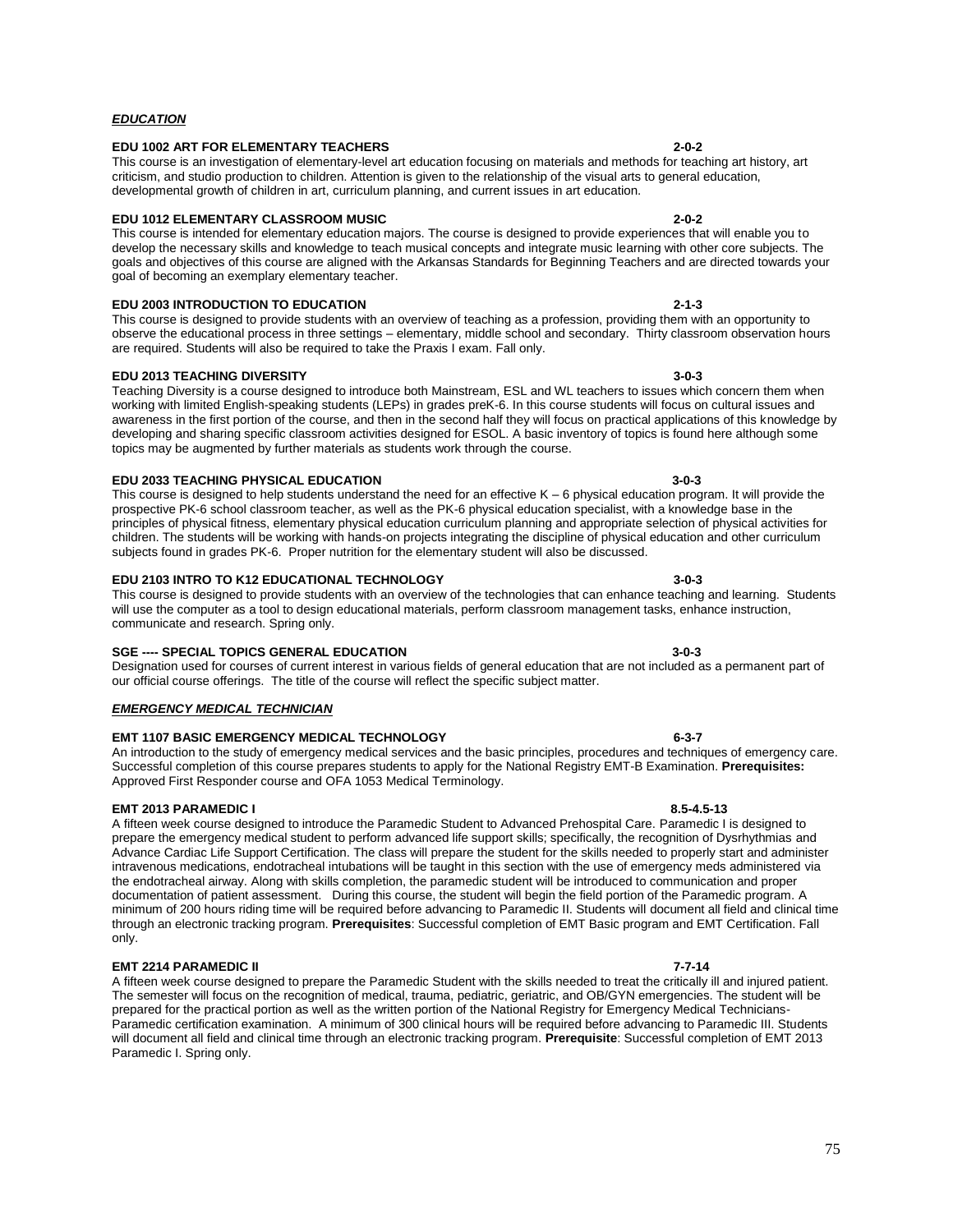#### **EMT 2207 PARAMEDIC III 3-4-7**

An eight week course designed to prepare the Paramedic student to understand special considerations in the field of EMS, provide the student an overview of EMS operations, and to prepare and review the student for the National Registry for Emergency Medical Technicians-Paramedic certification examination. Time will be allocated to complete any unfinished clinical time/proficiencies (100 hours – Capstone/Internship is required). Students will document all field and clinical time through an electronic tracking program. **Prerequisite**: Successful completion of EMT 2214 Paramedic II. Summer only.

### *ENGLISH*

## **ENG1004 WRITING FOR THE WORKPLACE 4-0-4**

Writing for the workplace is a course designed specifically for those students who are earning technical certificates and Career and Technical Education (CTE) AAS degrees. This course is UACCB-specific and will not transfer to another institution, nor will the course transfer for any non-CTE AA or AS degree. This course is a college-level, four credit course that tightly focuses on technical writing for the workplace while reviewing foundational reading and writing elements. Students will participate in active/hands on learning projects which focus on only the technical writing these students will need upon entering the workforce.

#### **ENG 1103 ENGLISH COMPOSITION I 3-0-3**

Students improve their writing skills through study and practice of fundamentals of written communication, including principles of grammar, punctuation, spelling, organization, and careful analytical reading. **Prerequisite**: College level placement scores in English or writing and reading or completion of PRE 0503 (Basic Writing) and PRE 0303 (Reading Improvement) with at least a C average when placement test scores require. *(ACTS Equivalency Course ID - ENGL 1013)*

### **ENG 1203 ENGLISH COMPOSITION II 3-0-3**

Students continue the practice of ENG 1103 (English Composition I) to develop further the skills learned in that course. Using readings and discussion of various types of writing, students will practice different kinds of rhetorical development, including research and documentation. **Prerequisite:** ENG 1103 (English Composition I) with a C or better. *(ACTS Equivalency Course ID - ENGL 1023)*

### **ENG 1303 TECHNICAL WRITING 3-0-3**

# Students learn the basic principles of technical report research, organization, and writing. Assignments include writing proposals, progress reports, and technical articles.

**ENG 2113 WORLD LITERATURE I 3-0-3** Students analyze and interpret literary works from several historical periods ranging from early civilizations through the Renaissance. English Composition I strongly recommended. *(ACTS Equivalency Course ID - ENGL 2113)*

### **ENG 2213 WORLD LITERATURE II 3-0-3**

Students analyze and interpret literary works from several historical periods ranging from the Renaissance to the present. English Composition I strongly recommended. *(ACTS Equivalency Course ID - ENGL 2123)*

### **ENG 2313 INTRODUCTION TO FICTION 3-0-3**

Students survey short fiction and the novel with emphasis on analytical reading and writing skills.

#### **ENG 2413 CREATIVE WRITING 3-0-3**

Students develop creative perception, thinking, and imagination in writing fiction and poetry. Students will have their work read and critiqued in a workshop format as well as in conference with the instructor. **Prerequisite:** ENG 1103 (English Composition I). *(ACTS Equivalency Course ID - ENGL 2013)*

### **ENG 2503 AMERICAN LITERATURE I 3-0-3**

American Literature I students will analyze and interpret literary works from the 1400's to 1865. Students will study American authors and the philosophies represented in their works. English Composition I strongly recommended. Fall only. *(ACTS Equivalency Course ID - ENGL 2653)*

## **ENG 2513 AMERICAN LITERATURE II 3-0-3**

American Literature II is a continuation of American Literature I. Students will analyze and interpret works from 1865 to present literature. American Literature I is not a prerequisite for American Literature II. English Composition I strongly recommended. Spring only. *(ACTS Equivalency Course ID - ENGL 2663)*

# **ENG 2603 MYTHOLOGY 3-0-3**

This course surveys notable myths of the Greeks, Romans, and Norse. Students will develop greater understanding of the stories the myths – as religious texts, as national epics, as part of western culture, and as literary works enjoyable in themselves.

### **SEN 29-- SPECIAL TOPICS ENGLISH 3-0-3**

**Designation used for courses of current interest in English that are not included as a permanent part of our official course offerings. The title of the course will reflect the specific subject matter.**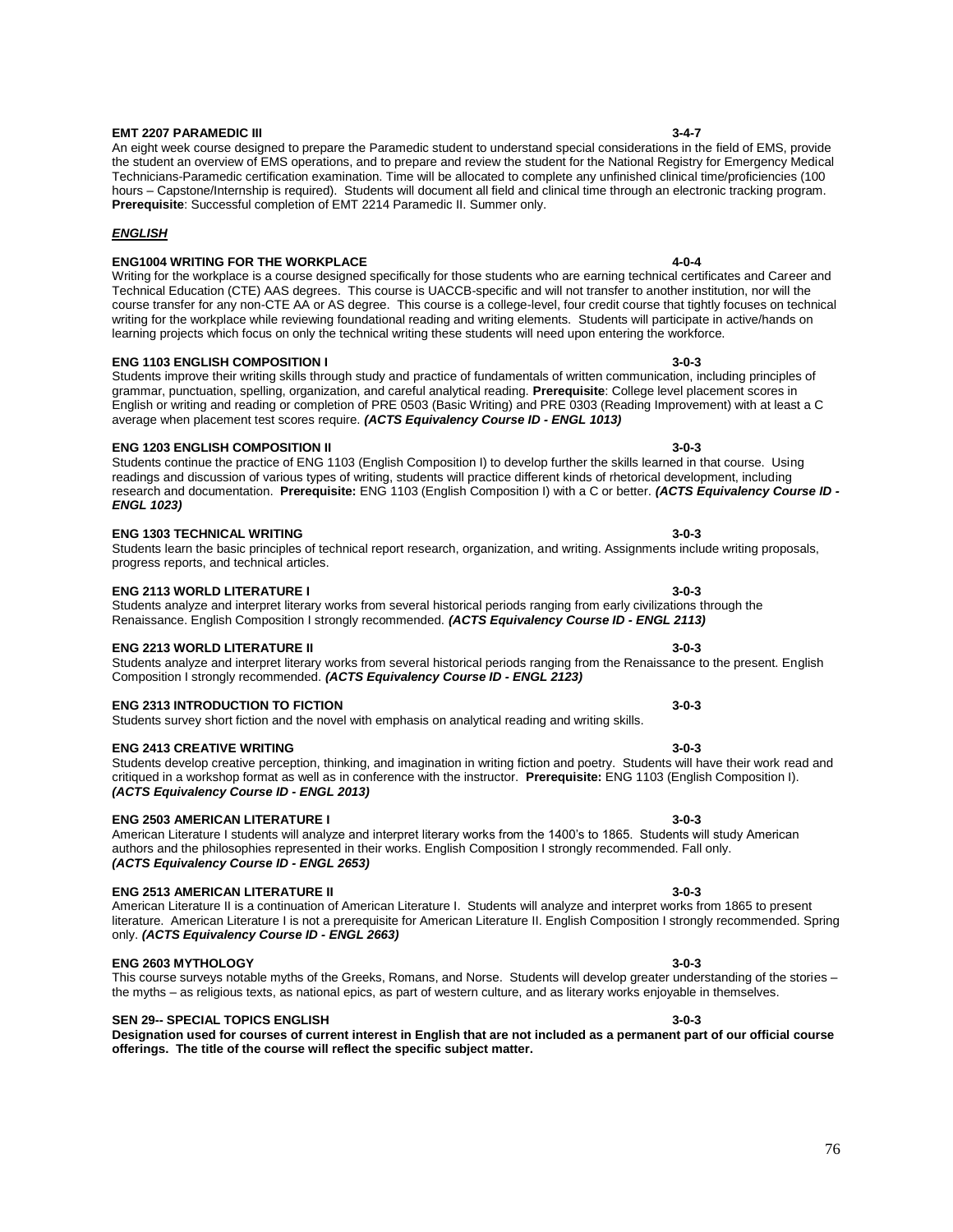## *ENTREPRENEURSHIP*

### **ETR 1003 INTRODUCTION TO ENTREPRENEURSHIP 3-0-3**

#### An introduction to the role of entrepreneurial businesses in the US, the impact of entrepreneurial businesses on the US and global economy, how ideas become businesses, how entrepreneurs operate within a company and the general precepts of entrepreneurial businesses.

### **ETR 2003 PROFESSIONAL SELLING/ADVERTISING 3-0-3**

A course specifically designed to teach the tools of professional selling and advertising methods. Students will learn successful sales techniques for retail and non-retail customers, how to develop an advertising program for products and services and the appropriate medium to use. **Prerequisites:** BUS 2513 (Principles of Marketing), ENG 1103 (English Composition I), ETR 1003 (Introduction to Entrepreneurship). Fall only.

#### **ETR 2033 FEASIBILITY AND FUNDING 3-0-3**

This course will provide the essential skills for students to evaluate and explore strategies for entrepreneurial opportunities in the marketplace and to successfully evaluate the funding and feasibility of those opportunities. **Prerequisites:** ENG 1103 (English Composition I), ACC 1013 (Principles of Accounting I), ETR 1003 (Introduction to Entrepreneurship). Spring only.

### *FINE ARTS - CINEMA*

#### **FAC 2003 UNDERSTANDING FILM 3-0-3** This course will introduce students to the notion of viewing and understanding movies critically and seeing them in a larger artistic

# and cultural context. *FINE ARTS - MUSIC*

#### **FAM 2003 MUSIC 3-0-3** For listeners who have had no formal training or experience, this course provides an introduction to music. The principal purpose is the development of listening skills. *(ACTS Equivalency Course ID - MUSC 1003)*

### *FINE ARTS – THEATER*

#### **FAT 2013 THEATER 3-0-3**

# This course provides students with an appreciation of how various artistic elements combine to produce theatrical productions. *(ACTS Equivalency Course ID - DRAM 1003)*

**FAT 2033 ACTING I 3-0-3** Students will explore the craft of acting through script analysis and techniques of characterization. Spring only.

### **FAT 2043 ACTING II 3-0-3**

This course is a continued exploration of the craft of acting through script analysis and techniques of characterization. Spring only.

# *FINE ARTS - VISUAL ART*

#### **FAV 1003 DRAWING I 3-0-3**

### This is an introductory course in the materials and techniques of drawing, including basic concepts of line, perspective, and value. Techniques will be developed with the study of still life, perspective, portraits, and figures, while special projects encourage creative expression. Spring only.

#### **FAV 1013 INTRODUCTION TO STUDIO ART 3-0-3** Students will learn a hands-on approach to the fundamental media, techniques, and concepts of making art. A variety of materials

# an emphasis on exploration and individual creativity. Fall only. **FAV 1023 DRAWING II 3-0-3**

This course is a continuation of Drawing I, furthering technical mastery of materials while developing creative expression. **Prerequisite**: FAV 1003 (Drawing I).

### **FAV 1033 INTRODUCTION TO PAINTING 3-0-3**

### Color theory and two-dimensional design problems will be addressed while exploring basic watercolor and acrylic painting techniques. **Prerequisite:** FAV 1003 (Drawing I) or FAV 1013 (Introduction to Studio Art) or written permission of the instructor.

# **FAV 1043 PAINTING II**

Painting II is a continuation of Introduction to Painting (FAV 1033), deepening the student's understanding of color and design, creating images with impact and expressive content. Both opaque and transparent painting techniques will be explored. **Prerequisite:** FAV 1033 (Introduction to Painting.)

### **FAV 2023 VISUAL ART 3-0-3**

Students encounter visual art in many media to develop their artistic perception, understanding, and pleasure. *(ACTS Equivalency Course ID – ARTA 1003)*

# and projects will encourage creative problem solving. Drawing, design, painting, and sculptural techniques will be introduced, with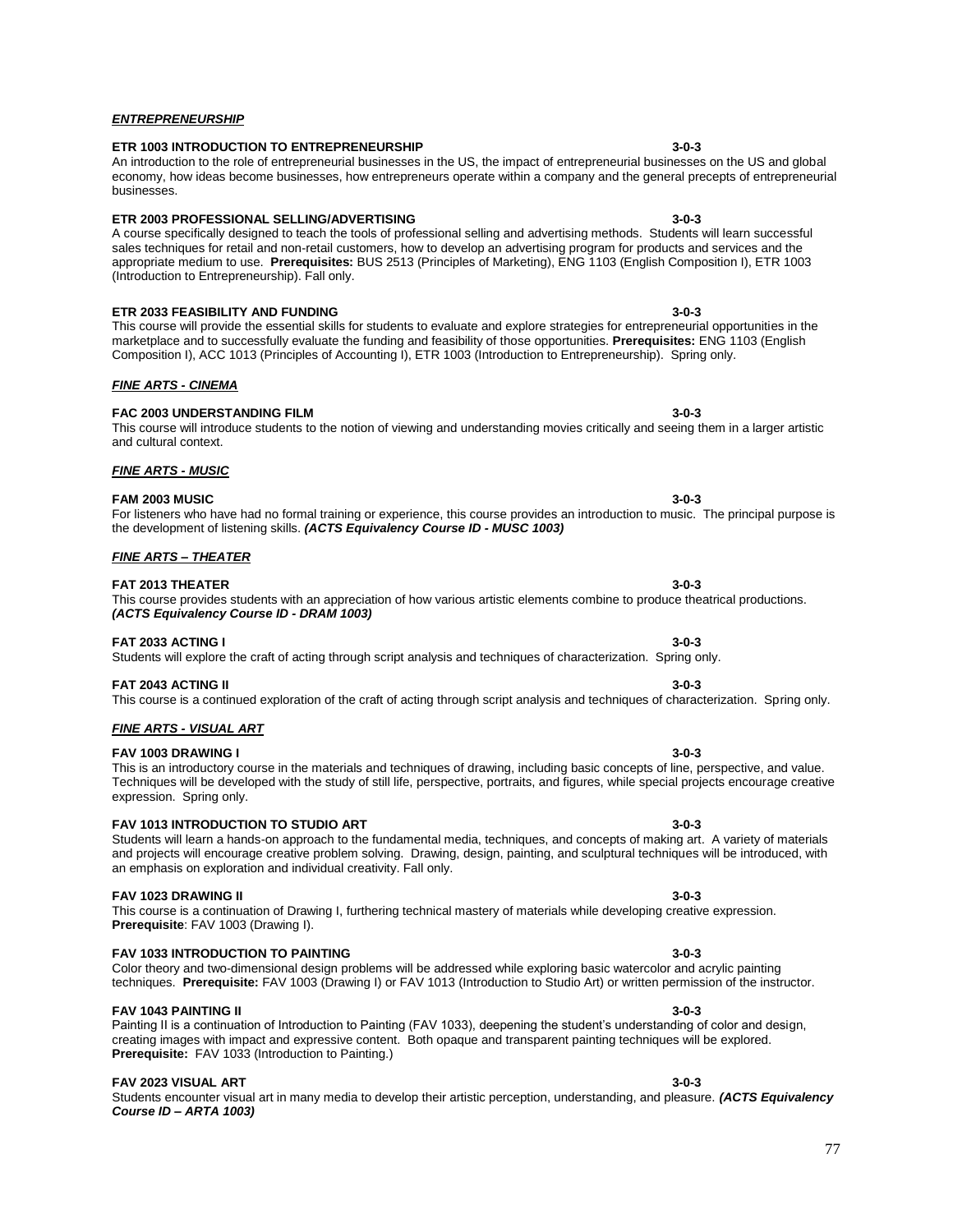#### **FAV 2103 PHOTOGRAPHY 3-0-3**

# instructor. **Corequisite:** CIS 2103 (Advanced Computer Graphics) **SFA ---- SPECIAL TOPICS FINE ART 3-0-3**

# Designation used for courses of current interest in the fine arts that are not included as a permanent part of our official course

offerings. The title of the course will reflect the specific subject matter.

# *FINANCE (Inactive Program)*

#### **FIN 1003 PRINCIPLES OF BANKING 3-0-3** An introductory course designed to orient the student to the banking profession. Course topics range from the fundamentals of

#### **FIN 1013 TELLER ESSENTIALS 3-0-3** This course will develop bank teller skills that consist of interviewing, dressing for success, dealing with customers, basic training skills and Spanish for banking. Fall only.

negotiable instruments to contemporary issues and developments within the industry. Rotated every third semester.

composition and lighting, and an introduction to darkroom work. **Prerequisite:** CIS 1103 (Computer Graphics) or permission of the

# **FIN 1113 LAW AND BANKING: APPLICATIONS 3-0-3**

# An introduction to laws pertaining to secured transactions, letters of credit and the bank collection process. Rotated every third semester.

# **FIN 1203 MONEY AND BANKING 3-0-3**

Presents a fundamental treatment of how money functions in the US and world economies. Topics include the concept of money supply and the role banks play as a money creator and participant in the nation's payment mechanism. Money and Banking explains how the various types of financial institutions operate, the workings of monetary and fiscal policies and the functions and powers of the Federal Reserve. Rotated every third semester.

# **FIN 2003 ANALYZING FINANCIAL STATEMENTS 3-0-3**

# A practical introduction to financial analysis from the viewpoint of the commercial loan officer, this course provides skills needed to effectively assess a borrower's ability to repay loans. **Prerequisite:** ACC 1013 (Principles of Accounting I). Rotated every third semester.

# **FIN 2013 CONSUMER LENDING 3-0-3**

# Essential information about the maze of regulations governing credit practices and reviews loan processing, cross selling and collections. Rotated every third semester.

#### **GEO 2003 INTRODUCTION TO CULTURAL GEOGRAPHY 3-0-3** This course is a study of interaction among cultures and physical environments to develop students' understanding of local and global social issues such as economics, language, population, politics, and religion. *(ACTS Equivalency Course ID - GEOG 2113)*

# *GEOLOGY*

*GEOGRAPHY*

# **GEL 1003 PHYSICAL GEOLOGY 3-0-3**

Introduces geologic concepts including plate tectonics, volcanism, earthquakes, mountain building, glaciation, and hydrologic processes. Students will identify basic minerals and rocks. The rock cycle and its effect on sedimentary, igneous, and metamorphic rocks will be explored. Relationships to Arkansas geology will be featured. Spring only. **Corequisite**: GEL 1001 (Physical Geology Lab) *(ACTS Equivalency Course ID - GEOL 1114)*

# **GEL 1001 PHYSICAL GEOLOGY LAB 0-2-1**

Provides a laboratory experience to support GEL 1003. Students will identify basic minerals, fossils, and rocks, their origins and economic values. Geologic map reading will be practiced. Students will be able to identify geologic structures on maps and photos. Field trips will enhance the lab experience. Spring only. **Corequisite**: GEL 1003 (Physical Geology) *(ACTS Equivalency Course ID - GEOL 1114)*

# *HISTORY*

# **HIS 1013 WORLD CIVILIZATION I 3-0-3**

This course provides an introduction to the history of World Civilization from the dawn of time to the Early Modern era. Students will be introduced to the process of historical inquiry and will be expected to develop skills in logical reasoning as to how and why certain events took place, how they affected society, and how they impact the present. English Composition I strongly recommended. *(ACTS Equivalency Course ID - HIST 1113)*

This hands-on course covers the basics of photography, from the operation of both film and digital cameras, to concepts in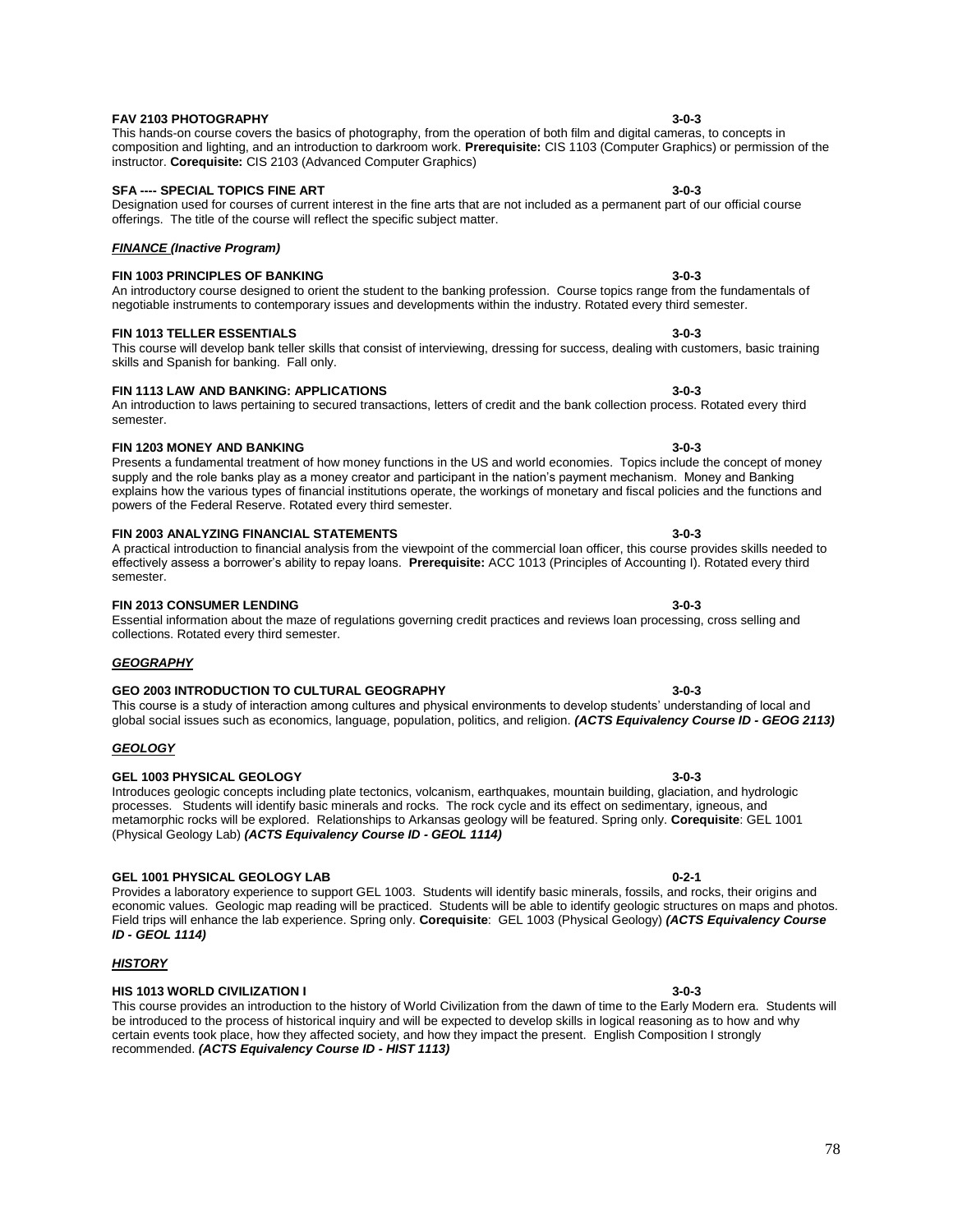#### **HIS 1023 WORLD CIVILIZATION II 3-0-3**

### This course provides an introduction to the history of World Civilization from the 16<sup>th</sup> century to recent times. Students will be introduced to the process of historical inquiry and will be expected to develop skills in logical reasoning as to how and why certain events took place, how they affected society, and how they impact the present. English Composition I strongly recommended. *(ACTS Equivalency Course ID - HIST 1123)*

#### **HIS 2003 UNITED STATES HISTORY I 3-0-3**

This course provides an introduction to the history of the United States from its early formation through the process of growth, development, conflict, and expansion to 1876. Students will be introduced to the process of historical inquiry and will be expected to develop skills in logical reasoning as to how and why certain events took place, how they affected the development of the nation, and how they impact the present. English Composition I strongly recommended. *(ACTS Equivalency Course ID - HIST 2113)*

### **HIS 2013 UNITED STATES HISTORY II 3-0-3**

This course provides an introduction to the history of the United States through the process of growth, development, conflict, and expansion since Reconstruction. Students will be introduced to the process of historical inquiry and will be expected to develop skills in logical reasoning as to how and why certain events took place, how they affected the development of the nation, and how they impact the present. English Composition I strongly recommended. *(ACTS Equivalency Course ID - HIST 2123)*

#### **HIS 2033 THE AMERICAN CIVIL WAR 3-0-3**

This course provides an introduction to the Civil War era and its impact on United States history. The class will be divided into three specific areas of analysis: (1) the coming of the war, (2) the war, and (3) Reconstruction. Special attention will also be given to the war in Arkansas.Fall only. English Composition I strongly recommended.

### **HIS 2043 THE VIETNAM WAR 3-0-3**

This course is a comprehensive look at America's role in the Vietnam War from 1954 to 1975, with balanced emphasis on military and political events and focus on experiences and memories of Vietnam war veterans. Spring only. English Composition I strongly recommended.

#### **HIS 2053 ARKANSAS HISTORY 3-0-3**

Arkansas History explores the history of Arkansas from the prehistoric era to the modern era. Emphasis will be placed on the 18<sup>th</sup> century to the present. While focusing on the development of Arkansas, there will also be some introduction to American history and the interconnection of ideas, thoughts, and events. Connections will be made between the development of institutions and the course of events occurring during this period and the current worldview. English Composition I strongly recommended.

### *HEALTH INFORMATION TECHNOLOGY*

### **HIT 2003 HEALTH DATA CONTENT 3-0-3**

# This course covers the standards for patient and health care data; data collection issues and documentation requirements; data access and retention. Fall only.

### **HIT 2013 DIRECTED PRACTICE I 3-0-3**

Professional practice experiences in acute care, ambulatory care, rehabilitation, long-term care, and home health. Emphasis on record assembly & analysis, file management, release of information, statistics, indexes and registers, and special projects. Fall only.

# **HIT 2213 DIRECTED PRACTICE II 3-0-3**

Professional practice experiences in acute care, ambulatory care, behavioral health, and cancer registry. Emphasis on ICD-9-CM coding and DRG assignment, CPT coding, quality management, supervisory principles, medical staff & hospital committees, and special projects. **Prerequisite:** HIT 2013 (Directed Practice I). Spring only.

### *INDUSTRIAL TECHNOLOGY*

### **IND 1013 TECHNICAL METHODS 2-1-3**

This course provides an overview of careers in the field of Industrial Technology, jobs in industry for Engineer Technicians, and skills required for Engineer Technicians. Provides review and reinforcement of preparing for industrial technology jobs; leadership and followership principles; measurement systems and conversions; right-triangle trigonometry; experimentation; the personal computer, networking, and the Internet; essential algebra topics; methodologies for successful technical reading and studying; and practical methodologies for team building, problem solving, and equipment troubleshooting. Prerequisite: None.

# **IND 1023 ENGINEERING DRAWINGS 1-2-3**

This course provides instruction in the interpretation of mechanical part drawings, electrical schematic drawings, process piping and instrumentation diagrams, and other common drawings used in industry. Introduction to drawing tools and practice in drawing sketches are done in a lab setting. Prerequisite: None.

# **IND 1033 DC ELECTRICITY 2-1-3**

This course introduces the principles of DC electricity to include voltage, current, and resistance. Engineering notation, use of metric prefixes, and algebraic analysis of series and parallel circuits are taught. Laboratory experiments teach use of a digital multi-meter to test components and to analyze circuits. Prerequisite: None.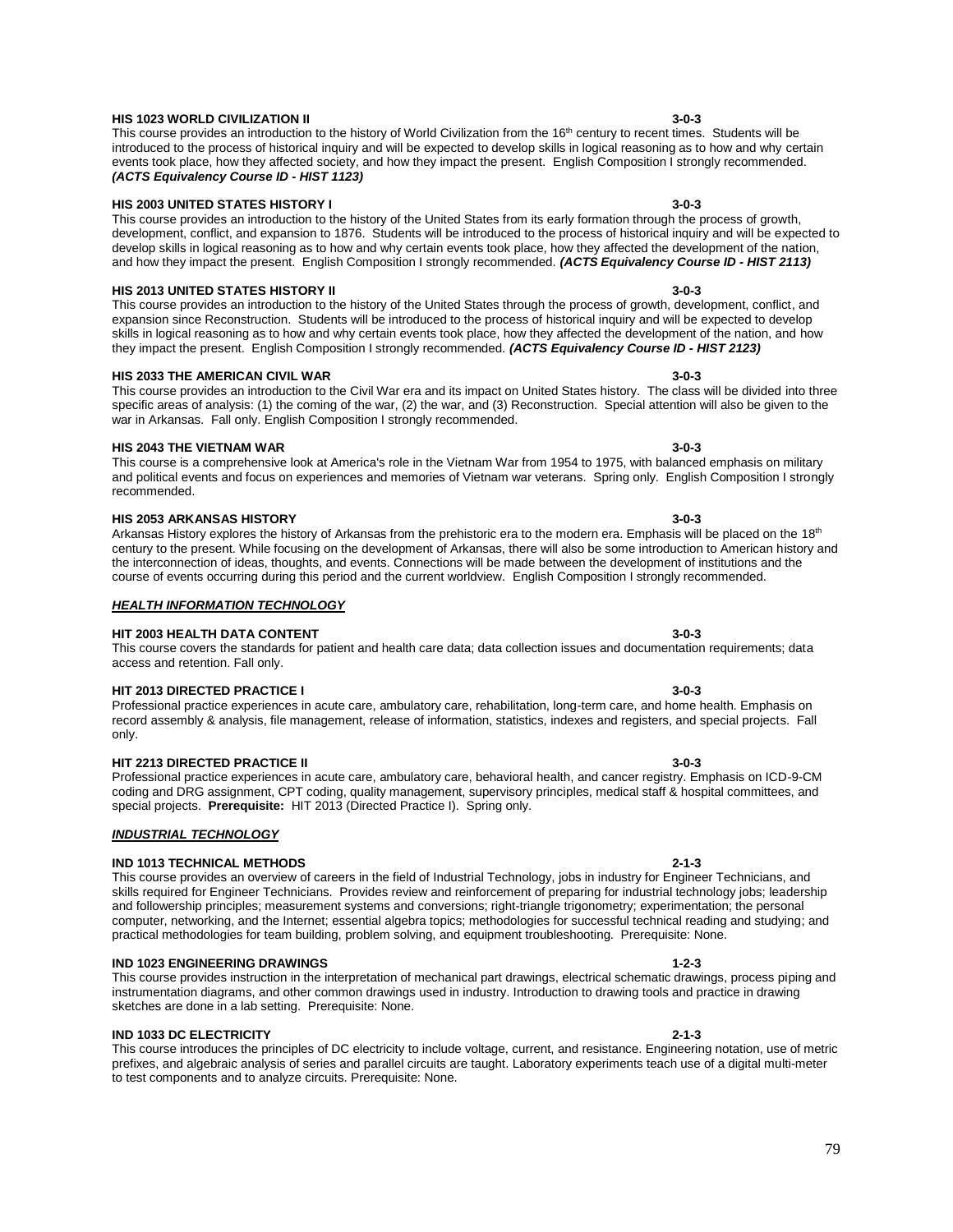#### **IND 1043 AC ELECTRICITY 2-1-3**

This course introduces the principles of AC electricity to include capacitance and inductance. Series and parallel AC circuits are analyzed mathematically and in laboratory experiments. Instruction in the use of digital multi-meters and the use of oscilloscopes is conducted in class and in laboratories. Prerequisite: IND 1033 DC Electricity.

### **IND 1053 HVAC FUNDAMENTALS 2-1-3**

This course is structured for students interested in employment as an HVAC Technician working on residential HVAC systems. Students will study HVAC fundamentals, HVAC science, refrigeration systems and components, refrigeration practices, HVAC electrical safety, air conditioning systems, heating systems, heat pump systems, and Environmental Protection Agency (EPA) 608 requirements. Academic portions of the course are completed using MyHVACLab© web-based academic training and EPA 608 certification study guides. Students gain hands-on experience with a variety of HVAC trainers, residential HVAC equipment, and tools used by HVAC technicians in the field. Shop procedures are explained, constantly emphasized, and strictly enforced. Students will have an opportunity to certify as HVAC Technicians by completing the EPA 608 Certification Test. Prerequisite: None.

### **IND 1153 HVAC CONTROLS 1-2-3**

This course provides advanced training for students interested in employment as an HVAC Technician working on residential HVAC systems. Building on the HVAC Fundamentals course, students will focus on electrical components used to control residential HVAC processes and equipment. Students will study HVAC fundamentals, HVAC electrical systems and components, air conditioning system controls, heating system controls, and heat pump system controls. Academic portions of the course are completed using MyHVACLab© web-based academic training. Students gain hands-on experience with a variety of HVAC trainers, residential HVAC equipment, and tools used by HVAC technicians in the field. Shop procedures are explained, constantly emphasized, and strictly enforced. Prerequisites: IND 1043 AC Electricity and IND 1053 HVAC Fundamentals.

#### **IND 1253 HVAC TROUBLESHOOTING 1-2-3**

This course provides advanced training for students interested in employment as an HVAC Technician working on residential HVAC systems. Building on the HVAC Controls course, students will focus on malfunctions, troubleshooting, and repair of mechanical, electrical, and control components found in residential HVAC systems. Students will complete additional studies in HVAC electrical systems and components, air conditioning system controls, heating system controls, heat pump system controls, and installation, maintenance, servicing, and troubleshooting HVAC components. Academic portions of the course are completed using MyHVACLab© web-based academic training. Students gain hands-on experience with a variety of HVAC trainers, residential HVAC equipment, and tools used by HVAC technicians in the field. Shop procedures are explained, constantly emphasized, and strictly enforced. Prerequisite: IND 1153 HVAC Controls.

# **IND 1073 INTRODUCTION TO SHEET METAL 1-2-3**

This class provides students with basic knowledge and practice with tools and equipment found in a residential metal shop. Pressure drop and velocity calculations necessary for duct design are covered. This laboratory intensive course provides students with considerable hands-on practice with professional-grade tools found in a sheet metal shop. Academic portions of the course are completed using MyHVACLab© web-based academic training. Prerequisite: None.

### **IND 1104 WELDING I 1-3-4**

This course is structured for students interested in employment as a production welder, in fabrication, or in a repair shop. Students will study welding safety, career opportunities, metallurgy, welding equipment and processes, welding electrical theory, and welding drawing/welding symbol interpretation. Academic portions of the course are completed using MyWeldingLab<sup>®</sup> web-based academic training. Students gain hands-on experience with basic Oxyfuel gas welding and cutting, Plasma Arc cutting, and Shielded Metal Arc Welding (SMAW) in the American Welding Society 1G/F, 2G/F, 3G/F, and 4G/F positions on carbon steel. Welding skills will be developed and assessed making SMAW stringer, weave, and overlapping beads, corner welds, fillet welds, V-groove welds, and open-root V-groove welds. This course requires students to wear several items of personal protection equipment. Shop procedures are explained, constantly emphasized, and strictly enforced. Students will have an opportunity to certify as American Welding Society Level I - Entry Welder, SMAW, Flat Plate. Prerequisite: None.

### **IND 1204 WELDING II 1-3-4**

This course provides additional training for students interested in employment as a production welder, in fabrication, or in a repair shop. Students will continue the study of welding safety, career opportunities, metallurgy, welding equipment and processes, welding electrical theory, and welding drawing/welding symbol interpretation. Academic portions of the course are completed using MyWeldingLab© web-based academic training. Students gain hands-on experience with Oxyfuel heating processes, Gas Metal Arc Welding (GMAW), and Gas Tungsten Arc Welding (GTAW) in the American Welding Society 1G/F, 2G/F, 3G/F, and 4G/F positions on carbon steel. Welding skills will be developed and assessed in GMAW and GTAW stringer beads, fillet welds, V-groove welds, and open-root V-groove welds. This course requires students to wear several items of personal protection equipment. Shop procedures are explained, constantly emphasized, and strictly enforced. Students will have an opportunity to certify as American Welding Society Level I - Entry Welder, GMAW and GTAW, Flat Plate. Prerequisite: Prerequisite: IND 1009 CP Welding or IND 1104 Welding 1.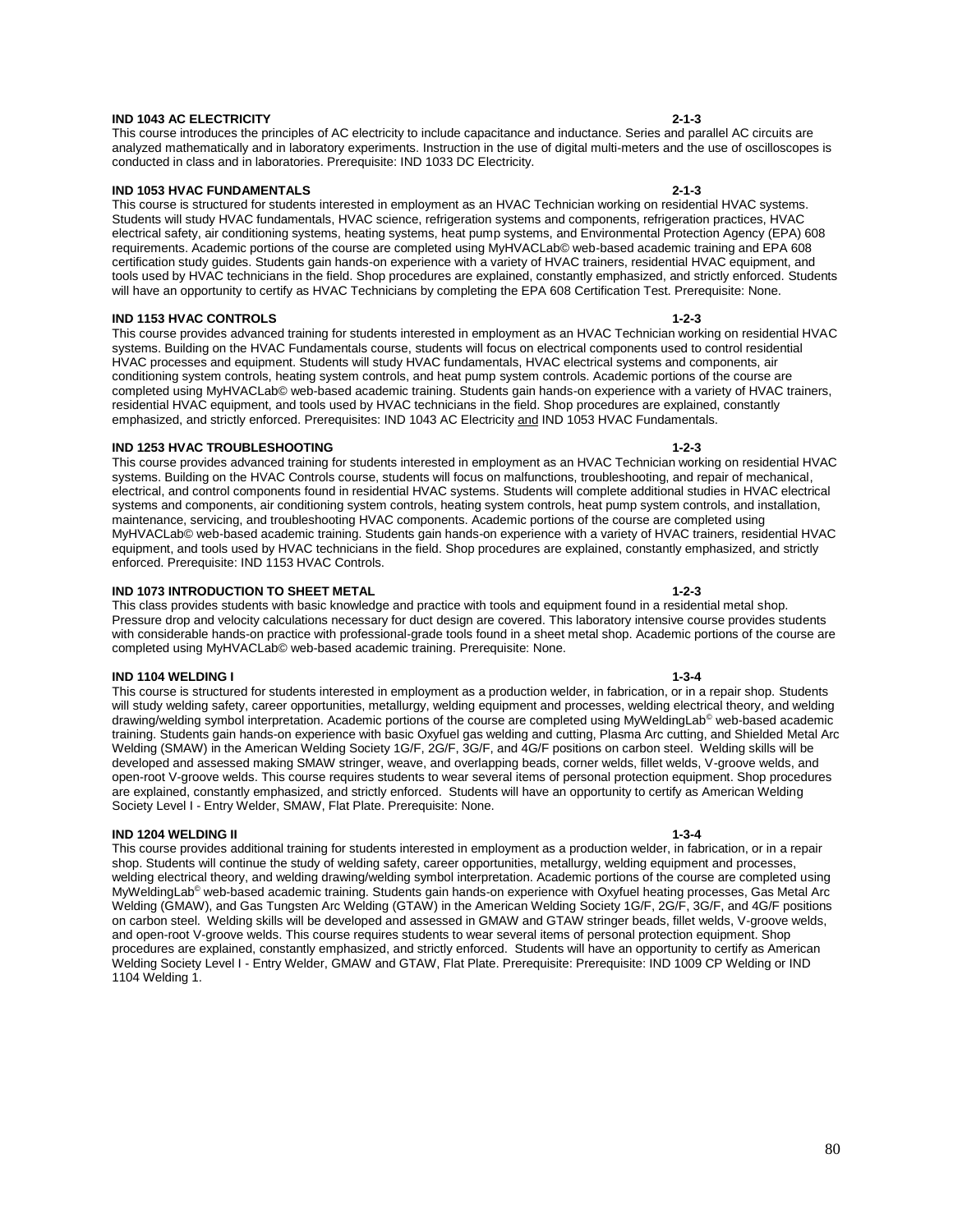#### **IND 1304 WELDING III 1-3-4**

This course provides advanced training needed for employment in production welding, in fabrication, in a repair shop, or in the electrical power industry. Students will complete studies in the areas of welding safety, career opportunities, metallurgy, welding equipment and processes, welding electrical theory, and welding drawing/welding symbol interpretation. Academic portions of the course are completed using MyWeldingLab© web-based academic training. Students gain hands-on experience in advanced Oxyfuel welding and cutting, Plasma Arc cutting, Shielded Metal Arc Welding (SMAW) and Gas Tungsten Arc Welding (GTAW) in the American Welding Society 1G-Rotated, 2G, 5G, and 6G positions on 2-inch carbon steel pipe. Welding skills will be developed and assessed in SMAW and GTAW Open-Root, V-Groove welds. This course requires students to wear several items of personal protection equipment. Shop procedures are explained, constantly emphasized, and strictly enforced. Students will have an opportunity to certify as American Welding Society Level II - Advanced Welder, 2-inch carbon steel pipe. Prerequisite: IND 1204 Welding 2.

### **IND 2003 INDUSTRIAL SAFETY 3-0-3**

This course provides the opportunity for students to explore the development of the safety and health movement in the United States. The course focuses on identification of the causes and effects of accidents in the industrial workplace, and covers several important safety topics including the Occupational Safety and Health Administration (OSHA), ergonomic factors, common hazards found in the work place, and the roles of managers and health and safety personnel concerning industrial safety. Prerequisite: None.

### **IND 2013 ELECTRIC MOTOR CONTROL 2-1-3**

This course provides theory and hands-on experience with electric motor controls. Topics include single and three-phase AC and DC motors, motor control circuits, wiring practices, control hardware, safe work practices, troubleshooting skills, and use of specialized electrical tools. Lab experiments will include variable speed drives and AC inverter duty motors. Prerequisite: IND 1043 AC Electricity.

### **IND 2023 TECHNICAL PHYSICS 2-1-3**

This course provides a study of basic physics concepts related to Industrial Technology career fields. Topics include units of measure (English & metric), force, work, momentum, power, heat, thermodynamics, waves and magnetism. Students will be challenged to synthesize specific physics concepts and apply them in a general way to develop solutions to anticipated real-world problems. Laboratory experiments are interspersed with lecture material to reinforce concepts. Teamwork, problem solving, troubleshooting, and application of the scientific method are emphasized. Prerequisite: MTH 1003 Technical Math, or other college level math course.

### **IND 2033 AUTOCAD 1-2-3**

This course provides a basic introduction to the Autodesk AutoCAD 2015 application focused on two-dimensional drawings. Students will become familiar with AutoCAD menus, tools, and drawing environment, and will apply basic knowledge of AutoCAD to draft and modify mechanical and technical drawings.

### **IND 2054 PROGRAMMABLE LOGIC CONTROLLERS 2-2-4**

This course introduces control fundamentals and logic control concepts used in programming and operating Programmable Logic Controllers used in industrial processes. A computer-based simulator using LogixPRO software is used to provide initial training on Allen Bradley PLCs. The course introduces math functions, logic and bit shift instructions, compare and jump instructions, subroutine functions, and sequencer instructions. In addition to the computer-based simulator, live simulators are used in laboratories to practice programming, wiring, and operating live PLCs with input and output devices. Prerequisite: MTH 1003 Technical Math, or other college level math course.

### **IND 2104 INDUSTRIAL TECHNOLOGY CAPSTONE 1-3-4**

This course provides an opportunity for students to demonstrate mastery of a broad range of learning objectives and outcomes from the Industrial Technology program at UACCB. The course provides instruction in process control and control fundamentals, and presents students with problems requiring teamwork and integration of previous learning in electrical, mechanical, and electronics disciplines. Course assessments focus on application of applicable theory, requiring analysis and synthesis of Industrial Technology knowledge and skills in a laboratory environment. The course also focuses on Industrial Technology as a career by preparing students for employment through online job searches, preparation of resumes, site visits, and job fairs. Prerequisite: Enrolled in second year of the AAS degree in Industrial Technology, Mechanical Technology Focus.

### *MEDICAL OFFICE MANAGEMENT*

### **MOM 1013 INTRO TO HEALTH CARE SYSTEMS 3-0-3**

Examines the administration and structure of health care delivery in the United States. The course also provides information regarding the health care system development and discusses organizational patterns, facilities, health care personnel, and the economic, political, and environmental influences that affect the health care system. Fall only.

# **MOM 2013 LEGAL CONCEPTS IN HEALTH CARE 3-0-3**

Provides an overview of the principles of law as applied to health care. The course gives consideration to the importance of medical records as legal documents, to the legal aspects of health care organizations, to the release of information, and to consents and authorizations. Spring only.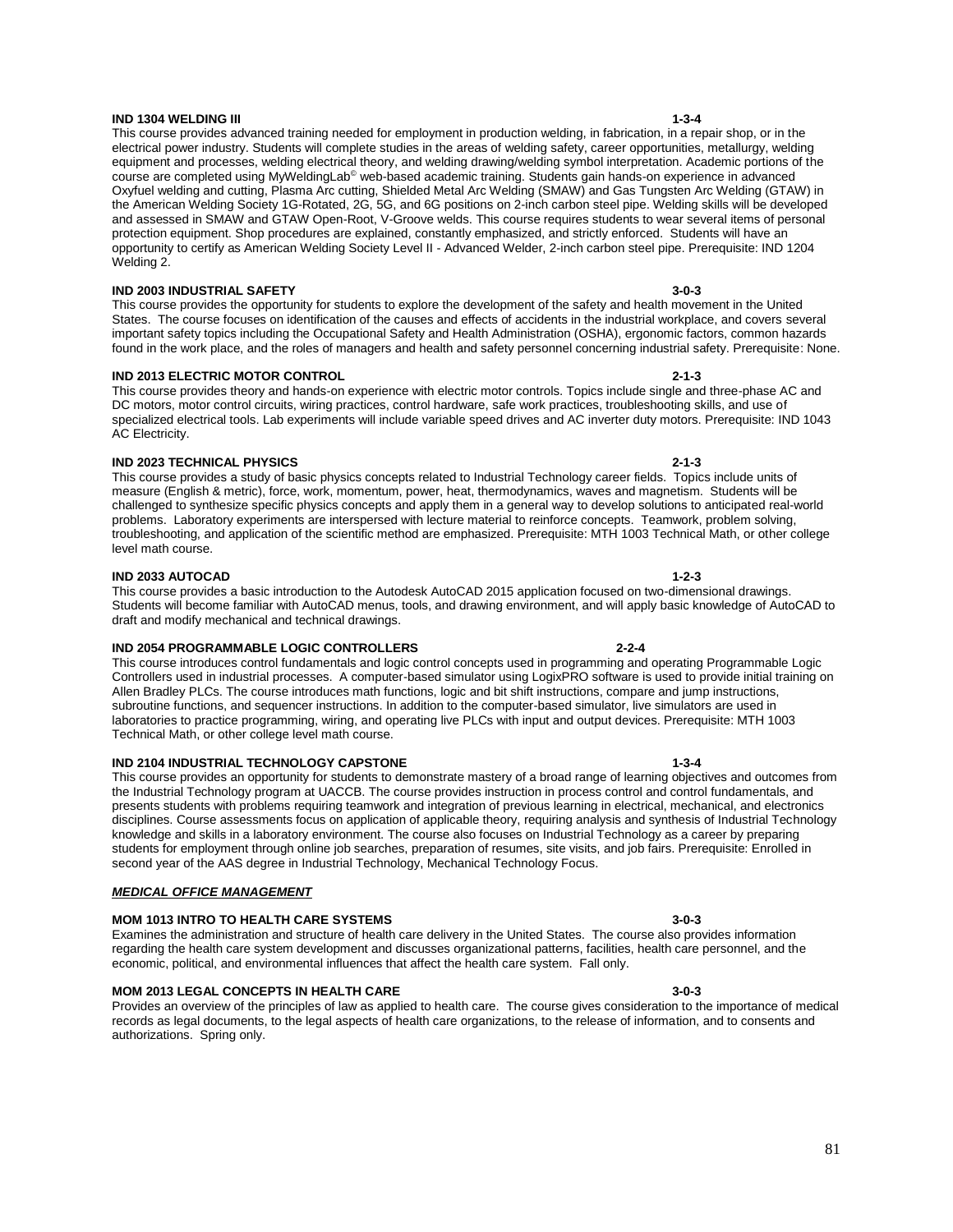#### **MOM 2023 MEDICAL DIAGNOSIS CODING AND BILLING 3-0-3**

Develops a working knowledge of general code matching and diagnosis assignments used in hospitals, clinics, and insurance offices for health-care industry. Emphasis is placed on purpose of coding, definitions of key terms, accurate application of coding principles and an overview of the impact of prospective reimbursement on the function of coding; principles of classification. Familiarization with standard coding references is provided (CPT, ICD-9, ICD-10). Spring only. **Recommended corequisite:** OFA 1053 (Medical Terminology).

### **MOM 2033 MEDICAL OUTPATIENT CODING AND BILLING 3-0-3**

This course is designed to develop a basic knowledge of how to apply the coding rules to bill for patient services. In addition, a variety of payment systems will be presented – DRG, APC, and RUGS. Fall only. **Prerequisite:** MOM 2023 (Medical Diagnosis Coding and Billing).

## *MATHEMATICS*

### **MTH 0003 BEGINNING ALGEBRA 3-0-3**

An introduction to algebra, problem solving, operations with real numbers, ratio, proportion, linear equations, and systems of linear equations. Enrollment is based on placement test scores. (Credit not applicable toward a degree or certificate.)

### **MTH 0013 INTERMEDIATE ALGEBRA 3-0-3**

This course covers proportion and rational expressions, techniques for solving various equations and inequalities, factoring techniques, synthetic division, methods for writing equations of lines and other functions, applications, radicals and rational exponents, quadratic functions, and the algebra of functions. **Prerequisite:** Grade of C or better in MTH 0003 (Beginning Algebra); or Enhanced ACT math score of 17-18; or an ASSET score of 34 or above in Intermediate Algebra; or a Compass score of 30 or above in Intermediate Algebra.

#### **MTH 0103 FUNDAMENTALS OF MATH 3-0-3**

This is a computer-based, self-paced, modular math course that is designed to take a student through the remediation sequence. Currently there are three levels of math remediation at UACCB; Pre-Algebra, Beginning Algebra, and Intermediate Algebra. This course will be divided into several modules with the first few modules covering Pre-Algebra topics, the next section of modules covering Beginning Algebra topics and the last group of modules covering Intermediate Algebra topics. The curriculum will be aligned with our current respective courses. When a student completes the modules for a particular current course they will receive credit for that course on their transcript. This is a three hour course and the student will earn, at most, three hours for this course and that credit will reflect the highest level course modules the student completes that semester. Course credit will be recorded as currently practiced. This will eliminate any confusion on subsequent transcripts. **Note:** It will be in the range of possibility for a student to earn no credit or as much as to complete the entire remediation sequence in one semester. A student completing the entire sequence will receive credit for Intermediate Algebra.

### **MTH 1003 TECHNICAL MATH 3-0-3**

This course is designed to be the terminal math course for AAS degree plans. It is non-transferable and is not the pre-requisite for any other math course offered at UACCB. Students planning to complete a bachelor's degree should not take this course. The topics covered will include fundamental arithmetic and algebra. Other topics will be appropriate for the various areas of concentration that offer AAS degrees. **Prerequisite:** Grade of C or better in MTH 0003 (Beginning Algebra); or an Enhanced ACT math score of 16 or higher; or equivalent score on another placement test.

#### **MTH 1013 TRIGONOMETRY 3-0-3**

This course covers right triangle trigonometry applications, including the laws of sines and cosines, radian measure and applications, trigonometric functions of real numbers, graphs of trigonometric functions, trigonometric identities and equations, polar coordinates, complex numbers in polar (trigonometric) form. A calculator with trigonometric functions is required. **Prerequisite:** Grade of C or better in MTH 0013 (Intermediate Algebra); or an enhanced ACT math score of 19 or above; or an ASSET score of 39 or above in Intermediate Algebra; or a Compass score of 41 or above in Intermediate Algebra. *(ACTS Equivalency Course ID - MATH 1203)*

### **MTH 1023 COLLEGE ALGEBRA 3-0-3**

This course presents quadratic, absolute value, polynomial, rational, exponential, and logarithmic functions and their graphs. It also includes a study of inequalities, system of equations, and matrices (graphing calculator required). **Prerequisite:** Grade of C or better in MTH 0013 (Intermediate Algebra); or an Enhanced ACT math score of 19 or above; or an ASSET score of 39 or above in Intermediate Algebra; or a Compass score of 41 or above in Intermediate Algebra. *(ACTS Equivalency Course ID - MATH 1103).*

### **MTH 1043 QUANTITATIVE LITERACY 3-0-3**

MTH 1043 is designed to be the terminal math course for Non-STEM (Science, Technology, Engineering, and Math) majors. The goal of Quantitative Literacy is to provide students with mathematical understanding and skills to be productive workers, discerning consumers, and informed citizens. *(Students who plan to study any higher mathematics courses will need to take college algebra and not this course.)* **Prerequisite:** Grade of C or better in MTH 0013 (Intermediate Algebra); or an Enhanced ACT math score of 19 or above; or an ASSET score of 39 or above in Intermediate Algebra; or a Compass score of 41 or above in Intermediate Algebra. *(ACTS Equivalency Course ID - MATH 1103).*

### **MTH 2003 SURVEY OF CALCULUS / BUSINESS CALCULUS 3-0-3**

Includes selected topics in elementary calculus and analytic geometry for students in business, agriculture, and social sciences. **Prerequisite**: Grade of C or better in MTH 1023 (College Algebra). Spring only. *(ACTS Equivalency Course ID - MATH 2203)*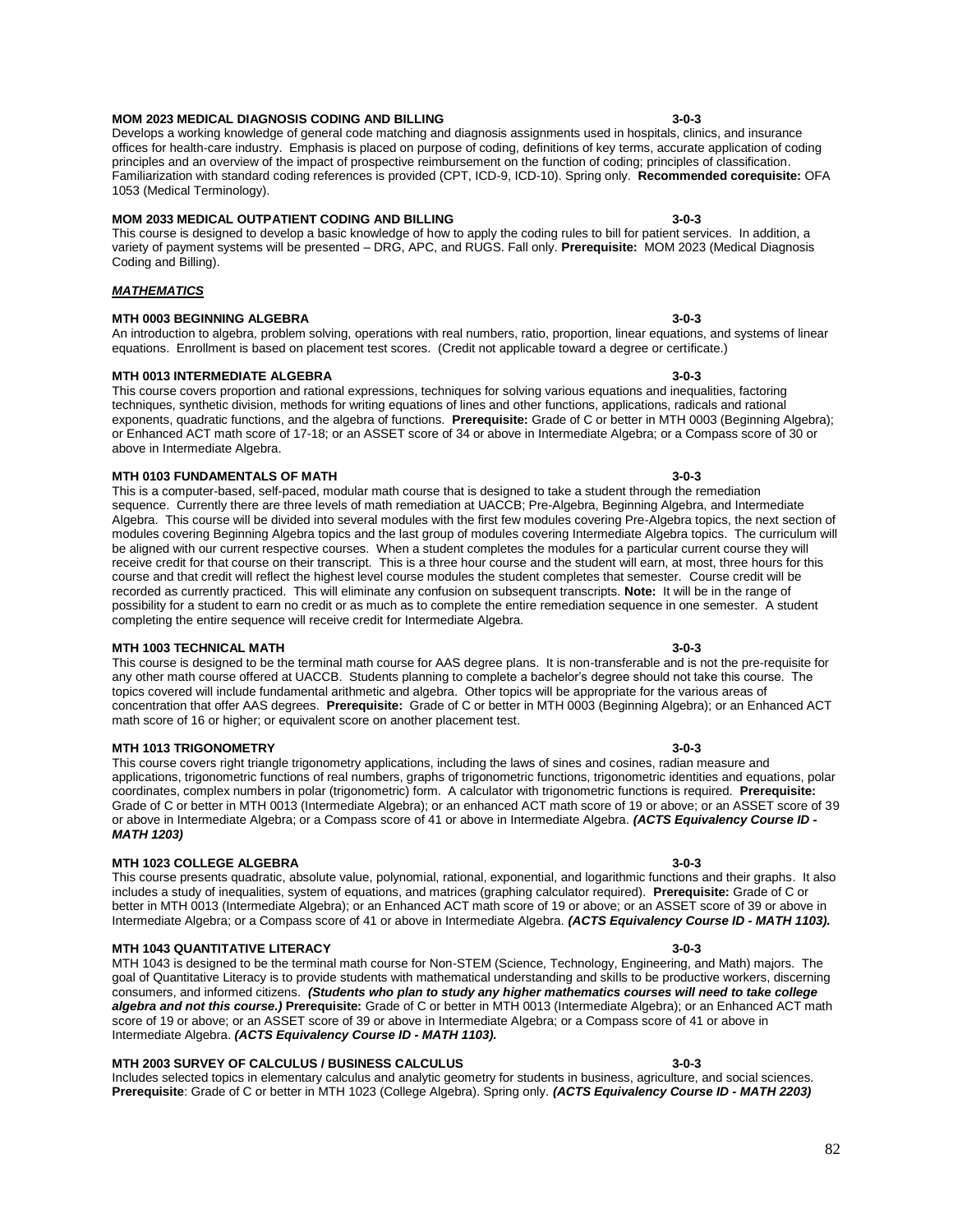### **MTH 2005 CALCULUS I, CALCULUS AND ANALYTIC GEOMETRY 5-0-5**

Covers the first 5 hours of 13 hours (a three-course sequence) in calculus designed to teach the fundamentals of differential and integral calculus needed in applications, including multivariate calculus. Topics include limits of functions, the derivative, applications of the derivative, the fundamental theorem of calculus, the definite integral, applications of the definite integral, the trigonometric, exponential, and logarithmic functions. **Prerequisite:** Grade of C or better in MTH 1023 (College Algebra) and MTH 1013 (Trigonometry) or consent of instructor. Fall only. *(ACTS Equivalency Course ID - MATH 2405)*

# **MTH 2015 CALCULUS II, CALCULUS AND ANALYTIC GEOMETRY 5-0-5**

The second 5 hours of 13 (a three-course sequence) in calculus designed to teach the fundamentals of differential and integral calculus, including multivariable functions. Topics include exponential and logarithmic functions, natural growth and decay, trigonometric and hyperbolic functions, polar coordinates, conic sections, infinite series. **Prerequisite:** Grade of C or better in MTH 2005 (Calculus I). Spring only. *(ACTS Equivalency Course ID - MATH 2505)*

# **MTH 2023 CALCULUS III, CALCULUS AND ANALYTIC GEOMETRY 3-0-3**

The last 3 hours of 13 (a three-course sequence) in calculus. The topic is multivariable calculus. **Prerequisite:** Grade of C or better in MTH 2015 (Calculus II). *(ACTS Equivalency Course ID - MATH 2603)*

# **MTH 2053 STATISTICS 3-0-3**

Covers descriptive and inferential statistical techniques and methods in life, physical, and social science. Topics include qualitative data analysis, frequency distributions, numerical methods, data dispersions, variance analysis, estimation theory, sampling distributions, discrete and continuous probability distributions, hypothesis testing, and confidence interval estimation. **Prerequisite:** Grade of C or better in MTH 1023 (College Algebra) or equivalent. (Cross listed as BUS 2053.) *(ACTS Equivalency Course ID - MATH 2103)*

# **MTH 2103 MATH I 3-0-3**

Focuses on sets, logic, and numbers with emphasis on the axiomatic development of the real numbers. **Prerequisite:** A grade 'C' or better in MTH 1023 (College Algebra). Fall only.

# **MTH 2113 MATH II 3-0-3**

Focuses on mathematical systems, elementary algebra, probability and statistics, and geometry with applications. **Prerequisite:** A grade 'C' or better in MTH 2103 (Math I). Spring only.

# **SMA --- SPECIAL TOPICS MATHEMATICS 3-0-3**

Designation used for courses of current interest in mathematics that are not included as a permanent part of our official course offerings. The title of the course will reflect the specific subject matter.

# *RN PROGRAM*

# **NRN 1506 NURSING THEORY I 6-0-6**

This course provides the student with knowledge of fundamental nursing care theory/concepts that are essential to meeting fundamental physiologic and psychologic nursing care needs of clients of all ages. Fall only. **Corequisite**: NRN 1513 (Nursing Practicum I) **NRN 1513 NURSING PRACTICUM I 0-9-3** 

This clinical laboratory course focuses on the application of knowledge and skills that are essential to meeting fundamental physiologic and psychologic nursing care needs of clients of all ages in the long-term and acute care settings. Fall only. **Corequisite**: NRN 1506 (Nursing Theory I)

# **NRN 2208 NURSING THEORY II 8-0-8**

The attitudes, knowledge, skills and behaviors of the associate degree registered nurse are emphasized. Utilizing an integrated approach and building upon the foundation of fundamental nursing knowledge and skills, the core values are interwoven throughout the course. Topics include, but are not limited to the following areas: developmental theories across the life span, care of the dying patient, communication process, fluid and electrolytes and acid-base imbalances, hematology, alterations in musculoskeletal (child & adult) immunology (disorders of protection), selected psychosocial nursing topics, Antepartum, Intrapartum, Postpartum, Newborn, and childhood infections. **Corequisite**: NRN 2214 (Nursing Practicum II). Spring only.

### **NRN 2214 NURSING PRACTICUM II 0-12-4**

Clinical laboratory course focusing on the application of the knowledge, attitudes, skills and behaviors of the associate degree registered nurse that are identified in NRN 2208 (Nursing Theory II). The student will demonstrate the role of the associate degree registered nurse in caring for patients with uncomplicated health care problems in various health care settings. Nursing process/critical thinking, IV therapy principles, physical assessment, community nursing topics, critical thinking activities and modules, APA guidelines, and leadership and management are included. **Corequisite**: NRN 2208 (Nursing Theory II). Spring only. **The student must successfully pass the clinical component of Nursing Practicum I to progress in the program.**

### **NRN 2303 NURSING THEORY III 6-0-3**

The student utilizes knowledge of the nursing process in caring for patients with a variety of unmet needs. Utilizing an integrated approach and building upon nursing knowledge and skills, the core values are interwoven throughout the course. Areas covered include, but are not limited to: basic concepts of critical care, overview of emergency nursing, care of the adult and pediatric patient with gastrointestinal/hepatic disorders, OB complications, and patients with selected psychosocial nursing problems. **Prerequisite:** NRN 2208 (Nursing Theory II). **Corequisite:** NRN 2313 Nursing Practicum III). Summer only.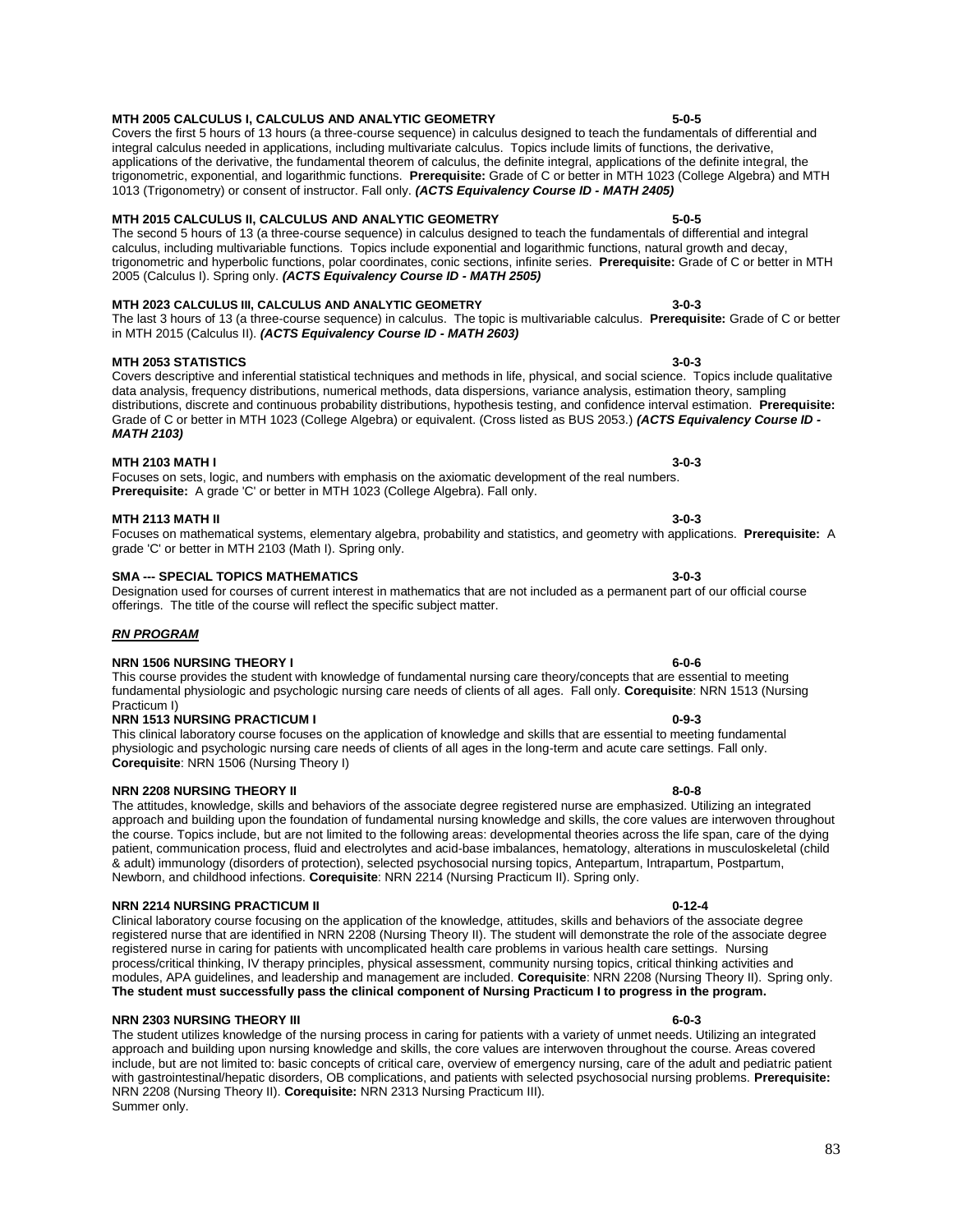### **NRN 2313 NURSING PRACTICUM III 0-18-3**

#### Clinical laboratory course focusing on the application of associate degree registered nurse knowledge, attitudes, skills, and behaviors that are identified in Nursing Theory III. The purpose of the clinical experience is to expand upon the role of Associate Degree Registered Nurse with emphasis on leadership and management. The student will care for patients with selected health care problems in various health care settings. Other topics covered include but are not limited to: genetics, cloning, cultural and community health nursing. **Prerequisite:** NRN 2214 (Nursing Practicum II). **Corequisite:** NRN 2303 (Nursing Theory III). Summer only**. The student must successfully pass the clinical component of Nursing Practicum II to progress in the program.**

### **NRN 2408 NURSING THEORY IV 8-0-8**

This course continues to build upon the knowledge, attitudes, skills, and behaviors of the associate degree registered nurse. Utilizing an integrated approach and building upon nursing knowledge and skills, the core values are interwoven throughout the course. Areas covered include, but are not limited to the nursing care of patients of all ages experiencing progressively more complex disorders. Topics include but are not limited to nursing care of the patient experiencing: cardiovascular disorders, neurological disorders, oncology, endocrine disorders, GI hepatic disorders, pre and post-operative teaching, respiratory disorders, genitourinary disorders, skin integrity and wound management, burns, high risk obstetrical situations and reproductive health, and selective psychosocial nursing topics. **Corequisite**s: NRN 2414 (Nursing Practicum II and NRN 2501(Nursing Seminars). **Prerequisite**: successful completion of NRN 2303 (Nursing Theory III). Fall only.

# **NRN 2414 NURSING PRACTICUM IV 0-12-4**

This is a clinical laboratory course focusing upon the associate degree nurse's knowledge, attitudes, skills, and behaviors emphasized in Nursing Theory IV. The student will demonstrate the role of the associate degree registered nurse in caring for patients with complicated health care problems in various health care settings. The learner applies knowledge obtained in Nursing Theory I, II, III, and IV to patients in the clinical practice. Other topics include: leadership/management, and community service learning. **Corequisite**: NRN 2408 (Nursing Theory IV and NRN 2501 (Nursing Seminars). **Prerequisite**: successful completion of NRN 2313 (Nursing Practicum III). Fall only. **The student must successfully pass the clinical component of Nursing Practicum IV to pass the overall course, including the preceptorship.**

#### **NRN 2501-095 NURSING SEMINARS 1-0-1**

Nursing Seminars is a one (1) credit hour online course that focuses on preparing students for the NCLEX RN. Content will include critical thinking and test-taking skills, study strategies, and analysis of NCLEX-RN type questions in each NCLEX-RN content area, including the newer alternate-format questions. **Corequisites**: NRN 2408 (Nursing Theory IV) and NRN 2414 (Nursing Practicum IV). **Prerequisites:** \*NRN 1506 (Nursing Theory I), \*NRN 1513 (Nursing Practicum I), NRN 2208 (Nursing Theory II), NRN 2214 (Nursing Practicum II), NRN 2303 (Nursing Theory III), NRN 2313 (Nursing Practicum III).

*\*LPN to RN students are not required to take NRN 1506 (Nursing Theory I) and NRN 1513 (Nursing Practicum I).*

#### *PRACTICAL NURSING*

#### **PNG 1110 NURSING THEORY I**

The knowledge, skills and behaviors of the practical nurse are introduced. The focus is on the theoretical basis of fundamental/basic nursing concepts for adult patients. Course content focuses on an introduction to medical/surgical, geriatric, and psychiatric health care problems. Fall only. Prerequisites: Successful completion of pre-requisite courses and acceptance into the PN program.

#### **PNG 1105 NURSING PRACTICUM I**

The student will provide direct patient care skills to adult patients. Emphasis is placed upon basic care, safety, and comfort of the patients with a focus on body mechanics, nursing procedures, pharmacology, medical mathematics, laboratory and diagnostic procedures. Fall only. . Prerequisites: Successful completion of pre-requisite courses and acceptance into the PN program.

### **PNG 1210 NURSING THEORY II**

This course builds upon the concepts taught in Theory I. the focus is on the theoretical nursing concepts for patients of all ages. Course content focuses on introduction to pediatrics and obstetrics while continuing to build upon medical/surgical, geriatric, and psychiatric health care problems. Spring only. Prerequisites: Successful Completion of PNG 1110 and PNG 1105

#### **PNG 1205 NURSING PRACTICUM II**

The student will provide direct patient care skills to patients of all ages. Emphasis is placed upon basic care, safety, and comfort of patients with a focus on body mechanics, nursing procedures, pharmacology, medical mathematics, laboratory and diagnostic procedures. Focus is on the leadership/management and clinical nursing. Spring only. Prerequisites: Successful Completion of PNG 1110 and PNG 1105

### **PNG 1304 NURSING THEORY III**

This course builds upon the concepts taught in theory I and II. The focus is on the theoretical nursing concepts for patients of all ages. Course content continues to build upon the concepts taught in pediatric, obstetrics, medical/surgical, geriatric, and psychiatric health care problems. Summer only. Prerequisites: Successful Completion of PNG 1210 and 1205

#### **PNG 1302 NURSING PRACTICUM III**

The student will provide direct patient care skills to patients of all ages. Emphasis continues to be placed upon basic care, safety, and comfort of patients with a focus on body mechanics, nursing procedures, pharmacology, medical mathematics, laboratory and diagnostic procedures. Emphasis is placed upon the role of the practical nurse in monitoring and administering medications and coordinating care for small groups of patients. Students will also complete the required number of hours working with an approved preceptor. Summer only. Prerequisites: Successful Completion of PNG 1210 and 1205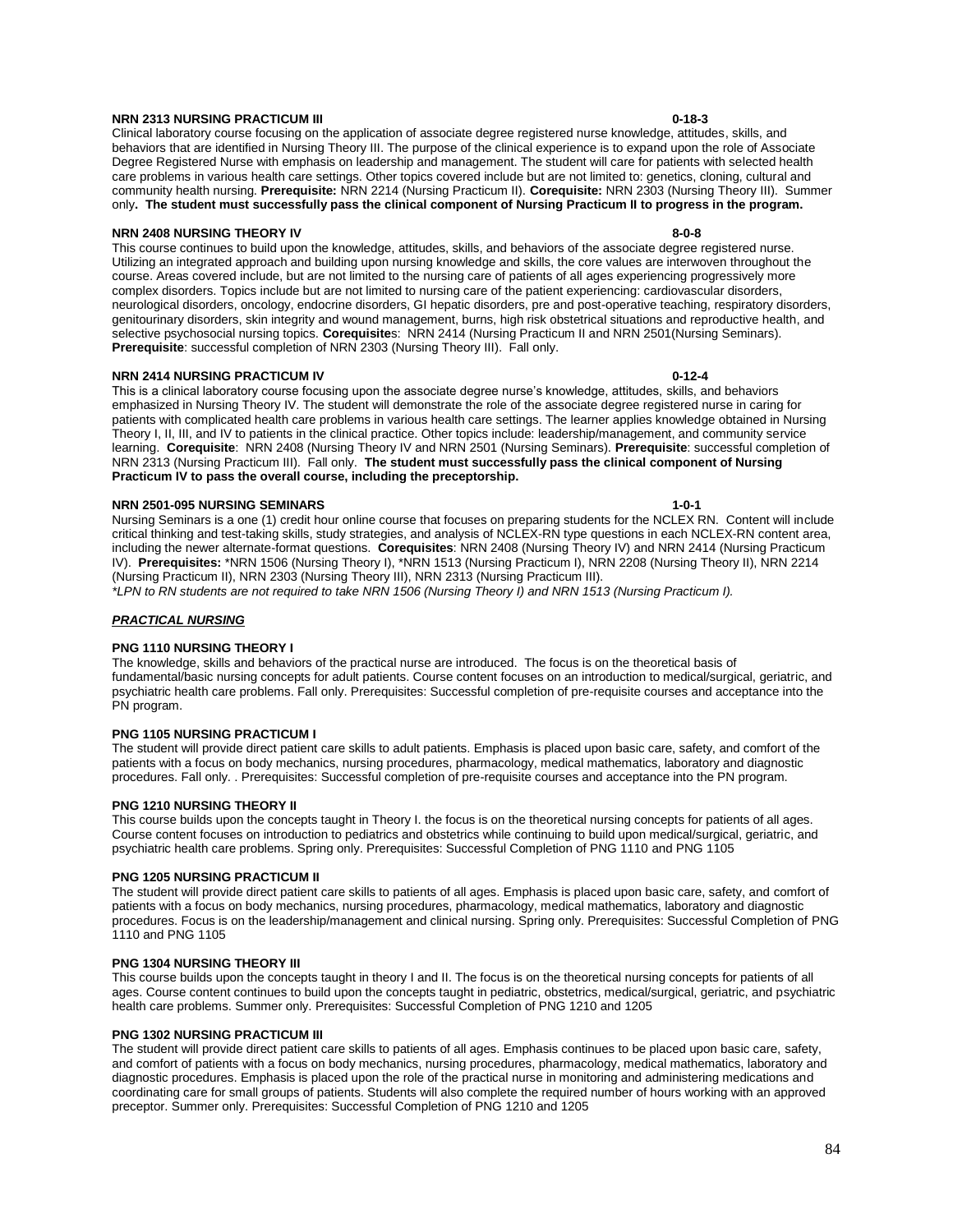#### *NURSING*

### **NAH 1507 HEALTH SKILLS I 6-2-7**

A study of concepts that serve as the foundation for health professions courses. Topics include client handling and safety issues, health documentation and methods, and care of the client in a long term care facility. With successful completion of this course, the student will be eligible to take the state certification exam and to apply for certification as a nursing assistant. CPR certification will also be obtained. This course follows guidelines established by the Office of Long Term Care.

### **NAH 2003 NUTRITION 3-0-3**

Covers the fundamentals of normal and clinical nutrition. Information regarding clinical nutrition is organized according to an organ system/disease states approach. Topics such as fitness, consumer concerns, cancer and AIDS are included.

### **NAH 2013 HEALTH ASSESSMENT 3-0-3**

Provides learners with the opportunity to develop and practice health history taking and physical examination skills. History taking methodology, physical examination skills, health promotion techniques and clinical assessment tools are discussed. Age related assessment considerations and findings are reviewed. Upon successful completion of this course, students will be able to perform a comprehensive medical history and physical assessment. Spring only. **Prerequisite/Corequisite:** Current RN license, enrolled in the registered nursing program or instructor's permission.

#### **NAH 2303 PHARMACOLOGY 3-0-3**

#### This three credit hour course will examine how the body handles drugs and the effects of various classes of drugs on the body, including sites and mechanisms of action, therapeutic and side effect, and toxicology. The pharmacologic knowledge will prepare the learner to function in the changing health care environment. Successful and safe clinical practice is built on understanding the concepts and principles of pharmacology. The concepts of pharmacology will guide drug use in clinical practice. The approach is to relate the physiologic and pathophysiologic factors of disease processes to drug mechanisms and subsequent care.

### *OFFICE ADMINISTRATION*

## **OFA 1053 MEDICAL TERMINOLOGY 3-0-3**

This course will provide the framework needed for advancing to other medical/allied health courses as it offers an introduction to medical terminology through the analysis of word construction including prefix, suffix, word roots, and combining forms. The student will acquire an understanding of medical meanings applicable to structure, function, and diseases of the human body. Abbreviations and their appropriate usage are also introduced. Upon completion of this course, students will gain the knowledge and abilities to confidently tackle the most complicated of medical terms and use this ability throughout their educational experiences and healthrelated careers.

### **OFA 1063 WORD PROCESSING 3-0-3**

This course provides an advanced understanding of word processing software and terminology. Proper procedures to create documents suitable for coursework, professional purposes and personal use are demonstrated. Students may need to spend some time in lab outside of class. Spring only. **Prerequisite:** CIS 1053, Computer Software Applications.

### **OFA 2033 ADMINISTRATIVE OFFICE PROCEDURES 3-0-3**

Emphasizes administrative practices and procedures used in today's business office by the professional administrative assistant. Topics include effective verbal and written communication, office technology, records and financial management, meetings and travel and the office environment. Spring only. **Prerequisite**: CIS 1053 Computer Software Applications

### *PHYSICAL EDUCATION*

# **PED 1003 CONCEPTS OF PHYSICAL ACTIVITY 1-2-3**

Students gain knowledge and appreciation of the importance of physical activity for lifelong health, wellness, and quality life. Opportunities are provided for psychomotor development. *(ACTS Equivalency Course ID - HEAL 1003)*

### **PED 1013 PERSONAL AND COMMUNITY HEALTH 3-0-3**

This course is a consideration of the various conditions and factors affecting individual and community health. The course is designed to assist students in formulating their philosophies, attitudes, and understanding of behaviors that are necessary to establish healthy living practices.

### **SPE ---- SPECIAL TOPICS PHYSICAL EDUCATION 3-0-3**

Designation used for courses of current interest in physical education that are not included as a permanent part of our official course offerings. The title of the course will reflect the specific subject matter.

# *PHILOSOPHY*

# **PHI 1003 INTRODUCTION TO PHILOSOPHY 3-0-3**

Students will explore the basic questions in philosophy to increase their ability to think for themselves and decide which answers to those questions they think are true and the most reasonable. *(ACTS Equivalency Course ID - PHIL 1103)*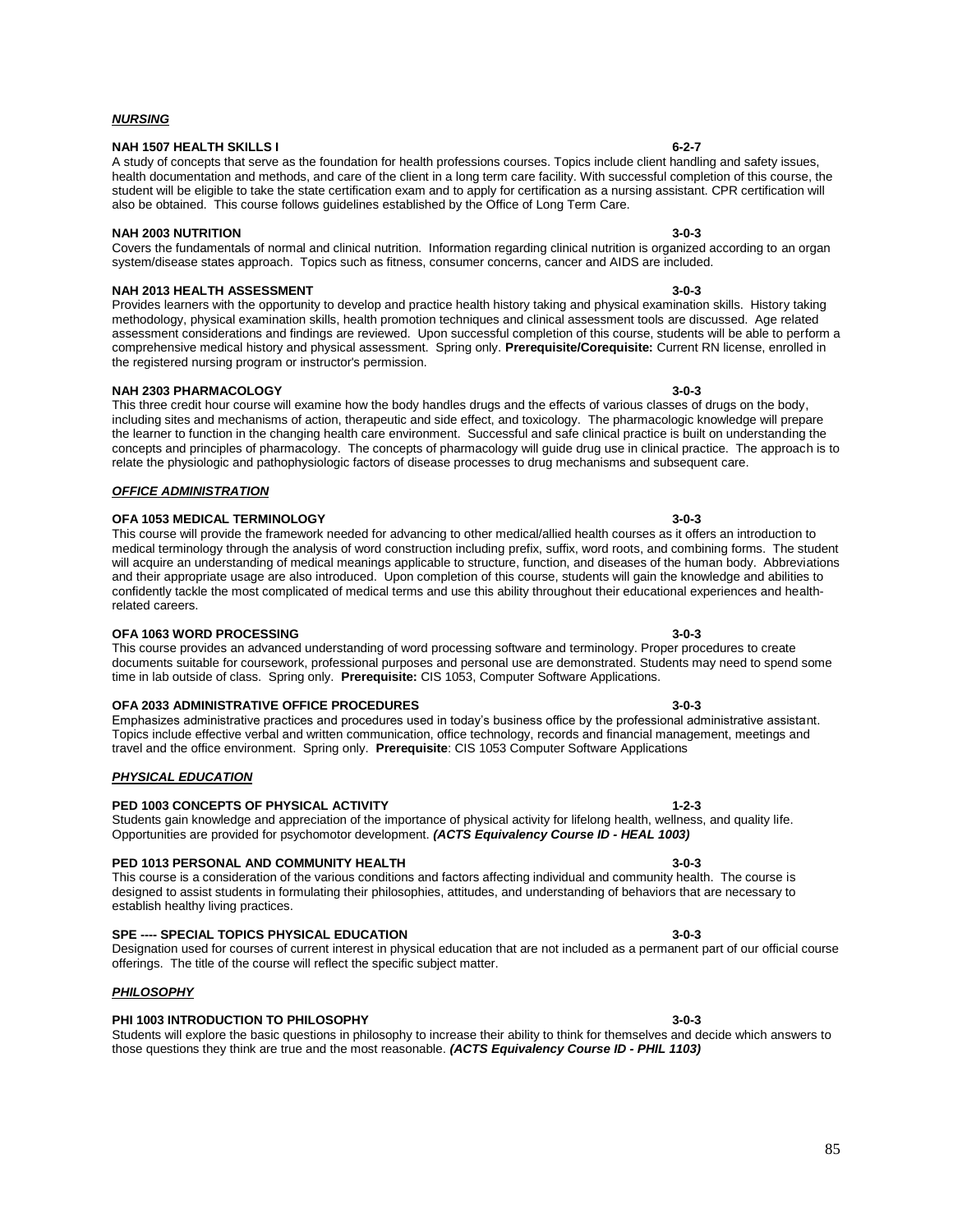#### *PHYSICAL SCIENCE*

### **PHS 1001 PHYSICAL SCIENCE LAB 0-3-1**

A laboratory experience to support PHS 1003 (Physical Science). Laboratory meets three hours per week. **Prerequisite:** Grade of C or better in MTH 0013 (Intermediate Algebra); or an Enhanced ACT math score of 19 or above; or an ASSET score of 43 or above in Intermediate Algebra; or a Compass score of 66 or above in Intermediate Algebra. **Corequisite:** PHS 1003 (Physical Science). *(ACTS Equivalency Course ID - PHSC 1004)*

### **PHS 1003 PHYSICAL SCIENCE** 3-0-3

This course presents an overview of essential topics from astronomy, physics, electricity, chemistry, geology and meteorology. Features biographies of some of the important contributors to advances in the physical sciences. (The course does not satisfy science certification for secondary school teachers; it is not accepted as a major requirement in any natural science field.) Lecture meets three hours per week. **Prerequisite:** Grade of C or better in MTH 0013 (Intermediate Algebra); or an Enhanced ACT math score of 19 or above; or an ASSET score of 43 or above in Intermediate Algebra; or a Compass score of 66 or above in Intermediate Algebra. *(ACTS Equivalency Course ID - PHSC 1004)*

#### **SSS ---- SPECIAL TOPICS SOCIAL SCIENCE 3-0-3**

Designation used for courses of current interest in the social sciences that are not included as a permanent part of our official course offerings. The title of the course will reflect the specific subject matter.

#### *PHYSICS FOR HEALTH SCIENCES*

#### **PHS 2014 PHYSICS FOR HEALTH SCIENCES 3-3-4**

This course is an algebra and trigonometry-based physics course designed to meet the physics requirements for health science majors. It is not recommended for physics or engineering majors. Topics include mechanics in one and two dimensions, fluids, thermodynamics, and mechanical waves and sound. Lab Component: Laboratory exercises will explore the concepts covered in lecture. Spring only. **Prerequisite:** A grade of "C" or better in MTH 1023 (College Algebra). *(ACTS Equivalency Course ID - PHYS 2014)*

#### *POLITICAL SCIENCE*

#### **POS 2103 UNITED STATES GOVERNMENT 3-0-3**

A basic study of United States Government will provide students with an essential understanding of the principles, structure, processes, functions, limitations, and other related political activities of federal, state, and local government. Within this framework students will trace the historical and theoretical trends that inspired American democracy. Particular attention will also focus on the correlation between social problems and public policy. English Composition I strongly recommended. *(ACTS Equivalency Course ID - PLSC 2003)*

### *PSYCHOLOGY*

#### **PSY 1003 GENERAL PSYCHOLOGY 3-0-3**

# This course provides a critical analysis of the basic principles of psychology. Students will encounter theories and research relating to motivation, learning, personality, emotion, stress, abnormal behavior, methods of therapy, biology, developmental psychology, and social psychology. *(ACTS Equivalency Course ID - PSYC 1103)*

#### **PSY 2013 HUMAN GROWTH AND DEVELOPMENT 3-0-3**

This course covers the physical, cognitive, and emotional growth and development of the individual from conception to death, including the examination of empirical findings and major psychological methods and theories. *(ACTS Equivalency Course ID - PSYC 2103)*

### **PSY 2023 ABNORMAL PSYCHOLOGY 3-0-3**

This course introduces the study of abnormal behavior, including historical and present-day perspectives regarding abnormality. Other topics include the causal factors, symptoms, and treatments of various disorders. **Prerequisite:** PSY 1003 (General Psychology).

# **PSY 2033 PSYCHOLOGY OF ADJUSTMENT 3-0-3**

Psychology of Adjustment involves the study of how people cope with the demands and challenges of everyday life. Topics such as personality, the self, stress management, intimate relationships, communications, and careers will be discussed in this course.

#### *SOCIOLOGY*

# **SOC 2003 PRINCIPLES OF SOCIOLOGY 3-0-3**

Students gain an awareness of the relationship between individual experience and the wider society. This course promotes Scientific examination of social institutions such as marriage, family, religion, education, health care, and political systems. Cultural assumptions regarding social stratification, gender, race, deviancy, and the environment are also discussed. *(ACTS Equivalency Course ID - SOCI 1013)*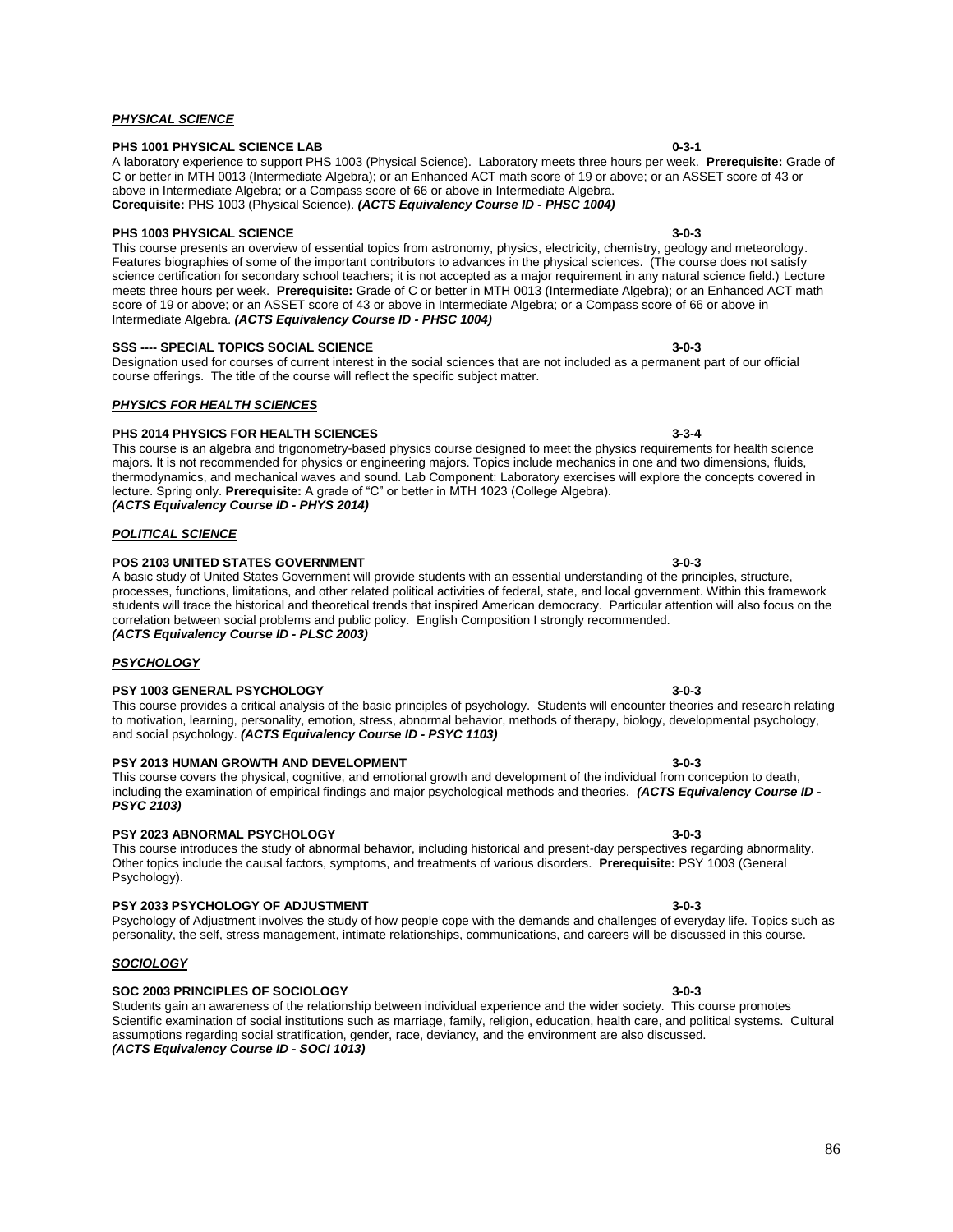#### **SOC 2013 SOCIAL PROBLEMS 3-0-3** Students will apply sociological concepts and methods to the analysis of current social problems in the United States, including

# family and community disorganization, delinquency and crime, mental illness, and intergroup relations. *(ACTS Equivalency Course ID - SOCI 2015)*

compares human adaptation across cultures and through time in terms of subsistence methods, social and political organization, economics, stratification, marriage and family structure, religion, kinship, and language. *(ACTS Equivalency Course ID - ANTH* 

#### **SOC 2023 CULTURAL ANTHROPOLOGY 3-0-3** This course introduces the concept of culture and cultural processes. It examines perceptions of race, gender, and ethnicity and

# *SPANISH*

*2013)*

# **SPA 1003 SPANISH I 3-0-3**

#### Students will learn basic skills in listening to, speaking, reading, and writing beginning Spanish. *(ACTS Equivalency Course ID - SPAN 1013)*

#### **SPA 1013 SPANISH II 3-0-3** This course is a further development of skills practiced in SPA 1003. **Prerequisite:** SPA 1003 (Spanish I) or permission of the

# **SPA 1023 SPANISH FOR HEALTH CARE PROFESSIONALS 3-0-3**

instructor. *(ACTS Equivalency Course ID - SPAN 1023)*

#### This course is designed to introduce the basic language skills of conversation and comprehension but with a medical emphasis to enable the health care professional and patient to communicate. **Prerequisite:** College level placement in Reading or the completion of PRE 0303 (Reading Improvement) with a C or better.

### **SPA 2003 SPANISH III 3-0-3**

This course focuses on an intermediate development of Spanish language skills. **Prerequisite:** SPA 1013 (Spanish II) or permission of the instructor. *(ACTS Equivalency Course ID - SPAN 2013)*

#### **SPA 2013 SPANISH IV 3-0-3**

This course is a continuation of intermediate language skill development begun in SPA 2003. **Prerequisite:** SPA 2003 (Spanish III) or permission of the instructor. *(ACTS Equivalency Course ID - SPAN 2023)*

#### *SPEECH*

### **SPC 1003 ORAL COMMUNICATION 3-0-3**

Students will improve their public speaking skills by expanding their awareness of the communication process and developing a better understanding of various contexts of communication. *(ACTS Equivalency Course ID - SPCH 1003)*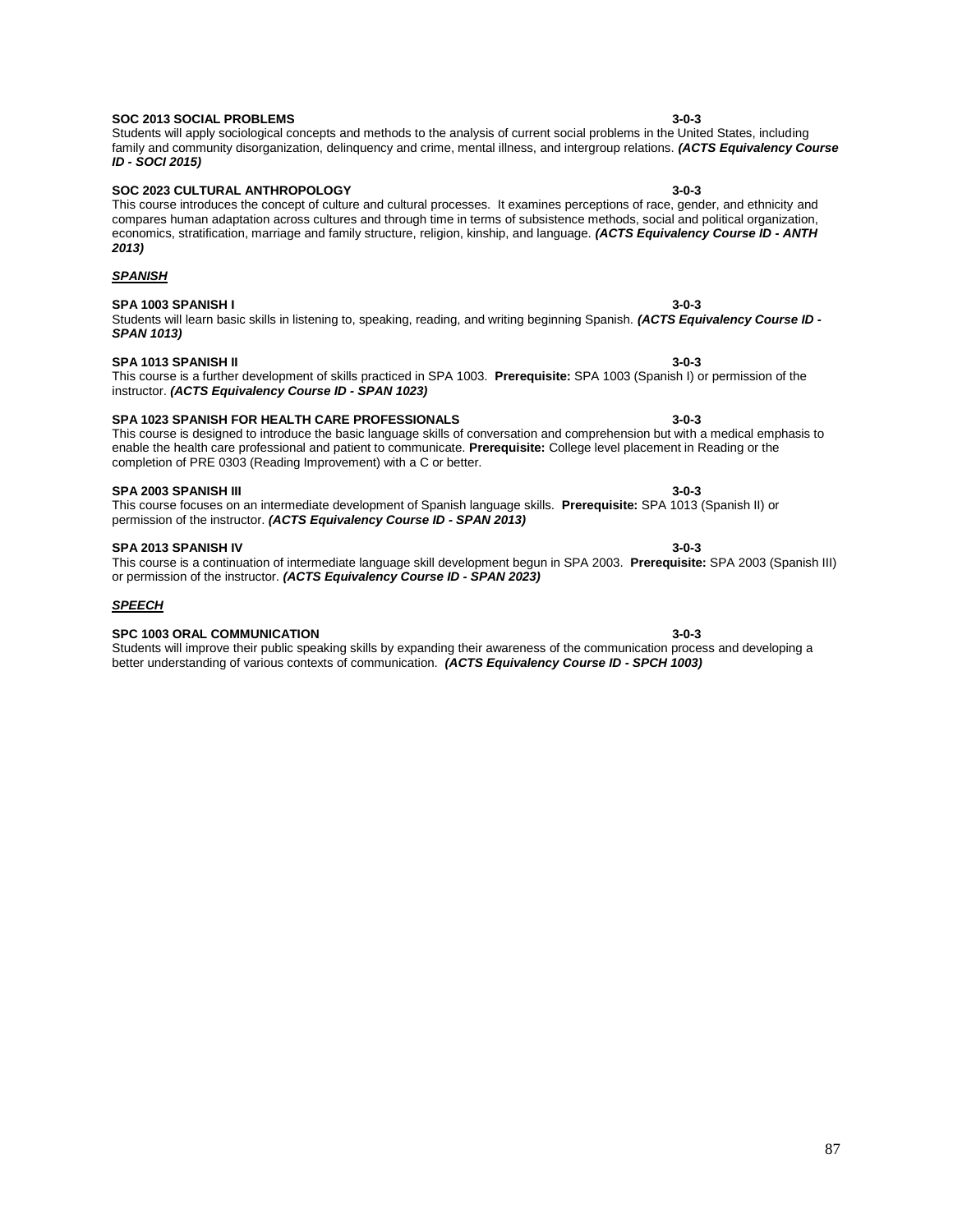# **Personnel**

# **University of Arkansas**

# **Board of Trustees**

- 
- 
- Mr. C.C. "Cliff" Gibson, III, Monticello
- 
- 

Mr. Reynie Rutledge, Chairman, Searcy Sen. David Pryor, Secretary, Fayetteville<br>Mr. Morril Harriman, Secretary, Little Rock Mr. Mark Waldrip, Assistant Secretary, M Mr. Mark Waldrip, Assistant Secretary, Moro<br>Ms. Kelly Eichler, Little Rock Dr. Stephen Broughton, Pine Bluff Ms. Kelly Eichler, Little Rock<br>Mr. C.C. "Cliff" Gibson, III, Monticello Mr. John C. Goodson, Texarkana Mr. Ben Hyneman, Jonesboro Mr. Sheffield Nelson, Little Rock

# **President**

Dr. Donald Bobbitt, B.S., Ph.D.

# **University of Arkansas Community College at Batesville**

# **Chancellor**

Deborah Frazier, A.A., B.S., M.S.Ed.

# **Board of Visitors**

Ms. Stacy Gunderman, Chairman, Batesville Mr. Kenneth P. "Casey" Castleberry, Vice Chairman, Batesville<br>Colonel Karen Ryan, Secretary, Batesville Mr. Phil Baldwin, Batesville Colonel Karen Ryan, Secretary, Batesville Mr. Phil Baldwin, Batesville<br>Mr. Thomas (Mike) Cumnock, Batesville Ms. Jesse Freiert, Batesville Mr. Thomas (Mike) Cumnock, Batesville Mr. Jesse Freiert, Batesville<br>Mr. Steven Green. Cave City Mr. Gary McDonald. Batesville Mr. Steven Green, Cave City<br>Mr. Mark Skelton, Batesville

- 
- 
- 
- 
- Dr. Maggie Williams, Batesville

# **UACCB Foundation Board**

- Rev. Doyle Berckefeldt, Batesville<br>Mr. Gary Bridgman, Desha Mr. Gary Bridgman, Desha Ms. Andrea Bruner, Batesville<br>Mr. Ted Hall, Batesville Mr. Jim Johnson, Batesville Ms. Connie Lawrence, Batesville<br>Ms. Karla Rush, Sidney Ms. Angela Wilcoxon, Batesville
- Mr. Gilbert Lopez, Chairperson, Batesville Mr. Roger Ried, Vice Chairperson, Batesville<br>Rev. Doyle Berckefeldt, Batesville Ms. Juanice Brewer, Batesville Mr. Jim Johnson, Batesville<br>Mr. Kevin S. Rose, Batesville Mr. Dave Timko, Batesville

### **Administration**

Deborah Frazier, Chancellor - A.A., Business Technology, Arkansas State University-Beebe; B.S., Accounting, Lyon College; M.S.Ed., Business, Arkansas State University

Anne Austin, Vice Chancellor for Research, Planning and Assessment - B.A., English, University of Delaware; J.D., Case Western Reserve University; Ph.D., Business Administration, University of South Carolina

Gayle Cooper, Vice Chancellor for Finance and Administration – B.A., Business Administration, Lyon College; M.S., Vocational Technical Administration, Arkansas State University; Ed.S., Community College Education, Arkansas State University

Brian Shonk, Vice Chancellor for Academic Affairs – A.A.S., Electronics Technology, Northwest Florida State College; A.A.S., Criminal Justice Technology, Northwest Florida State College; B.S., Criminal Justice/Psychology, Troy University; M.P.A., Public Administration, University of West Florida; Ed.D., Curriculum and Diversity Studies, University of West Florida

Greg Thornburg, Vice Chancellor for Student Affairs – B.A., Music/Bible, Johnson University; M.S., Counseling and Student Personnel Services, University of Memphis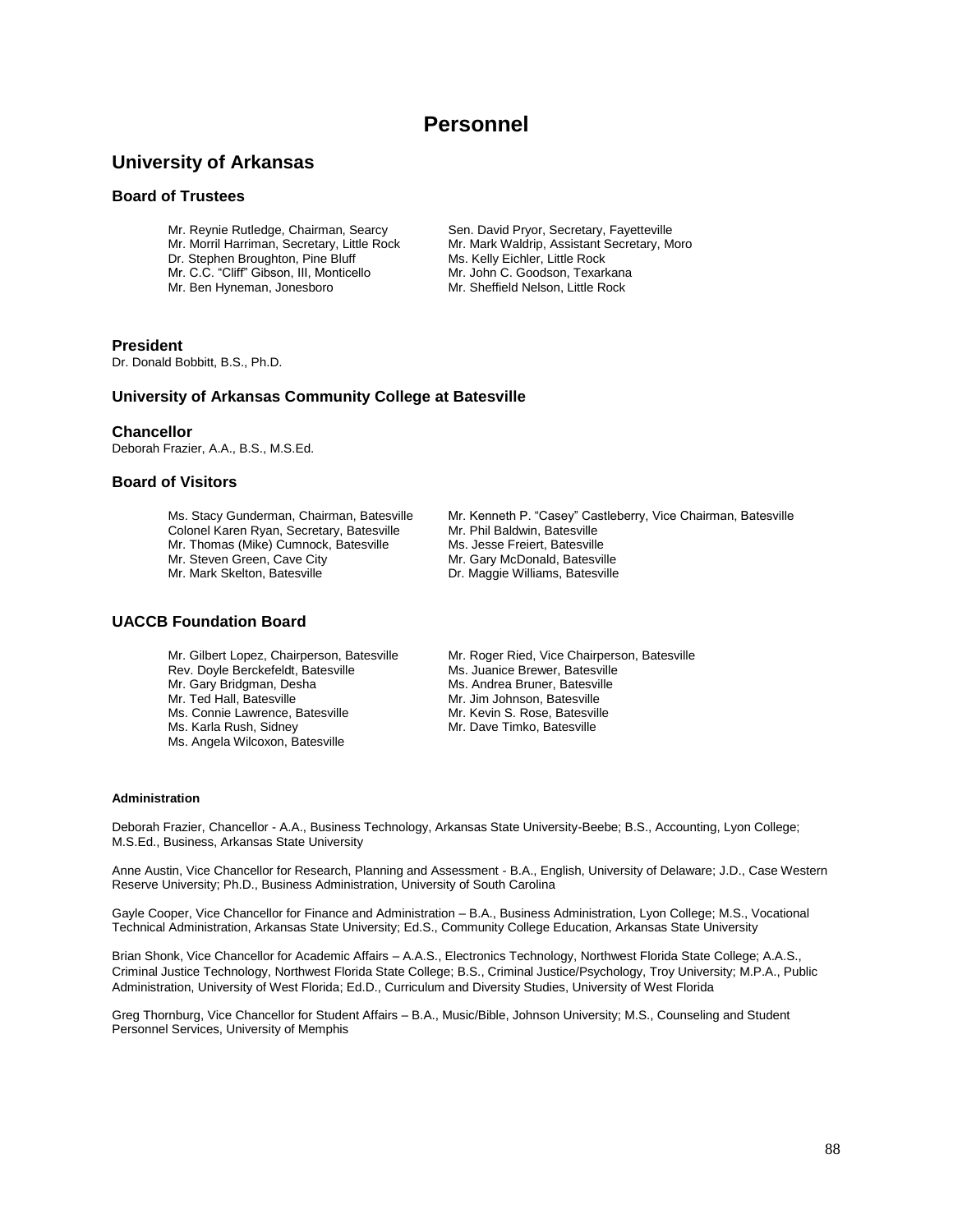#### **Office of the Chancellor**

Deborah Frazier, Chancellor - A.A., Business Technology, Arkansas State University-Beebe; B.S., Accounting, Lyon College; M.S. Ed., Business, Arkansas State University

Hannah Keller, Assistant to the Chancellor – B.S., Journalism, Arkansas State University; M.P.A., Public Administration, Arkansas State University

Tina Paul, Director of Development - B.S., Journalism, Arkansas State University

Tammy Smith, Receptionist – College Studies, University of Arkansas Community College at Batesville

#### **Academics**

Brian Shonk, Vice Chancellor for Academic Affairs – A.A.S., Electronics Technology, Northwest Florida State College (NWFSC); A.A.S., Criminal Justice Technology, NWFSC; B.S., Criminal Justice/Psychology, Troy University; M.P.A., Public Administration, University of West Florida(UWF); Ed.D., Curriculum and Diversity Studies, UWF

Vicky Bowren, Administrative Assistant – C.P., Medical Billing and Coding, University of Arkansas Community College at Batesville; A.A.S., Business Services-Medical Office Management, University of Arkansas Community College at Batesville

Jennifer Emery, Academic Advisor/Retention Specialist – B.A., Education, Hendrix College; M.S., Counseling, University of Central Arkansas

Katrina Farris, Academic Advisor/Coordinator of Orientation – B.S., Business Administration, University of Central Arkansas; M.B.A., Arkansas State University

Tina Goodman, Administrative Assistant - A.A.S., Business Services - Administrative Services Focus, A.A., General Education -Business Focus, University of Arkansas Community College at Batesville; B.A.S., Business Administration, University of Arkansas Fort Smith

Robi Plumlee, Director of Cosmetology – Licensed Cosmetologist, Licensed Cosmetologist Instructor; Arkansas Department of Health, Cosmetology Section

Layna Shearon, Cosmetology Instructor - Licensed Cosmetologist, Licensed Cosmetologist Instructor; Arkansas Department of Health, Cosmetology Section

Jo Stephens, Director of Educational Technology – Certified Information Systems Security Professional - B.A., Accounting and Computer Information Systems, Lyon College; M.B.A., Arkansas State University; Doctoral Studies, Northcentral University; Master Certified Internet Webmaster Designer; Certified Internet Webmaster Certified Instructor; Access Data Certified Examiner, CompTia Security+, Certified Ethical Hacker (CEH)

Van Taylor, Transfer Coordinator – B.S., Organizational Management, John Brown University; M.S., Higher Education, Walden **University** 

Polly Wood, Title III Strengthening Institution Grant Coordinator/Advising Specialist – B.S., Education, Arkansas State University; M.S., Education , Arkansas State University

#### **Division of Arts and Humanities**

Susan Tripp, Chair of the Arts and Humanities Division – B.A., Journalism, Arkansas State University; Teaching Certification in English, Arkansas State University; M.A., English, Arkansas State University

Ted Allder, English - B.A., English and Art, University of Arkansas, Little Rock; M.A., English, University of Central Arkansas; Ph.D., English, Southern Illinois University

Glenda Bell, Reading - A.A., General Studies, Three Rivers Community College; B.A., Behavioral Science, Lyon College; M.S.Ed., Early Childhood Education, Arkansas State University; Certified Specialist, Developmental Education, Appalachian State University

Marla Bennett, English – B.A., English, Lyon College; M.A., English, Arkansas State University; Specialist, Community College Teaching, Arkansas State University

Holly Goslin, English – B.A., Harding University; M.A., English, University of Central Arkansas

Angela Strickland, English – B.A., English, East Texas State University; M.S., Library Science, University of North Texas; ABD, English, Texas A & M / Commerce

William Wood, History – B.S.E., Social Science, Arkansas State University; M.A., History, Arkansas State University; Specialist in Community College Teaching, History, Arkansas State University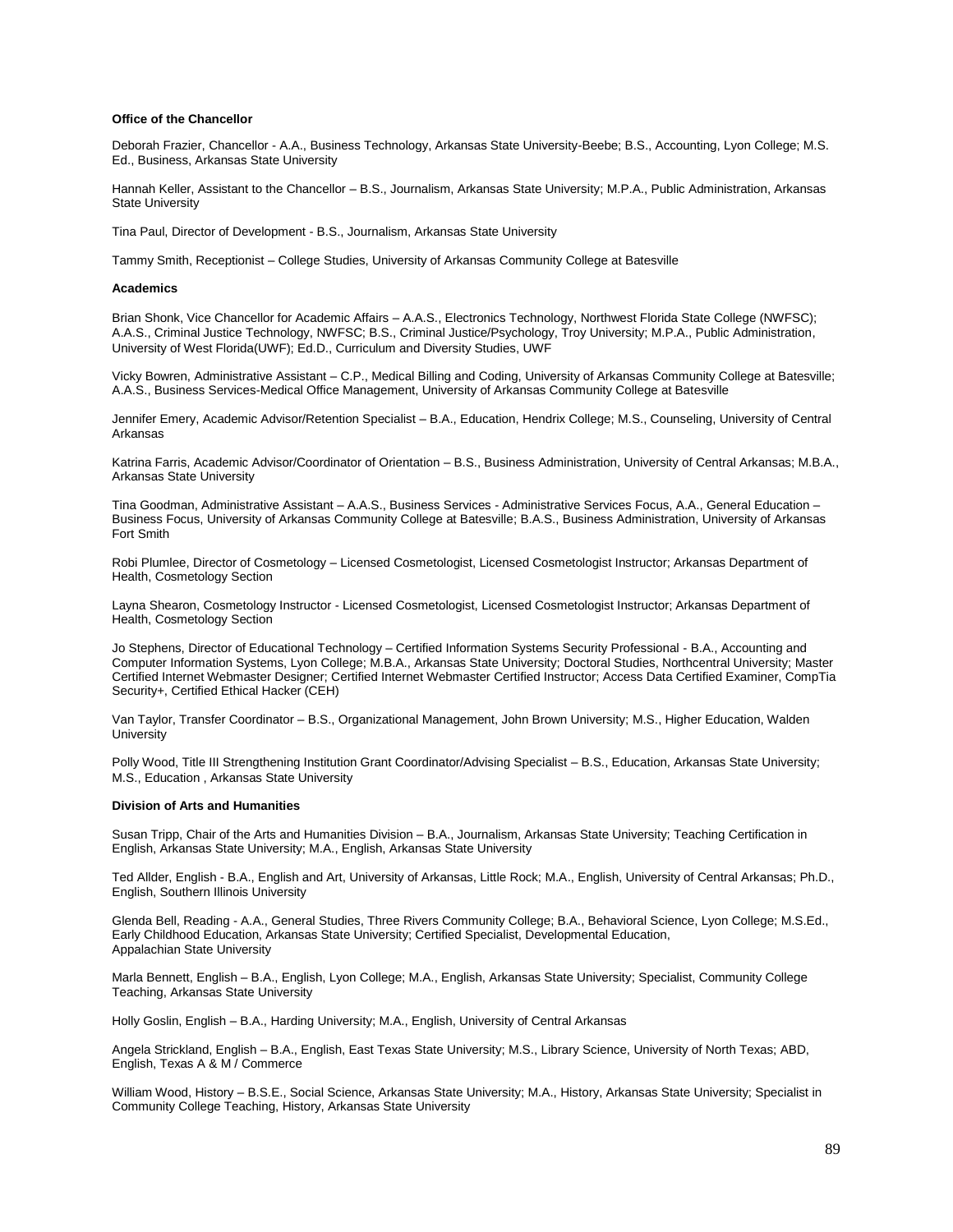Shelly J. Wooldridge, Psychology - B.A., Psychology, Pittsburg State University; M.S., Psychology, Pittsburg State University; M.A., Forensic Psychology, University of North Dakota

#### **Division of Business, Technology and Public Service**

Tamara Griffin, Chair of the Business, Technology and Public Service Division - B.S., Data Processing, Arkansas State University; M.B.A., Arkansas State University; CISCO Certified Network Associate; D.M., Management in Organizational Development and Change, Colorado Tech University

Tracy Broadwater, Accounting - B.B.A., Accounting, University of Central Arkansas; M.B.A., University of Arkansas at Little Rock

Matt Critcher, Business - B.A., Economics, Lyon College; International Summer M.B.A. Program, CIMBA (Asolo Italy); M.B.A., University of Arkansas, Fayetteville; Sun Certified System Administrator, Solaris 7 and Solaris 8, CISSP, CASP, VMWare VCP, Linux + /LPIC1

James C. Johnson, Business - B.S., Biology, University of Arkansas at Little Rock; B.S., Psychology, Arkansas State University; M.S.W., University of Arkansas at Little Rock; M.B.A., Webster University; LCSW (Arkansas)

Mindy Shaw, Early Childhood Education - B.S.E., Special Education/Elementary Education, Arkansas State University; M.S.E., Early Childhood Education, Arkansas State University

#### **Division of Community and Technical Education**

Lynn Bray, Administrative Assistant – Office Technology, Manhattan Area Vocational Technical School, Microsoft Office Specialist

Zachery Harber, Director of Workforce Development and Education - B.S., Agriculture, Arkansas State University; M.S., Education, Arkansas State University

Katrina Stevens, Coordinator of Community Education - B.S., Vocational Education, University of Arkansas, Fayetteville

#### **Division of Math and Science**

Douglas Muse, Chair of the Division of Math and Science - B.S.E., Mathematics, University of Central Arkansas; M.A., Mathematics, University of Central Arkansas

Larry Brown, Mathematics and Chemistry **-** Larry Brown, Mathematics and Science - B.S., Chemistry, Arkansas State University; Ph.D., Organic Chemistry, Vanderbilt University

Yuee Chen, Mathematics – B.S. Math Education, Indiana Wesleyan University; M.S. Mathematics, University of Central Arkansas

Elizabeth Crandall, Biological Science - A.A., Biology, Palm Beach Community College; B.S., Biology, University of West Florida; M.S., Zoology, University of Connecticut; M.T., St. Vincent's Medical Center, Bridgeport, Conn.; A.B.D., Arkansas State University

Vernon Hoffman, Biological Science - B.S., Wildlife Ecology and Management, Arkansas State University; M.S., Biology, Arkansas State University

Beverly Meinzer, Chemistry - B.S., Biology and Chemistry, Lyon College; M.S., Chemistry, University of Arkansas at Fayetteville

Rachel Ratcliff, Biological Science - B.S., Biology and Range Management, Texas A & M –Kingsville; M.S., Biology, Texas A & M – Kingsville

#### **Division of Nursing and Allied Health**

Marietta Candler, Chair of Nursing and Allied Health - B.S., Nursing, University of Central Arkansas; M.S., Nursing, University of Central Arkansas

Ashley Ball, PN Program - A.A.S., Registered Nursing, University of Arkansas Community College at Batesville; B.S. Nursing, Arkansas Tech University

Brenda Bishop, Clinical Coordinator PN Program - PN Technical Certificate; A.A.S., Registered Nursing, University of Arkansas Community College at Batesville

Katie Camden, RN Program – A.A.S., Registered Nursing, University of Arkansas Community College at Batesville; B.S., Nursing, University of Texas at Arlington

Caroline Crumley, NAH Program – B.S.Ed., University of Central Arkansas; B.S. Nursing, University of Arkansas Medical Sciences; M.S.Ed., University of Central Arkansas; M.P.H. Public Health, University of Arkansas Medical Sciences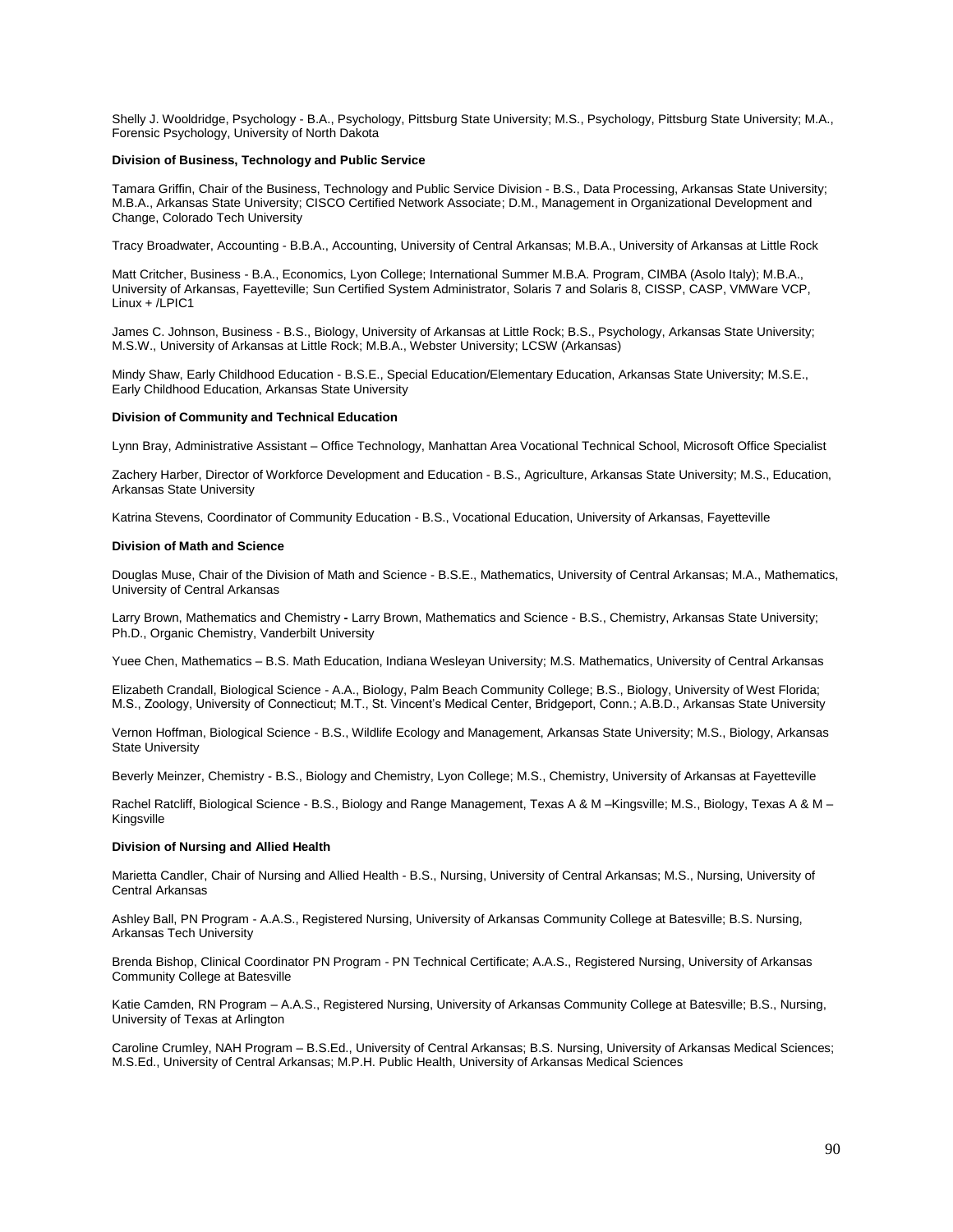Wesley Gay, EMS Programs – Basic EMT, Lyon College; EMT-I, University of Arkansas for Medical Sciences, EMT-P, University of Arkansas Community College at Batesville; A.A.S., Paramedic, University of Arkansas Community College at Batesville, B.S. Emergency Management, Arkansas Tech University

Jerri Hooper, NAH Secretary – A.A., General Studies, University of Arkansas Community College at Batesville

Janice Inloes, RN Program /Clinical Coordinator– A.A.S., Registered Nursing, North Arkansas Community College; B.A., Accounting, Lyon College; M.S., Accounting, Arkansas State University; M.S., Nursing, University of Phoenix; M.S., Adult Education Distance Learning, University of Phoenix

Teresa Smedley, NAH Program – B. S. Nursing, Arkansas State University; M.S. Nursing, Liberty University

Kelly Stone, PN Program Coordinator - B.S. Nursing, William Paterson University

#### **Adult Education Department**

Nancy Whitmire, Director, Adult Education - A.A., Crowley's Ridge College; B.A., Psychology, Harding University; Graduate Studies, Education, Arkansas State University

Andrea Dito, Adult Education Instructor – B.S., Education, Arkansas State University; M. Ed., Adult Education, University of Arkansas at Fayetteville

Becky Saffell, Adult Education Instructor - B.S., Management, Lyon College; M.S.Ed., Business Education, Arkansas State **University** 

#### **Library**

Jay Strickland Library Director A.A, South Plains College; B.A., English, University of Texas at Arlington; M.L.S., Library Science, University of North Texas

Sharon Gage, Library Coordinator – A.A., University of Arkansas Community College at Batesville; B.S.Ed., Vocational Education, University of Arkansas, Fayetteville

#### **Student Affairs**

Greg Thornburg, Vice Chancellor for Student Affairs – B.A., Music/Bible, Johnson University; M.S., Counseling and Student Personnel Services, University of Memphis

Erica Bledsoe, Enrollment Specialist – A.A., Liberal Arts, University of Arkansas Community College at Batesville; B.A., Political Science, Lyon College

Sharon Bratcher, Financial Aid Specialist - Computerized Accounting Certificate, Black River Technical College; College Studies, University of Arkansas Community College at Batesville

Dennis Broadwater, Director of Student Success Center – B.S., Sociology, University of Central Arkansas; M. Ed., University of Arkansas at Little Rock

Casey Bromley, Career Services Facilitator, Career Pathways – Microsoft Excel Certification, New Horizons, Broomfield, Colorado; A.A.S., Business Services, University of Arkansas Community College at Batesville; B.A.S., Business, University of Arkansas Fort Smith

Kristen Cross, Director of Financial Aid – B.S., Marketing, Arkansas State University

Dorianne Dias, Project Advisor, TRiO Student Support Services – A.A., Humanities and Social Science, SUNY Rockland Community College; B.S., English Education, New York University; M.A., Applied Linguistics, Columbia University

Jonathan Farrar, Enrollment Specialist – B.S., Biology and Psychology, Lyon College

Amy Foree, Director of Admissions – B.S., Marketing, Arkansas State University; M.S., College Student Personnel, Arkansas Tech **University** 

Mickey Freeze, Advisor/Student Activities Coordinator, TRiO Student Support Services – A.A., General Education, Ozarka College; B.S.E., Social Science, Arkansas State University; M.A., History, Arkansas State University

Phyllis Gardner, Financial Aid Administrative Specialist - Business Certification, Sawyer's Business College, Memphis

Louise Hughes, Director of Student Development – B.S., Botany, Arkansas State University; M.S., Vocational Education, University of Kentucky

Phillip Landers, Career Coach – B.S., Business Administration, Arkansas State University;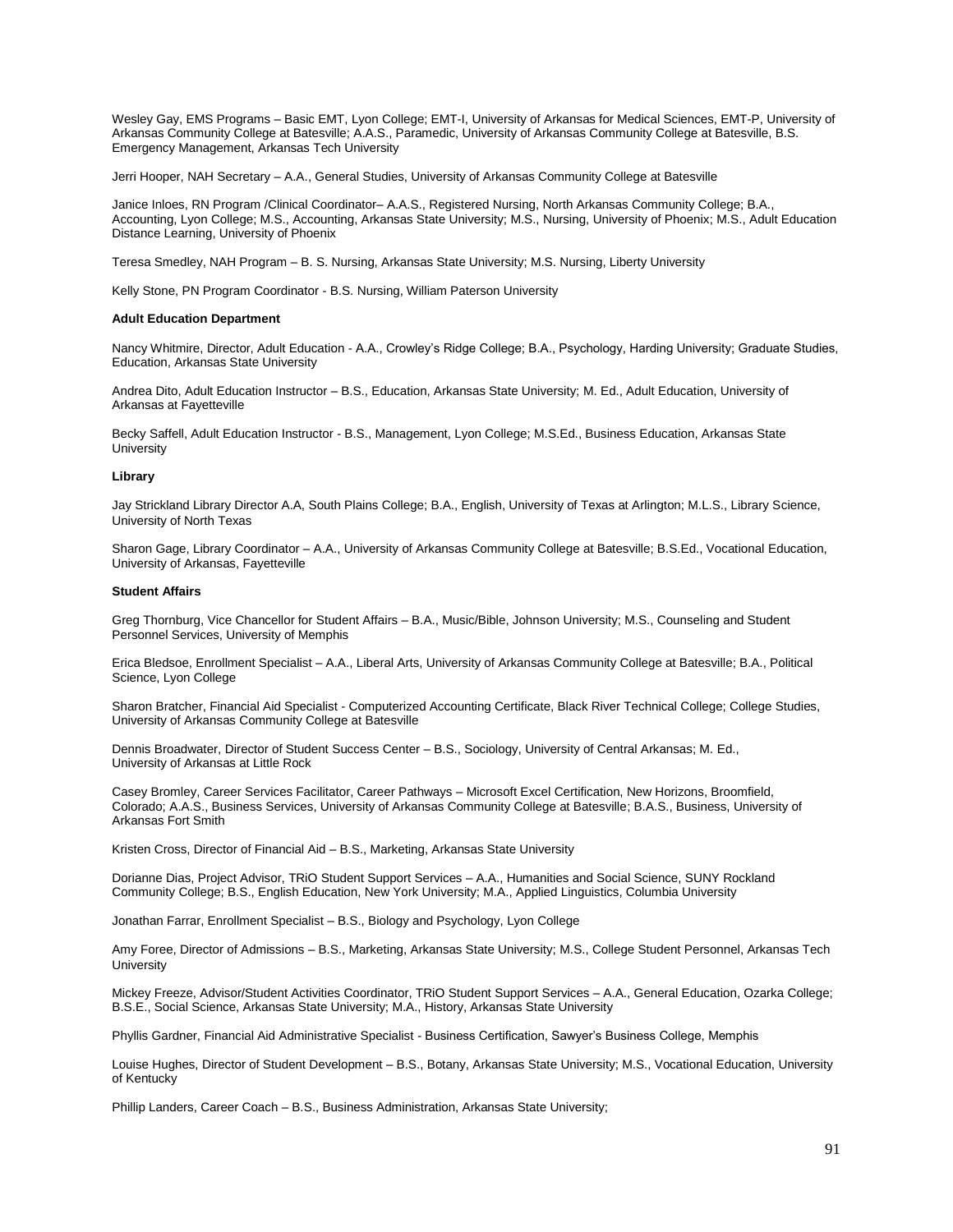Connie Lawrence – Employment and Training Coordinator *–* A.A., University of Arkansas Community College at Batesville; B.S., Education, University of Arkansas at Fayetteville

Lisa Lewis, Administrative Assistant, TRiO Student Support Services – A.A.S., Business Services – Accounting Focus, University of Arkansas Community College at Batesville; B.A.S., Business/Accounting, University of Arkansas Fort Smith

Ronda McLelland, Director, TRiO Student Support Services – A.A., Ozarka College; B.A., Psychology & Early Childhood Education, Lyon College; M.S., Educational Psychology, Walden University

Beverly Moss, Assistant to the Vice Chancellor of Student Affairs – A.B., Business Communications, Capitol City Business College at Little Rock

Luz Roa, Admissions Administrative Specialist I - Associate of General Education, University of Arkansas Community College at Batesville

Jennifer Shaw, Career Coach – B.S., Education, Arkansas State University; M.S., College Student Personnel, Arkansas State **University** 

Jennifer Sinele, Assistant Director of Financial Aid - A.A.S., Accounting, University of Arkansas Community College at Batesville; College Studies, Arkansas State University; B.A.S., Accounting, University of Arkansas Fort Smith

Becky Warren, Career and Disability Services Coordinator – B.S., Agricultural Business, Arkansas Tech University; M.S., Student Affairs, Missouri State University

Debbie Wyatt, Director, Career Pathways – B.A., Political Science, University of Arkansas at Little Rock; M.P.A., Public Administration, University of Arkansas at Little Rock

### **Research, Planning and Assessment**

Anne Austin, Vice Chancellor for Research, Planning and Assessment - B.A., English, University of Delaware; J.D., Case Western Reserve University; Ph.D., Business Administration, University of South Carolina

Beth Bruce, Director of Institutional Research – B.S. Ed., Social Studies, Arkansas State University; M. Ed., Workforce Development Education, University of Arkansas

Shelly Moser, Director of Student Information/Registrar - B.A., English, Lyon College; Graduate Studies, Southeast Missouri State **University** 

Tracey Thomas, Assistant Registrar – A.A.S., Medical Office Management, University of Arkansas Community College at Batesville

Candace Victory, Administrative Assistant - Data Processing Certificate, Arkansas State University - Newport

#### **Information Services**

Steve Collins, Director of Information Services - B.S., Computer Information Systems, University of Arkansas at Monticello

Crystal Blue, Computer Lab Manager – A.A.S., CIS/Networking, University of Arkansas Community College at Batesville

Cheston Cooper, Network Administrator - A.A.S., Industrial Technology – PC Hardware Repair, University of Arkansas Community College at Batesville

Lea Ramsey, Database Administrator - B.S., Mathematics, Lyon College; Microsoft Office Specialist Master Instructor

Carol Sellars, Special Projects Coordinator – B.A., English, Lyon College; M.S., College Student Personnel, Arkansas Tech **University** 

#### **Finance and Administration**

Gayle Cooper, Vice Chancellor for Finance and Administration – B.A., Business Administration, Lyon College; M.S., Vocational Technical Administration, Arkansas State University; Ed.S., Community College Education, Arkansas State University

Luanne Barber, Bookstore Manager – College Studies, Arkansas State University – Beebe

Linda Garrett, Bookstore Cashier – Secretarial and Clerical Technical Certificate, Gateway Technical College

Roxann Lamons, Administrative Specialist III - Business Education Certificate, Gateway Technical College

Peggy Jackson, Purchasing Agent – CPPB; A.A.S, Business Information Management, Ozarka College; A.A., Ozarka College; B.S. Education, University of Arkansas, Fayetteville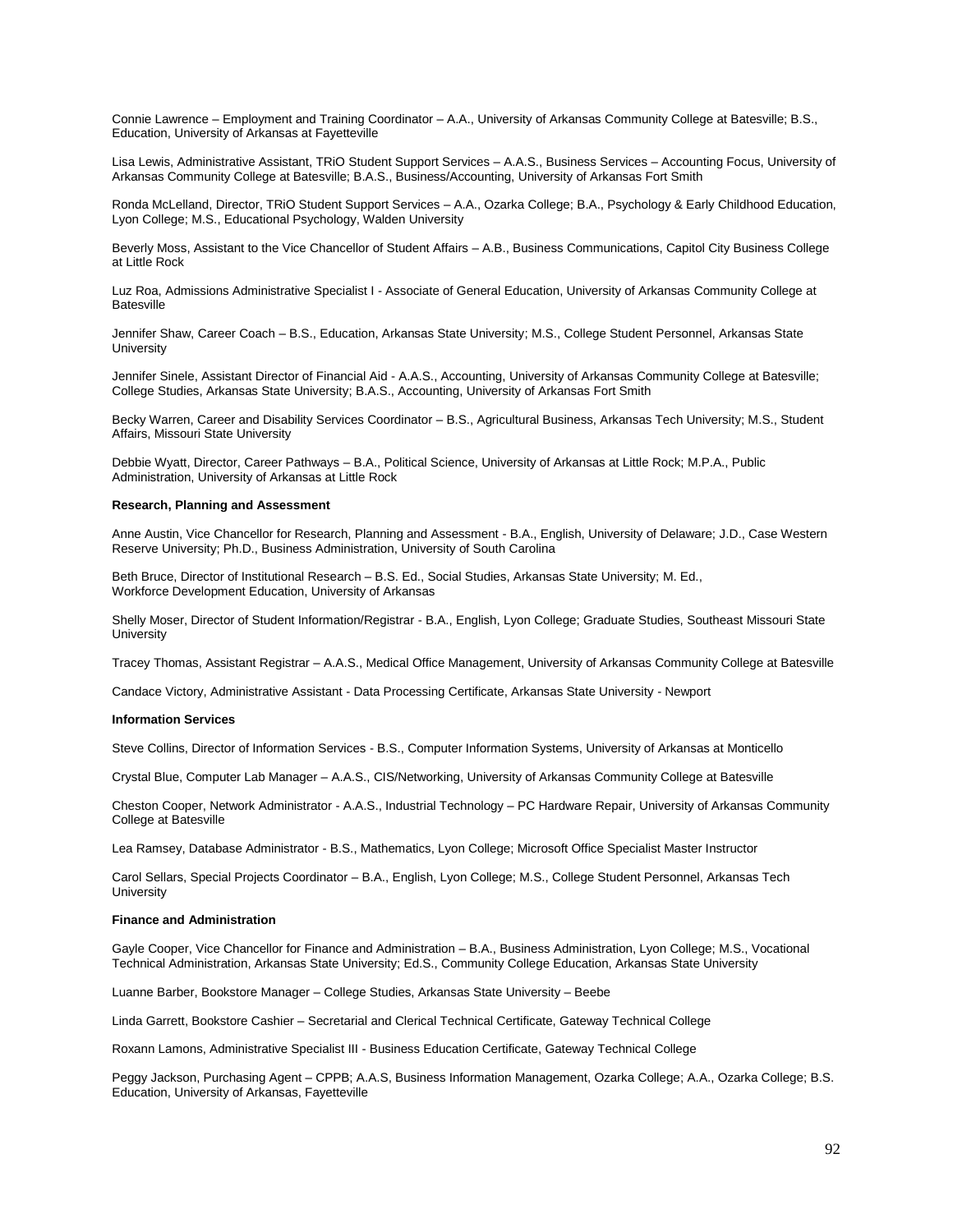Jenneal Runsick, Administrative Assistant – A.A., General Education, University of Arkansas Community College at Batesville; B.S.E. Human Resource Development, University of Arkansas, Fayetteville

Brenda Silvy, Food Services – CDM and CFPP, White River Medical Center

Alexa Smith, Personnel Assistant - B.A., Sociology, Arkansas State University

#### **Business Office**

Waynna Dockins, Controller – B.S., Business Administration, University of Central Arkansas; M.B.A., Arkansas State University

Leanne Collins, Cashier – B.S., Business Administration, University of Central Arkansas

Wanda Garnett, Operating Accountant – B.S., Business Administration, Missouri State University; M.B.A, University of Arkansas Little Rock

Sherrie Gunther, Fiscal Support Specialist – Business Education Certificate, Gateway Technical College

Julie Johnson, Payroll Officer – A.A.S., Accounting, University of Arkansas Community College at Batesville; A.A.S., Business Administration, University of Arkansas Community College at Batesville; B.A.S., Accounting, University of Arkansas Fort Smith

Kim McLendon, Fiscal Support Specialist

#### **Physical Plant**

Heath Wooldridge, Physical Plant Director - B.S., Agriculture Business, University of Arkansas, Monticello

Jason Briley, Shipping and Receiving Clerk

Mark Cartwright, Events Coordinator – A.S., Business Administration, University of Arkansas Community College at Batesville; B.S., Business Administration, Lyon College

Joshua Foss, Maintenance – College Studies, University of Arkansas Community College at Batesville

Roy Gonyer, Maintenance - A.A.S., Industrial Maintenance Technology, University of Arkansas Community College at Batesville; Diploma, Industrial-Equipment Maintenance Technology, Newport Vocational-Technical School

Chuck Martin, Maintenance – College Studies, University of Arkansas Community College at Batesville

Chris Middleton, Maintenance - A.A.S. Industrial Mechanical Technology, University of Arkansas Community College at Batesville

#### **Board of Visitors Emeriti**

Laura Brissey, 2005 – 2014

Wanette Baker, 2005 - 2014

Woody Castleberry, 1994 – 2004, 2005 - 2011

Dale Cole, 1995-2003

George Collins, 1991-1999

Gwenda Dobbs, 2001 – 2011

Boris Dover, 2003 – 2012

Don Floyd, 1994-2001

Ronnie Hampton, 2001-2010

Ray LaCroix, 1999-2005

Dianne H. Lamberth, 1999-2005

Mickey Powell, 2008 - 2014

Roger Ried, 2001-2010

Kathleen Reynolds, 1991-2005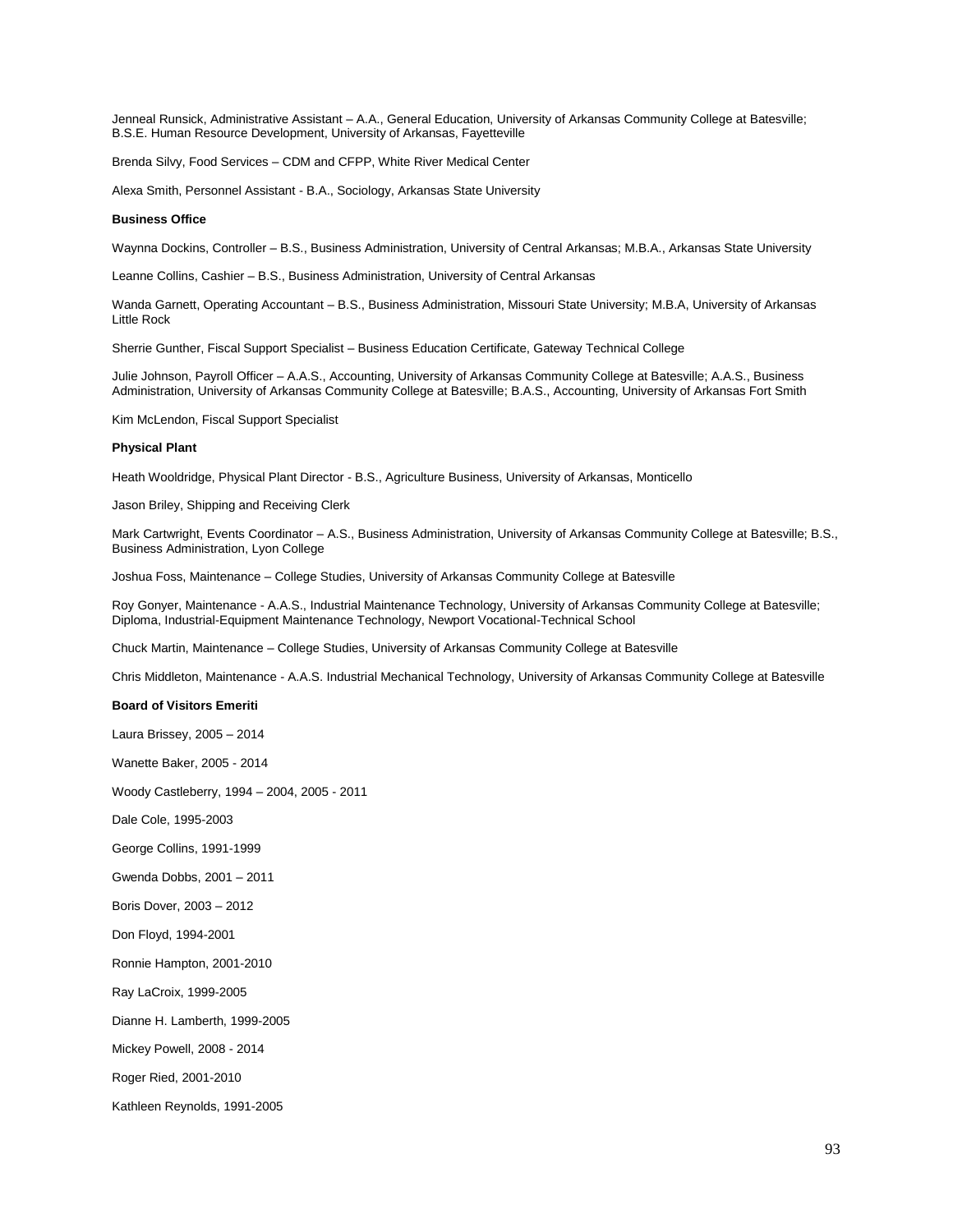Steve Thomas, 2003 – 2012

Royce Wilson, 2000 - 2009

Stanley Wood, 2000-2006

Lynne Wyatt, 1991-2003

### **Faculty/Staff Emeriti**

Nona Floyd, Instructor Emeritus - B.A., History, Lyon College; M.S.Ed., Elementary Education, Arkansas State University; Graduate Studies, Liberal Arts, Chapman College

H. Jane Parker, Anthropology - B.A., Medical Technology, San Jose State University; M.A., Social Anthropology, University of Texas at Austin; Ph.D., Social Anthropology, University of Texas at Austin; Graduate Studies, Psychology, Arkansas State University

Ann Westmoreland Runsick, Instructor Emeritus - B.A., English and History, Lyon College; M.A., English, Arkansas State University

Wyatt Washburn, Instructor Emeritus, B.S., Mathematics, University of Central Arkansas; M.S., Mathematics, University of Arkansas, Fayetteville; Graduate Studies, Mathematics, University of Missouri – Rolla

Linda Hoyt, Staff Emeritus - College Studies, University of Arkansas, Fayetteville; College Studies, Accounting, Lyon College

Linda Bennett, Staff Emeritus - B.S.Ed., Art, Southeast Missouri State College; ALA, M.L.S., University of Missouri-Columbia

Kathleen McNamee, Staff Emeritus - B.S., Secondary Education, Manchester College; M.B.A., Old Dominion University

Marcia Wallace, Staff Emeritus - B.A., Art, Connecticut College; M.F.A., Mixed Media Art, Arizona State University; M.A., Speech Communications and Theater Arts, Arkansas State University

Renee Bell, Faculty Secretary - College Studies, Office Administration, Mississippi County Community College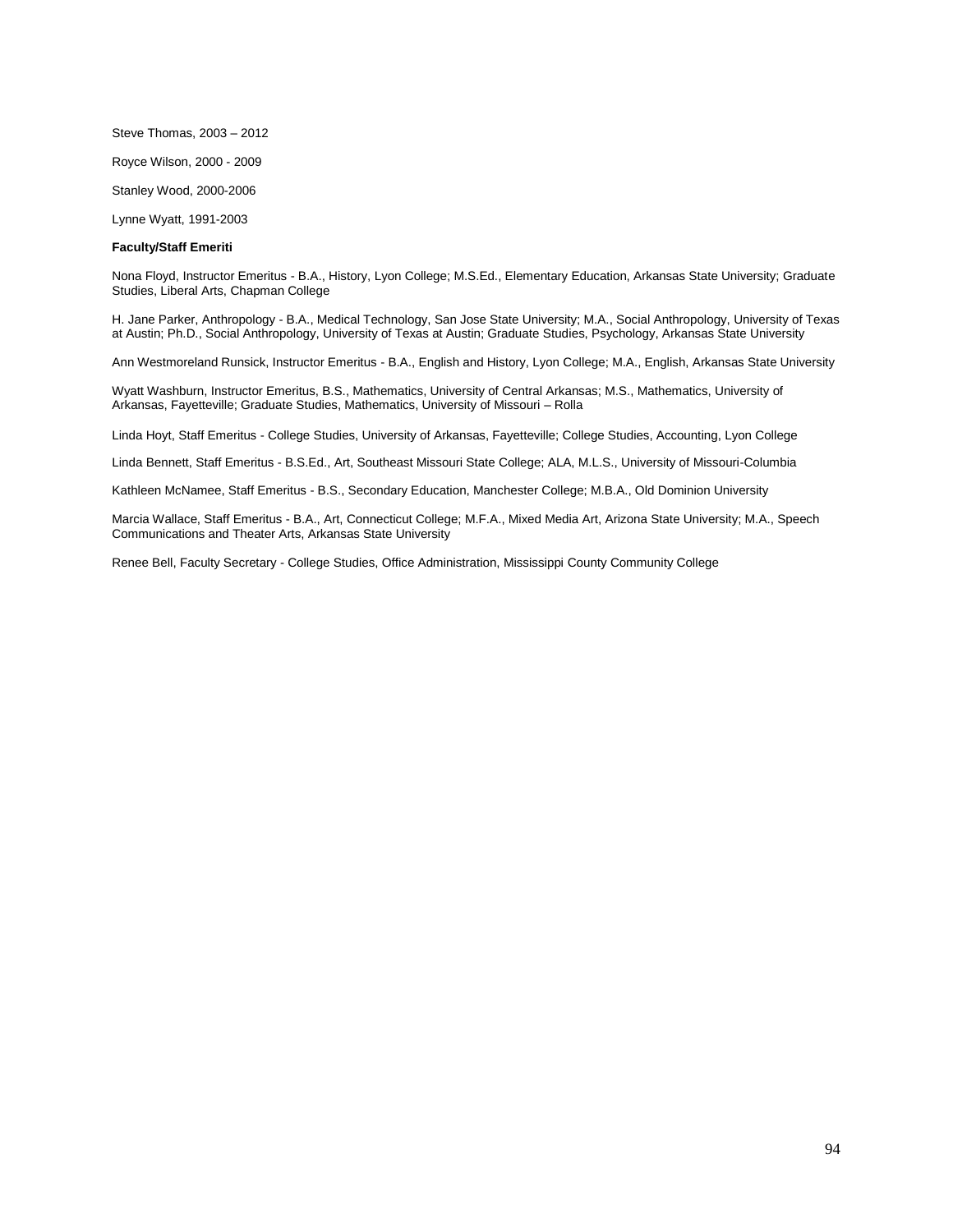| Associate of Applied Science Degrees |  |
|--------------------------------------|--|
|                                      |  |
|                                      |  |
|                                      |  |
|                                      |  |
|                                      |  |
|                                      |  |
|                                      |  |
|                                      |  |
|                                      |  |
|                                      |  |
|                                      |  |
|                                      |  |
|                                      |  |
|                                      |  |
|                                      |  |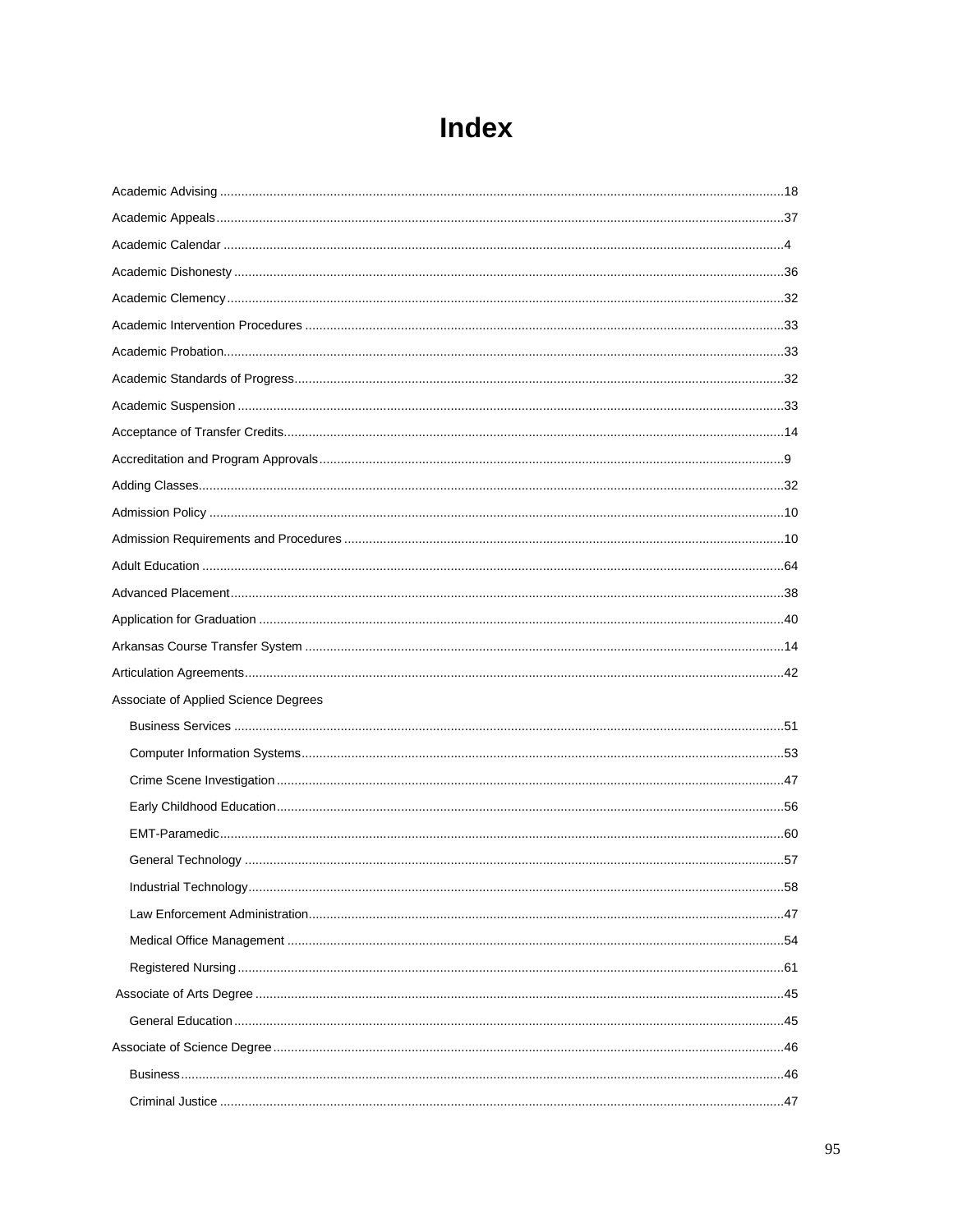| Certificates of Proficiency |  |
|-----------------------------|--|
|                             |  |
|                             |  |
|                             |  |
|                             |  |
|                             |  |
|                             |  |
|                             |  |
|                             |  |
|                             |  |
|                             |  |
|                             |  |
|                             |  |
|                             |  |
|                             |  |
|                             |  |
|                             |  |
|                             |  |
|                             |  |
|                             |  |
|                             |  |
|                             |  |
|                             |  |
|                             |  |
|                             |  |
|                             |  |
|                             |  |
|                             |  |
|                             |  |
|                             |  |